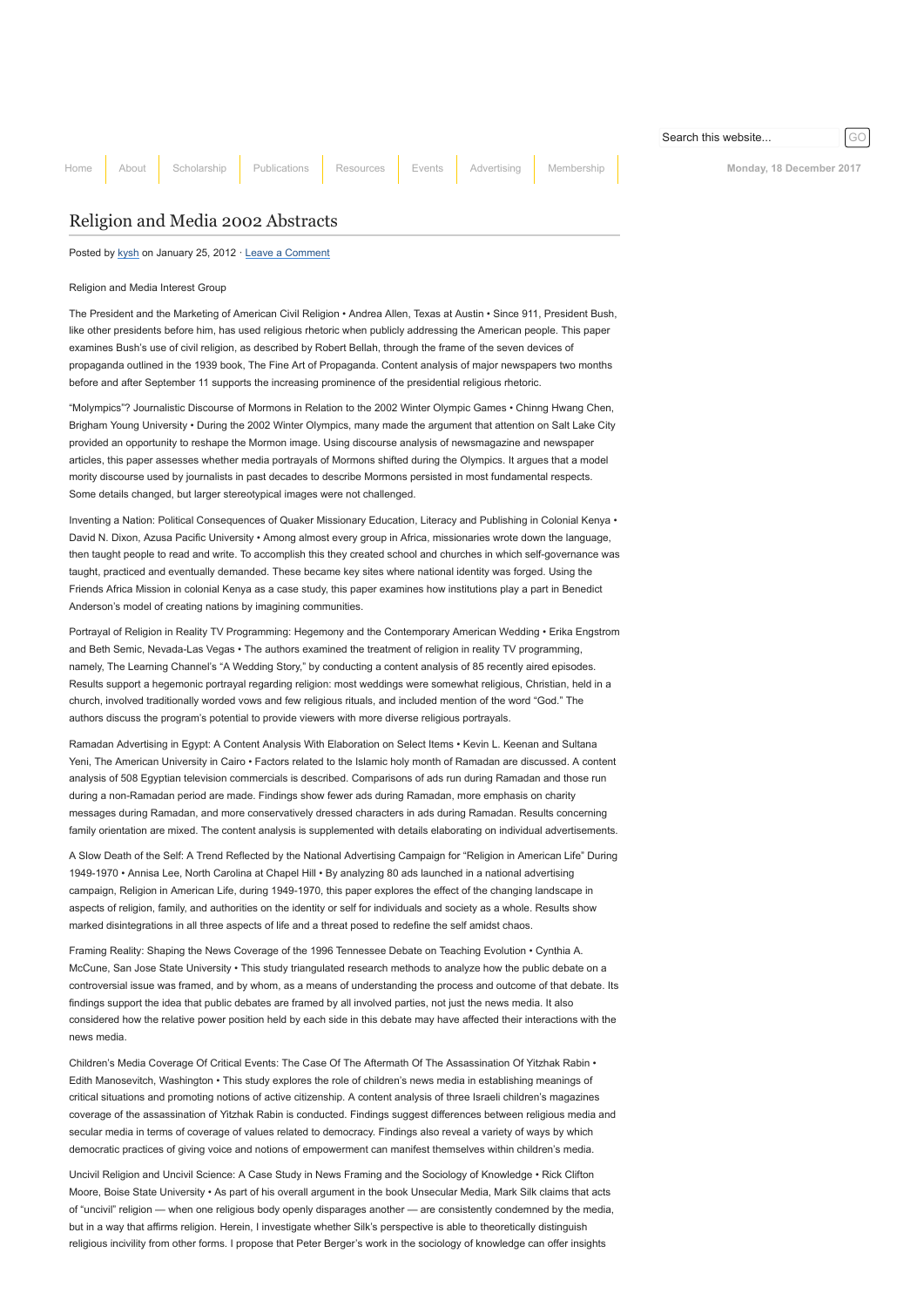that Silk's more narrow approach cannot. To investigate this possibility, I engage in a case study of two news stories that occurred in at approximately the same time and place.

Using My Religion: An Analysis of Religiosity Manifest in the Profiles of Mormon Singles Seeking Relationships Online • David W. Scott, South Carolina • This study represent a seminal analysis of the convergence of religious culture and technology (Internet culture) from the perspective of religious individuals, adding to Zaleski's (1977) findings by demonstrating how one particular religious community is fostered and sustained on the Internet — not by doctrinal tenets, but rather by a common search for relationships with others.

The Modern Media As Surrogate Shaman • Gregory M. Selber, and Salma I. Ghanem, Texas-Pan American • In times of severe crisis, when societal foundations are shaken along with the confidence of the people, the collective society searches for its bearings, seeking to regain its composure and strength. Traditional socialization devices such as family, school and church were once the institutions which individuals and segmented collectives turned to for explanations, reassurance and hope. In today's secular, fragmented, diverse American society, these formerly vital institutions have become outmoded.

Removing Epistemological Blind Spots: Interdisciplinary Foundations for the Study of Media and Religion • Daniel A. Stout, Brigham Young University and Judith Buddenbaum, Colorado State University • While religion is an established focus of research in the social sciences and the humanities, it is only beginning to emerge in the field of mass communication. The study of media and religion has been hindered by the misconception that there is little or no foundational literature to build upon. This paper removes such epistemological ÔÔblind spots" by identifying fields where religion is conceptually developed as a credible means of studying society. The paper ends with a discussion of opportunities and challenges of interdisciplinary studies.

Newspaper Coverage of Religion in the 2000 Presidential Election • Mike Trice, Louisiana College and Charles Mayo, Southern Mississippi • According to many observers of the 2000 presidential election, religion was prominent during the campaign, from George W. Bush's faith-based "compassionate conservatism" to the outspoken morality of Al Gore's running mate, Joseph Lieberman. This content analysis seeks to examine whether religion, both corporate and personal, found its way onto the pages of four of America's most prominent newspapers; We find that, despite such general impressions, inclusion of religion and religiosity in actual news coverage of the campaign and its candidates was minimal.

Media Framing of Islam and Terrorism: A Method of Analyzing Perceptions of Religious Portrayals in News Reporting • Robert H. Wicks, Jan L. Wicks, Ron Warren and Todd Shields, Arkansas • Religion, like politics and economics, has an enormous impact on the evolution of peoples, societies and nations. News reports, however, often fail to adequately or accurately frame the religious dimensions of information that involves conflict. This report urges mass communication scholars to consider religion as an important explanatory sociological variable that is often neglected or misrepresented in the course of reporting on geo-political conflict.

The Detroit Newspapers' Coverage of the Roman Catholic Archdiocese of Detroit Before and During the Newspaper Strike • Geri Alumit Zeldes, Michigan State University • A content analysis of the Detroit News and the Detroit Free Press showed that coverage of the Roman Catholic Archdiocese of Detroit during the Detroit Newspaper Strike (July 13, 1995 to February 20, 1997) increased, and the tone of the coverage was more favorable during the strike than before the strike. The findings contrast with claims by members of the Catholic Church in Detroit that the newspapers had an institutional bias against the church.

### [<< 2002 Abstracts](http://www.aejmc.com/home/2011/03/2002-abstracts/)

Filed under [Uncategorized](http://www.aejmc.org/home/category/uncategorized/) · Tagged with

### [Minorities and Communication 2016 Abstracts](http://www.aejmc.org/home/2016/06/mac-2016-abstracts/)

Posted by [kysh](http://www.aejmc.org/home/author/kyshiab/) on June 9, 2016 · [Leave a Comment](http://www.aejmc.org/home/2016/06/mac-2016-abstracts/#respond)

### Faculty Research Competition

Mediating the President's American Otherness from 'Birthers' to bin Laden: Television-news representations of Barack Obama, false balance, and power • Angie Chuang, American University School of Communication; Anwulika Ngene • Studies on the racial and religious identity of President Barack Obama, and news media coverage related to the topic, have revealed complex, but consistent, patterns of Othering amid complex news-media messages. While some of these messages, including those from Obama itself, appear to subvert blackness, consistent news-media-fueled attacks on his religion, patriotism, and his citizenship by U.S. birth have driven a dominant culture vs. outsider binary consistent with Stuart Hall's theories of representation. In one extraordinary week in 2011, these cultural codes were tested in the news media as billionaire Donald Trump publicly demanded Obama's original birth certificate, fueling an existing "birther" controversy. Later the same week, Obama announced that Osama bin Laden had been killed in a U.S.-led raid, and in this act of reauthorizing his Americanness, effectively silenced Trump and news-media coverage of "birthers." This study of U.S. television-news coverage during and around that time period finds that journalists contextualized the foreign vs. American aspects of Obama's identity to construct a mediated form of Americanness afforded to Other out-groups in previous studies. Furthermore, television news networks displayed false balance in positioning Trump's claims as more or less equal to Obama's assertion that he was born in the United States.

Priming Black Lives Matter Support: Interaction Effects in the Black and Mainstream Presses • Benjamin LaPoe, Western Kentucky University; Victoria LaPoe, WKU; Jocelyn Porter; Hope Bradford • This study examined three independent variables (online newspaper type, photo demographics, and language) priming support for Black Lives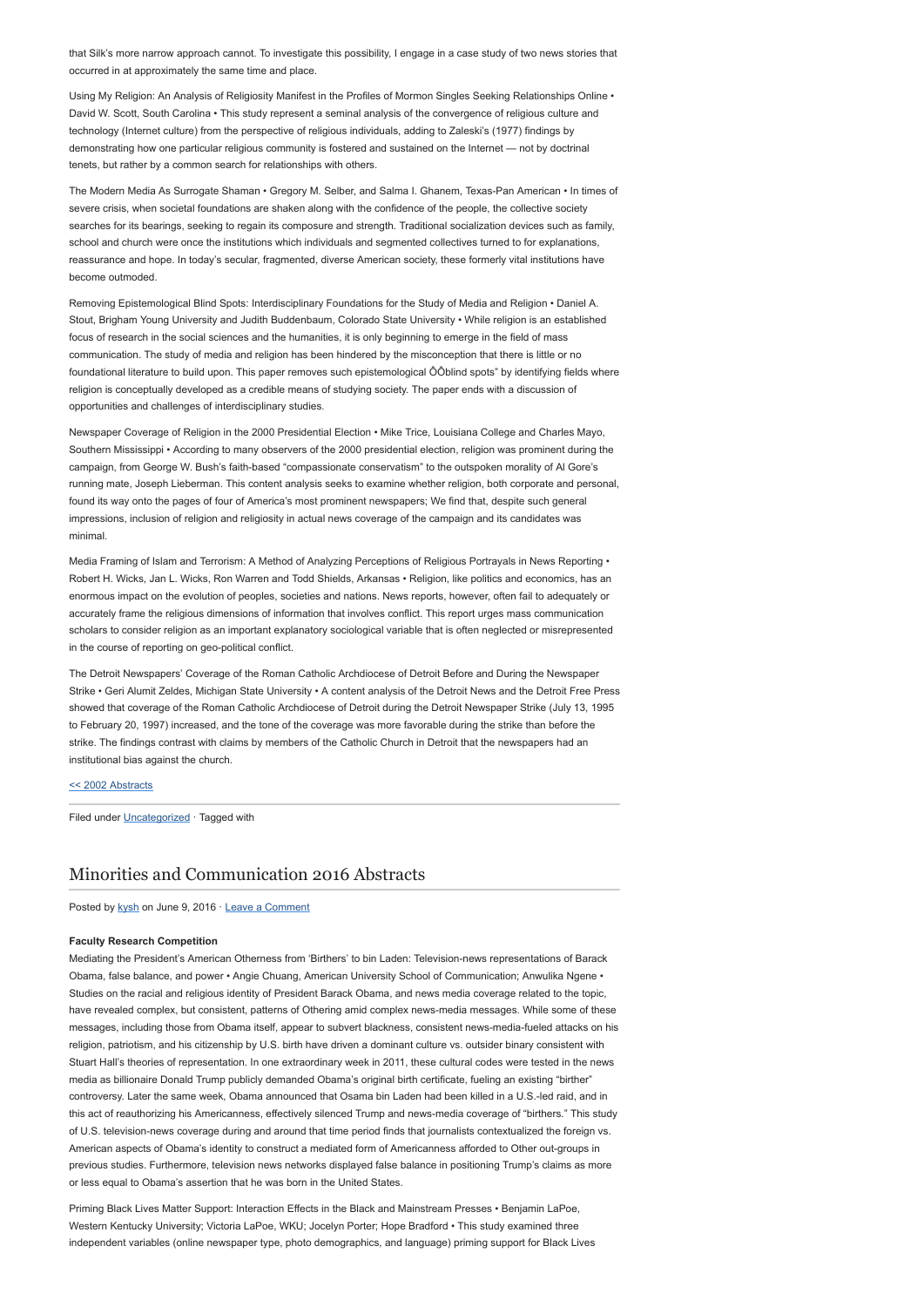Matter protests and perceptions of story credibility. The inclusion of language characteristic of black press stories and a photo of black protestors primed support for Black Lives Matter protests. Being a black newspaper did not prime perceived credibility of the story and did not prime an increase or decrease in support for Black Lives Matter.

Latino is the New Black: Racial Disparities in Network Television Coverage of Major League Baseball Games. • James Rada, Ithaca College; K. Tim Wulfemeyer, San Diego State University • This research sought to determine whether racially biased commentary is present in televised coverage of professional baseball. Results showed that racial biases that were directed toward African American players in the past still exist, but are now directed toward Latino players. Given baseball's demographics, which include a significant number of Latino players, this research fills an existing gap in the research while at the same time expanding the discussion beyond the historical Black/White dichotomy.

Using media literacy to counter stereotypical images of Blacks and Latinos • Joseph Erba, University of Kansas; Yvonnes Chen; Hannah Kang, University of Kansas • Critical analysis and deconstruction of media messages have the potential to promote favorable attitudes toward racial minorities. This study tested two types of media literacy interventions (critical and stereotype) aimed at enhancing college students' attitudes towards Blacks and Latinos. Both interventions enhanced participants' attitudes but the stereotype intervention was more effective than the critical one, both for short- and long- term effects. Implications address how to use media literacy to enhance conversation about race relations.

Racial Congruence Effect in Candidate Coverage: How Race Affects News Coverage of In- and Out-group Candidates • Mingxiao Sui; Newly Paul; Paru Shah, University of Wisconsin-Milwaukee, Political Science Department; Johanna Dunaway, Department of Communication, Texas A&M University; Brooksie Chastant, Louisiana State University • This paper examines how the race of a journalist, the race of a legislator, and the race of the audience may intersect to influence news coverage of legislative candidates. Data for analysis are from the 2012 state legislative races, corresponding news coverage data, and 2012 ASNE Newsroom Census data. Our findings suggest two intriguing and important patterns. First, candidate coverage is largely driven by the news media's racial considerations, such that minority reporters cover white and minority candidates in different ways. Second, when the race of reporters, candidates, and audiences intersect, reporters tend to provide more positive coverage of their in-group candidates while creating more negative coverage of the other out-group candidates.

Do Black Lives Matter?: A Content Analysis of New York Times and St. Louis Post Dispatch Coverage of Michael Brown Protests • Mohamad Elmasry, University of North Alabama; Mohammed el-Nawawy, Queens University of Charlotte • This study employed content analysis to examine how the New York Times and St. Louis Post Dispatch framed 'Black Lives Matters' protests in the aftermath of the shooting of unarmed black teenager Michael Brown. The researchers examined all Times and Dispatch articles dealing centrally with the Michel Brown protests during three separate time periods corresponding to heavy protest activity. The coding scheme measured dominant frame direction, article length, sourcing and mention of protester crimes. Contrary to expectations, the papers provided overwhelmingly sympathetic coverage of 'Black Lives Matters' protests. In describing the protests, both newspapers were much more likely to employ a 'positive' frame suggesting peacefulness and order than a 'negative' frame suggesting lawlessness and deviance. Neither newspaper over-emphasized protester-perpetrated crimes, with both papers making relatively infrequent mention of looting, arson, assault, and gunfire, respectively. Importantly, both newspapers directly quoted protesters much more often than they quoted police officers and other government officials.

More than Just a Tweet: Understanding Black Americans' Instrumental Use of Twitter • Roselyn J. Lee-Won, The Ohio State University; Tiffany White, The Ohio State University; Bridget Potocki, The Ohio State University; Sung Gwan Park, Seoul National University • The strong presence of Black Americans on Twitter has attracted scholarly attention. Drawing on the uses and gratifications framework on identity-related needs and goal-directed media use, social identity theory, and the rejection-identification model, we examined how discrimination experience, group identification, and racial agency shape Black Americans' instrumental use of Twitter. An online survey conducted with 323 Black Twitter users living in the United States revealed that the experience of racial discrimination indirectly predicted three types of instrumental use of Twitter (information seeking, opinion expression, and socializing) only through serial mediation of group identification and racial agency. In line with the key postulates of the theoretical frameworks that guided our hypotheses, the results demonstrated that group identification and identity-related needs played a mediating role in the relationship between the socio-structural conditions and the patterns of social media use that are goal-directed and purposeful in nature among Black Twitter users.

Trust and credibility: Race and its effects on audience perceptions of news information from broadcast news and anchors • Sadaf Ali, Eastern Michigan University; Fred Vultee, Wayne State University • This study follows previous research in race and identity that defines "Brown" as a body that is perceived as a threat to the American government and the social values of the country, deemed as being un-American. Conversations post-9/11 have divided "browned" groups as threats or as "model minorities." This research sees "Brown" and "browned bodies" defined as those from the Orient, while "White" is viewed as the Occident. The research will also further the conversation on the amplifying effects of media securitization on prevalent "othered" frames by examining how audiences respond to potential "threats." The experiment asks audiences to determine whether the information they are viewing is trustworthy and authentic based on the racial makeup of the news presenter and the way the threat is presented. It uses framing theory to examine how meaning is made and shared in media accounts.

Finding the impact zone: Testing health news for the Native American audience • Sherice Gearhart, Texas Tech University; Teresa Trumbly-Lamsam, University of Nebraska at Omaha; Casey Riesberg, University of Nebraska at Omaha • News media are key sources of health information for the public. Using a 2x2x2 between-subjects design, participants (N = 209) at a powwow responded to questions assessing knowledge and intent to read stories. Results revealed thematically framed stories encouraged knowledge acquisition among non-Natives. An interaction between diabetes news with thematic framing enhanced knowledge among Natives and the general population. Results suggest message strategies can effectively convey health information to Native Americans and non-Native populations alike.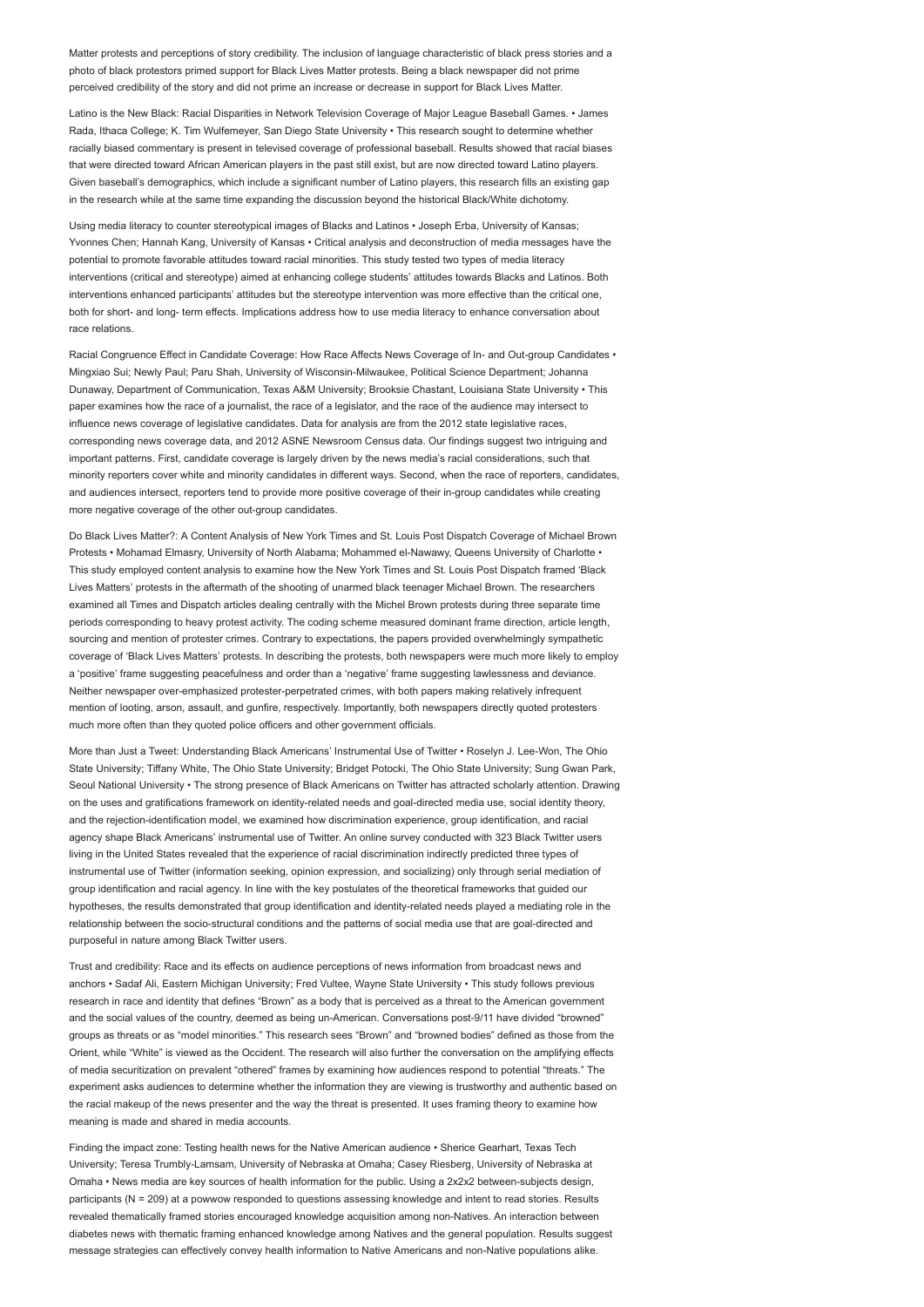Ethnic media as communities of practice: The cultural and institutional identities • Sherry Yu • In an increasingly multicultural, multiethnic, and multilingual media environment, ethnic media are an important part of the public sphere, and the process in which ethnic discourse is produced deserves attention. This paper advances Husband's work on ethnic media as communities of practice by exploring ethnic media of young diaspora. Just as ethnic communities are heterogeneous across ethnic groups, depending on immigration history, demographics, and communication infrastructure, among other factors, ethnic media as communities of practice are never homogeneous and lineal practices. The case of Korean media in Vancouver and Los Angeles, one of the most rapidly growing ethnic media sectors in North America, suggests two new identities—cultural identity and institutional identity—in addition to the journalists' subjective identities which Husband discussed. These two identities that are specific to Korean media confirm diversity within communities of practice and suggest the variations to be considered in the broader discussion of ethnic media as communities of practice.

We talk of what we care about: Understanding climate change perceptions and attitudes across Hispanic, African American, and Anglo racial/ethnic groups • Troy Elias, University of Oregon; Nicole Dahmen, University of Oregon; Daniel Morrison, University of Oregon; Deborah Morrison, University of Oregon; David Morris II, University of Oregon • This research uses survey data from 923 individuals with an equal distribution of Hispanic, African-American, and Anglo participants. With the goal of understanding ethnic populations' perceptions of climate change, the study examined five factors: (1) knowledge, (2) perceived behavioral control and self-efficacy, (3) social comparison, (4) ideologies, and (5) risk perception, through the theoretical lens of Maslow's hierarchy of needs. Study findings show differences in knowledge, attitudes, and intentions to adopt ameliorative, pro-environment behaviors.

### Student Paper Competition

Obsessing Over the White: The Effects of Fairness Cream Commercials on Pakistani-American Women. • Aqsa Bashir, University of Florida • This study examines the effects of two types of message appeals (emotional Vs. cognitive) in conjunction with two cultures influencing Pakistani-American women's ideal skin color. Asian society holds fair skin equivalent to female beauty and cosmetic companies have benefited the most from this by developing a number of fairness creams. A growth in this industry shows Eastern women still conform to 'white beauty' while Western women are striving for a sun kissed tan skin. Pakistani-American women are likely to be influenced by both the Pakistani and the Western environment they grew up in, thereby causing changes in their ideologies. The current study found that the hegemonic American culture played a significant role in shifting the Pakistani woman's ideal skin color toward a darker spectrum. Also Pakistani-American women did not conform to their Asian preference of fair skinned beauty and indicated a satisfaction with their skin color on the whole.

Comparative newspaper coverage of the twentieth century African American freedom struggle • Christopher Frear, University of South Carolina • This systematic literature review examines comparative studies of newspaper coverage of the twentieth century African American freedom struggle. Media historian Michael Schudson wrote that the language used by the media influences collective memory about those people and events. Whether in digital, microfilm, or print archives, newspapers continue to shape the discourse about historical events. Increasing digital access to historical African American newspapers should be an important goal for media archivists for a robust, multi-perspective memory.

When video becomes salient: how ethnic and mainstream newspapers framed the Sandra Bland controversy • Earlesha Butler, University of Florida • "This study analyzed ethnic and mainstream newspaper coverage to determine how each framed the arrest and death of Sandra Bland after the releasing of public video of Bland's controversial arrest. The study attempted to find if ethic and mainstream newspapers shifted from their traditional news frames. Ethnic newspapers less frequently provided thematic coverage, while mainstream newspapers more frequently framed the story as a conflict. The conflict frame also was more often linked to public video of Bland's arrest. However, both mainstream and ethnic publications used the attribution of responsibility frame equally, suggesting that the video may have led to a shift in news coverage as both ethnic and mainstream newspapers alike provided news and editorial coverage that addressed social factors illustrated in the video footage.

Black Lives Matter 5280: Bridging Love and Disruptions With Community, Meetings and Social Media • Gino Canella, University of Colorado Boulder • This paper complicates the radical pluralistic politics of social movements through an ethnographic case study of Black Lives Matter 5280 in Denver, Colorado. I examine the organization's social media activities and public community meeting practices to show how activists challenge negative representations of social movements portrayed by the news media; educate and inform its members; and build bridges between the movement and community organizers, journalists, elected officials, and the public. These strategies build a cohesive movement based on shared struggles.

Media Politics of Belonging • Miriam Hernandez • The present project explores and compares the reporting trends of the cultural aspect of immigration in the 1982-2012 timeframe in the Los Angeles Times. Drawing from assimilation and framing theories, a content analysis was conducted on cultural frames ("immigrant as other" and "inclusion of immigrants") to examine their background, their evolution in the last decades and the journalistic devices of their reporting. A total of 364 news stories were collected, and 112 had explicit references to cultural arguments. The findings indicate that although progress has been made towards a fairer and more personal representation of the immigrants' lives in the United States; the exclusion arguments have moved away from just the cultural characteristics, into broader and more abstract subjects, such as the discussion of their political importance to political parties and the passing of legislation to regulate their residence in the country.

At the Border: A comparative examination of U.S. newspaper coverage about unaccompanied immigrant minors • Ricardo Valencia, University of Oregon • In 2014, the U.S. media extensively covered the arrival of thousands of unaccompanied children from Central American to the southern borders. This research attempted to examine if newspapers in cities with high concentrations of Central Americans (Los Angeles Times and The New York Times) and newspapers in cities with low concentrations of Central Americans (The Oregonian and The Seattle Times) covered the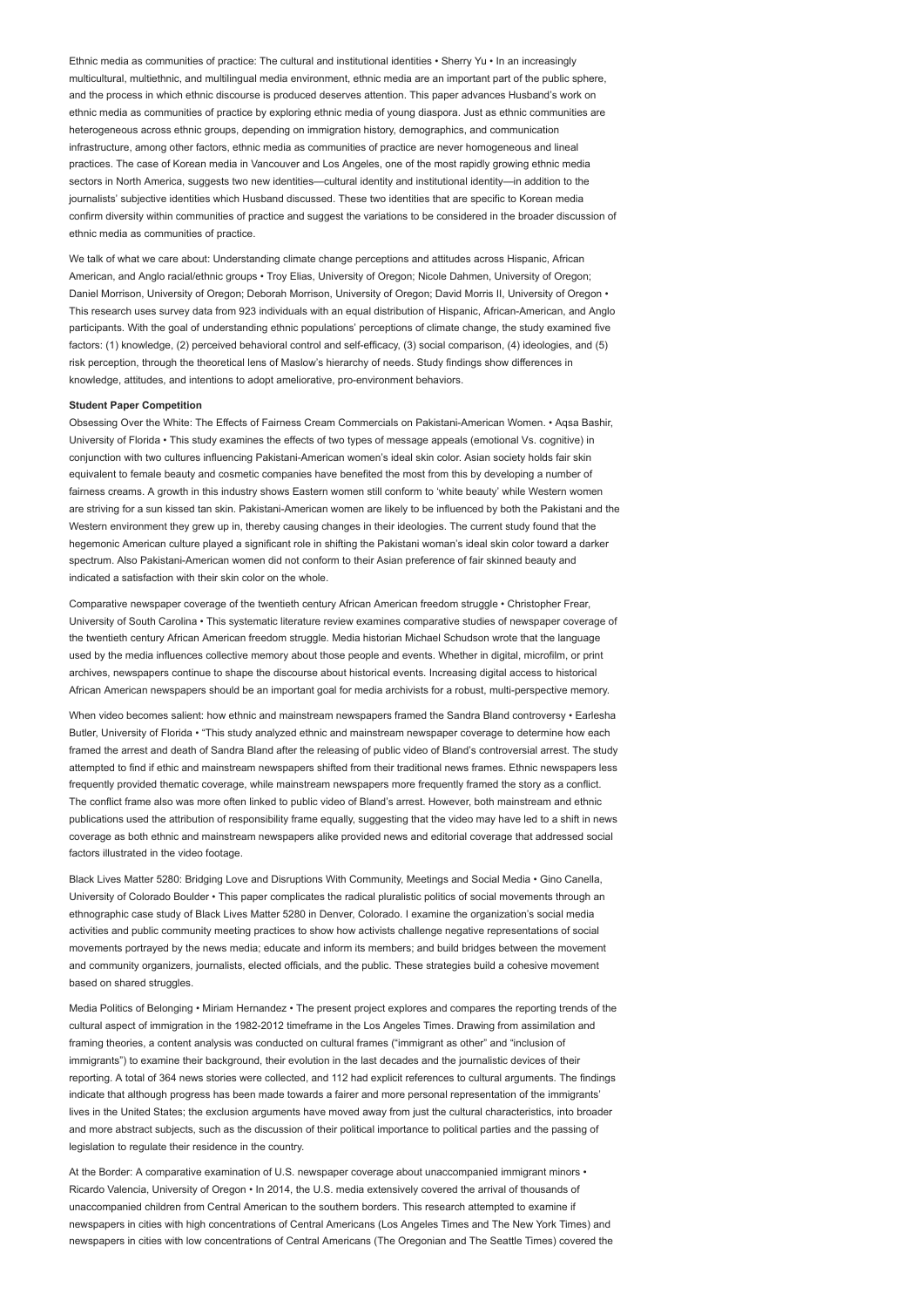issue in a different fashion. The goal was to analyze if the concentration of foreign-born Central Americans could influence the journalistic routines of the newspapers. Using a quantitative analysis of over 150 articles and 900 sources of information, this study examines the pattern of source selection and the articles' relevance. It finds that the patterns of source selection between the two types of newspapers are similar; a tendency that places Latino sources as peripheral actors. However, newspapers in cities with high concentration of Central American give significantly more relevance to the articles related to the flow of immigrant children. The research concludes by suggesting that a concentration of immigrants may play an important role in the presentation of information in English-speaking newspapers.

### [2016 Abstracts](http://www.aejmc.org/home/2016/06/2016-abstracts/)

Filed under [Uncategorized](http://www.aejmc.org/home/category/uncategorized/) · Tagged with [2016 Abstracts](http://www.aejmc.org/home/tag/2016-abstracts/)

## [Mass Communication and Society 2016 Abstracts](http://www.aejmc.org/home/2016/06/mcs-2016-abstracts/)

Posted by [kysh](http://www.aejmc.org/home/author/kyshiab/) on June 9, 2016 · [Leave a Comment](http://www.aejmc.org/home/2016/06/mcs-2016-abstracts/#respond)

#### Moeller Student Competition

Influencing the Twitterverse: Agenda setting capabilities of religious leaders • Jordan Morehouse, University of Houston/MA Graduate • This study examined the content published by two international religious leaders on the social networking site, Twitter. A content analysis was performed to describe the content published by the two international religious leaders. Agenda setting theory was used to guide this study. The findings suggest that the religious leaders publish content regarding "teachings or suggestions on how to live." The findings contribute to literature regarding agenda setting, religion in the media, and social media.

Social Media for Socialization? The Mediation Role of Social Media on the Relationship between Sex and Traditional Gender Values • Keonyoung Park, University of Minnesota Twin Cities; Hyejin Kim, University of Minnesota – Twin Cities • By employing selective exposure theory, this study examined the mediation role of social media usage on the relationship between college students' biological sex and willingness to accept traditional gender values. Findings showed the mediation effects by motivation to use and topic selection but not by time spent in social media. This study is expected to contribute to literature by providing comprehensive understanding of social media as a media reinforcer of socialization and traditional values.

### Open Competition

Am I Depressed, or Is It the Showhole?: Mental Health, Affective Gratifications, and Binge-Watching • Alec Tefertiller, University of Oregon; Lindsey Conlin, The University of Southern Mississippi • Terms like "binge-watching" and the "showhole" suggest a relationship between binge-watching and emotional health. This study sought to understand the relationship between binge-watching and unhealthy emotional traits and regular emotional states such as sadness. The study did not find a conclusive connection between binge-watching and unhealthy emotional traits. However, the study did find emotional states experienced after binge-watching had implications for entertainment gratifications.

Propaganda Pros: The Islamic State in Iraq and Syria's Crusade to a Caliphate • Alex Luchsinger, University of South Carolina; Robert Mckeever, University of South Carolina • ISIS has launched a robust media campaign to establish a caliphate throughout the world. They are recruiting around the world, largely because of the broad reach of the Internet. This research focused on ISIS propaganda used to persuade people to support the group. Survey data were collected (N=406) from the U.S. and the 13 other countries with large Muslim populations. Findings indicate that identification mediates the effect of exposure to propaganda on behavioral intention.

In Twitter We Trust? Testing the Credibility of News Content from Twitter Sources • Anne Oeldorf-Hirsch, University of Connecticut; Michael Schmierbach; Alyssa Appelman, Northern Kentucky University; Michael Boyle, West Chester University • Twitter has grown as a major news source, yet little is known about trust in the site for news content. This study employed an online experiment (N = 311) to test the effects of attributing the origin of a news story and quotations in news stories to Twitter on perceptions of credibility. Results suggest that strong visual cues of tweets used as quotations in stories have a negative effect, but otherwise effects are minimal.

Journalism and Democracy in Kyrgyzstan: Analysis of Victimizations in Kyrgyz Journalism • Bahtiyar Kurambayev • "Indepth qualitative semi-structured interviews with 27 journalists based in capital Bishkek city reveal that Kyrgyz journalists employ avoidance strategy because of potential victimization including lawsuits, physical attacks, arrests, etc. This study also explores what long term effect this victimization produces on journalists themselves and overall freedom of the press in Kyrgyzstan, the country which is viewed as the most democratic in former Soviet Union Central Asian region. The author employed a snowball sampling to locate initial several research participants and seek their suggestions of other journalists. The interviews were held during the period of January 4-January 23, 2016. They were held primarily in Russian language. The practical implications are also discussed."

See, Click, Control: Predicting the Popularity of Civic Technology for Social Control • Brendan Watson • Many local news media no longer fulfill their surveillance and feedback control functions. Thus, cities rely on emerging media to maintain social order. This study found that large, pluralistic cities with higher levels of community stress had higher usage levels of the mobile app, SeeClickFix, which allows residents to snap and send photos of community problems to local governments. Implications for structural pluralism theory and research on social functions of emerging civic technologies are discussed.

"Liking" and being "liked": How personality traits affect people's giving and receiving "likes" on Facebook? • cheng hong, University of Miami; Zifei (Fay) Chen, University of Miami; Cong Li, University of Miami • Using the theoretical framework of gift giving and impression management, this study examined an important social media communication phenomenon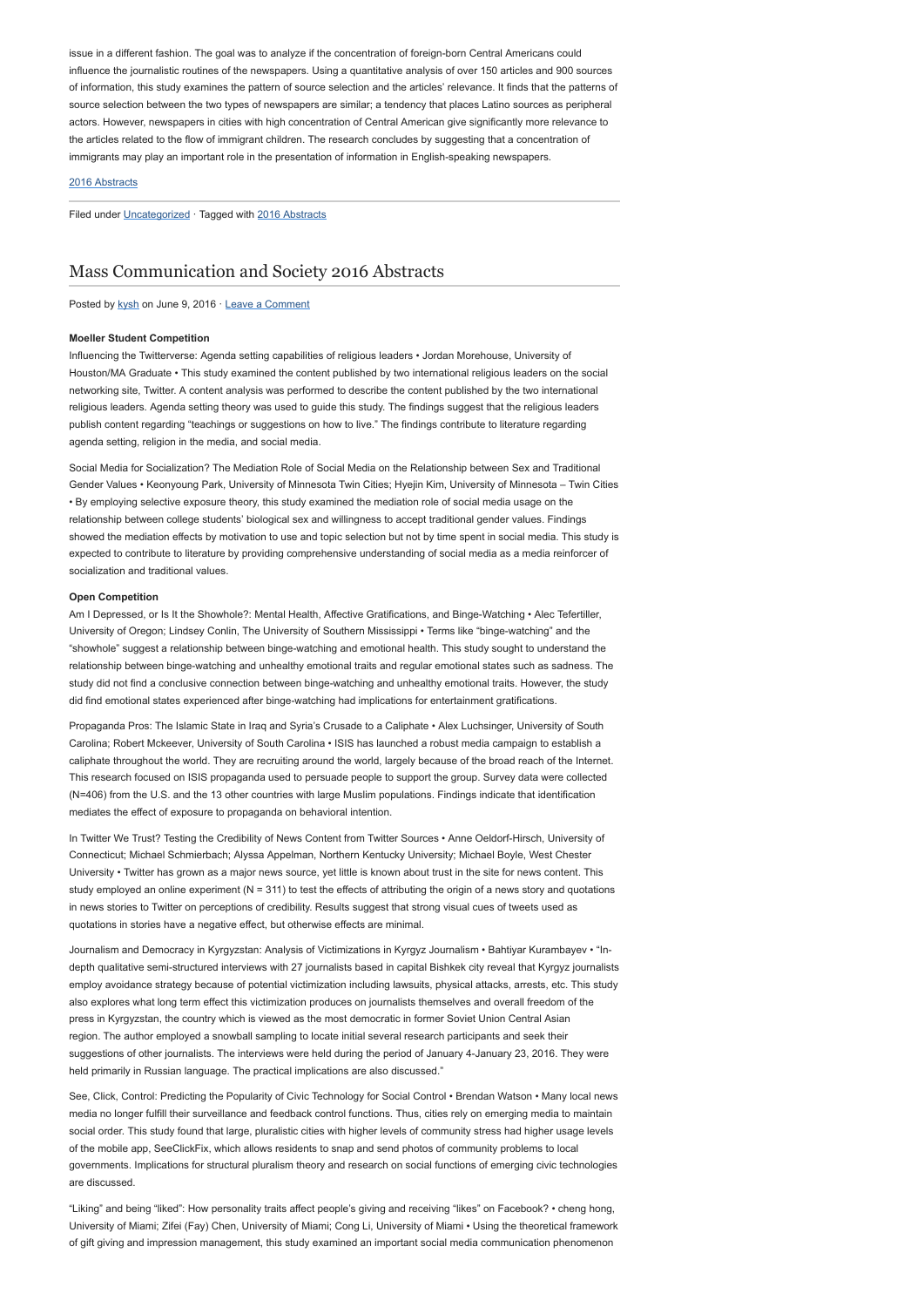—giving and receiving "likes." Through a survey with 421 Facebook users, four groups of individuals were identified based on their reported frequencies of giving and receiving "likes" on Facebook: "like" enthusiasts, unrequited "likers," "like"-throbs, and "like" abstainers. The study results revealed that these four groups of Facebook users significantly differed in their personality traits and age.

"Dog-Involved Bitings?" Construction of Culpability in News Stories About "Officer-Involved Shootings" • Chris Etheridge, University of North Carolina at Chapel Hill; Rhonda Gibson • The #BlackLivesMatter social movement has drawn renewed attention to a discussion of police use of force throughout the United States. Historically police and media outlets that cover these incidents have tended to individualize situations where police use force on a citizen. This qualitative content analysis attempts to demonstrate that calling these incidents by the controversial term "officerinvolved shooting" gives journalists a common reference point for broader discussions about police use of force, race, and accountability.

Media Framing of the Confederate Flag Debate in South Carolina • Christopher Frear, University of South Carolina; Jane O'Boyle, University of South Carolina; Sei-Hill Kim • A quantitative content analysis of news stories in three South Carolina newspapers (N=417) examines the framing of the Confederate flag debate in the wake of the 2015 Charleston massacre. Findings from Charleston, Columbia, and Greenville newspapers reveal distinct regional differences in framing and that stories focused on the legislative process in removing the flag more than the flag's symbolic meaning or the shootings.

Co-viewing as social facilitation of children's cognitive processing of educational television content • Collin Berke, Texas Tech University; Travis Loof, Texas Tech University; Rebecca Densley; Eric Rasmussen, Texas Tech University; Justin Keene, Texas Tech University • Previous research has revealed that the mere presence of a parent watching television with a child can influence the child's cognitive processing of and emotional reactions to that content. This study sought to extend these previous findings by investigating the role of co-viewing on the child's cognitive processing, as evidenced by psychophysiological orienting responses, of three specific types of information commonly found in educational content: explicit plot, explicit educational, and implicit inference. An experiment was conducted that measured the heart rate of children while watching messages either with or without a parent present in the room. Two main predictions were made in this study. First, parent child co-viewing would lead to greater resource allocation to encoding the message—as indicated by cardiac deceleration. Second, information that required internal processing, such as explicit educational or implicit inferential content would lead to greater resources allocated to internal processing—as indicated by cardiac acceleration. The results of a multi-level model indicate that co-viewing does have an effect on the short term, phasic processing of novel information, and that the three types of information have different and dynamic effects on the overtime processing exhibited by the child. Implications for parental mediation strategies and educational television programming are given.

Amplified Gatekeeping: A Theoretical Proposal • Edson Tandoc, Nanyang Technological University • This essay reviews gatekeeping theory and proposes a rethinking of gatekeeping in this age when audiences, not just journalists, take part in the production and distribution of news. This paper argues that rather than pit one channel against the other, a more empirically grounded representation of the news construction process is one where both journalist and audience gatekeeping channels are considered. When bits of information pass through the journalist channel and then through the audience channel, they are able to reach more people. When bits of information pass through the audience channel and then through the journalist channel, they are conferred with more legitimacy. When bits of information pass through both journalist and audience channels before reaching the public, gatekeeping becomes amplified.

A message testing approach to news media literacy PSAs • Emily Vraga, George Mason University; Melissa Tully, University of Iowa • In an evolving news environment, our understanding of "news media literacy" (NML) must also evolve to equip individuals with the skills to critically engage with news. Using an experimental design, this study tests different NML messages to determine if certain messages appeal to some groups over others and if the effectiveness of the messages depends on the media context in which they are consumed. Findings suggest that context and audience characteristics influence NML message effectiveness.

Domestic violence and sports news: How gender affects people's understanding • Erin Willis; Patrick Ferrucci, U of Colorado; Edson Tandoc, Nanyang Technological University; Chad Painter, Eastern New Mexico University • Domestic abuse has frequented recent headlines among professional athletes and ignited much debate about personal conduct off the field. This study examined if and how participants differentiate between male and female victims and perpetrators of violence; specifically, whether participants placed blame differently when presented a health message in a sports context when it involves a male or female athlete as perpetrator. Results and practical implications are discussed.

Online Discourse: Exploring Differences in Responses to Civil and Uncivil Disagreement in News Story Comments • GIna Masullo Chen, The University of Texas at Austin; Pei Cindy Zheng, The University of Texas at Austin • This experiment (N = 499) examined how uncivil and civil disagreement differ in their influence on emotions and intentions to participate politically. Results showed that exposure to uncivil disagreement lead to an increase in negative emotion and a decrease in positive emotions to a greater extent than exposure to civil disagreement or the control. In addition uncivil disagreement – but not civil disagreement – led to an indirect effect on intention to participate politically, operating through emotions.

Nasty Comments Anger You More Than Me, But Nice Ones Make Me As Happy As You • GIna Masullo Chen, The University of Texas at Austin; Yee Man Margaret Ng • Two experiments (N = 301; N = 567) showed people perceived online comments posted on news stories had a greater effect on the negative emotions of others, compared to the self, suggesting support for an emotional third-person perception (TPP). In addition, results showed agreement comments had an equal effect on the positive emotions of the self and others, suggesting an emotional first-person effect (FPE).

Extrovert and engaged? Exploring the connection between personality and involvement of stakeholders and the perceived relationship investment of nonprofit organizations • Giselle A. Auger, Rhode Island College; MoonHee Cho,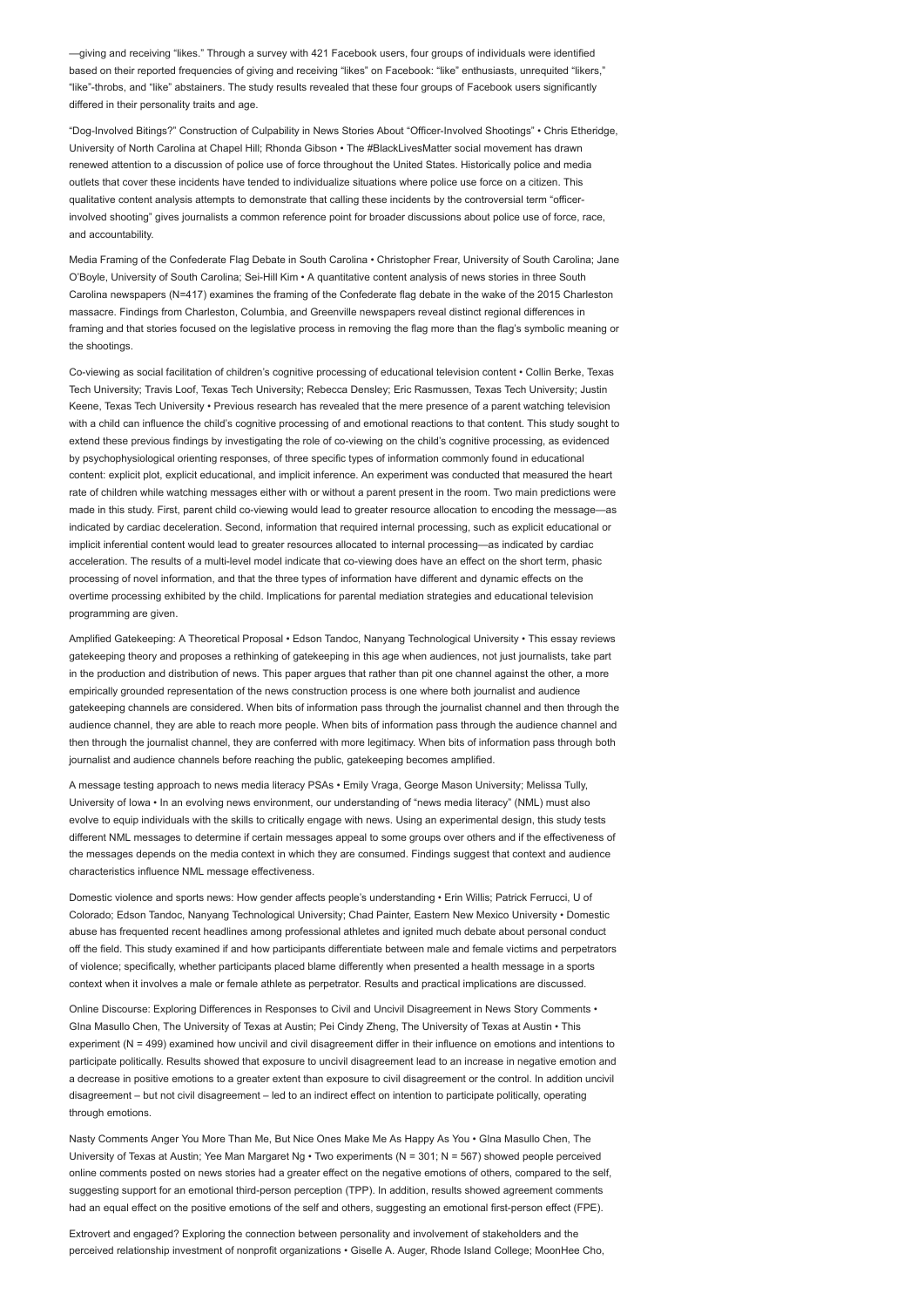University of Tennessee • This study explored the relationship between the big five personality traits – agreeableness, intellect, conscientiousness, emotion, and extroversion – and the involvement, engagement, and perceived relationship investment (PRI) of participants with nonprofit organizations. The role of personality is important because it reflects fundamental qualities that may influence an individual's behavior. Results demonstrated significant correlation between each trait and involvement, passive engagement, and PRI. Four were also positively correlated to active engagement of participants.

The Effect of Pro- and Counter-Attitudinal Exposure on Cognitive Elaboration and Political Participation: Examining The Moderating Role of Emotions in Exposure to Political Satire • Hsuan-Ting Chen, Chinese University of Hong Kong · Results from an online experiment suggest that exposure to political satire can spur or thwart cognitive elaboration and political participation depending on whether the satirical content posits attitude-consistent or counter-attitudinal political views and how viewers respond emotionally to the message itself and the context of the message. Attitude-consistent exposure is more likely than counter-attitudinal exposure to prompt cognitive elaboration, which in turn encourages political participation. Anxiety about the issue can further enhance this relationship. Exposure to counter-attitudinal political satire, however, is a double-edged sword. It can either enhance or impede cognitive elaboration and participation depending on to what extent viewers feel amused by the political satire or are enthusiastic about the issue after exposure to the satire.

Verbal Aggression, Race and Sex on Reality TV: Is This Really the Way It Is? • Jack Glascock; Catherine Preston-Schreck • This study presents the results of a content analysis of verbal aggression in a composite week of popular reality TV programming on cable and broadcast television. Also examined were contextual variables including race and sex. Results show that reality programming contains a significant amount of verbal aggression that is often depicted as justified and without consequences. African Americans were found to be overrepresented and depicted as more verbally aggressive and more likely to be victims than other races/ethnicities. Other minorities, Asian Americans and Hispanics, were practically nonexistent. The results are discussed in terms of the potential effects of exposure to verbal aggression and the accompanying contextual factors found in reality TV programming.

Sharing or Showing Off? Reactions to Mapped Fitness Routines Posted on Social Media • Jared Brickman; Yujung Nam; Shuang Liu; QIAN YU, Washington State University; Zhaomeng Niu • Sharing fitness achievements on social media has become increasingly popular, including maps that show running routes. The purpose of this study was to investigate mass audience reactions to these types of posts. An online experiment with a 2 (map presence) x 2 (running speed) design was completed by 285 undergraduates. Posts with maps were evaluated using ANCOVA, finding people reacted more positively to maps with fast speeds or text-only posts with slow speeds.

How Young Uninsured Americans Respond to News Coverage of Obamacare: An Experimental Test of Emotional and Cognitive Predictors • Jason Martin, DePaul University; Jessica Myrick, Indiana University; Kimberly Walker, University of South Florida • This experiment integrated theory from multiple domains to examine how aspects of news coverage of Obamacare and audience members themselves interact to shape attitudes and intentions. Using a sample of uninsured young adults (N=1,056), we tested a model of the effects of frames, exemplars, political identity, and need for orientation on emotions, attitudes, and intentions. The findings point to the importance of individual differences and message factors in predicting emotions that mediate effects.

Examining the social media mourning model: How celebrities are mourned on Twitter • Jensen Moore, University of Oklahoma; Sara Magee, Loyola University Maryland; Jennifer Kowalewski, Georgia Southern University; Ellada Gamreklidze, Louisiana State University • We utilize the Social Media Mourning (SMM) model to content analyze celebrity death Twitter posts from 2011-2014. We examine which of the three communication types, variables within those types, and issues fans use the most when mourning deceased celebrities via social networking sites (SNS). Results indicate mourners engage primarily in One-Way and Two-Way Communication about celebrity deaths via Twitter. Immortality Communication and consequences of communicating about death via SNS were not abundant on this platform.

Acknowledging the silly alongside the severe: Mediated portrayals of mental illness as trivializing versus stigmatizing • Jessica Myrick, Indiana University; Rachelle Pavelko • Researchers have documented the ways in which media stigmatize mental illness. However, media also portray mental illness trivially, like when a well-organized closet is akin to obsessive-compulsive disorder. An experiment (N=175) asked participants to recall either a media portrayal where mental illness was stigmatized or a portrayal where it was trivialized. Results suggest that audiences can recall certain components of stigmatization and trivialization, but these mediated portrayals are associated with different psychological perspectives.

The effects of media exposure and media attention on sustainability communication • Jinhee Lee; MoonHee Cho, University of Tennessee • The purpose of this study is to investigate the effects of consumers' media exposure and attention on pro-environmental behaviors and the moderating effects of environmental concern and media credibility. Based on an online survey of 503 consumers, the study found positive effects of media exposure and media attention on pro-environmental behaviors. Significant interaction effects between media credibility and environmental concern were displayed. Theoretical and practical implications are addressed.

Adolescents' Third-Person Perception Regarding Media Depictions of Bullying • John Chapin, Penn State • Adolescents consume more than 100 hours of TV per month. Teen shows often address bullying, but the depictions can be simplified and unrealistic. Findings from a survey of 1,593 adolescents indicate 52% of the students believe depictions of bullying on TV are usually realistic, and 35% say victims bring the abuse on themselves. The study uses third-person perception as a theoretical framework, documenting that adolescents believe depictions of bullying on TV affect others more than themselves. Third-person perception was predicted by optimistic bias and Just World Beliefs. Adolescents who exhibit third-person perception are more likely to believe media depictions are realistic and more likely to blame victims of bullying in real life.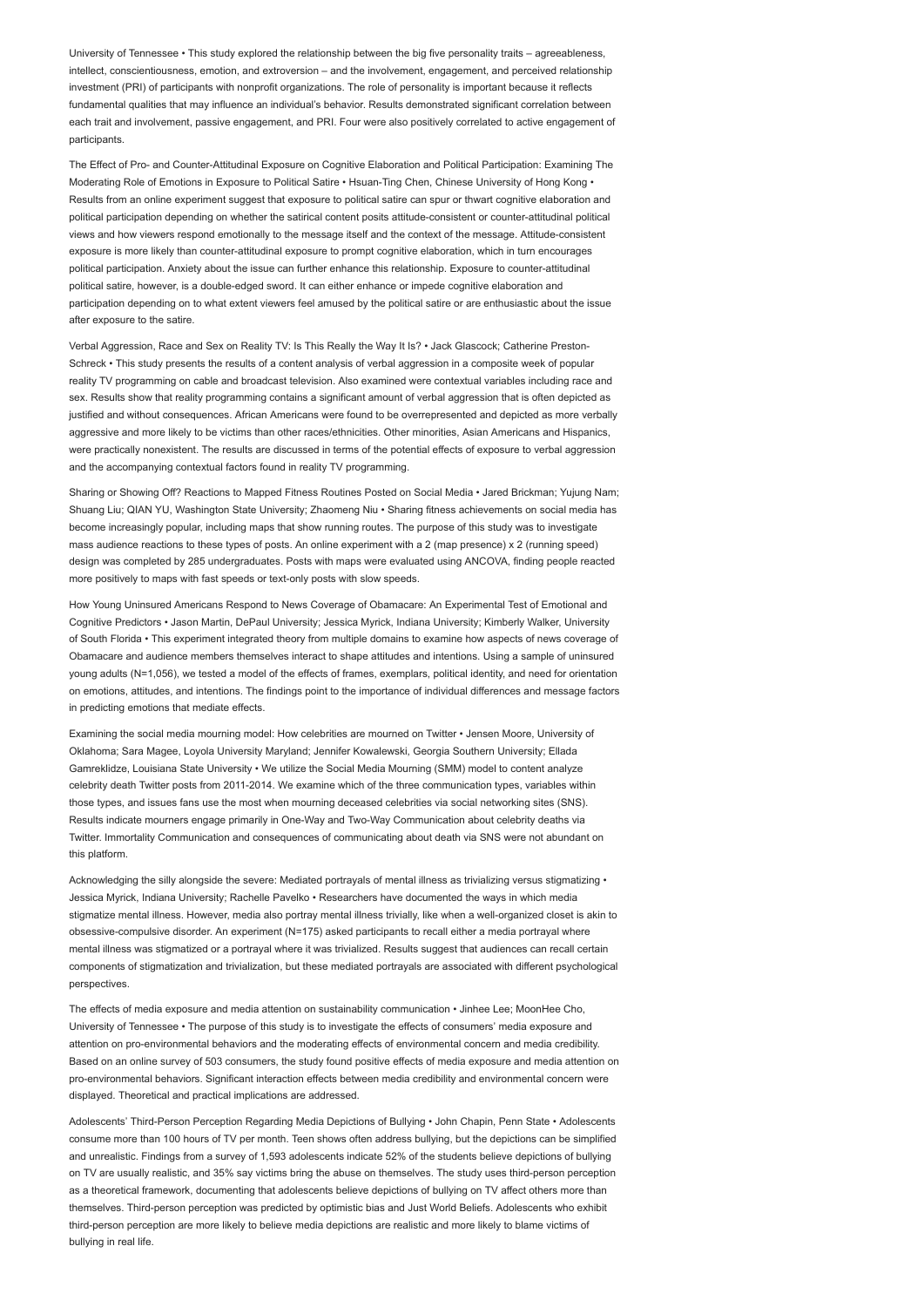The Influence of Demographics and News Media Exposure on Philadelphians' Beliefs About Poverty • Joseph Moore, University of Missouri; Esther Thorson, University of Missouri School of Journalism • This study examined the effect of gender, race, socioeconomic status, political ideology, and media exposure on Philadelphians' beliefs about the causes of, and most effective solutions to poverty. Analysis of survey data revealed significant effects for all categories. Women, racial minorities, and those with lower incomes were more likely to regard poverty as a structural phenomenon. Greater exposure to television news was found to contribute significantly to individualistic thinking about poverty causes and solutions.

Fifteen Years of Framing Research: Is Framing Research Maturing? • Joseph Provencher, Texs Tech University; Benjamin Smith, University of California, Santa Barbara; Cynthia-Lou Coleman, Portland State University • Framing research has grown in recent decades, and critics ask whether research is guided by core elements underpinned by common theories and methodologies: is framing a fractured paradigm? While a handful of scholars argue over paradigms, researchers continue to conduct studies under the heading of framing. We examine features about current research, including theoretical drivers, methodologies employed, whether framing is situated within message or cognitive domains, and whether researchers study framing within a process model.

Traumatic Experiences: Measuring Journalists' Trauma Exposure and Emotional Responses • Kenna Griffin, Oklahoma City University • This study measures work-related trauma exposure and emotional trauma symptoms experienced by journalists. It also considers traits of the individual journalists and their exposure that make them more prone to emotional trauma. The 829 respondents reported trauma exposure and symptoms greater than those experienced in the general population and comparable to emergency workers. Age, job experience, and trauma exposure severity, duration and frequency were found to affect the likelihood that journalists would experience symptoms.

How can I watch what I eat when I eat while I watch? Examining the role of media in children's eating behaviors and food consumption • Kim Bissell, University of Alabama; Sarah Pember, The University of Alabama; Kim Baker, University of Alabama; Xueying (Maria) Zhang, University of Alabama • This study examined the use of an iPad app that measured children's eating behavior and the healthfulness of the foods they consumed throughout the day using the new media device as their source of tracking food consumption. Factors that might predict greater consumption of healthy or unhealthy foods were examined, along with the use of media while eating. Findings suggest the environment in which children are eating food is a strong predictor of the type and amount of food they are eating. Children in the present study who participated in their school's free or reduced breakfast and lunch program had very little control over the foods they had access to for those meals, and therefore, had a greater likelihood of consuming more unhealthy foods. Children across the sample reported using media while eating at home and further reported family members using devices during mealtimes at home. The use of media while eating food was a significant predictor of more unhealthy food consumption. These and other findings are discussed.

Gain-Loss Framing and Emotional Imagery: Testing Valence and Motivational Rules for Matching • Kiwon Seo, Sam Houston State University • An experiment (N = 424) examined how message styles of framing and imagery are matched to affect persuasion. Specifically, they are matched by valence (gain framing + positive images vs. loss framing + negative images) and by motivational direction (framing + approach motivation image vs. framing + avoidance motivation image). The results indicate that (a) visual images attenuated framing effects and (b) valence matching was superior to motivation matching.

Political inequalities start at home: Parents, children and the socialization of civic infrastructure online • Kierstin Thorson: Yu Xu, University of Southern California; Stephanie Edgerly • We use a two-wave panel survey of parent-child dyads to show that the roots of online democratic divides are found in the unequal socialization of political interest. We test a model connecting parent socioeconomic status to family communication in the home and development of youth political interest. We develop a theoretical concept of online civic infrastructure to foreground how social media use in childhood and adolescence may shape future opportunities for civic and political engagement.

Suicide reporting: Taiwan public's opinions about the copycat effects and WHO's media guidelines • Kuang-Kuo Chang, Shih Hsin University; Eric Freedman • This study examined the opinions of Taiwan's general public about suicide and its news reporting in application of the World Health Organization media guidelines. Key findings suggest (1) that the copycat effect is strongly perceived by the respondents (2) who, however, assigned causal and treatment responsibilities to suicidal individuals and to the governments, respectively, instead of to the media. More important, respondents surprisingly rated avoiding sensational reporting as least significant among the 10 guidelines. The study discusses implications of the findings in policymaking, public health advocacy, and journalistic practices in preventing the copycat effect of suicide as a serious social problem.

"The news you choose": examining if racial identity trumps other factors when news is negative • Lanier Holt, The Ohio State University; Dustin Carnahan, Michigan State University • An abundance of studies show that people prefer to read stories about people who are like themselves. However, what happens when these stories are negative? This analysis tests racial identity and the black sheep effect to see if in these circumstances will people still prefer stories about their own, or will they select stories that denigrate racial out-groups? We find that even given other factors, racial identity still trumps other factors in people's news choices.

Media Literacy Education and Children's Unfavorable Attitudes towards Gender Stereotypes and Violence in Advertising in the United States • Laras Sekarasih, UMass Amherst; Christine Olson; Gamze Onut, University of Massachusetts Amherst; Kylie Lanthorn, University of Massachusetts Amherst; Erica Scharrer, University of Massachusetts Amherst • This study examines the effectiveness of media literacy education (MLE) in cultivating critical attitudes towards gender stereotypes and violence in advertising among 4th and 6th graders. Pretest and posttest comparisons suggest stronger unfavorable attitudes towards the presence of violence in advertising upon the completion of MLE. However, stronger unfavorable attitudes towards the stereotypical portrayals of boys and girls in advertising was only found among girls; no significant change was found among boys.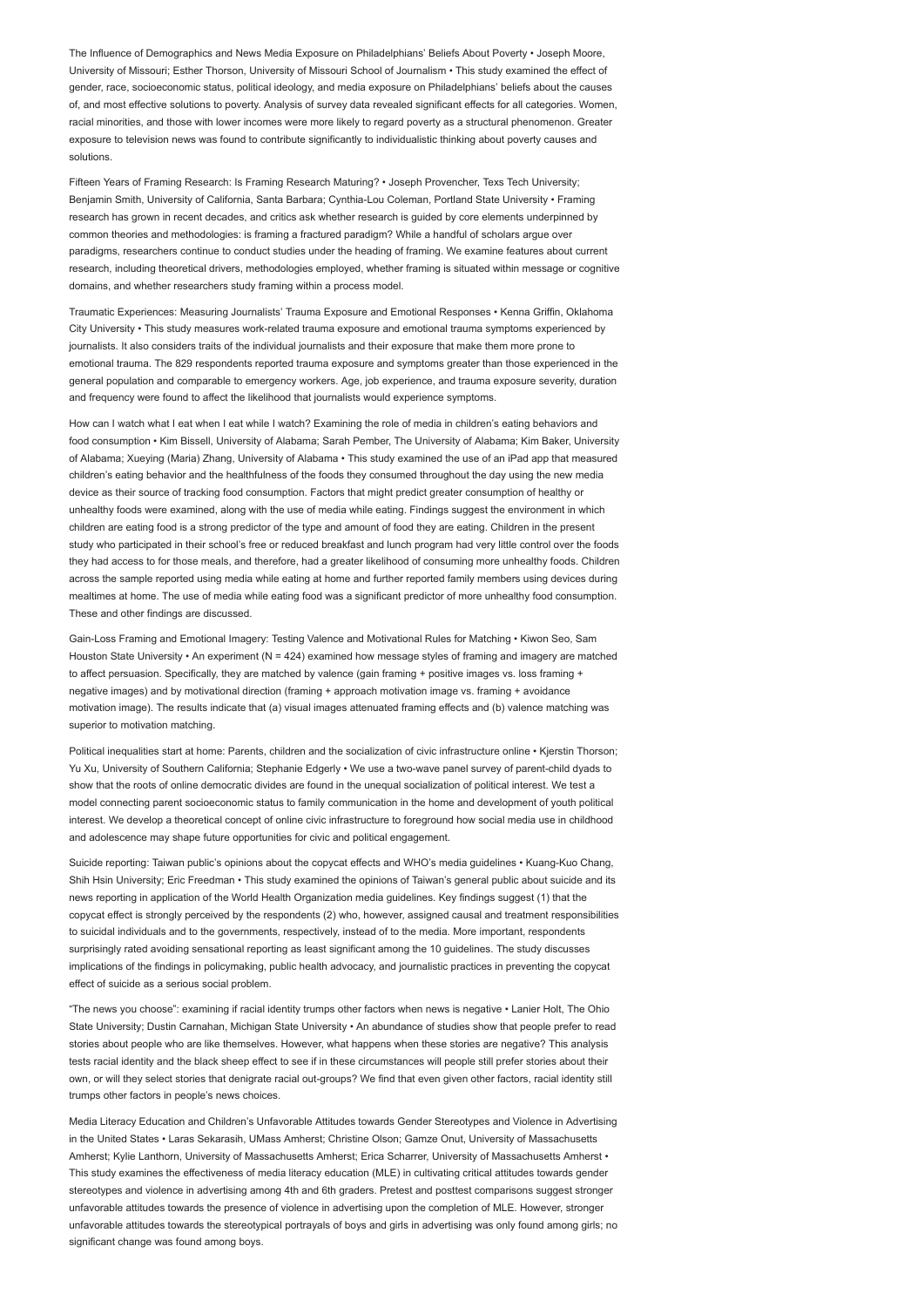Grass Mud Horse: Luhmannian Systems Theory and Internet Censorship in China • Lei Zhang, University of Wisconsin-La Crosse; Carlton Clark, University of Wisconsin-La Crosse • This paper argues that the efforts of the Chinese Communist Party to censor the Internet are likely to undermine the CCP's credibility in the eyes of the Chinese people. Systems theory as Niklas Luhmann offers powerful theoretical lens through which to observe contemporary events in China. Luhmann argues that global society is a communication system rather than the aggregate of human beings. The Chinese Communist Party can censor or silence particular people, but it cannot shut down the global information network that is transforming China.

Blurring the Boundaries between Journalism and Activism: A Transparency Agenda-building Case Study from Bulgaria • Lindita Camaj • This paper explores the relationship between journalists and civil society actors in promoting the Freedom of Information (FOI) right in Bulgaria. It emphasizes the importance of civil society as influential actors in the media agenda-building process and presents a new approach to conceptualize the journalist-nongovernmental organization (NGO) relationship from a cooperative, rather than power-distance, perspective. The alliance between NGO and journalists in Bulgaria resulted in (1) increased public awareness of the FOI right, (2) increased FOI law uses by citizens and journalists, (3) improved the governmental transparency, and (4) enhanced quality of journalistic output. Theoretical and practical relevance of these findings is discussed.

Psychological Traits, Addiction Symptoms, and Smartphone Feature Usage as Predictors of Problematic Smartphone Use among University Students in China • Louis Leung, The Chinese University of Hong Kong; Jingwen Liang, The Chinese University of Hong Kong • This study investigates the effects of psychological traits (i.e., procrastination, leisure boredom, and impulsivity) and addiction symptoms on problematic smartphone use. Data were collected from a random sample of 649 university students. The results showed that procrastination, impulsivity, including sensation seeking and (lack of) perseverance, symptoms of addiction (e.g., inability to control craving, withdrawal, and complaints), and frequent usage of smartphone features for instrumental, relational, expressive, and informational purposes were significant predictors of problematic smartphone use.

Be a "Defensive User": A Study of Opinion Leaders on Chinese Weibo • LUWEI ROSE LUQIU, Penn State University; Michael Schmierbach • This study focuses on the effect of several tactics that the Chinese government implemented to crack down on opinion leaders in social media. Through a 2 x 2 experimental study with Weibo users, it tests the effects of both attacks using negative comments as well as differences in the amount of original content posted. Contrary to expectations, negative comments actually spur greater interest, suggesting that users may have formed a unique culture to protect themselves from government manipulation.

Young Latinos' Satisfaction with the Affordable Care Act and Insurance Preferences: The Role of Acculturation, Media Use, Trust in Health Sources, and Ideology • Maria Len-Rios, The University of Georgia; Yen-I Lee, University of Georgia • The purpose of this study is to assess how individual characteristics of Latinos, including acculturation levels, media use, trust in health resources and ideology, predict Latinos' satisfaction with the Affordable Care Act. This study is important because Latinos are among those in the U.S. most likely to lack health insurance coverage, and rate access to health insurance as important. We offer an analysis of a national nonprobability online survey (N=434) of Hispanic Americans representing 35 states. Our findings showed that acculturation and political ideology predict satisfaction with the ACA, as well as trust in service providers and information sources.

Content-Expressive Behavior: Discussion Network Heterogeneity, Content Expression, and Political Polarization • Matthew Barnidge, University of Vienna; Alberto Ardèvol-Abreu, University of Vienna; Homero Gil de Zúñiga, University of Vienna • One thriving area of research on participatory media revolves around political expression and the creation of political content. This study analyzes the connections between these behaviors, heterogeneous information networks, and ideological polarization while accounting for the role of emotional intelligence. Results from a two-wave-panel survey of U.S. adults show that people who engage in content-expressive behavior are embedded in heterogeneous information networks, and that emotional intelligence moderates the relationships between content-expressive behavior and political polarization.

Like Me: How Facebook Users Engage in Self-Presentation • Megan Mallicoat • This study draws on self-presentation theory to examine how participants strategically present themselves through Facebook. Participants (N=168) were asked to rate their day-to-day Facebook interactions according to a 25-point scale measuring behavior motivated by a taxonomy (Jones & Pittman, 1982) of five self-presentation strategies. Results show self-reported self-presentation efforts on Facebook are similar — but not identical — to prior research regarding self-presentation. Results also suggest Facebook use might be a useful predictor of self-presentation strategies.

The Influence of Narrative Messages on Third-Person Perception • Michael Dahlstrom, Iowa State University; Sonny Rosenthal • Narratives can shape perceptions about the world through unique processing pathways, but are audiences aware of this influence? This study explores these questions by bridging the theoretical frameworks of third person perception and narrative persuasion and testing them in an environmental context. Findings suggest that individuals do recognize narratives as having special influence, but only when they perceive the potential effects of a message to be harmful.

Anti-intellectualism among Students in Journalism and Communication: A Developmental Perspective • Michael McDevitt; Jesse Benn; Perry Parks, Michigan State University; Jordan Stalker, University of Wisconsin; Taisik Hwang; Kevin Lerner, Marist College • This study measures anti-intellectualism in journalistic attitudes for the first time, and documents developmental influences on anti-intellectualism among undergraduates at five colleges with comprehensive programs in journalism and mass communication. Journalism major and role conceptions generally fail to inoculate students against professional anti-rationalism and anti-elitism. While reflexivity is typically viewed as an expression of critical thinking, support for transparency in news work appears to condone a populist suspicion of intellectuals and their ideas.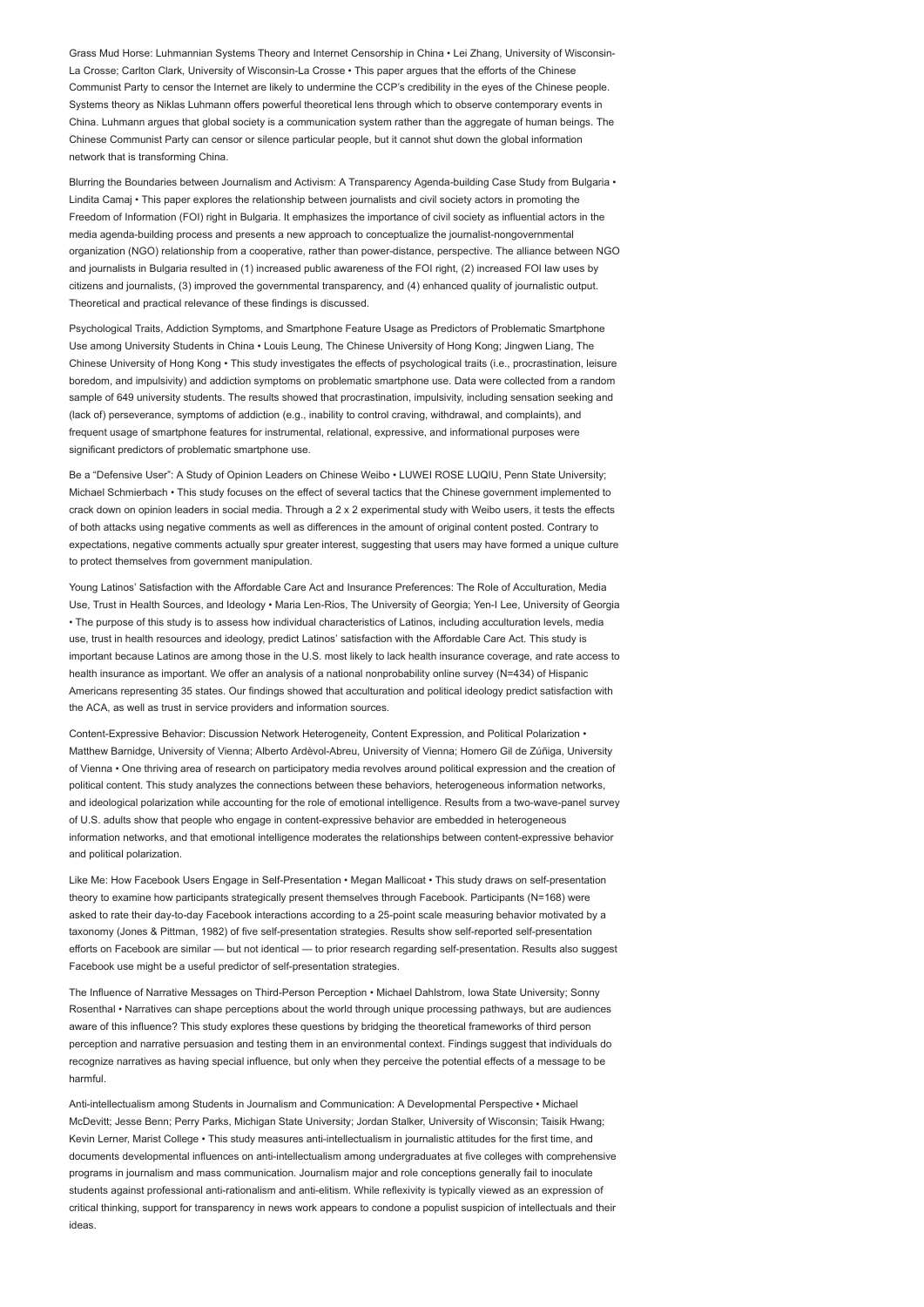Drinking at Work: The Portrayal of Alcohol in Workplace-related TV Dramas • Mira Mayrhofer, University of Vienna; Jörg Matthes, U of Vienna • We analyzed the most popular work-related TV-dramas regarding the portrayal of alcohol in a televised workplace environment. Of interest were character-beverage interaction, setting, motivations, topic, valence, and portrayed consequences. Half of all beverage scenes were alcohol-related and a character–beverage interaction was more likely for alcoholic than non-alcoholic beverages. Furthermore, over 30% of all consumed beverages at work were alcoholic and only a few consequences of alcohol were presented.

Picturing horror: Visual framing in newspaper coverage of three mass school shootings • Nicole Dahmen, University of Oregon; David Morris II, University of Oregon • Images can and do influence the manner in which audiences understand and remember news. As such, it is critical that scholarship consider visual framing. This study examines visual framing of a timely and disturbing topic: mass shootings. Through content analysis of 4,934 photographs from nine days of newspaper coverage from three mass school shootings, the study found empirical evidence of routinization of coverage and coverage that emphasized the perpetrators at the expense of the victims.

The (in)disputable "power" of images of outrage: Public acknowledgement, emotional reaction, and image recognition • Nicole Dahmen, University of Oregon; Natalia Mielczarek; Daniel Morrison, University of Oregon • A recent news image– that of a drowned 3-year-old Syrian boy washed ashore as a result of refugees fleeing Syria–resonated with audiences and leaders, becoming a seeming catalyst for action. But the effect was short lived. Through survey data, this research explores iconic images and visual collective memory, considering connections between public acknowledgement, emotional reaction, and image recognition. Studying such relationships will help us to further understand the (in)disputable "power" of harrowing images.

The Religious Facebook Experience • Pamela Brubaker, Brigham Young University; Michel Haigh, Penn State • "This study explores why people (N = 428) use Facebook for religious purposes and the needs engaging with religious content on Facebook gratifies. Along with identifying the uses and gratifications received from engaging with faith-based Facebook content, this research explores whether or not religiosity, the frequency of Facebook use, and the intensity of Facebook use for religious purposes predicts motivations for accessing this social networking site for faith-based purposes. An exploratory factor analysis revealed four primary motivations for accessing religious Facebook content: ministering, religious information and entertainment, spiritual and emotional support, and proselytizing. A multiple regression analysis showed religiosity, the frequency of Facebook use, and the intensity of Facebook use for religious purposes predicted motivations for ministering and seeking religious information and entertainment. Intensity of Facebook use was the only predictor of spiritual and emotional support whereas frequency of engagement with religious content was the only predictor proselytizing."

Constructed: Digital journalists, role conception and enactment • Patrick Ferrucci, U of Colorado • This study utilizes social construction theory to examine how digital journalists conceive and enact their roles. Through 37 in-depth interviews with digital-only journalists working across the country for a variety of non-legacy market models, this study found that digital journalists embrace the interpreter role, the advocate role and one new role germane to digital journalism: the mobilizing marketer. The study then examines the routines and norms that have become institutionalized to enact these roles.

"Not Strawberry Shortcake Again!": Exploring Parental Mediation of Pre-School Children's Book Selection and Book Reading in a Library Setting • Regina Ahn, University of Illinois at Urbana-Champaign; Michelle Nelson, UIUC – Advertising Department • Our research investigates parental mediation practices for children's book selection and reading with an ethnographic approach in a library setting. Findings show the prevalence of licensed media character books and commercial influences on children's and parents' book choices (e.g., Strawberry Shortcake). Based on our observations, a typology of parental mediation and social interactions emerged; yet, limits of parental strategies were also explored in the library. Implications and future research directions of the research are discussed.

Celebrity Candidate Voters in Campaign 2016: Media Use, Motivations and Political Learning • Stacey Kanihan, University of Minnesota; Hyejoon Rim, University of Minnesota • Drawing from the "celebrity politics" literature, this national survey (n = 1608) examines the influence of a celebrity candidate on voters' media behaviors during the 2016 U.S. presidential primary. Findings reveal celebrity supporters are mainly driven by entertainment motivations and follow news on television and YouTube, but their predictor of campaign knowledge is news websites. A comparison group of others also learns from Twitter and television. Findings contextualized by the ideal of an informed electorate.

The Ironic Effect of Covering Health: Conflicting News Stories Contribute to Fatalistic Views Toward Nutrition • Temple Northup, University of Houston • In the United States, the number of overweight or obese people has increased considerably. This is a serious issue and it is important to investigate what role the media may play in this problem. This research examines some of the psychological mechanisms that could explain the previously identified link between media and an unhealthy diet by specifically testing the effects of reading news stories that contain contradictory (or consistent) health information. Results suggest conflicting health information caused increased negative affect as well as feelings of fatalism related to eating well, an important and known predictor of unhealthy food consumption.

Use of Violent War-Themed First Person Shooters and Support for Policies of Military Intervention • Toby Hopp; Scott Parrott; Yuan Wang, The University of Alabama • A survey (n=246) explored the relationship between exposure to violent, war-themed First Person Shooter (FPS) video games and citizen attitudes toward interventionist military policy. Results suggested that frequent exposure/use of war-themed FPS games was positively associated with both moral disengagement and attitudes governing the acceptability of military violence. The data further indicated that moral disengagement was a positive predictor of citizen preference for interventionist military policy.

The Changing Media Perceptions and Consumption Habits of College Students: A Media System Dependency Perspective • Todd Holmes, State University of New York at New Paltz; Sylvia Chan-Olmsted, University of Florida • Using media system dependency (MSD) as a theoretical framework and a series of 12 focus groups over four years, this exploratory study examined how college students' perceptions and use of traditional and new media platforms and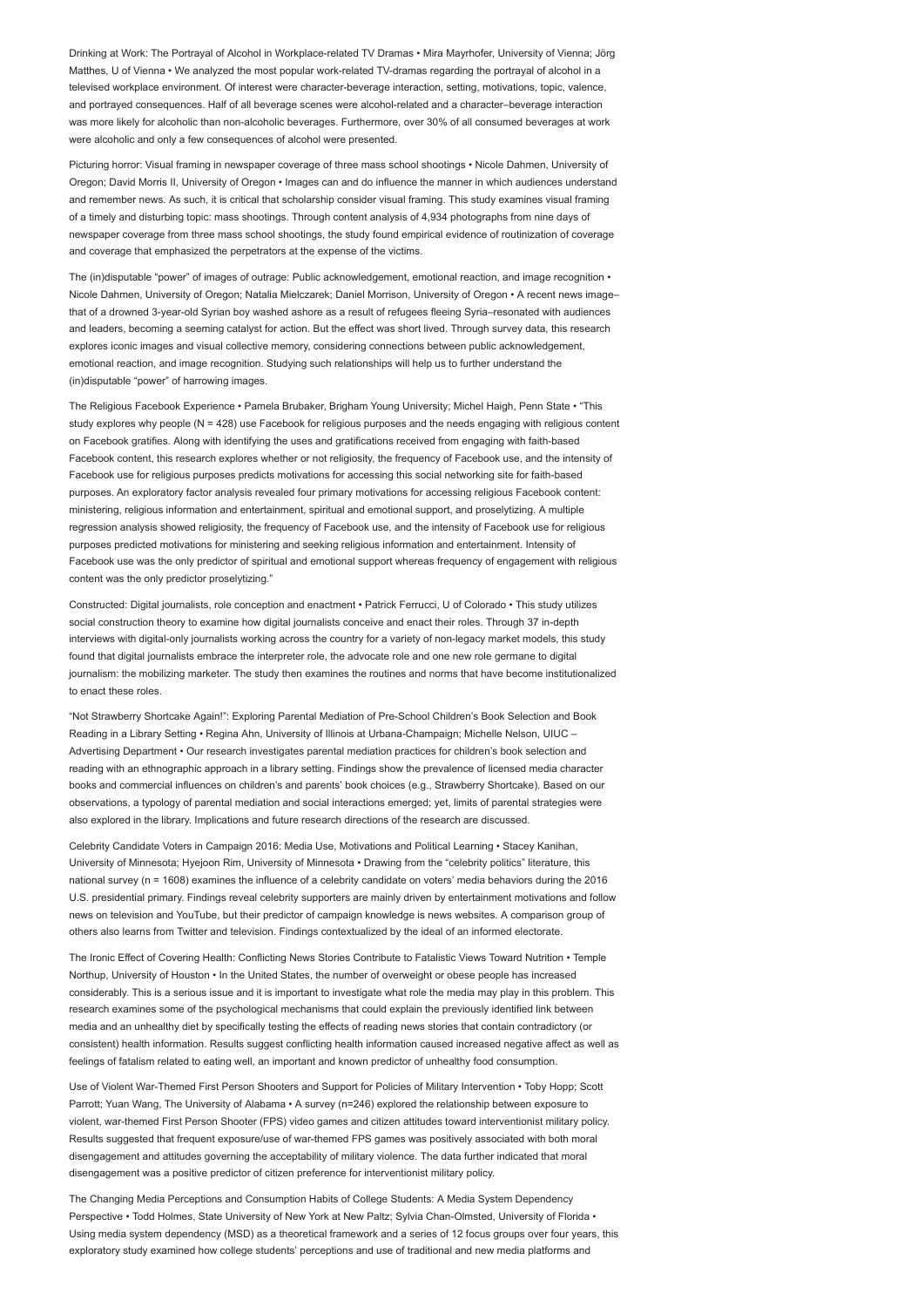devices changed throughout their years as college students. The findings suggest that college students' dependency on new media platforms is a function of the ability of these media to facilitate the attainment of understanding, play, orientation, and expression goals.

Exploring Flaming, Message Valence, and Strength of Organizational Identity • Troy Elias, University of Oregon; Andrew Reid, University of Southern California; Mian Asim, Zayed University • Mobile applications or "apps," represent increasingly ubiquitous small digital programs that facilitate a wide array of tasks, including banking, social networking, or monitoring one's health. This study examines factors that affect consumers' adoption of apps. Specifically, this experimental study explores the impact of negative and positive reviews from ingroup members, in conjunction with flaming comments from outgroup members, on the attitudes and behavioral orientations of those that strongly and weakly identify with an organization. Results of the study reveal that when users are presented with an identity-relevant informational app, those individuals who possess weak levels of organizational identification will have a more favorable attitude toward an organization's app, attitude toward the app's brand, and a greater likelihood of purchasing the app after viewing positive reviews versus negative reviews, as opposed to individuals with strong levels of organizational identification, who appear to be less susceptible to negative WOM.

Too Hard to Shout Over the Loudest Frame: Effects of Competing Frames in the Context of the Crystallized Media Coverage on Offshore Outsourcing • Volha Kananovich; Rachel Young • This study investigates the effects of competing frames in newspaper coverage of offshoring, an issue that is characterized by explicitly negative media coverage and a single dominant frame. The findings of a randomized, controlled experiment (N=152) demonstrate conventional framing effects on attitudinal change, but show that the attitudes of people with greater interest in economic and political news move away from supporting offshoring if they are exposed to a positively valenced frame.

Promoting HPV Vaccination for Male Young Adults: Effects of Descriptive and Injunctive Norms • Wan Chi Leung • This study explores promotions of the HPV vaccination for men, focusing on how social influence plays a role in influencing young male adults' attitudes toward the HPV vaccine. An online survey was conducted on Amazon Mechanical Turk, and responses from 656 males aged 18-26 in the United States were analyzed. Results indicated that exposure to messages were associated with perceived effects of the messages on others, which related to the perceived descriptive norm of vaccine uptake among other males. However, the perceived injunctive norm was more powerful in predicting support for the HPV vaccination for males than the perceived descriptive norm. Findings point to suggestions for future promotions of the HPV vaccination for males.

From immediate community to imagined community: Social identity and the co-viewing of media event • Xi Cui; Jian Rui, Lamar University; Fanbo Su, Guangzhou University • This paper examines how various forms of co-viewing media events, i.e. physical discussion, social media engagement and imagined togetherness, contribute to viewers' emotional reactions to the live broadcast genre which, in turn, strengthen viewers' social identity. It is found that, consistent with theorizations of rituals and media events, viewers experience stronger emotional reaction when they actively engage in social interactions of various forms during watching a media event. Among the various co-viewing situations, social media engagement is found to be the strongest predictor of emotional reaction. The emotional reactions further translate into viewers' social identity that is relevant to the messages conveyed in the media events. The findings provide some answers to the debate regarding the validity of large-scale mediated integrative rituals in contemporary societies. Meanwhile they deepen our understandings of co-viewing behaviors, especially social media engagement, in the consumption of traditional mass-media events.

Examining the Interaction Effects between Media Favorability and Recency of Business News on Corporate Reputation • XIAOQUN ZHANG, University of North Texas • This study showed the significant interaction effect between media favorability and recency of business news on corporate reputation, indicating that the second-level agenda setting effect and recency effect take place simultaneously when people use media messages to form corporate reputation. The composite measure of media favorability and recency was superior to the measure of favorability. This study was based on the content analysis of 2,817 news articles from both elite and local newspapers.

Becoming Collective Action Experts: Parsing Activists' Media and Discourse Strategies in China • Yuqiong Zhou, School of Communication, Shenzhen University; Yunkang Yang • Action strategy, media strategy, and discourse strategy are three key strategies of social contention. Compared to action strategy, our understanding of the other two is very limited. This study attempts to analyze the working mechanisms of media and discourse strategies and the co-working mechanisms between the two by employing new theoretical framework and research methods. Based on literature review, we examine the media strategy from the perspectives of mediated content, connective action and media coempowerment and circulation; we analyze the discourse strategy from the approaches of framing and gaming; and finally we illustrate the coordinating relationship between media and discourse strategies. The meta-analysis of 40 massive incidents during 2009-2014 demonstrates that "time vs. space" and "us vs. them" are the two coordinates of China's contentious discourse system. The comparative case study of Wukan and Panyu incidents shows that despite the great differences between Wukan villagers and Panyu citizens in demographics, social capital and media literacy, they both demonstrated remarkable wisdom and managed to adjust their media and discourse strategies to fulfilling consensus mobilization, action mobilization, and social mobilization. In particular, Wukan villagers' creative utilizing of new media deserves further discussion.

### Student Competition

Who has (not) Set Whose Agenda on Social Media? A Big-Data Analysis of Tweets on Paris Attack • Fan Yang, Pennsylvania State University; Tongxin Sun • Utilizing social network, semantic and sentiment analysis, this study investigates agenda setting of 13,784 Tweets on Paris attack. Findings indicate individual Twitter opinion leaders are as influential as media organizations for agenda setting. The significant negative correlations of issue/attribute salience between the agendas of media and individual opinion leaders suggests that rather than setting agendas for each other, the two complement each other in determining "what" and "how" to think about Paris attack on Twitter.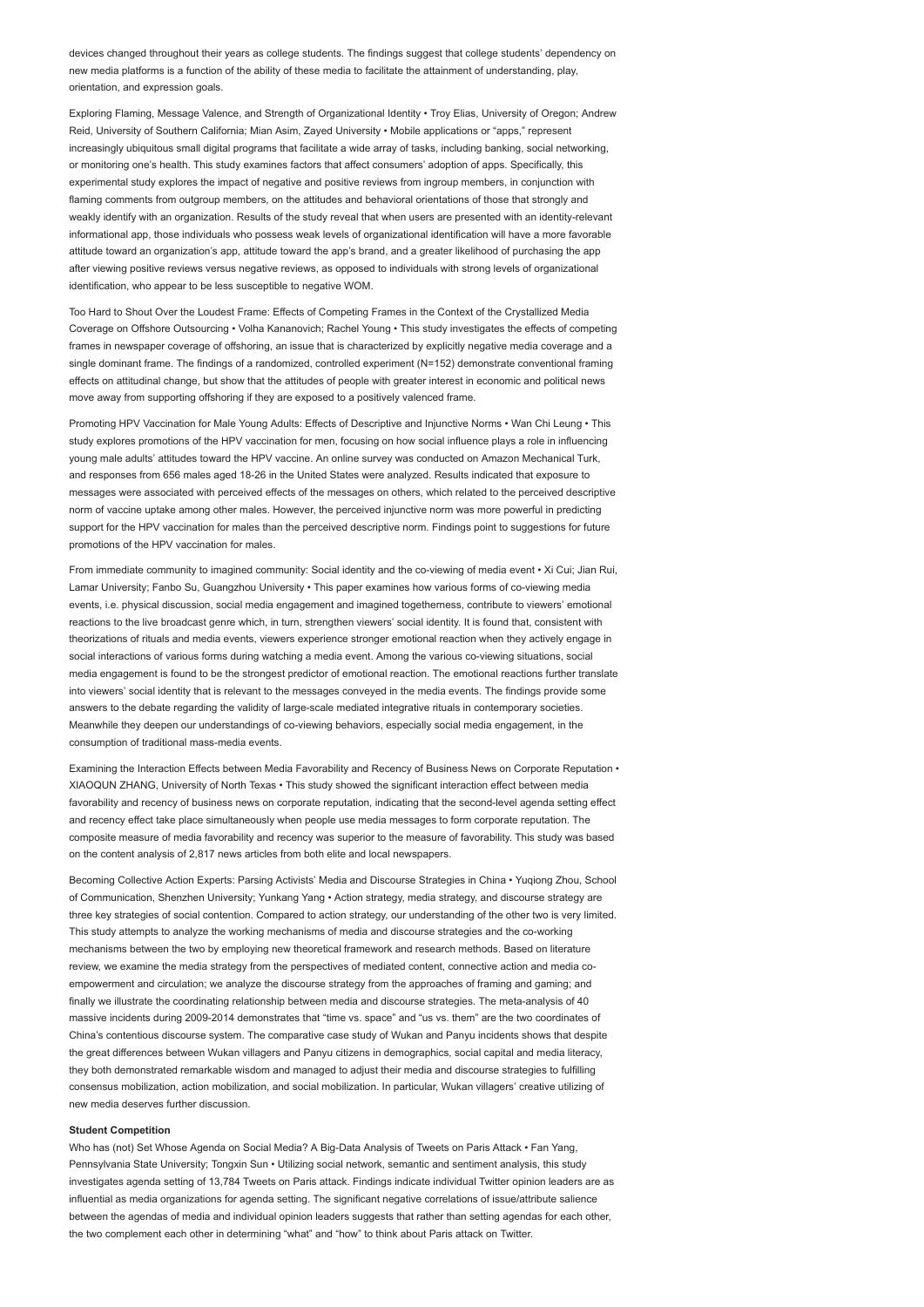The New Gatekeepers: Discursive Construction of Risks and Benefits for Journalism, Silicon Valley, and Citizens • Frank Michael Russell, University of Missouri School of Journalism • This study explores interactions between journalism, Silicon Valley, and citizens based on a qualitative textual analysis of interviews between journalists and technologists in the Riptide oral history of the digital disruption of journalism. Guided by the concept of reciprocity, the study examines how interviewers and interviewees discursively constructed risks and potential benefits in this relationship for journalism, Silicon Valley, and citizens. Interactions were discursively constructed most prominently in terms of risks for journalism.

Location-based social networking: Location sharing of the users, by the users, for the users • Kyung-Gook Park, Concentrix; Jihye Kim, University of Florida • The goal of this study is to examine location-based social networking (LBSN) services users' uses and gratifications and the relationship between the intensity of LBSN services use and trust in location content. The findings demonstrate that the intensity of LBSN services is positively associated with each gratification. In addition, discovery is positively related to trust in user-generated content (UGC), whereas communication is negatively related to trust in ready-made content (RMC).

Political self-categorization, geography, and the media: How does news consumption play a role in perceptions of universal human rights? • Lindsey Blumell, Copenhagen Business School/Texas Tech University • Since the end of WWII, the international community via the United Nations has developed a framework of human rights that is meant to be universal to all persons, but political and cultural factors have limited that adoption. This study looks at how overall, transnational, and humanitarian news consumption influences a global audience's perceptions of human rights. Results of a transnational survey indicate news consumption and political self-categorization are the strongest predictors of human rights attitudes.

Media and Anti-Muslim Sentiment in China: A Study of Chinese News Media and Social Media • LUWEI ROSE LUQIU, Penn State University; Fan Yang, Pennsylvania State University • The goal of this study is to determine the relationship between the portrayal of Muslims in Chinese news and social media and anti-Muslim sentiment in China. Analysis of 10 years of news reports about Muslims and Islam on state news media and over 10,000 posts on Weibo, a Chinese microblog equivalent to Twitter, shows an overall negative tone against Muslim, priming a significant stereotype effect. IAT was conducted among non-Muslim Chinese and negative stereotypes about Muslims as a result of media cultivation were detected. A survey of Chinese Muslims showed real-life discrimination to be a consequence of this negative attitude. This study shows that media stereotypes of Muslims are the key factor for anti-Muslim sentiment, because they play an important role in forming public opinion in China. However, although there is a negative attitude toward Muslims on social media, such media have provided an alternative platform for Chinese Muslims to communicate with out-group members and have allowed discussions between Chinese Muslims and non-Chinese Muslims.

Complicity, trust or getting through the day? News media institutional norms at the state house • Meredith Metzler • The relationship between elected representatives and reporters is mutually dependent yet antagonist, stemming from the press' role as a political institution. This qualitative analysis finds that legislative offices understand their institutional role as representation of constituents and the news media's as a neutral information provider. The results suggest professionalism manifested legislator's trust in media. Recurring concern over "information correction" suggests legislators find themselves increasingly as fact arbiters in the changing media landscape.

Negotiation of Sexual Identity in Gay On-Air Talent on West Texas Mainstream Media • Nathian Rodriguez, Texas Tech University • This analytic autoethnography explores identity negotiation in on-air media personalities in West Texas by augmenting the author's personal experience with the lived experiences of five other LGBTQ radio/television on-air personalities. Employing the communication of identity theory, results indicate conflicts between the personal and communal frames, the relational and communal frames, and the enactment frame with all other frames. Strategies used to help navigate these conflicts include employment of hegemonic masculinity norms, self-monitoring and assimilation.

Effects of Mass Surveillance on Journalists and Confidential Sources: A Constant Comparative Study • Stephenson Waters, University of Florida • This qualitative study explores how national security journalists communicate online using digital security technologies to evade potential surveillance by government authorities. This study follows a panopticism framework, which states that those under real or perceived observation will alter their behavior to be more subservient to authority. Through a series of seven in-depth interviews with journalists, using a constant comparative method, journalists who participated in this study reported that the way they work has changed under a real or perceived threat of mass government surveillance, making their work more difficult and potentially damaging their communications with sources. Many potential interview subjects refused to participate on the record because of the sensitivity and potential risks involved in the discussion of the subject matter.

"We can't stop, and we won't stop": Motivated Processing of Sex and Violence in Music Media • Tianjiao (Grace) Wang, Washington State University • This study examines the processing of two types of content commonly found in popular music videos- sex and violence. High sex high violence music videos were the most engaging and memorable messages, potentially creating a flow experience. The motivated cognition perspective proved to be robust in predicting the processing of messages containing motivationally relevant content.

### [2016 Abstracts](http://www.aejmc.org/home/2016/06/2016-abstracts/)

Filed under [Uncategorized](http://www.aejmc.org/home/category/uncategorized/) · Tagged with [2016 Abstracts](http://www.aejmc.org/home/tag/2016-abstracts/)

# [Minorities and Communication 2015 Abstracts](http://www.aejmc.org/home/2015/06/mac-2015-abstracts/)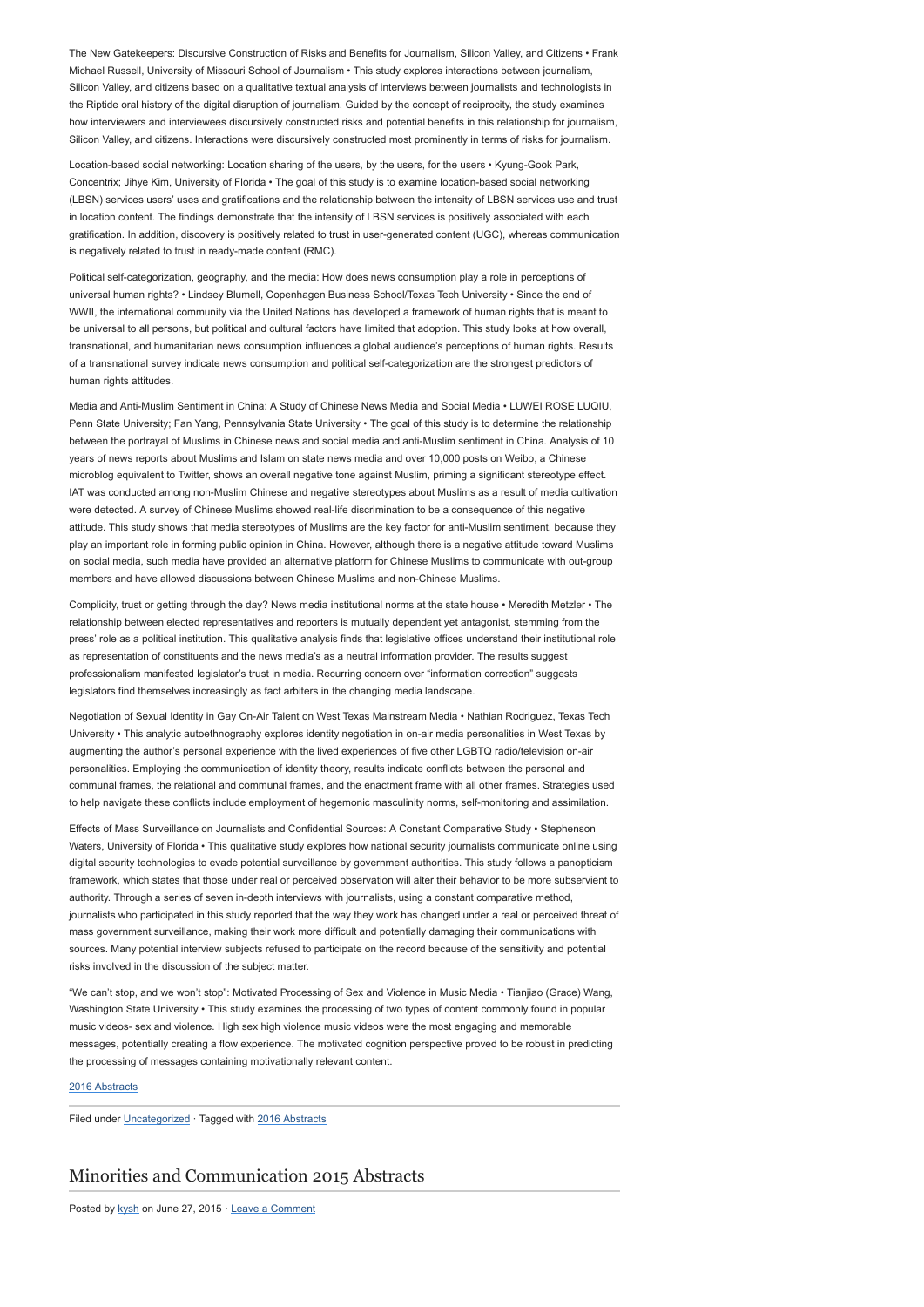### Faculty Research Competition

Predictors Of Faculty Diversification In Journalism And Mass Communication Education • Lee Becker, University of Georgia; Tudor Vlad, University of Georgia; Oana Stefanita, University of Georgia, Grady College •Based on data gathered between 1999 and 2013, this paper provides up-to-date information on faculty diversity in journalism and mass communication education. It examines the predictive power of four key institutional characteristics in producing diversification: accreditation status, type of control of the institution, type of mission, and region of the country. It shows diversification is increasing, but progress, particularly in terms of racial and ethnic diversity, is slow.

Stereotype, tradition, and Carmen Luna: The Puerto Rican woman in Lifetime TV's Devious Maids • Melissa Camacho, San Francisco State University • This paper argues that Puerto Rican women are portrayed on US mainstream television according to traditional Hollywood stereotypes that group Latinas into a homogeneous category that reinforces the hegemonic values of a collective non-Latino/a community. These portrayals fail to accurately to represent Puerto Rican's unique hybrid culture, which pulls together a national heritage and American cultural values resulting from the island's colonial status. Yet, these representations also reflect values established by traditionally patriarchal island culture. The result is a distorted image of Puerto Rican political and cultural citizenship within the United States. Guided by social criticism, this qualitative deconstruction of the two first seasons of the Lifetime TV series, Devious Maids, demonstrates how the Puerto Rican character Carmen Luna negotiates this complicated position.

Complicating Colorism: Race, Gender and Space in Dark Girls • Nicola Corbin • This study examines the discursive production of colorism in the documentary Dark Girls, using articulation as a theoretical and methodological foundation. Locating colorism within the historically raced and gendered discourses of respectability politics, it concludes that colorism reveals a complex articulation of race with gender and the patriarchal politics of space. It is precisely because of this deep complexity that critical challenges to colorism have been inhibited, and its perpetuation persists.

Cross Cultural Political Persuasion: Assessing The Moderating Role Of Candidate Ethnicity And Strength of Ethnic Identification On Candidate Evaluation • Mian Asim, Zayed university; Troy Elias, University of Oregon; Alyssa Jaisle, University of Florida • Results reveal that neither Hispanics nor Anglos use the ethnicity of political candidates as a major determinant for attitude formation, voting intentions, or similarity perceptions. However, as Hispanic's strength of ethnic identity increases they demonstrate more favorable attitudes, intentions to vote for, and perceptions of similarity towards a candidate that endorses same-sex marriage. Conversely, stronger ethnic identity of Anglos increases their likelihood of voting for, perceiving similarity to and holding more favorable attitudes toward advocates of anti same sex messages.

Roughing the passer: Audience-held and applied stereotypes of NFL quarterbacks • Patrick Ferrucci, University of Colorado-Boulder; Edson Tandoc, Nanyang Technological University • This experiment tested stereotypes and message credibility associated with Black and White quarterbacks. Participants were asked to rate quarterbacks based on stereotypes identified in previous literature and then were asked to rate the credibility of stereotype- consistent or inconsistent messages. The study found that participants stereotyped both races, but Black participants actually stereotyped more strongly. Only messages concerning stereotype-consistent descriptors of White quarterbacks were rated as more credible. These results are interpreted utilizing social identity theory.

How Twitter User's Framed Sebastien De La Cruz's Anthem Singing at the 2013 NBA FInals • Melita Garza, Texas Christian University, Bob Schieffer College of Communication, School of Journalism • This study examines the way new and legacy media curated Twitter reaction to fifth grader Sebastien De La Cruz's performance of the Star-Spangled Banner at the NBA Finals in 2013. Using framing theory, the author identified positive and negative frames, many embedded in stereotypes. The author argues that Twitter is a new medium conveying an old othering message: Mexican Americans are not truly Americans, making them illegitimate interpreters of the nation's authentic tune.

Framing #Ferguson: A comparative analysis of media tweets in the U.S., U.K., Spain, and France • Summer Harlow, Florida State University; Lauren Antista, Florida State University · Events in #Ferguson, Missouri brought race relations under a global spotlight. This computerized content analysis of thousands of Twitter posts from the public, media outlets, and journalists in the United States, United Kingdom, Spain, and France indicated the U.S. was more likely to negatively frame protestors. As protests continued, media outlets' and journalists' use of racism frames and positive protest frames increased, suggesting they might take cues from global Twitter discussions and public discourse.

The Black Press Tweets: How the Social Media Platform Mediates Race Discourse • Ben LaPoe; Katie Lever •This study analyzed 46,216 Black press tweets and 46,226 mainstream press tweets. The Black press tweeted more about race and history. The mainstream press tweeted about race less than 1% of the time; instead, the mainstream press focused on issues such as education and crime. These findings suggest that news organizations like the Black press are still very much needed and are using social media to interact on a more personal level with their audience.

More Sources, Greater Harm: Source Magnification of Racist Hate Messages on Social Media • Roselyn J. Lee-Won, The Ohio State University; Hyunjin (Jin) Song, The Ohio State University; Ji Young Lee, The Ohio State University; Sung Gwan Park, Seoul National University • This research examined source magnification of racist messages in social media contexts. An online experiment was conducted with a non-college sample of Black participants (N = 115). Relative to those who viewed single-source anti-Black tweets, those who viewed multiple-source anti-Black tweets experienced greater emotional distress, which in turn increased attribution of negative social outcomes to prejudice. Overall, the findings suggest that multiple sources magnify the psychological harm inflicted by racist messages upon target minority members.

Latino youth, digital media and political news • Regina Marchi, Rutgers University • This paper discusses how lowincome Latino youth use digital technologies to network with communities of interest, in the process learning about current events and political issues. Contrary to previous assumptions about the digital divide, this study found that these youth were very plugged in to the Internet, getting most of their news information online. Yet, a different digital divide was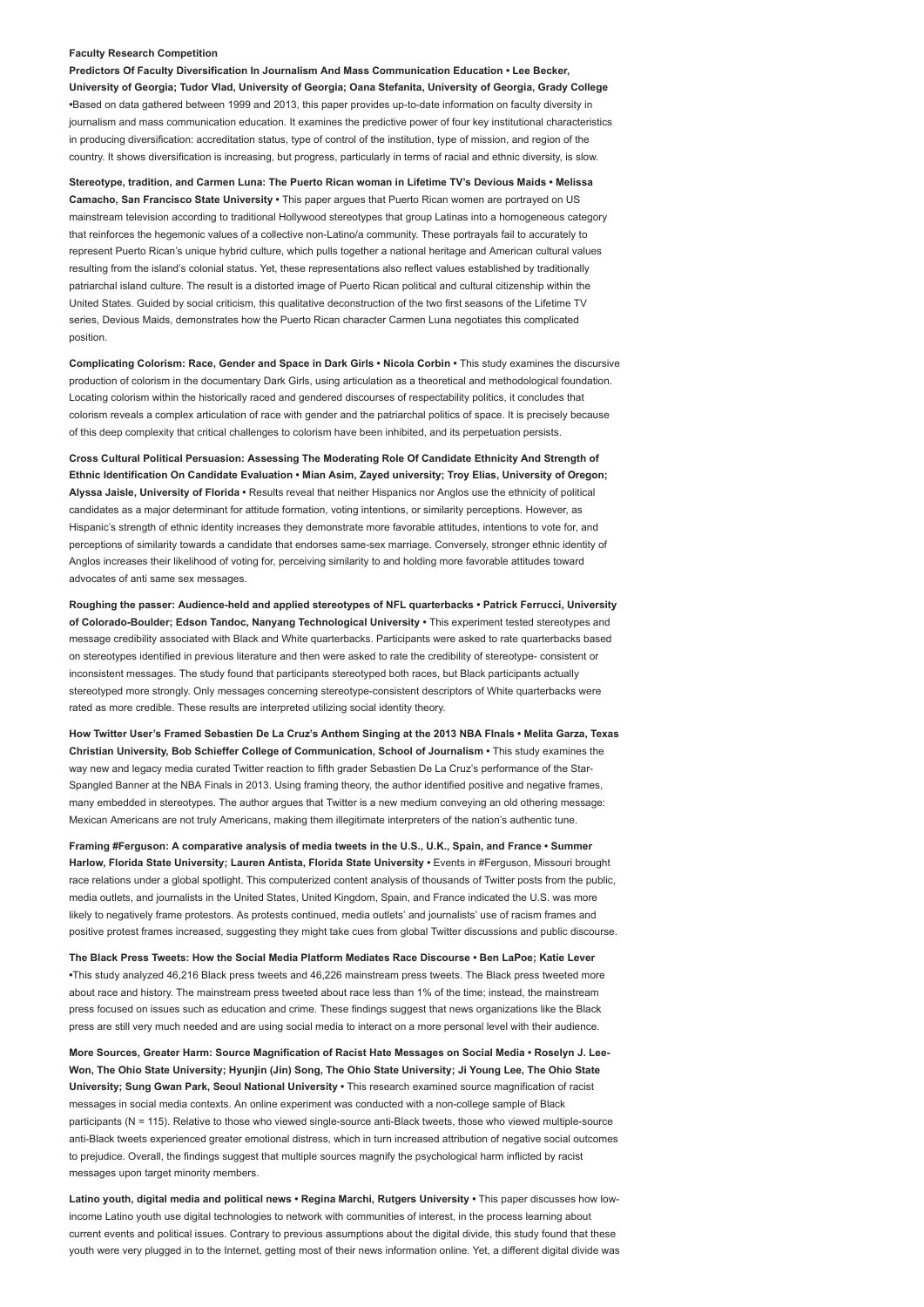evident, in which Internet-savvy youth had access to a timelier variety of news than their parents, many of whom had low levels of formal education and worked in jobs that did not cultivate digital skills. In a reversal of typical parent-child roles, youth in this study were found to be news translators for their parents, explaining US news stories and their implications. In seeking information and creating or posting diverse types of content online, they gained participatory and deliberative skills useful for civic engagement in a democracy.

Celebrity capital of actresses of color: A mixed methods study • Yulia Medvedeva, University of Missouri; Cynthia Frisby, University of Missouri; Joseph Moore, University of Missouri • This mixed-methods study explored the coverage of two Oscar-winning actresses of color, Lupita Nyong'o and Halle Berry, to identify how their celebrity capital was conveyed by entertainment news. Contrary to expectations set by understanding of the concept of colorism, darker-skinned Nyong'o' racial capital was stated in the news less prominently than was racial capital of lighter-skinned Berry. Actresses' celebrity capital and ways of conversion of capital is visualized in Venn diagrams.

Blogging Ferguson in Black and White • Doug Mendenhall, Abilene Christian University • Blog posts and appended comments about the shooting of a black teen in Ferguson, Missouri, are analyzed for differences based on the race of the authors. Using Diction 7.0, a common word-counting program, seven differences are seen, with blackauthored posts higher in commonality, cognition, hardship, human-interest, satisfaction, and self-reference, while whiteauthored posts are higher in use of collectives. From a social identity perspective, tonal differences do not appear to constitute differing levels of incivility.

Who's in Charge Here? Leadership Attributions Between African American Coaches and White Quarterbacks • James Rada, Ithaca College; K. Tim Wulfemeyer, San Diego State University • Previous research has demonstrated that mass-mediated coverage of professional and intercollegiate sports often presents biased coverage of African American athletes vis-à-vis white athletes. This research sought to determine whether Super Bowl media coverage was more likely to ascribe leadership qualities to African American head coaches or white quarterbacks. The content analysis of the coverage of four Super Bowls found that ten news organizations did a satisfactory job of providing equal coverage of both groups.

Immigration News in the U.S. African American Press and the Legacy of the Black Atlantic • Ilia Rodriguez, University of New Mexico • This research focused on coverage of immigration in the U.S. Black press between 2006 and 2014 to examine how news discourse activates positions of identification for members of the African diaspora by invoking the thematic cluster of the Black Atlantic as a cultural formation–as conceptualized by Paul Gilroy (1993). The research questions guiding the analysis were: How does news coverage of immigration in African-American newspapers construct geospatial mappings, identity boundaries, and cultural referents for members of the African Diaspora? How does coverage maintain the legacy of the Black Atlantic? The analysis draws on models of critical discourse analysis of news media (Fairclough, 1995; Richardson, 2000; Reisigl & Wodak, 2001) to discuss thematic clusters in coverage and, within these, rhetorical constructions and referential strategies used to avow and ascribe positions of identification. The discussion is based on a thematic analysis of 2,161 items and close linguistic analysis of 98 articles in English-language newspapers serving U.S. African-Americans as well as Haitian, Jamaican, greater Caribbean, and African immigrant communities in the United States.

Applying Health Behavior Theories to the Promotion of Breast Tissue Donation Among Asian Americans • Kelly Kaufhold, Texas State University; Autumn Shafer, Texas Tech University; Yunjuan Luo, Texas Tech University •Asian-American women are underrepresented in the donor pool of healthy breast tissue samples used by breast cancer researchers, despite communication efforts that have resulted in an increase in Caucasian donors. Based on the health belief model and the theory of planned behavior, a survey of adult women in the U.S. (n = 1,317), oversampling for Asian women, found key differences in beliefs related to breast cancer and breast tissue donation between Asian and Caucasian women.

Citizen Framing of Ferguson in 2015- Visual Representations on Twitter and Facebook • Gabriel Tait, Arkansas State University; Mia Moody-Ramirez, Baylor University; LIllie Fears; Ceeon Smith, Arizona State University; Brenda Randle, Arkansas State University • Using a critical race lens and both framing and medium theories, this study explores the cultural narratives citizens used in their framing of the Ferguson riots in the aftermath of Michael Brown's death in 2014. Findings indicate citizens posted their photographs, texts, and videos after Michael Brown's death in 2014, and how the messages differed across platforms. Furthermore, the research grappled with the fact pictures do not lie, but they can be misinterpreted. At least that is what researchers argue, particularly when it comes to interpreting depictions of African Americans.

Active Video Game Play in African American Children: The Effect of Gender and BMI on Exertion and Enjoyment • Xueying Zhang; Bijie Bie; Dylan McLemore, Univ of Alabama; Lindsey Conlin, The University of Southern Mississippi; Kim Bissell, University of Alabama; Scott Parrott; Perrin Lowrey • Applying the Health Promotion Model (HPM), this study tested the influence of gender, BMI type and past exercise experience on African American children's Wii game-playing experience and heart rate. A field experiment was conducted with a convenience sample of 51 African American children. Overall, the findings supported the proposition of using Wii games as alternative means of physical activity in African American children and suggested choosing games based on children's background information to maximize the effectiveness.

#### Student Paper

With Liberty and Justice for Some: The Cultural Forum of Black Lives Matter • Laurena Bernabo, University of Iowa • This paper interrogates the dramatization of themes central to the Black Lives Matter movement. Ideological analysis and textual analysis are applied to recent scripted programming, according to the cultural forum model, in order to examine verbal and visual cues. A number of dominant themes are made apparent through this research: programming dealing with current race-related concerns take up issues of (1) the innocence or guilt of Black men; (2) the justifications made by White participants; (3) the nature of incidents as isolated or systemic; (4) prior indication of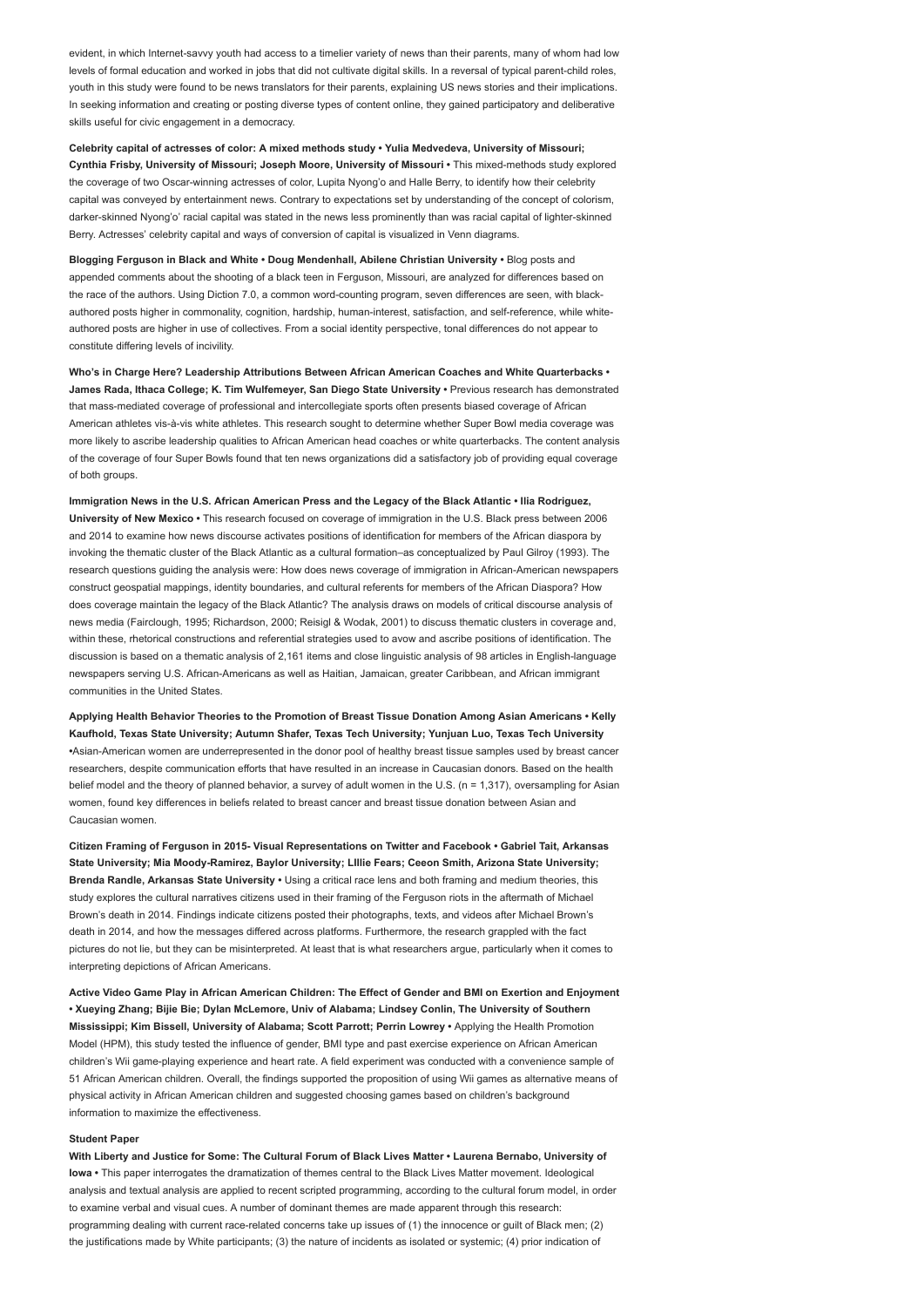White participants' bigotry: (5) aftermath of events, and (6) prognoses for the future. This study conclude that these programs work ideologically and visually to circulate competing and even contradictory discourses, and to disturb racial binaries that prohibit post-race discourses.

Picture a Protest: Analyzing Images Tweeted from Ferguson • Holly Cowart, University of Florida • The shooting of Michael Brown in Ferguson, Missouri created a media storm that coalesced around a series of events. This research examines nine major media outlets' depiction of those events on Twitter using visual framing analysis. Findings suggest that the images of Ferguson were of divided forces working against each other. On one side stood white police. On the other, black protestors were in motion. The two sides rarely existed in the same image.

Unaccompanied Immigrant Children: An Exploration of the Presidential Influence on Media Agenda-Building and Framing • Lourdes Cueva Chacon, University of Texas at Austin • An examination of the media coverage of the influx of unaccompanied immigrant children through the US Southern border between 2012 and 2014, by national and border-state newspapers, suggests that the president of the United States may strongly influence the media agendabuilding, moderately influence the process of media framing, and confirms that border-state newspapers are more likely to portray immigrants negatively.

Mirror, Mirror on the wall, are you treating minorities fair at all? An analysis of channel and genre differences in minority representation on television. • Serena Daalmans, Radboud University; Ceciel ter Horst, Radboud University Nijmegen, The Netherlands • This study focused on the representation of minority groups on television, following the idea(l) that television as a mirror of society should convey a well-balanced representation of society. Previous research has shown that television can have an impact on how the public at large perceives the world and influences individuals' self-image and image of others. Results reveal an underrepresentation of women, seniors and sexual minorities and stereotyping in the representation of women and ethnic minorities.

Defend More, Exploit Less: African Americans on Media Trust and News Use After Ferguson • Shane Graber, The University of Texas-Austin • In August 2014, an unarmed African American teenager was fatally gunned down by a white police officer in Ferguson, Mo. Considering the poor history of race reporting in the past, this study seeks to explore the impact that the mainstream news media's Ferguson coverage had on African Americans. Based on in-depth interviews, respondents' perceptions suggest that news trust might not impact consumption habits as acutely as previously thought.

'Wilding' Revisited: How African American and Hispanic Newspapers Covered the Central Park Jogger Story • Robin Hoecker, Northwestern University • Using Critical Race Theory as a lens, this paper examines the Central Park Jogger case, where five black and Latino teenagers were convicted of raping a white woman and later acquitted. I argue that not only did the original media coverage rely on deeply-rooted racial stereotypes, but much of the scholarship about race, crime and news has also privileged white perspectives. This project looks specifically at how black and Spanishlanguage newspapers covered the case.

Integrating Disability: Increasing and Improving the Portrayal of People with Disabilities with Positive Media Images • Davi Kallman, Washington State University • Disabled individuals comprise the largest minority group in the world, yet they are the most underrepresented minority group. Despite their large numbers, disabled individuals not only encounter individual prejudice, this prejudice is institutionalized in society. In an effort to reduce negative attitudes toward disabled individuals, this study used a video clip showing positive disability exemplars. Implicit and explicit measures of prejudice were compared to find that ablebodied student implicit bias was more entrenched than expected.

The Influence of individuals' racial identification with media characters in crime dramas on moral judgment: the moderating role of emotional reactions • Jisu Kim; Yiran Zhang • This study explored the effects of racial identification among White people with media characters in crime dramas on moral judgment toward criminals from different racial groups. Additionally, two distinct emotions are employed as moderators in the relationship. The result of racial identification was opposed to our expectation, but subsequent analysis showed White people with activated racial identity had more feelings of anger toward the Black criminal, but judged the crime itself less morally wrong.

Self-referencing and ethnic advertising effectiveness: The influence of ad model ethnicity, cultural cues and acculturation level • Xiaoyan Liu • Asian minorities' market attracts more and more attentions from scholars and advertisers today. This study investigated the effect of the race of ad characters, cultural cues in advertising and acculturation level on advertising and brand evaluation among Asian ethnic minorities. Additionally, this study explored the self-referencing as a mediating role of the effectiveness of the model ethnicity and cultural cues portrayed in advertising. A 2 (Asian characters vs. White characters) by 2 (Asian cultural cues vs. American cultural cues) by 2 (low acculturated minorities vs. high acculturated minorities) between-subjects factorial design was employed to test the hypotheses. The results indicated that the congruent advertising activated more self-referencing than the incongruent advertising among Asian minorities. In addition, acculturation level only increases self-referencing under majority cultural cues. Moreover, self-referencing mediates the effect of model ethnicity and cultural cues on the attitude toward the advertising and brand.

How Long, Not Long: The Disappearance of the Selma to Montgomery Marches in Anniversary Coverage • Meagan Manning, University of Minnesota • In spite of its weeks long grip on the nation's conscious, the rare support of rights leaders, the American populace, and federal government officials, as well as its instrumental role in the passage of the 1965 Voting Rights Act, Selma anniversaries are not moments when we collectively reflect on the state of American race relations. We do not revisit the text of speeches by Hosea Williams and Rosa Parks given in March 1965 like we revisit the Dream. Nor do we mourn the deaths of Jimmie Lee Jackson, James Earl Reeb, and Viola Liuzzo collectively as a nation in the way we recollect Malcolm X or Martin Luther King. As scholars, it is important not only to document the recent past, but also to examine which facets of that past fall out of memory as time progresses. The Selma to Montgomery march represents a nationally recognized, yet marginally commemorated lieux de memoire of the civil rights era. As such, it represents an important component for analyzing what facets of the movement we as a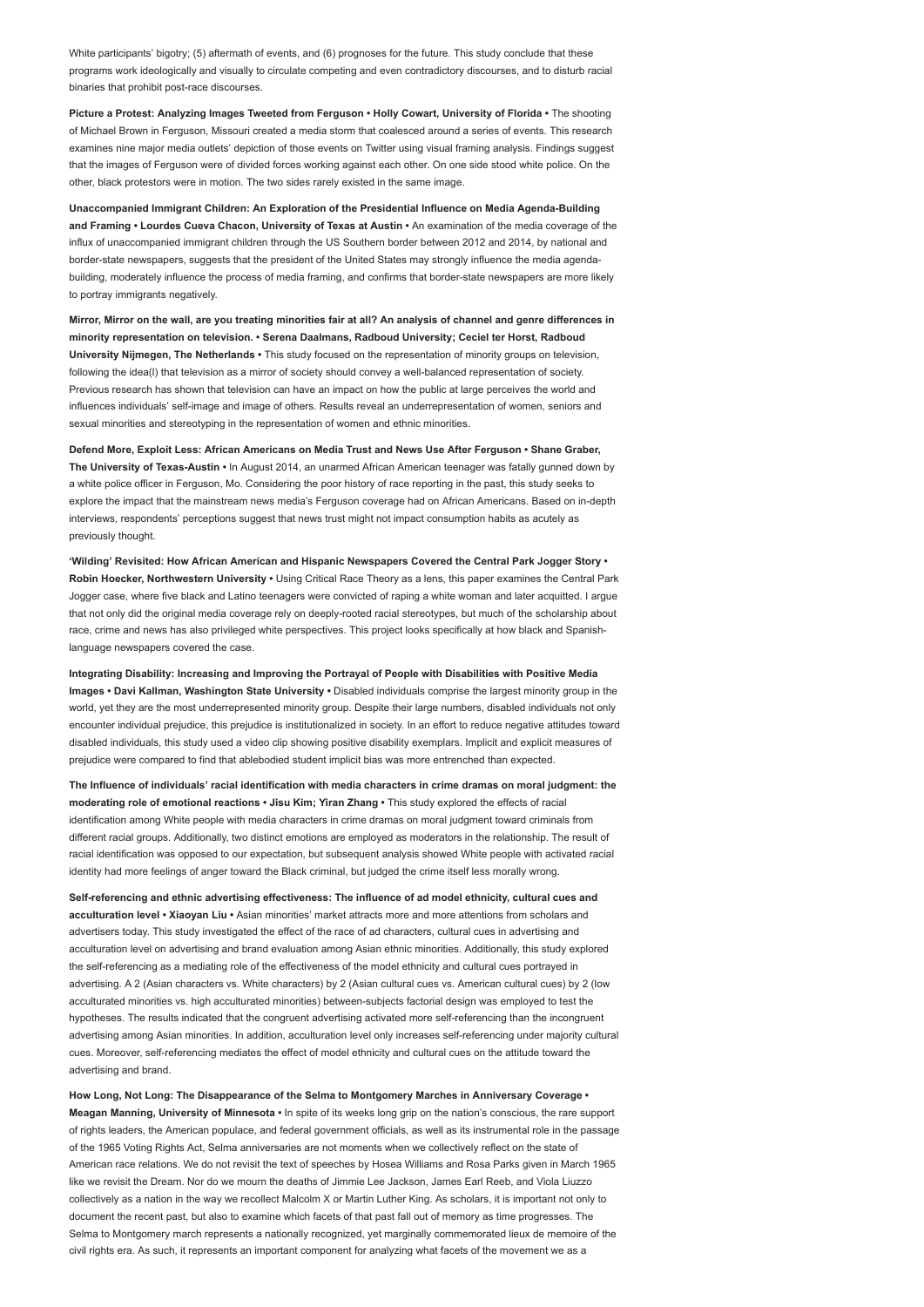society neglect to commemorate. To that end, this research traces how six dominant press outlets cover Selma's anniversary. Analyzing coverage of a prominent, yet infrequently commemorated civil rights event sheds light on why some historical events are not significant forces in the cannons of public memory and provides insight into what types of contemporary social, political, and cultural circumstances influence that compromised position.

#STEMdiversity: Utilizing Twitter to Increase Awareness about Diversity in Science, Technology, Engineering, and Mathematics • Leticia Williams, Howard University • The purpose of this study is to explore whether communication technologies such as Twitter, can increase knowledge and awareness of science, technology, engineering, and mathematics (STEM) diversity. A textual analysis of 1,520 tweets that contained the hashtags #STEMDiversity and #BlackandSTEM was used to explore the type of content shared on Twitter about STEM diversity, and the standpoint of the individual posting the tweet. This analysis was supported by the theoretical framework of standpoint theory. Findings are consistent with previous research that found information sharing is a primary function of Twitter. Tweets about information and role models were the most discussed topics. Additionally, minorities, specifically African Americans and women, did tweet information about STEM diversity in ways that were influenced by their multiple standpoints of race, gender, and STEM.

### [2015 Abstracts](http://www.aejmc.org/home/2015/06/2015-abstracts/)

Filed under [Uncategorized](http://www.aejmc.org/home/category/uncategorized/) · Tagged with

## [Newspaper and Online News 2013 Abstracts](http://www.aejmc.org/home/2013/06/news-2013-abstracts/)

Posted by [kysh](http://www.aejmc.org/home/author/kyshiab/) on June 12, 2013 · [Leave a Comment](http://www.aejmc.org/home/2013/06/news-2013-abstracts/#respond)

### Open Competition

Political or Professional?: The Nineteenth Century National Editorial Association • Stephen Banning • In the nineteenth century the National Editorial Association grew from just over fifty editors to over 4,000 members representing 12,000 newspapers. This was a time when some state press associations were self identified as professionals. This research examines the National Editorial Association's character and motivations to see if members were interested in professionalization as well. The National Editorial Association's questionable connection with the 1992 World's Fair is also examined.

It's the leadership, stupid, not the economy: A framing study of newspaper endorsements of presidential candidates in the 2012 election • Kenneth Campbell, University of South Carolina; Ran Wei, University of South Carolina; Wan Chi Leung, University of South Carolina; Maia Mikashavidze, University of South Carolina • Though framing research has been robust, but no study has examined press endorsements of presidential candidates with a framing perspective. To fill the void, we pursued a framing analysis of presidential endorsements in the 2012 election. Moreover, the present study aims at overcoming some of the limitations in the existing literature with a framing analysis of the candidates and issues used by the newspaper endorsements in the tightly contested presidential contest between incumbent Democratic President Barack Obama and Republican challenger Mitt Romney in 2012. To achieve the objectives, a quantitative content analysis and qualitative framing analysis of 75 newspaper endorsements were conducted. Findings show that newspapers that endorsed Obama framed him as a leader based on his performance on a variety of national issues whereas newspapers that endorsed Romney framed him as their choice based primarily on the economy.

Fuzzy, transparent, and fast: Journalists and public relations practitioners characterize social media interactions • Aaron Chimbel; Tracy Everbach, University of North Texas; Jacqueline Lambiase • This mixedmethods study, based on a survey including open-ended responses from 167 journalists and PR practitioners, examines views on interacting through social media. Grounded in journalism ethics and news production research, the study examines how professionals navigate rapidly changing social media. Results show journalists and PR practitioners see themselves working in the same digital space. Journalists and PR professionals thought it was ethical to become social media "friends" and followers. Still, these relationships are evolving.

Is Google "Stealing" your Content? Examining How the News Industry Framed Google in an Era of News Aggregation • H. Iris Chyi, University of Texas at Austin; Seth Lewis; Nan Zheng, James Madison University • As online news aggregators outperform most traditional media sites, some news executives accuse Google News of stealing their content, even as they rely on Google for exposure. This quantitative content analysis examines how the news industry, during the 2008–2010 financial shock for U.S. newspapers, covered its delicate relationship with Google. While Google was often portrayed as the enemy, most coverage suggested that newspapers should work with Google, indicating the challenge in assessing Google's role in an era of news aggregation.

This Just In: Examining the Presence of Spot News in Print and Online News Organizations • Jennifer Cox, Salisbury University • Newspapers are competing with online-only upstarts to provide spot news coverage that drives local readership prompting questions regarding the ways in which news is defined by both types of organizations. This study examined print and online content in four pairs of daily newspapers and online-only news organizations sharing a common home city. A content analysis of 1,965 news items revealed spot news appeared more frequently online than in print, though there was no significant difference regarding the presence of spot news between newspapers and their online-only competitors. Online-only publications provided spot news most on crime items, while newspapers provide it most in accident/disaster/public safety items. The majority of spot news items contained the timeliness and proximity news values. The results of this study indicate both organization types understand readers' hunger for spot news online, though the types of spot news stories they include in their products tend to vary. An online emphasis on spot news may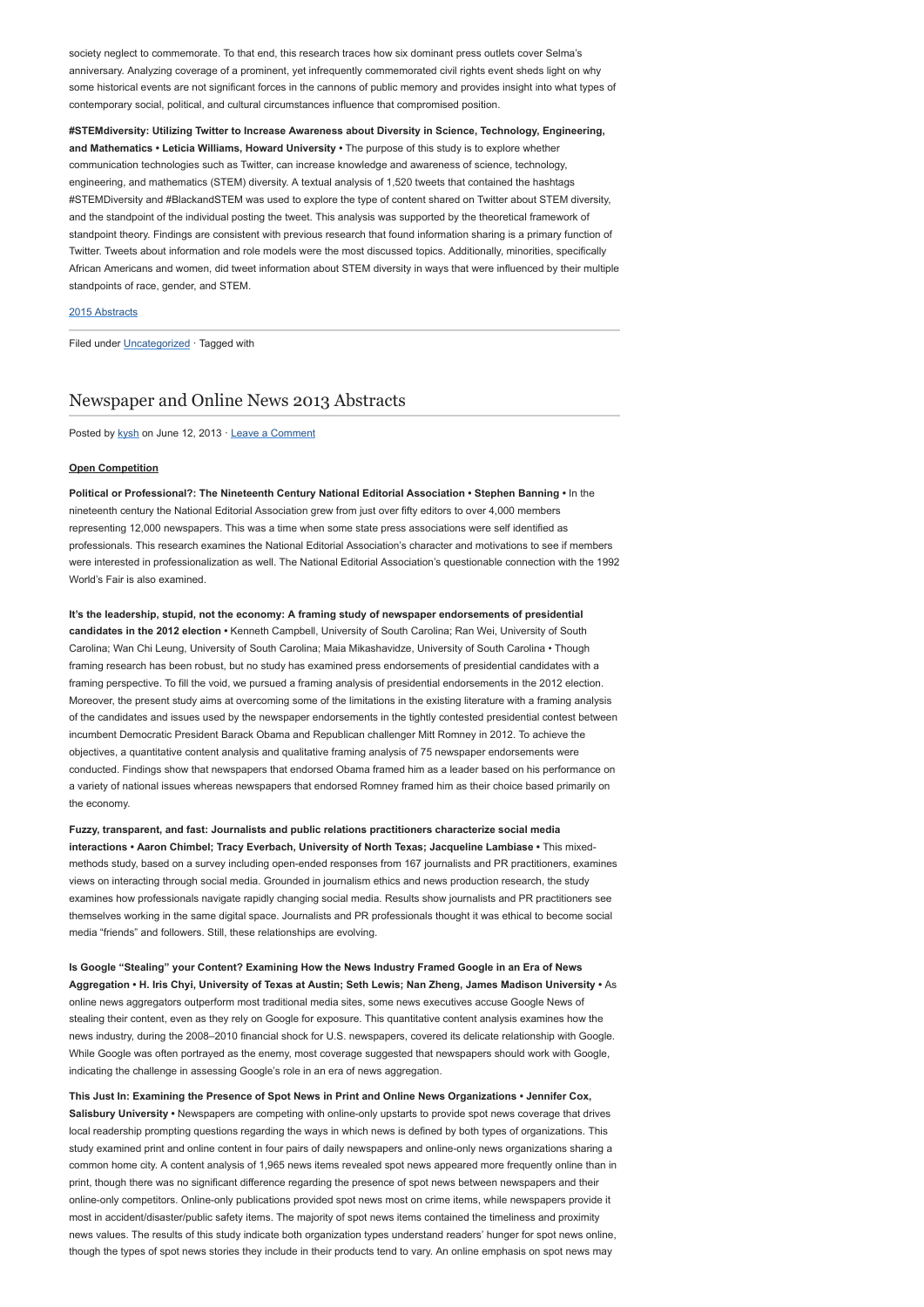be indicative of a shift in news definitions that could impact readers' perceptions of personal safety in their own communities.

Deciphering 'Digital First' During Football Season: A Study of Blogging Routines of Newspaper Sports Reporters • George Daniels, The University of Alabama; Marc Torrence, The University of Alabama • To understand how the newspaper industry's "digital first" philosophy works for local newspaper writers covering football, this study surveyed local newspaper blogs in all 14 Southeastern Conference markets and 10 markets of SEC nonconference opponents. A follow-up content analysis during Week 6 of the 2012 season revealed 80% of posts were not on GameDay and most focused on hard news. For these bloggers, "digital first" mandates speed and a heavy reliance on news conference content.

Newspaper Coverage of the BP Oil Spill: Framing by Distance and Ownership • Ryan Broussard; Robert T. Buckman, Univ. of Louisiana at Lafayette; William R. Davie, Univ. of Louisiana at Lafayette • This study analyzed how twelve newspapers framed the BP oil spill in terms of environmental, government, and industrial factors. The environmental frame eclipsed the industrial and government frames. In addition, the newspaper's status in terms of its corporate ownership and national scope shaped the coverage. This study reinforced and refined the research of Molotch and Lester by showing how news frames are subject to variables of proximity and newspaper ownership in covering such an environmental hazard.

Building an Agenda for Regulatory Change: The New York Times Targets Drug Abuse in Horse Racing • Bryan Denham • This article addresses the manner in which a New York Times investigative series on drug use and catastrophic breakdowns in U.S. horse racing influenced policy initiatives across a six-month period. Beginning with the March 25, 2012 expose' "Mangled Horses, Maimed Jockeys," the article analyzes how the Times helped to define policy conversations at both the state and national levels. The article also addresses how the Interstate Horseracing Improvement Act of 2011, a fledgling piece of legislation, became what Kingdon (2003) described as a "solution in search of a problem" and thus a political lever in policy deliberations. Long recognized for its capacity to influence the content of other news outlets, the article concludes, the New York Times can also play an important role in legislative arenas, informing lawmakers of salient issues as well as opportunities for substantive and symbolic policy actions.

Unnamed Attribution: A Historical Analysis of the Journalism Norms Surrounding the Use of Anonymous Sources • Matt Duffy, Georgia State University • This paper offers a historical examination of the journalistic norms surrounding the practice of citing anonymous sources. The author examines a variety of textbooks, guidebooks, trade press coverage, and codes of ethics over the past century. The analysis reveals that unnamed attribution, once scorned as a journalistic practice, has gained acceptance over time. As journalistic norms have evolved, the acceptance of the practice has spread beyond national government and international reporting to local coverage. Despite the general acceptance of this practice, journalistic norms surrounding when and how to use anonymous sources remain unsettled. This analysis also finds that journalism textbooks more often describe common practices of journalists rather than provide normative directives as to how journalists should act. Importantly, this study reveals that a journalistic tradition of independently verifying information from unnamed sources has dramatically diminished.

Reading the Truth-O-Meter: The influence of partisanship in interpreting the fact-check • David Wise, University of Wisconsin-Madison; Megan Duncan, University of Wisconsin; Thomas Jaime; David Coppini, University of Wisconsin Madison; Young Mie Kim, School of Journalism and Mass Communication • This study experimentally investigates the effects of fact-checking articles and partisanship in evaluating claims made in political attack ads and attitudes toward the targeted politician, the ad's sponsor and the fact-checking organization. In a 2 (political party congruency) X 3 (fact-check rating) experiment, participants were randomly assigned to see one of two videos accusing a fictional politician of a financial scandal. The only difference between the two videos was the political party of the politician. After the video, participants read one of three randomly assigned fact-checks rating the ad either "true," "halftrue," or "false." In a post-test, participants answered questions about the ad, the targeted politician, the ad's sponsor and the fact-checking organization. The results indicate that fact-check articles can affect evaluations of a political attack ad's claims, as well as the targeted politician, ad sponsor, and the fact-checking organization's adherence to traditional journalistic norms and standards. We also found that on some measures, partisans engage in motivated reasoning, which amplified party differences when the ad was ruled half-true, and in some cases, true. Our findings suggest that while fact checking can be effective at correcting misinformation, motivated reasoning among partisans plays a role in shaping the effects of fact-check rulings on attitudes toward the ad's target, sponsor and the fact-checking organization.

If it bleeds, it leads: How cognition, motivation, and emotions influence our attention to the news • Margaret Flynn, University of Connecticut • The current study aims to provide a renewed examination of why certain news items are more attractive than others, or why the most "important" news is not always the most popular. Buck's (1985) developmental interactionist theory provides a novel framework for examining this phenomenon of selective exposure. This perspective proposes that an individual's emotions may direct their attention to a particular message, or in this case a news story. By employing an experimental methodology this paper demonstrates that complex combinations of emotions can influence what news information audiences select. Additionally, there is evidence here that suggests news information can alter mood and impact subsequent emotional states.

A 'Sentimental' Election: Emergent Framing and Public Sentiment in Social Media Content during the 2012 US Presidential Campaign • Jacob Groshek; Ahmed al-Rawi • By being embedded in everyday life, social networking sites (SNSs) have altered the way campaign politics are understood and engaged with by politicians and citizens alike. Somewhat paradoxically, though the features and influence of social media are regularly reported, the actual content of social media has remained a vast but somewhat amorphous and understudied entity. The study reported here thus examines public sentiment as it was expressed in just over 1.42 million social media units on Facebook and Twitter to provide broad insights into dominant topics and themes that were prevalent in the 2012 US election campaign online. Key findings include observed similarities and divergences across social networking sites and channels that cultivate a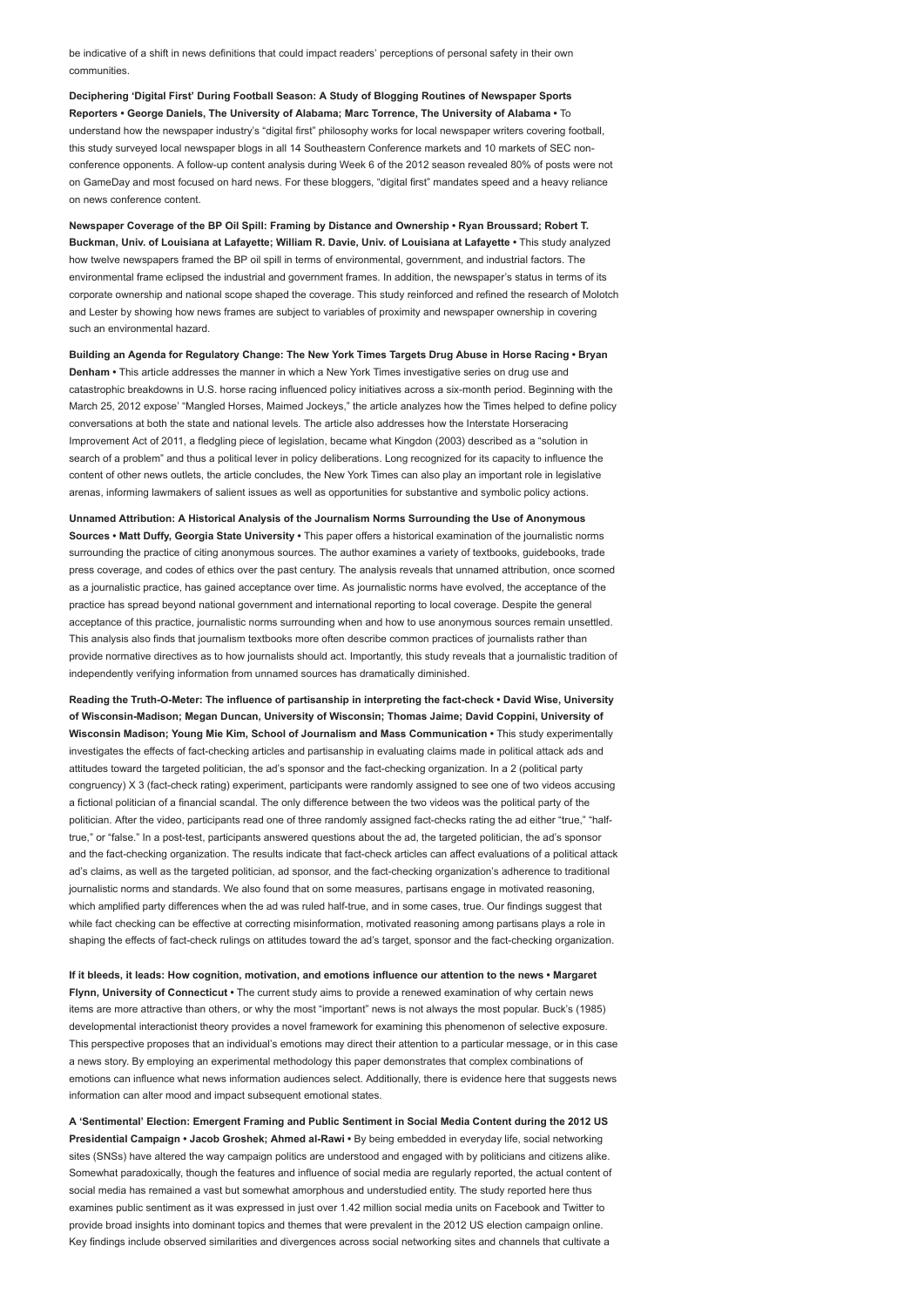fuller understanding of what is being communicated in political social media content that is largely citizen and usergenerated.

Who reads online news anyway? On and offline behaviors that predict reading of online newspapers. • Michael Horning, Bowling Green State University; SangHee Park, Bowling Green State University; Luyue Ma, Bowling Green State University; Fang Wang, Bowling Green State University • As newsrooms begin to develop content and user experiences designed for the Internet, new questions arise about the types of individuals reading online newspapers and the journalistic practices that might be appealing to online readers. This exploratory research assesses important predictors in online newspaper reading among college-aged students. Findings suggest that levels of civic engagement, public journalism interests, reading news on social media sites, and Internet use context are predictors of online newspaper use.

The "SomeTimes Picayune:" Comparing the online and print offerings of the New Orleans' newspaper before and after the print reduction • Young Kim, Louisiana State University; Andrea Miller, LSU • This study compared the online and print news of New Orleans' Times-Picayune before and after print publication moved from seven days a week to three. A content analysis found each venue offered different content, contradicting existing research touting news homogeneity. Print offered more public affairs and global news while online offered more local and entertainment news. Findings are discussed within the frameworks of social responsibility and local news value.

News Consumption in the Age of Content Aggregation: The Case of Yahoo, Google and Huffington Post • Angela Lee, University of Texas at Austin; H. Iris Chyi, University of Texas at Austin • In the pre-Internet era, the role of news providers in the media market was clearly defined. Media companies produced content as suppliers of news and information and competed with other media firms in their geographic market for audience and/or advertising share in either inter- or intra-competition scenarios. But the Internet has brought about revolutionary changes to this media landscape. One major change is the rise of content aggregators. While traditional news firms are still struggling with the economics of their online ventures, these news aggregators have become a major source of online news for American audiences. This exploratory study, through an online survey of 1,143 respondents, empirically examines the relationship between use of three major news aggregators—Yahoo, Google, and Huffington Post— and 13 major news media outlets operated by print, broadcast, cable and electronic news media. The goal is to offer an extensive overview of competition among key players in contemporary news ecology. Findings of this study suggest a symbiotic relationship between all three news aggregator sites and 13 major news outlets across different news industries. Such findings are at odds with industry sentiment, or hostility toward news aggregators, and news organizations are encouraged to reassess their relationship with news aggregators in the attempt to find better revenue models rather than casting blames that have no empirical basis.

How Journalists Value Positive News: The Influence of Professional Beliefs, Market Considerations, and Political Attitudes • Ka Kuen Leung, School of Journalism and Communication, The Chinese University of Hong Kong; Lap Fung Lee, School of Journalism and Communication, The Chinese University of Hong Kong • While the negativity bias of the news media is generally recognized in many countries around the world, various types of positive news, ranging from touching human interests stories to news about national or community achievement, also feature regularly in the news media. Yet few scholarly analyses have examined whether and how professional journalists value positive news. This article examines Hong Kong journalists' perceptions of the values of five types of positive news. It is hypothesized that professional beliefs about media roles in society, market considerations, and political attitudes would be related to perceived value of positive news. Analysis of data from a journalist survey shows that Hong Kong journalists do regard news stories that tell touching stories and promote social values and norms as important, but they do not see news stories that promote national development and achievement as important. Belief in the cultural role of the press, acknowledgement of market influence on the media, and national and local identification are significant predicts of perceived value of positive news. Implications of the findings are discussed.

The News Re-imagined: The Promise of Local Foundation-Funded Journalism • Suzanne Lysak, Syracuse University; Michael Cremedas, Syracuse University · This research surveyed 207 local newspaper and television news managers to measure reaction to a Federal Communications Commission proposal aimed at improving quality, indepth reporting at the local level. In its landmark 2011 report, "Information Needs of Communities: The Changing Media Landscape in a Broadband Age, the FCC called for a national program that would place reporters in local newsrooms, with the reporters' salaries partially or fully paid by local community foundations.

Experimental Psychology Applied: Assessing NYT columnist Nicholas Kristof's strategies to overcome psychic numbing • Scott Maier, University of Oregon • People relate to one death as a tragedy but tune out the loss of thousands as a statistic, a phenomenon documented by psychology experiments that suggest "the more who die, the less we care." This sobering finding has influenced New York Times columnist Nicholas Kristof in his reporting on Darfur, human trafficking and other mass suffering. Drawing from behavioral research, Kristof says he now goes out of his way to find just the right person who illuminates the larger story. Reframing his journalistic approach, Kristof also seeks to move his readers by reporting on people who overcome adversity or offer real solutions. Content analysis and Internet metrics are used to assess whether Kristof adheres to these principles, and, more importantly, whether this kind of reporting engenders reader response. The findings offer guidance on how the media can overcome psychic numbing and compassion fatigue.

Online Story Commenting: An Experimental Test of Conversational Journalism and Trust • Doreen Marchionni, Pacific Lutheran University • Online story commenting offers a form of citizen engagement on news sites potentially important to democratic discourse. Yet few issues vex newsrooms more because of abusive rants, often from unnamed sources. This controlled experiment set out to test the "conversationalness" of commenting, using newly identified variables that theoretically measure the concept of journalism as a conversation. The study also tested whether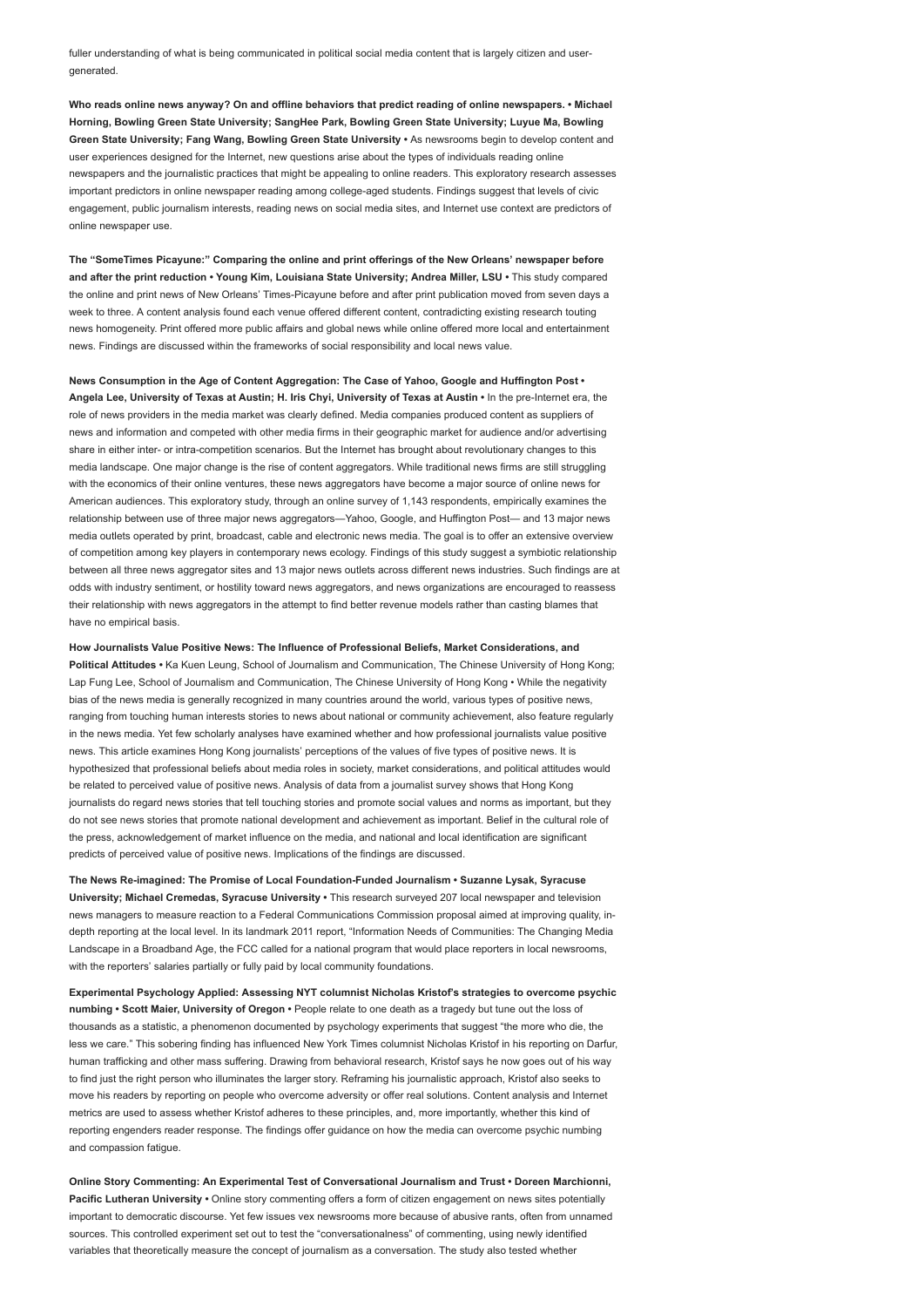commenting might help with reader trust. The data show that commenting's best indicators of conversation are perceived friendliness and social presence. But comments do not appear to help with journalism's most important values of perceived credibility and expertise.

Editorials, privilege and shield law Post-Branzburg: Forty years of newspaper narratives • Sandra Mardenfeld, Long Island University • As the prosecution against whistleblower Bradley Manning unfolds, the importance of confidential sources and their value to society once again is scrutinized. This study seeks to discover the discussions four major metro papers have within their commentary pages from 1972, the year of the pivotal Supreme Court case Branzburg v. Hayes, to 2012. What does the media say about issues such as reporter's privilege and shield laws within their editorial section? A discussion of the three major themes uncovered leads to suggestions for future treatment.

Vicariously Rejected: Political-Sex-Scandal News Coverages Primes Negative Attitude Toward Sexual Betrayal • Gina Masullo Chen, The University of Southern Mississippi, School of Mass Communication and Journalism; Hinda Mandell, Rochester Institute of Technology, Department of Communication; John Wolf, New Jersey Institute of Technology, Department of Humanities • An online experiment (N = 231) reveals that reading news stories about political sex scandals prime negative attitudes toward sexual betrayal. Seeing sexual infidelity as humiliating is mediated through relationship satisfaction and attitudes toward sexual behavior. Results are discussed in relation to priming theory.

Breaking news and problems definitions from school shootings, 1996-2012 • Michael McCluskey • Problem definitions in the news provide explanations for tragic events like school shootings. This study examines nine problem definitions in the breaking news coverage (N = 311) of 11 school shootings between 1996 and 2012. Guns, teen life and school security were the most prominent problem definitions. Analysis shows differences by the audience orientation of the newspapers and by contextual factors in the shootings.

"Evil Visited this Community Today": News Media Framing of the Sandy Hook School Shooting • Dylan McLemore, University of Alabama; Kimberly Bissell, University of Alabama • A content analysis of seven newspapers' coverage of the Sandy Hook school shooting in December 2012 assessed how news outlets contextualized the story for readers in the week following the event. The results revealed that the Sandy Hook shooting was most commonly framed in terms of the victims. Gun control became the central frame through which blame was attributed. A mental health frame was also evident, in line with prior shootings but despite a lack of evidence in this particular case. The findings suggest an enduring stigma surrounding mental health, and a continued association of mental illness with violent behavior. Findings are elaborated upon by considering frame valence, sourcing, and the passage of time.

Page One or Six: A proposition for a news type index • Patrick Merle, Florida State University; Clay Craig, Coastal Carolina University • This research proposes an updated instrument to measure news preferences. To date, the literature features two scales designed for a media landscape removed from today's multi-screen environment. Beyond the obsolete nature of their scales, prior authors omitted the dimensions of style and timeliness, prevalent facets in today's interactive context. Exploratory data from a survey (N = 317) reviewed through structural equation modeling start a scale developmental effort to discuss a valid measurement of news types.

Cranks or Community: Describing those who comment on news stories • Hans Meyer, Ohio University; Michael Clay Carey, Ohio University • By offering comments at the end of stories, news organizations are allowing readers to engage in the news. But few journalists say the read or appreciate the comments their stories receive because they say comments are, for the most part, junk. This study used a nationwide survey to describe the people who post comments at the end of new stories and suggests that news professionals may be the largest determinant in the quality of comments they receive. A hierarchical regression model predicting participation suggests that noticing moderation in forums and the importance readers place on moderation is the most important element that leads to participation. Noticing moderation and giving it high importance can also mediate the influence of other participation antecedents, such as the value of anonymity and the importance of civility. It also mediates the influence of most demographic variables besides age.

Nate Silver and the rise of the poll aggregators: How they proved their worth to news media in the 2012 election • Brad Scharlott, Northern Kentucky University; Nikhil Moro, University of North Texas • Prominent poll aggregators such as Nate Silver proved their worth in the 2012 election with forecasts that were far more accurate than the typical pollster's. In future election cycles, cash-strapped newspapers that formerly commissioned pollsters may decide that their resources would be better spent licensing a poll aggregator, as The New York Times did with Silver, thereby also boosting traffic to their websites. They may also hire statisticians to start their own in-house pollaggregation operations. The public interest in the work of poll aggregators seems certain to rise in coming election cycles as more and more people come to see in them a gold standard of election prognostication. But if there will be fewer pollsters out there generating data to analyze, then poll aggregators' results may not be as robust in the future as they were in the 2012 election cycle.

Prescribing the News: Newsroom size and journalistic experience as key factors in the interaction between health journalists and public health organizations • Gregory Perreault; Shelly Rodgers; Jon Stemmle • A phone survey of 142 Midwestern journalists and editors was conducted to examine awareness and use of and knowledge about health literacy programs and initiatives in the State of Missouri. Journalists' self-efficacy, reader-friendly writing behaviors on the topic of public health, and time spent and experience writing about health and science news were examined. We compared larger versus smaller newsrooms in terms of awareness and use of materials from healthrelated news services. Results suggest that two factors, newspaper size and experience, proved to be useful in making predictions about awareness and use of health-related news services and use of reader-friendly writing behaviors.

A slow response to Quick Response: Diffusion of QR technology on U.S. newspaper front pages • Chris Roberts, University of Alabama; Keith Saint, University of Alabama • A three-week constructed sample shows that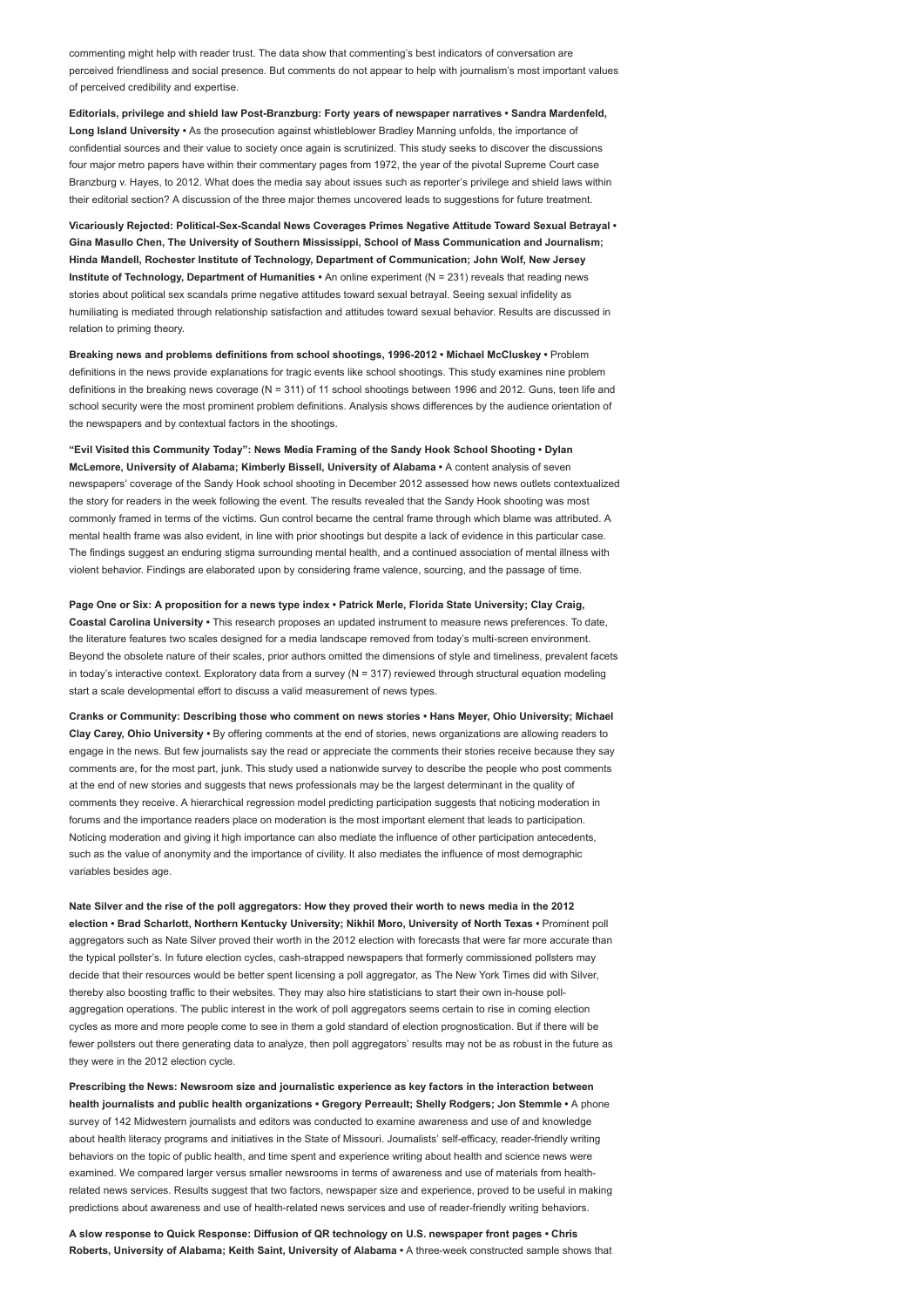few newspaper publish Quick Response (QR) codes on front pages, and many codes were beyond newsroom control. Content analysis describes QR use by papers in the context of diffusion of innovation and niche gratification theories, and compares published "deep" links to randomly selected pages. Interviews with newspaper executives reveal institutional isomorphism reasons for QR adoption and the belief that QR has little widespread acceptance by readers or the industry.

Anonymous User Comments and the Influence on Fan Identity and Sports Article Credibility • Sean Sadri, University of Florida • The present study examined how anonymous user comment tone can impact group identity, sports article credibility, and attitudes towards a sports news source. Participants were randomly assigned a sports article, where the article was indicated to have appeared on one of four sports sources with positive, negative, or no comments. Scores on a user identification scale were significantly higher for the positive comments than for negative comments. User comments were not shown to affect credibility.

Scanning and Sharing But Little Engagement: Newspaper Reporters' Use Of Social Media • Arthur Santana, University of Houston • A national survey of newspaper reporters at large and mid-size U.S. newspapers reveals that the frequency with which they use Facebook and Twitter to supplement their reporting is minimal, especially among older, more experienced reporters at large dailies. Findings demonstrate that reporters are infrequently engaging the social networking sites to support some of their reporting duties and are instead more apt to scan the sites and use them as promotional tools.

A Predictive Model of Story Prominence in U.S. Daily Newspapers • Frederick Schiff, University of Houston; David Llanos, University of Houston • This study compares two exhaustive models of news content to predict story prominence. Both models were derived from eight leading theories of news play. Hierarchical Linear Modeling specified story-level, newspaper-level, ownership-level and cross-level variables. A Factor Analysis Model found five "commonsense" story types. Coders analyzed 6,090 stories, using a random stratified sample of 114 newspapers and 59 ownership groups. According to OLS, a combined model (HLM and FAM) yielded an Adjusted R2 of 19.5%.

The Power of the Impulse: The Flow of Content Communities and Online News Consumption • Amy Schmitz Weiss; Valerie Barker, Journalism & Media Studies SDSU; David Dozier; Diane Borden • This study examines how U.S. adults consume news content from various communities online (ranging from YouTube to news websites) and how they access this information from digital devices (e.g. laptops, desktops, smartphones, tablets). Based on a national telephone survey conducted of U.S. adults, this study identifies that people are consuming different kinds of news content online and doing so in a state of Flow via their digital devices. Using the theory of flow (Csikszentmihalyi, 1975), this study aims to see how an online user can engage in an impulse form of news consumption (through various content communities) via digital devices (e.g. laptops, smartphones, tablets and desktop computers). Implications of the findings are addressed and future research directions for examining online news consumption through this lens are discussed.

Generating "New" News or Recycling Old News?: News Diversity and the World Wide Web • Charlene Simmons, U of Tennessee at Chattanooga • The Web has been heralded as an alternative to traditional media, providing users with diverse information and perspectives not previously available. Web usage studies have demonstrated that users do not spend time on alternative sites, but rather they spend the majority of their time on just a handful of popular Web sites. This study explores whether popular news sites act as new sources of diverse information or whether they repurpose content available from other sources.

Journalism's thin line: A case study of suburban news and the news divide • Edgar Simpson, Central Michigan University • This exploratory study examined the news environment in a county where a daily newspaper had closed. Using the theories of the public sphere and geographic-based public affairs journalism as a key structural element in invigorating the sphere, the study mapped out the public affairs news in an Ohio suburban county where a daily newspaper closed. Overall, this study, offered as a case to explore vexing national issues, found that regional and metro daily newspapers have largely retreated to their cores, despite having significant circulation in the county, and that commercial television rarely ventured into the area, even though the county is part of their Designated Market Areas. The study found weekly print operations provided the majority of public affairs journalism. Further, this study found Webonly start-ups were not a factor in public affairs news and that the weekly operations provided a higher quality of coverage, in terms of sourcing and depth, than all other media.

Making Change: Diffusion of Technological, Relational, and Cultural Innovation in the Newsroom • Jane B. Singer, University of Iowa; Melissa Tully, University of Iowa; Shawn Harmsen, University of Iowa; Brian Ekdale, University of Iowa • Diffusion of innovations theory typically has been applied to the spread of a particular technology or practice. This paper seeks to obtain a deeper understanding of the multi-faceted nature of upheaval in the news industry by considering the diffusion of three distinct but related changes: technological, relational, and cultural. It does so through a case study, based on quantitative and qualitative data, of a Midwestern news company undergoing successive waves of significant change.

Microblogging the News: Covering a Crisis When Twitter is the Only Option • Amanda Sturgill, Elon University; Rajat Agarwal, Elon University • As news media are evolving strategies for incorporating new technologies for gathering and disseminating the news, social media have become a part of the mix. Because the ability to tell stories over social media is not restricted to experts, scholars have suggested that social media are more useful for engaging users and for creating a sense of community around issues in a particular area. One aspect of news in the emerging social news environment that has not been as well studied is the coverage of breaking news. This paper examines the coverage of a shooting during a unique event in which a college newspaper was locked down and only able to communicate via Twitter. Content analysis of the newspaper's tweet stream suggests that the coverage fits largely into patterns found in coverage of other breaking news, although a significant number of tweets were used to push users to the newspaper's regular web presence, once it again became available.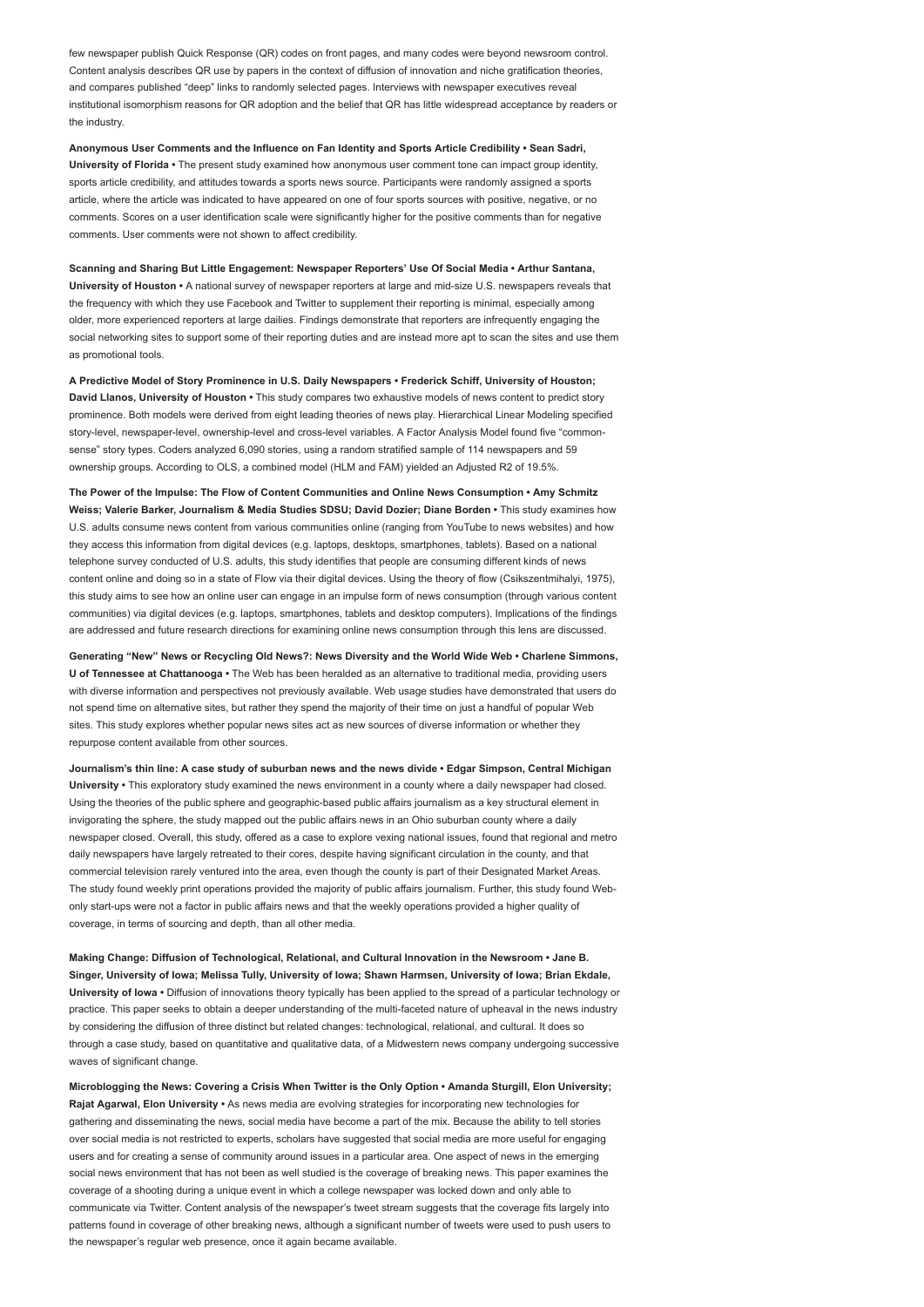Frames of Mental Illness in an Indian Daily Newspaper • Roma Subramanian, University of Missouri, School of Journalism • Through a framing analysis of news stories about mental illness in The Times of India, an elite daily newspaper in India, this study aimed to understand how the Indian news media influence the public's perception of mental illness. The following themes were identified: crime, suicide, prevention/treatment/recovery, simplistic/inadequate explanations, stigma, and mental health care system issues. Overall, while some stories perpetuate mental illness stigma, there is an attempt to raise the public's awareness about mental illness.

### The "militant" Chicago Defender: A study of editorials and letters to the editor in 1968 • Brian Thornton,

University of North Florida • The "radical" Chicago Defender: A study of the newspapers editorials and letters to the editor in 1968. There is almost a mythological narrative surrounding the Chicago Defender, one of the most influential black newspapers in the U.S. In its heyday the paper, hailed by Langston Hughes as "the journalistic voice of a largely voiceless people," was a "must read" for many African-Americans, not just in the Midwest, but also throughout the country, especially in the Deep South. The Defender is credited with playing a major role in influencing the Great Migration of African-Americans from the rural South to the urban North from 1915 to 1925. The paper was militant, if not radical, in its early days in demands for racial justice and social change. But what kind of editorial stance did the paper take in the late 1960s, at the height of the Black Power/Black Panther social phenomenon? Did the paper call for massive social change, or defend the status quo? It might surprise some readers to discover that the Defender called for the death penalty for black teens who committed murder in 1968. This research examined all the editorials and letters to the editor published in the Chicago Defender from Jan. 1, through Dec. 31 1968, with a view towards understanding what stances the paper and its readers took in discussions of such important topics as race, social change, Black pride, equal employment opportunities and black culture. A total of 395 editorials were published in the paper that year and all were closely read and analyzed along with 35 letters to the editor.

When Critical Voices Should Speak Up: Patterns in News Coverage of Unofficial Sources During the BP Oil Spill • Brendan Watson, University of Minnesota-Twin Cities • Media routines suggest that journalists' BP oil spill coverage would rely heavily on official sources. Yet, unofficial sources are most likely to offer critical perspectives that could help avoid similar accidents from occurring. Some deride the media's initial crisis coverage as speculative and inaccurate. This study, however, found support for a positive effect of the disaster: it momentarily dislodged media routines, and prior to the emergence of an official narrative, news coverage was more inclusive of critical voices.

Examining the Behavioral Consequences of the First-person Effect of Newspaper Endorsements in the 2012 Presidential Election • Ran Wei, University of South Carolina; Ven-Hwei Lo; Chingching Chang • Research examining the perceptions of media influences of political messages on the self relative to others (Davison, 1983) has documented both third-person (e.g., a greater perceived effect on others than self) and first-person perceptions (e.g., a greater perceived effect on self than others). As a new direction of research, increasing scholarly attention (Golan & Day, 2008) is being paid to investigating the antecedents of the first-person effect and its consequences on behavior. However, empirical research of the first-person effect is still limited; no study has examined the behavioral consequences of first-person perceptions on voter behavior. To fill the void, the present study examines the perceived influences of newspaper endorsements of presidential candidate in the 2012 election. Data collected from a random sample of 520 respondents supported third-person perception regarding the influence of newspaper endorsements of presidential candidate. However, findings also show that the more credible the newspaper endorsements, the greater the perceived influence on self. Furthermore, first-person perception was found as a positive predictor of the intention to boycott newspapers that endorsed the opposing candidate and the likelihood of voting for the candidate who received more newspaper endorsements.

#### MacDougall Student Paper Competition

The Social Mediation of News and Political Rumors • Soo Young Bae, University of Michigan, Ann Arbor • This study investigates the dynamics between news media use and political rumors in the current information environment on the Internet, with a particular focus on the implications of the newly emerged social networking sites. By examining survey data of online social media users, this study highlights the contrasting implications of the traditional news media and social media as news sources in shaping the users' perceptions about political rumors, and reveals the significant consequences of the homogeneity of the users' online social networks.

Three Days a Week: Has A New Production Cycle Altered The Times-Picayune's News Coverage? • David Bockino, University of North Carolina – Chapel Hill • This study explores the difference in print and online news coverage by the New Orleans-based newspaper The Times-Picayune before and after the implementation of a new production cycle. While print coverage has remained relatively static in terms of both topic and type category, there are differences between both the paper's print and online coverage as well as its online coverage on days with a print edition and days without a print edition.

Generating Visits through Facebook: The Ambivalent Role of Engagement • Jan Boehmer, Michigan State University • In the present study, I investigate the effects of engagement with news content posted on Facebook. More specifically, I look at how different levels of engagement affect the number of individuals who click on the posted link, as well as the visits that are created on the website it refers to. I also look at the number of pages seen during visits, and the duration of the visits. I find that while the number of individuals who click on a link on Facebook does not increase due to higher levels of engagement, an increase in visits is evident. However, contradictory to common believe, higher levels of engagement affected the number of pages visited, and the time spent on the website, negatively. Finally, I discuss potential reasons for why the engagement created on Facebook can not be easily transferred to a website.

Capitalism, Crisis & Custom Content • Kyle Brown • This paper will offer a theoretical framework of the symbiotic relationship between newspapers and advertisers within a market journalism structure, and seek to identify and define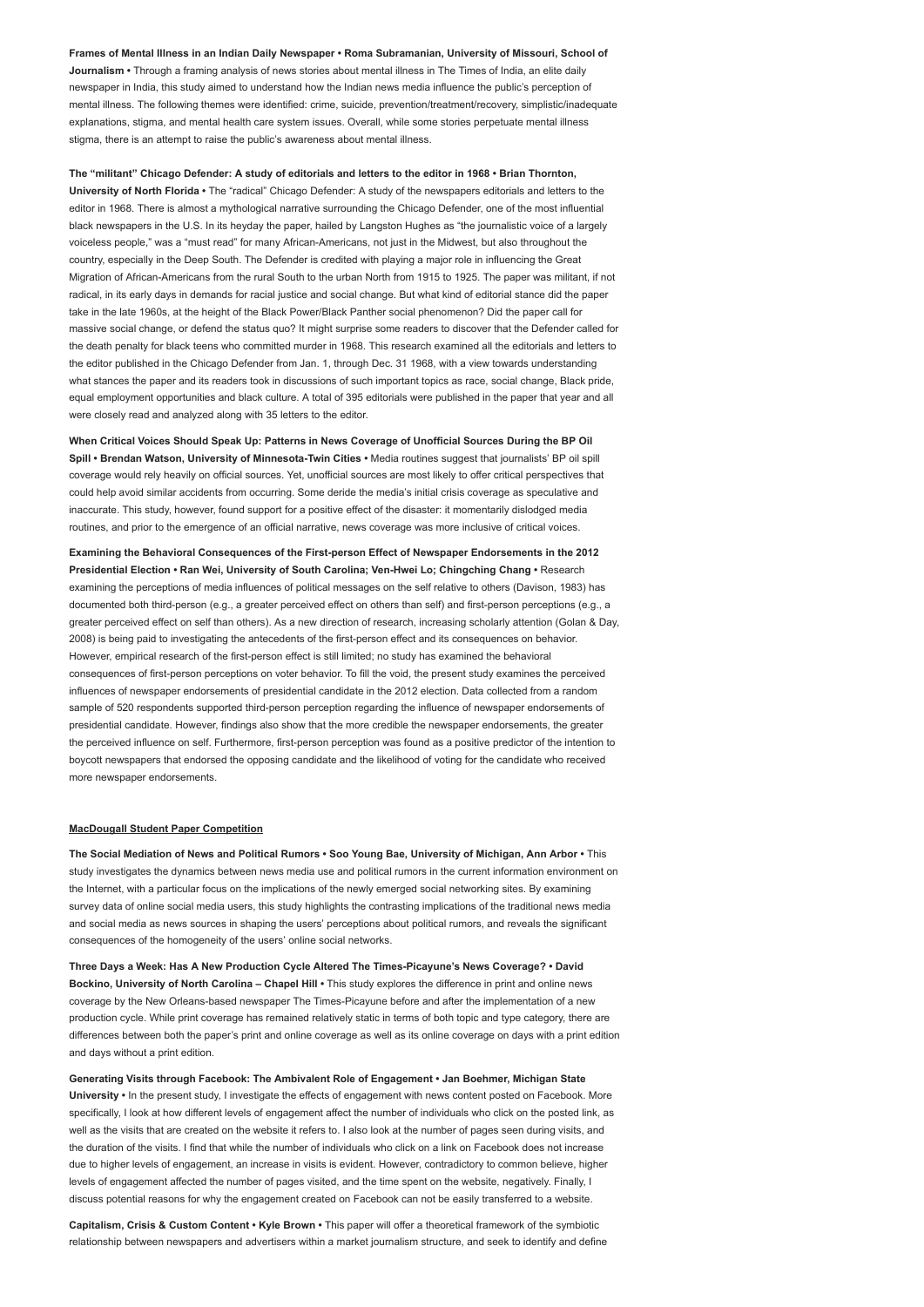standard journalistic ethics. It will then place custom content, a recent and emerging advertising endeavor that further blurs the lines between ad and editorial, within that theoretical discussion and offer discussion on the ethical dilemmas of the production of such disguised content, at both the institutional and individual levels.

Trust Me, I Am Your News: Media Credibility across News Platforms in U.S. & South Korea • Yunmi Choi, University of Florida; Daniel Axelrod, University of Florida; Jihyun Kim • International surveys measured American and Korean college students' respective media usage habits, preferences and their views on the credibility of news offered by various media platforms. Specifically, this study examined the students' habits with, and preferences for, news from the TV, radio, newspapers, the Internet, and mobile devices. Though Korean and American college students prefer either online or mobile news, Korean students assigned traditional media outlets much higher credibility ratings than those from U.S. students.

Human Trafficking in the Elite Press: A Content Analysis of Newspapers in the West • Irma Fisher, University of Oregon; Tobias Hopp, University of Oregon • This study analyzed the human trafficking coverage found in six elite newspapers in the U.S. UK, and Canada. Using a sample of 327 articles, we content analyzed the presentation of human trafficking as a domestic/national or international issue. The results indicated significant differences in the handling of the issue on the basis of article type, article focus, and press nationality. Furthermore, between-newspaper differences were identified.

Lifecycle of Obesity Coverage: Comparing Attributions of Child and Adult Obesity • Se Na Lim, University of Alabama; Virginia Johnson, The University of Alabama; Adam Sharples, The University of Alabama; Richard Rush, The University of Alabama; Rosanne Rumstay, The University of Alabama • This study examined how the media report on obesity and compared and contrasted frames of responsibility used in the reporting of child and nonchild obesity. Using framing theory and looking specifically at individual health and public health frames, this study researched how newspapers represent the prevalence, causes, consequences, and solutions of child and non-child obesity. Two research questions were posed: First, what type of content (among prevalence, consequence, cause, and solution) most frequently appears in news articles and what frames are used for describing those contents? Second, what differences exist among child obesity, adult obesity, and obesity in general in regard to content types and frame level? A content analysis was conducted of six national newspapers reporting on obesity in the year 2011. A total of 382 mentions of obesity in 80 articles were coded and analyzed. Results indicated that prevalence and solution/prevention of obesity are mentioned most frequently. These two content types are also most frequently described in a public health frame, while consequence and cause are most frequently described in an individual health frame. Among mentions of childhood obesity, solution/prevention were the most frequent content types, while prevalence and content were most frequently mentioned for adult obesity. Mentions of child obesity were framed in public frames and individual health frames in the same proportion, but obesity in general was more frequently described using a public health frame. Limitations of this study and directions for future research in this area are discussed.

Technological and sociological motivations: Predictors of online content curation platform acceptance among journalists • Angela Lee, University of Texas at Austin; Vittoria Sacco; Marco Giardina • While the nature of social media encourages and facilitates real-time news distribution, information overload on social media sites is challenging journalists' gatekeeping role in filtering out relevant news information for the public in an increasingly speed-driven online news cycle. Online media content curation platforms — based on principles of museum curation that knit technological and human skills for selecting, classifying, preserving, contextualizing and crafting content from various online sources in curated narratives — have been identified by mainstream news organizations such as Al Jazeera and freelance journalists as a solution to this problem. Applying an adapted version of the technology acceptance model (TAM) through survey research, this exploratory study examines Swiss journalists' acceptance of media content curation platforms. The results suggest: (1) positive associations between motivations variables and attitudes; (2) positive associations between attitudes and intention to use media content curation and, contrasting previous findings, (3) no effect of perceived attractiveness on attitudes. This study's findings suggest new ways to encourage acceptance and use of media content curation platforms among journalists. Professional and theoretical implications are also discussed.

Stay Tuned for More News from Your Friends • Seok Ho Lee, University of Texas at Austin • This study employs an attribute of social network, the strength of closeness, as a predictor for news consumption on Facebook. The evidence suggests that strength of closeness on Facebook contributes to positive attitude and behavioral change on news consumption on Facebook. And, individuals are found to rely on their social relations as news sources as the closeness of friendship grows. Meanwhile, the strength of closeness on Facebook has negative association with heterogeneous news consumption.

Journalism Endures: Has Twitter Changed the News Product? • Shin Haeng Lee • This study examines the effect of social media use by news agencies on their journalistic norms and practices: public service orientation, objectivity, and transparency or accountability. The data are 1,141 stories posted by six mainstream media organizations on Twitter over one constructed week in 2012. Findings show a tendency toward professional, hierarchical journalism; even blog posts have not led to innovative adoption of the horizontal communication patterns of social media. Traditional newsrooms rather co-opt the new technology to connect with digital media users. This study concludes that journalism as an institution normalizes rather than adjusts to the changing media landscape.

The Challenge of Interactive News for a Public Caught in an Online Identity Crisis • Megan Mallicoat, University of Florida • This study examines the effect of publicness on how people interact with online news. In this exploratory experimental study, participants in three conditions were asked to read 10 articles from a news website and write comments on five articles of their choosing. The findings show participants' personal interests could significantly predict news selection. They also show attempts at self-presentation in comments most frequently utilized the strategies of ingratiation and competence, but intimidation was present also.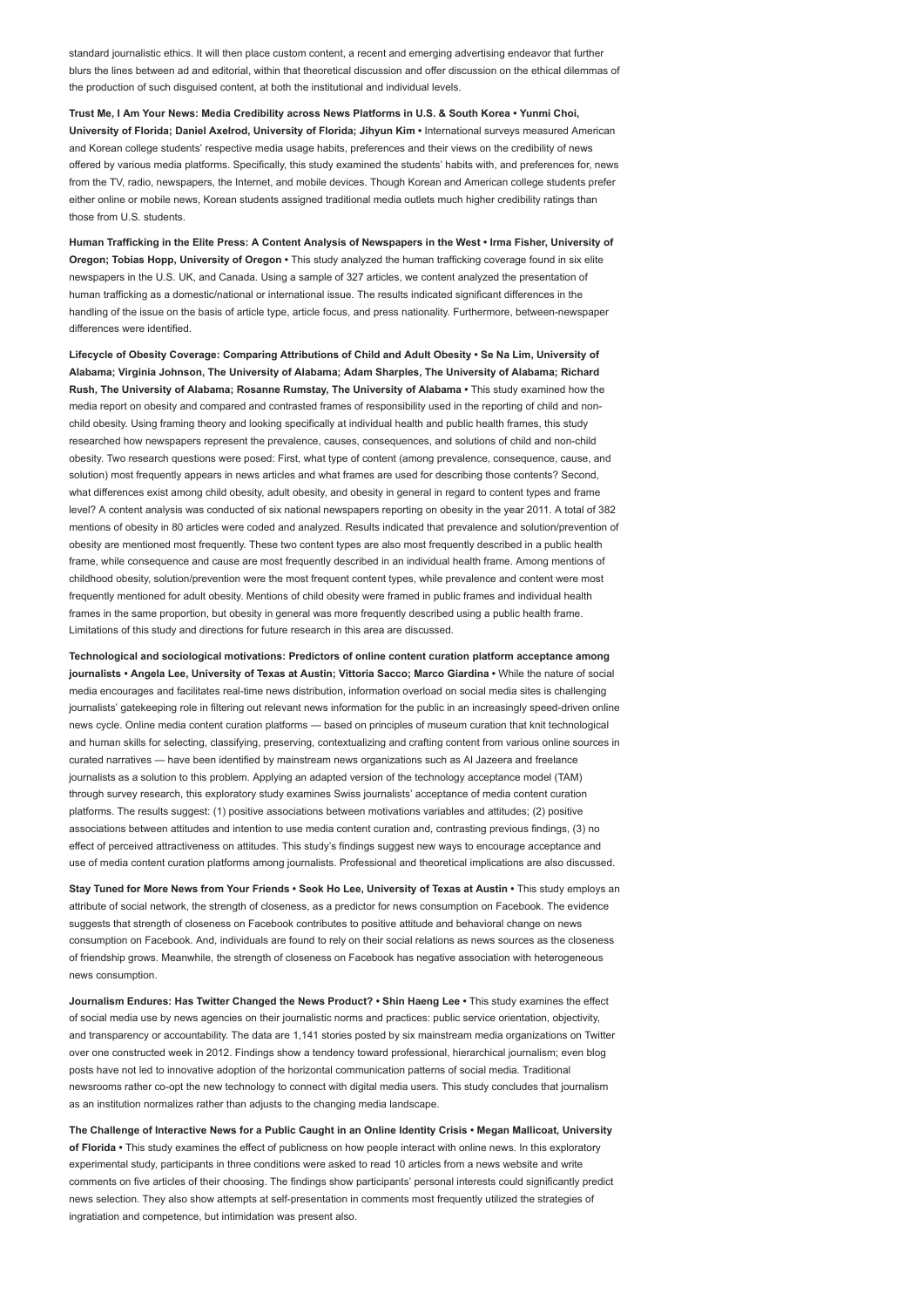The Effect of Heuristic Processing of Online News Columns on Source Credibility and Message Believability Ratings • Amna Al-Abri; Alexandra Merceron, University of Connecticut • This paper draws on established theories of stereotyping to explore how heuristic processing of online news columns influences ratings of source credibility, likability, and dynamism as well as message believability through the activation of stereotypical perceptions.

What journalists retweet: Opinion, humor and brand development on Twitter • Logan Molyneux, University of Texas • Previous studies on Twitter have been quantitative and have found a loosening of traditional journalistic norms on social media. This qualitative study of journalists' activity on Twitter takes an inductive approach to learn what new behaviors are present there. Findings include a prevalence of opinion and humor, contrary to the journalistic norm of objectivity, but also something new: personal brand development. The concept of brand development on social media is explicated and its implications explored.

Reshaping the journalists-audience relationship. National survey of journalists and their use of Twitter • Magdalena Saldaña, The University of Texas at Austin • Through a national on-line survey of journalists with Twitter accounts, this paper study how journalists use Twitter as a reporting tool, how likely they are to gather information from it, and how they see their followers. From the hierarchical model of influences' perspective, results show journalists see Twitter as a valid source of ideas and news sources, and their audiences are becoming central to the way they report the news and produce news media content.

Whose public sphere? An analysis of the final comments on a community newspaper's online forum • Shannon Sindorf, University of Colorado; Anthony Collebrusco, University of Colorado • This paper used content analysis and textual analysis to examine posts made to the online comments forum of a community newspaper after the board was shut down due to editors' claims that its contents were too uncivil. Comments were analyzed for the amount of substance and civility present. The findings indicate that the majority of posts on the forum were both civil and substantive in nature. Only a handful of users posted most of the comments, indicating that the viewpoints expressed were limited to a very small group. Textual analysis found that discussion of local issues was conducted differently than that surrounding broader, national topics. Local discussion was more measured in tone and generated more civil discourse than did debates over national issues.

Whom do you trust? Comparing the credibility of citizen and traditional journalists • Alecia Swasy; Manu Bhandari, University of Missouri; Edson Tandoc, University of Missouri-Columbia; rachel davis, University of Missouri • Anybody with a video camera and Internet access can become a citizen journalist. But do readers trust untrained citizens to deliver credible news? Using the framework of the MAIN model, this study explored the effects of traditional journalism cues on how young news consumers evaluate online news. Participants rated traditional journalists to be more credible than citizen journalists. Participants also rated straight news articles to be more credible than opinion pieces.

Framing the Egyptian Revolution: An Analysis of the U.K. and U.S. Elite Press • Rodrigo Zamith, University of Minnesota; Stephen Bennett, University of Minnesota; Xiaofei He, University of Minnesota • This study seeks to analyze and compare the coverage of the Egyptian revolution by the elite press in the United Kingdom and the United States. Drawing from framing theory, the authors employ a manual holistic approach to content analysis to assess the salience of frames, the depiction of actors, and selection of sources. The findings reveal an appreciable level of congruence in the coverage, both in terms of the frames they used and the sources they turned to in shaping the coverage. However, significant differences were found for the depictions of the key actors in the revolution and the domestication of the issue.

### American Copy Editors Society (ACES) Competition

Are Online Newspapers Inferior Goods or Public Goods? • Louisa Ha, Bowling Green State University; XIAOQUN ZHANG • This study of general population and college students in 2012 in a local newspaper market examines the use of online and print newspapers to determine the relationship between online and print newspaper readership and whether online newspapers are inferior goods or public goods. The data did not support the inferior good hypothesis in both samples, contradicting the findings of earlier research. Newspaper executives are recommended to set different expectations for their print products and online products.

#### [<<2013 Abstracts](http://www.aejmc.org/home/2013/03/2013-abstracts/)

Filed under [Uncategorized](http://www.aejmc.org/home/category/uncategorized/) · Tagged with

### [Communication Theory and Methodology 2001 Abstracts](http://www.aejmc.org/home/2012/01/ctm-2001-abstracts/)

Posted by [kysh](http://www.aejmc.org/home/author/kyshiab/) on January 25, 2012 · [Leave a Comment](http://www.aejmc.org/home/2012/01/ctm-2001-abstracts/#respond)

Communication Theory and Methodology Division

Message Credibility and Congruence in First- and Third-Person Estimations • Julie Andsager, Washington State University and H. Allen White, Murray State University • This experiment explores how message characteristics such as perceived credibility and congruence with the reader's attitude influence third-person and first-person perceptions. One of two versions of a persuasive message on abortion rights was presented to 158 subjects, who estimated the effect on their attitudes, most people's and pro-choice and pro-life others. Message congruence did not directly affect attitudes, but related to credibility, which had a positive first-person effect. Social distance did not relate to estimations.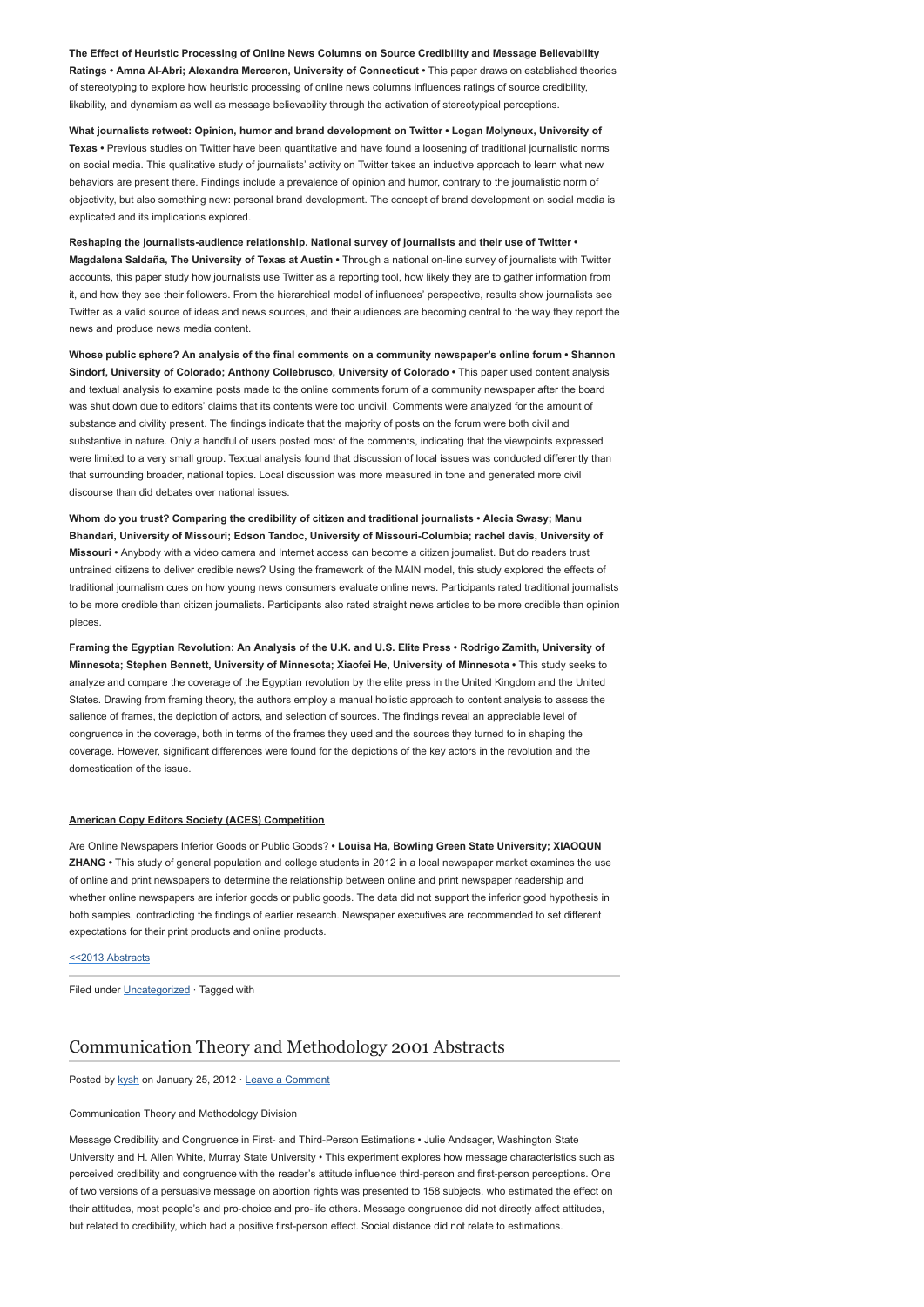A Comparison of Target Publics' and Expert Coders' Perceptions of Alcoholic Beverage Advertising: A Receiver-Oriented Content Analysis • Erica Weintrub Austin, Petra Guerra, Stacey Hust, Amber Caral-Reaume Miller, and Bruce Pinkleton, Washington State University • Media scholars often warn against inferring effects by examining media content, because meaning exists within the receiver rather than in the message itself. Only to the extent receivers and experts perceive messages similarly can exposure-based studies assert that effects are attributable to particular content analyzed separately by experts. Accordingly, this study examined the extent to which traditional content analysis performed by trained experts concurred with the meaning in messages as reported by typical recipients of those messages. Results from a traditional content analysis of 73 print alcohol ads using two sets of expert coders were compared with results from a receiver-oriented content analysis, which used members of the target public as coders. College students (n =520) comprised the target public for the analysis of a random sample of 40 ads. Z scores indicated that receivers and coders largely agreed on manifest content but disagreed frequently – often dramatically – on latent content. More sensitive t -tests indicated significant differences existed on every content characteristic evaluated.

Media Literacy: A Review and Critical Assessment of its Diverse Literature • Stefne Lenzmeier Broz, Ohio State University • This paper attempts to unify the varied research in media literacy in order to make sense of this growing yet fragmentary movement and to organize the widely varied literature by the focus, objectives, and depth of the initiative. A critical assessment of the literature, theoretical links, and application to health messages are provided and will point to opportunities and challenges that can be met through healthy skepticism and a healthy dose of theory.

Counteracting the Biasing Effect of Unrepresentative Exemplification on News Readers' Issue Perception • Hao-Chieh Chang, Chinese University of Hong Kong • Use of unrepresentative exemplification has been shown to mislead news recipients' perceptions of majority/minority position featured in the base-rate information. This study examined the effects of vivid presentation and causal information in counteracting the biasing influence of unrepresentative exemplification. Results showed that 1) the vivid presentation of base-rate information increased recall of such information., 2) the presence of causal information increased the utilization of base rate information, 3) the observed effects sustained both in the issue of high relevance and low relevance to news readers.

Applying the Health Belief Model to Promote Healthy Lifestyles via Television in Poland • Fiona Chew, Syracuse University, Sushma Palmer, Center for Communications, Health and the Environment, Zofia Slonska, National Institute of Cardiology and Kalyani Subbiah, Syracuse • This study applied the framework of the health belief model (HBM) to examine the impact of a preventive health TV program series on health knowledge and behavior. Using data from a post-test control field experiment with 151 viewers and 146 nonviewers in Poland, hierarchical regression analysis showed stronger support for the HBM factors of efficacy, susceptibility, seriousness and salience in their contribution towards health behavior among TV viewers compared to nonviewers. Cues to action variables (including TV viewing) and health knowledge boosted efficacy among viewers. Without the advantage of receiving health information from the TV series, nonviewers relied on their basic disease fears on one hand, and interest in good health on the other to take steps towards becoming healthier. A preventive health TV series can increase health knowledge and enhance health beliefs which in turn contribute to healthy lifestyles.

A Communication "Mr. Fit?" Living with No Significant Difference • Fiona Chew, Syracuse University, Sushma Palmer, Center for Communications, Health and the Environment, and Kalyani Subbiah, Syracuse • This methodological report addresses internal validity problems including contamination and randomization. It profiles an empirical study and examines the methodological soundness of decisions made. Focusing on the science of research is as important as focusing on the theoretical constructs guiding research.

Racial Cues and Political Ideology: An Examination of Associative Priming • David Domke, University of Washington • This research theorizes that the presence or absence in political conversation of racial cues – that is, references by elites and news media to images commonly understood as tied to particular racial or ethnic groups – may substantially influence whether citizens' racial cognitions contribute to their political judgments. In particular, such symbolic cues in discourse may activate an important linkage between an individual's racial perceptions and political ideology, which some scholars suggest have become closely intertwined in the U.S. political environment. With this in mind, an experiment was conducted in which the news discourse about crime was systematically altered – as including racial cues or not – within controlled political information environments to examine how individuals process, interpret, and use issue information in forming political judgments. The findings suggest that racial cues not only "trigger" the association between racial perceptions and political ideology, but in turn may prompt individuals to become more ideologically distinct in their political evaluations.

The primes of our times?: An examination of the "power" of visual images • David Domke, David Perlmutter and Meg Spratt, University of Washington • Claims by political and news elites about the influence of visual images are far more common than actual evidence of such effects. This research attempts to gain insight into the "power" of visual images, specifically those that accompany lexical-verbal messages in the press. We argue that the widely held notion that vivid images often drive public opinion is overly simplistic; in contrast, we posit that images most often interact with individuals' existing understandings of the world to shape information processing and judgments. With this in mind, we conducted an experiment in which news coverage was systematically altered – as including a famous photograph widely attributed great influence, or not – within otherwise constant information environments. Findings suggest that visual news images (a) influence people's information processing in ways that can be understood only by taking into account individuals' predispositions and values, and (b) at the same appear to have a particular ability to "trigger" considerations that spread through one's mental framework to other evaluations.

Back To The Qualitative Drawing Board: Uses and Gratifications, Rap Music, and African American Teenagers • Tim Edwards, University of Arkansas • This study examined the uses and gratifications of rap music among African American teenagers using qualitative data. Results suggest that some African American teenagers listen to rap music for the beat as well as the lyrics. Teenagers involved in this study feel that rap artists speak directly to them, providing morality tales which can be useful in their (teenagers) own lives.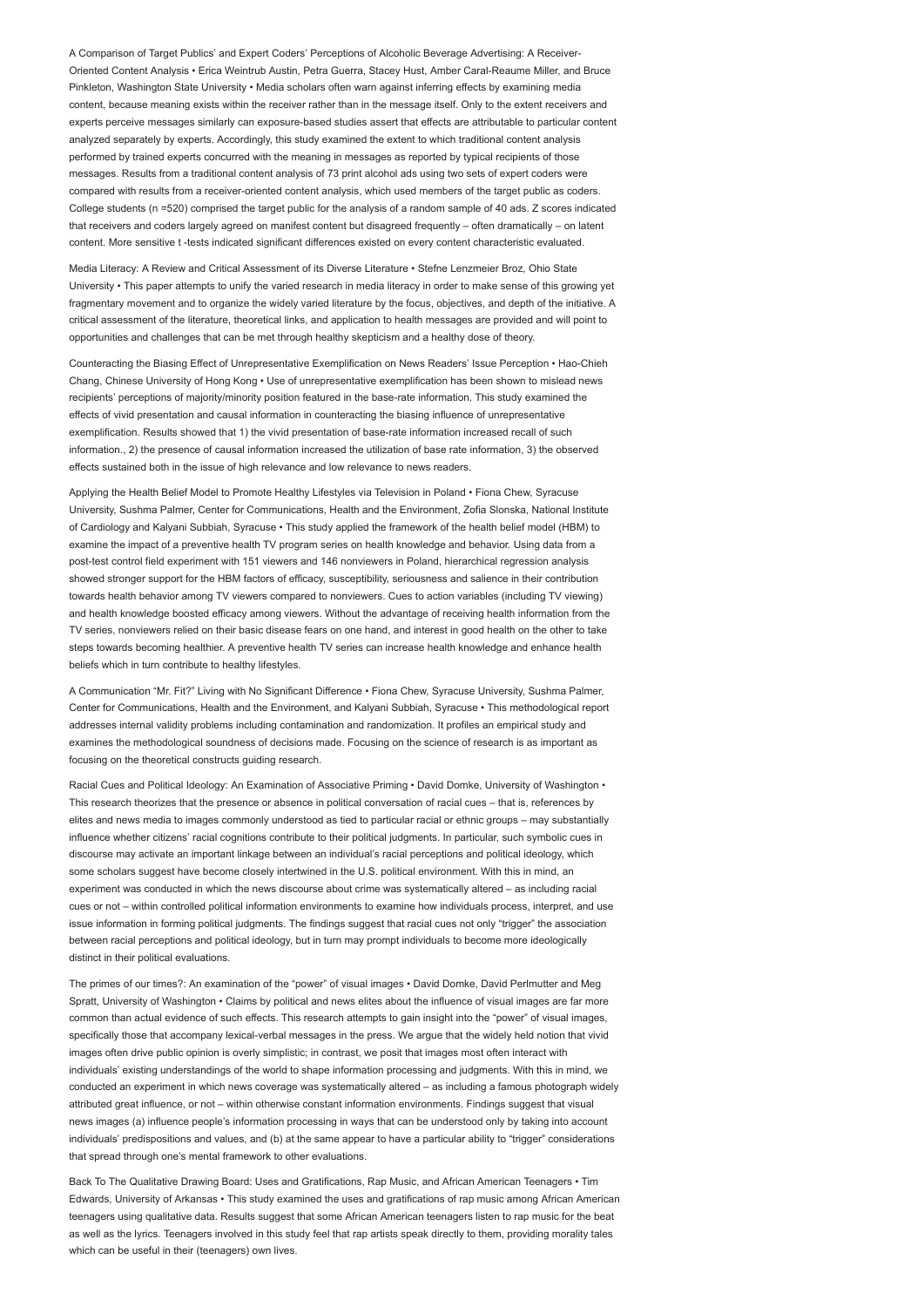Ventriloquist or Dummy? A Model of How Sources Set the Investigative Agenda • Mark Feldstein, University of North Carolina • This conceptual paper proposes a new model of how sources set the investigative agenda. While the relationship between sources and beat reporters has been studied before, little work has been done about investigative reporters, who are ostensibly independent agenda-setters. However, the author's "Dummy Model" posits that muckrakers are in fact often captives of their sources, deliberately concealing their hidden agendas from the public. This model suggests that investigative reporters may not really be an independent check on societal wrongdoing.

Emotional Television Viewing and Minority Perceptions of Television News: How Mexican Americans Process and Evaluate Television News about Mexican Americans • Yuki Fujioka, Georgia State University • This experiment examined the effects of emotional TV viewing on minority viewers processing and evaluation of TV news stories. Fiftyone Mexican American subjects viewed 12 emotional television news stories featuring Mexican Americans. They completed a cued recall test and evaluated recalled news stories. The study found a main effect of arousal, but not of valence, on viewers' attention and memory. Negative messages were evaluated more negatively when they were arousing than when they were non-arousing.

INVOLVEMENT AND SELECTIVE ATTENTION TO POLITICAL NEWS • Joseph Graf and Sean Aday, George Washington University • Selective attention is a key concept in communication research despite equivocal supporting evidence. This paper advances selective attention research by (1) introducing unobtrusive measures of attention to online content, (2) finding consistent support for the selective attention hypothesis using these measures, and (3) finding support for the hypothesized interaction between involvement and selective attention. This hypothesis proposes that selective attention will increase as a subject's involvement in an issue increases.

GLOBAL TRIADIZATION: A theoretical framework for global communication research • Shelton A. Gunaratne, Minnesota State University • A macro theory that recognizes the world's three competing center-clusters and their respective hinterlands offers a realistic framework for global communication research. This study has used recent data on world trade, computers, Internet hosts and high-tech exports to map the triadization of the world in the Information Age. The original dependency theory and world-system theory perspectives emphasized the hierarchical linking of national societies to the capitalist world-economy in a center-periphery structure. The proposed global-triadization formulation looks at the center-periphery structure in terms of a capitalist world-economy dominated by three competing center economic clusters, each of which has a dependent hinterland comprising peripheral economic clusters. These clusters may not necessarily be geographically contiguous. Strong-weak relationships may exist within each centercluster, as well as within each periphery-cluster, with one center-cluster occupying a hegemonic role. The rudimentary Information-Society Power Index, constructed for this study, can guide the researcher to test an abundance of hypotheses on the pattern of global communication and information flow with particular attention to source, message, channel, and receiver.

Presidential Agenda Setting: The Weekly Radio Addresses and Foreign Policy • Beverly Horvit, Winthrop University • This paper examines how presidents influence the media agenda with weekly radio addresses and if their ability is enhanced when discussing foreign policy or when the nation faces a military crisis. The radio addresses by Presidents Reagan and Clinton, as well as coverage in the New York Times, were examined for 1983 and 1993. Reagan was more successful than Clinton at attracting news coverage, and neither used the radio addresses to discuss a military crisis.

Cyber House Rules: A Path Model Examining How Convenience and Reliance on the Web Predict Online Credibility • Thomas Johnson, University of Southern Illinois, and Barbara Kaye, Valdosta State University • This study surveyed politically interested Web users online during the 2000 campaign to examine whether they view Internet sources as credible and whether reliance on the Web, reliance on traditional sources, Web, convenience, political and demographic variables predict credibility of online media. A greater percentage of respondents judged online media credible in 2000 than in the 1996 presidential campaign. Reliance on traditional media proved the best predictor of online credibility followed by political trust and convenience.

Interpersonal Discussion as a Moderator of News Framing Effects on Political Issue Interpretation • Heejo Keum, University of Wisconsin-Madison • Although numerous studies have examined the effects of news frames on the individuals' interpretation of political issues, there has been no work looking at the role of interpersonal discussion in framing effects. Using an experimental manipulation, this study analyzes the interpersonal discussion as a moderator of news framing effects. The findings indicate that framing effects on issue interpretation are stronger among individuals having low level of interpersonal discussion than among people with high level of discussion.

THINK ABOUT IT THIS WAY: The attribute agenda-setting function of the press and the public's evaluation of a local issue • Sei-Hill Kim, Dietram Scheufule, and James Shanahan, Cornell University • This study tested attribute agendasetting function of the media, an extended version of agenda-setting hypothesis, which hypothesizes correspondence between the prominent issue attributes in the media and the agenda of attributes among audience members. Our opinion survey on a local issue, combined with content analysis of a local newspaper, revealed that mass media, by covering certain aspects of an issue prominently, can influence how salient these aspects are among audience members. We also found an important outcome of attribute agenda-setting, attribute priming effects. Our data analyses indicated that the issue attributes salient in the media were functioning significant dimensions of issue evaluation among audience members. We conclude that the media, by emphasizing certain attributes of an issue, tell us "how to think about" the issue as well as "what to think about." We also discuss several conceptual and operational considerations for the attribute agenda-setting hypothesis.

Use of Online News Sites: Development of Habit and Automatic Procedural Processing • Maria Len-Rios and Clyde Bentley, University of Missouri • The "newspaper habit" is a U.S. cultural symbol, yet researchers of online media use are not sure how habits will develop and function online. This paper presents a theoretical perspective to examine habit and offers data from two surveys. Findings suggest that habit for online news may be more difficult to foster because habit appears less time-bound online, thus lessening the context stability for habit development.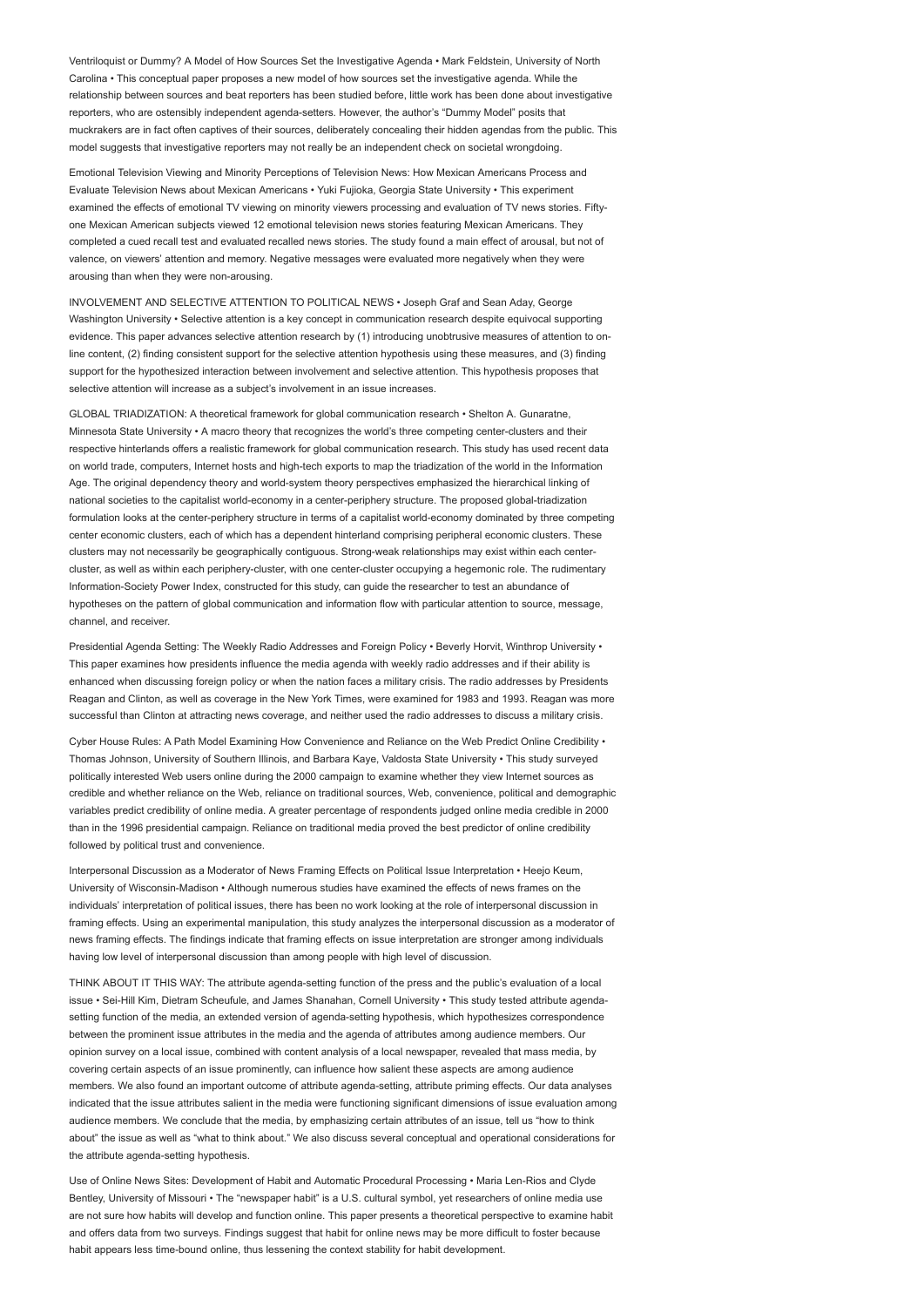The Learned Helplessness Effect of In effective Recommendation in Threat Messages • Yulian Li, University of Minnesota • no abstract

Political Advertising and The "Transaction Process" Model of Campaign Agenda Setting in The 2000 New York Senatorial Election • Joon-Soo Lim, University of Florida • no abstract

Online Use Activity and User Gratification-Expectations • Carolyn Lin, Cleveland State University • As a hybrid communication medium, the Internet optimizes communication channel functions in addition to serving as a rudimentary interactive encyclopedia of information content. The present study explores the relations between online access patterns for the most widely utilized online search categories and their use gratification-expectations. Data from a probability sample of Internet users suggests that entertainment, surveillance and habituality are the three most expected gratifications for online use. Few differences in usage patterns between novice and more experienced users were found.

Building a Health Promotion Agenda in Local Newspapers: Community Structural Pluralism and News about Breast Cancer • Beverly Martinson and Douglas Blanks Hindman, North Dakota State University • This study is an analysis of a four year, National Cancer Institute-funded study devoted to promoting mammography screening in a Northern Great Plains state. This study describes the agenda building techniques used by local volunteer health organizations that were part of the campaign. Findings show that community volunteers were more effective in obtaining coverage in smaller, less structurally pluralistic communities and in communities with weekly newspapers.

Mental Maps of Fear and Connectedness to the Communication Infrastructure: The Case of Son Los Angeles • Sorin Matei, Sandra Ball-Rokeach, and Jack Linchuan Qui, University of Southern California • Using Geographic information systems techniques fear of urban space is studied as an effect of people's connections to their residential area "communication infrastructure." Spatial-statistical analyses reveal that fear perceptions of Los Angeles urban space are associated with presence of non-White and non-Asian minorities. Respondents more strongly connected both to television and interpersonal communication channels are relatively more fearful of minorities than those who are less strongly connected to them.

Reflecting and connecting: Testing a Communication Mediation Model of Civic Participation • Jack M. McLeod, Jessica Zubric, Heejo Keum, Sameer Deshpande, Jaeho Cho, Susan E Stein, and Mark Heather, University of Wisconsin-Madison • This study tests a Communication Mediation model of civic participation that specifies the influence of three communication variables: informational use (newspapers, television news, Internet search), discussion of local issues, and the reflective integration (reflecting) as an information processing strategy. Evidence is from a probability sample telephone survey of 357 adults in a local community. All three communication processes mediate the effects of demographic and social-psychological variables on three forms of civic participation. Media effects on civic participation are mainly indirect through their influence on factual knowledge, cognitive complexity (connecting), and beliefs that average citizens can and should make a difference in acting on the local urban growth issue.

Latency to Respond to an Internet Survey as a Predictor of Bias Toward Socially Desirable Outcomes in Political Attitude and Behavior, and Media Use Questions • John Newhagen, University of Maryland • This study compares outcomes of survey questions with socially desirable outcomes to latency to respond data. The efficacy of the latency measure is examined by categorizing respondents' answers to the question "Did you vote in the last presidential election?" Three categories were created, based on the idea that it takes more cognitive ~ and therefore more time, to lie than it does to tell the truth. They are "real voters," "liars," and those who said they did not vote. Results show that "real voters" had the highest political self efficacy, followed by "liars," and those who said they did not vote. "Liars" reported using about the same amount of news media than "real voters" or those who said they did not vote, but took longer to do so. This suggests they may be over reporting media use. Latency, used as a measure of mental effort, also is compared to questions used in social desirability scales intended to lead respondents to answers that "fake good" outcomes. Those data show those misreporting their behavior on the voting question may also took longer to answer the social desirability questions, even though they might not have been lured into the "fake good" response. Overall the latency data bring self report to a full range of political attitude and behavior, and other questions with pro-social outcomes into question. Results are discussed in terms of their implications for political polling, where sample stratification to identify "likely voters" based on demographic information may only tangentially address the issue of respondent veracity. It further looks at the implications of the possibility that -a significant number of respondents may systematically over report certain kinds of media use and political participation.

MEYROWITZ, MCLUHAN, MEDIUM THEORY AND ME: Why medium theory needs to be taught alongside techniques for new communication technologies • Ronda Oosterhoff, Calvin College • At the 2000 ICA convention, a panel discussed nominees for a communications canon. Fully one-third of these were examples of medium theory, yet the only living author of the three medium theorists listed argues that this branch of thought is misunderstood and underaddressed (1996). This paper includes a brief overview of medium theory and its key theorists and an analysis of a month-long focus on medium theory in a communications class at a midwestern college. The paper concludes incorporates survey results into recommendations for teaching medium theory in the college classroom.

Effects of Negative Political Decision-Making • Bruce Pinkleton, Nam-Hyun Um, and Erica Weintraub Austin • A total of 236 students participated in an experiment testing the effects of positive, negative and negative-comparative political advertising on key variables in the political decision-making process. Results showed that the more negative the advertising stimuli, the less useful participants found the ads. In addition, the more negative the stimuli, the more negativity participants reported toward political campaigns and the less efficacy they reported toward political participation. Comparative advertising stimuli, however, produced lower levels of cynicism, particularly when compared to negative advertising, which produced higher levels of cynicism. No effects on apathy were found. In terms of candidate evaluations and voting intention, the targeted candidate's evaluations and voting intentions fell in response to the sponsor's use of negative advertising. In the most negative advertising condition, the sponsor's evaluations and voting intentions also fell, revealing a backlash effect. The findings suggest that negative advertising influences citizens'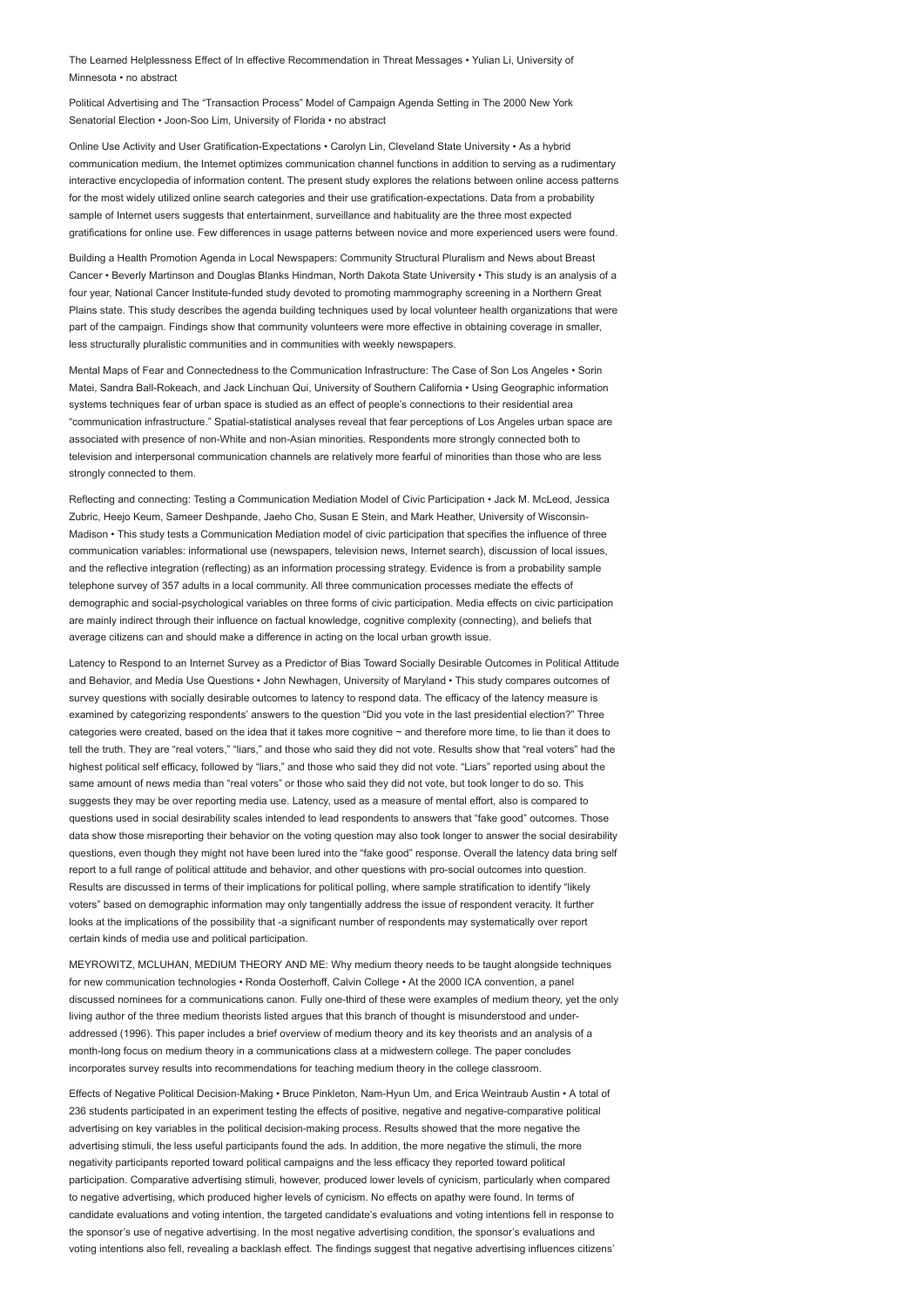candidate evaluations and voting intentions. While such advertising is perceived as negative and contributes to citizens' disgust with campaigns, however, this strategy does not automatically increase citizens' cynicism or apathy.

Educational, Entertaining, Integral or Irrelevant? Toward a Deeper Understanding of Mediated Environmental Communication • Wendy Worrall Redal and Joseph G. Champ, University of Colorado-Boulder • no abstract

FAITH-BASED INITIATIVE? Religion, Mass Media, and Political Participation in America • Dietam Scheufele, Matthew Nisbet, Eunjung Lee, Dominique Broossard, and Mark Chong, Cornell University • Recently, there has been a renewed focus on religious institutions and networks as important catalysts for political participation. All of these approaches share the assumption that religious networks promote among their members the essential components of political participation: motivation, recruitment, and ability. Using survey data from the 2000 National Election Survey, we examine the processes that link religious and secular networks, mass and interpersonal communication, and various indicators of democratic citizenship, including political participation. Our results show that the role of religious networks is limited, compared to more secular networks, which provide an ideal setting for citizens to gain and exchange information, increase feelings of efficacy, and most importantly engage in various forms of participation.

The Interplay of News Frames and Elite Cues: Conditional Influences on the Activation of Mental Models • Dhavan Shah, Jessica Zubric, Heejo Keum, Cory Armstrong, Michael Boyle, and Lauren Guggenheim, University of Wisconsin-Madison • Although numerous studies have examined the attitudinal and behavioral effects of news frames (i.e., organizing devices used to construct press accounts), little research has considered the possible interplay of such frames with elite cues (i.e., labels and terms used to identify issue domains and policy debates). Further, relatively few studies have examined framing and cueing effects on cognitive network variables such as common-sense mental models or lay theories regarding social phenomena. Using a 2X2 experimental manipulation concerning urban growth embedded within a broader survey, this study tested the interactive effects of news frames and elite cues on the activation of mental models concerning this issue. To do so, the experiment framed the problem of urban growth at the individual and the societal level and alternately embedded the cues of "urban sprawl" and "suburban development" in the news stories, all the while keeping other substantive features of a radio report constant. The findings indicate that frames and cues do interact to activate more or less complex cognitive models, with combination of individual frame/sprawl cue and societal frame/development cue generating the most complex lay theories about urban growth. Possible implications on learning and political behavior are given, as well as directions for future research.

Interactivity and Media Power: Will Online Delivery Erode the Gatekeeping and Agenda Setting Functions? • Dan Shaver, Michigan State University • Online news delivery differs from traditional delivery Systems in several significant ways, including the degree of audience/producer interactivity. This paper proposes a taxonomy for quantifying audience involvement within an individual medium. It then examines the impact of online delivery and interactivity on medium content compared to traditional newspaper products. It concludes that online audience influence appears likely to reduce the information worker's degree of independent control over content, eroding the basis for social control.

U.S. and South Korean Television News Coverage of North Korea: Before and After the 2000 Korean Summit Meeting • Ju Yong Ha and Byong Ryul Shin, University of Southern Illinois • no abstract

The Role of Advertising in the Formation of Ideal Drinking Scenarios Among Underage Youth • Leslie B. Snyder and Mark A. Hamilton, University of Connecticut • no abstract

HOW INDIVIDUALS EXPLAIN SOCIAL PROBLEMS: THE INFLUENCES OF MEDIA USE • Mira Sotirovic, University of Illinois at Urbana-Champaign • This study examines the role of media use in individuals' explanations of crime and welfare. Attribution theory and the information processing approach to media effects provide a theoretical framework for this research. Media effects on explanations of social problems are enhanced by individuals' patterns of information processing. The study also shows that individualistic explanations of crime and welfare are related to support for the death penalty and to opposition toward welfare programs.

Titillation, Frustration, or just plain Orientation? Teasing out the "Tease Effect" of Slow Downloading • Shyam Sundar, Sriram Kalyanaraman, Penn State University, and Carson Wagner, University of Colorado • Prior research has shown that the slow-downloading version of a sexual image is more physiological arousing than the fast-loading version of the same image. It is not clear however whether this is due to titillation, frustration, or orienting response. This paper explores these three theoretical mechanisms for explaining the so-called "Tease effect" with two experimental studies. Results suggest that content arousability is critically important in inferring effects of download speed upon arousal and excitation transfer.

Innovativeness and Perceptions of Faculty innovation Champions on the Diffusion of World Wide Web Course Features • Patrick J. Sutherland, Bethany College and Ohio University • This study examined perceptions of faculty and administrators involved in courses with Web features diffusing at journalism and mass communication programs. This research considered the role of the innovation, champion and whether they found interpersonal communication to be most effective in explaining features to others. Innovativeness characteristics of administrators and faculty were measured. Two national surveys were conducted. Innovation champions scored higher on innovativeness and intrapersonal communication was most effective in explaining Web course features.

IMPLICIT ATTITUDES AND ANTI-DRUG PSAs: AUTOMATIC PROCESSES AND UNREASONED ACTION • Carson B Wagner, University of Colorado-Boulder • Historically, anti-drug PSA research has focused on explicit drug-related attitudes, but dual process models suggest that automatically-activated implicit attitudes may be more important for predicting behavior. Two within-participants experiments were run to test the relative ability of PSAs to change explicit (N = 13) and implicit (N = 26) attitudes. Results suggest anti-drug ads are better at changing explicit attitudes and implicit attitudes are harder to change than theory suggests. Theoretical, methodological, and practical implications are discussed.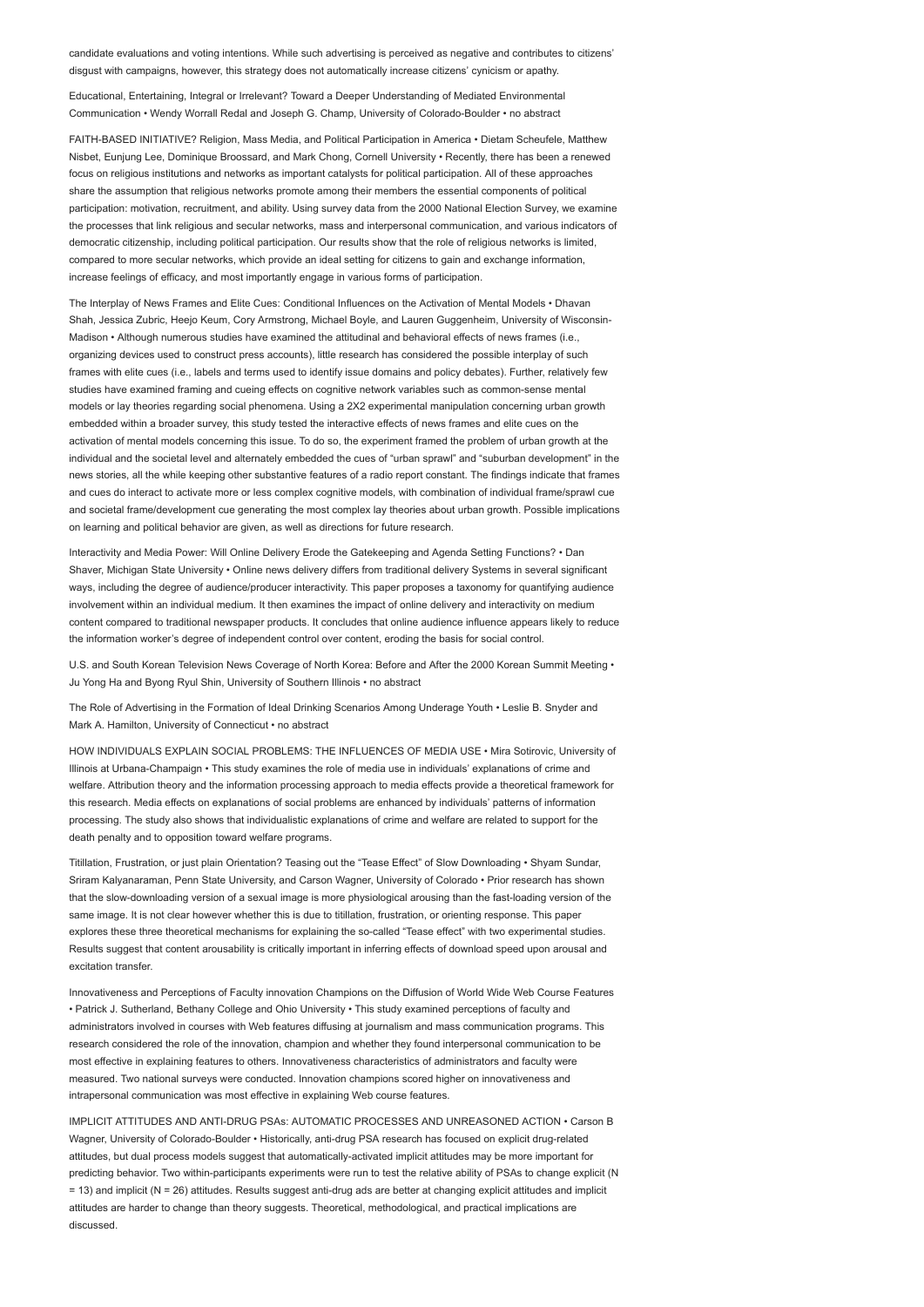How does political commentary shape perceptions of political candidates? A quasi-experimental investigation of the 2000 Vice-Presidential Debate • Fang Wan and Patrick Meirick, University of Minnesota • no abstract

Going Negative on the Internet: How Presidential Candidates Used the World Wide Web During The 2000 Presidential Campaign • Robert Wicks, Souley Buobacar, and Kayla Johnson, University of Arkansas • This study examines the issues and topics that dominated the 2000 presidential campaign on Internet homepages of George W. Bush and Al Gore. It also investigated the extent to which the two major party candidates used negativity as strategy to strengthen their position and to weaken support for the opposing candidate. The content analysis of the presidential web sites performed reveals that much like contemporary political television advertising, web sites were rife with attacks on one's opponent. Nearly three quarters of the information posted was negative in nature. About one quarter of the messages posed focused on education and social security.

"You're No Jack Kennedy!" The Influence of Post-Debate Commentary on Candidate Evaluations • Jennifer Williams and Christina Fiebich, University of Minnesota • This paper presents the results of a natural experiment conducted during a vice-presidential debate that occurred during the 2000 Election Campaign. It examines the effect of post-debate commentary on the criteria that subjects use when evaluating candidates. Subjects were assigned to one of four conditions, "debate only," "debate-plus CBS commentary," "debate-plus ABC commentary" and "debate-plus NBC commentary." After watching the debate, subjects completed a questionnaire which contained both close-ended and open-ended responses. This particular paper presents the results of an analysis conducted on the open-ended responses. The findings demonstrate that while post-debate commentaries influenced the criteria subjects used in their evaluations of the candidates at the categorical level (e.g., issue, trait or performance), they did not influence the specific issue, trait and performance dimensions (e.g., abortion, charisma, articulate). Additionally, although the findings regarding framing effects were only partially supported, the results provide important insight into the weight that subjects assigned to each category when comparing the two vice-presidential nominees.

Acculturation, Cultivation, and Daytime TV Talk Shows • Hyung-Jin Woo and Joseph R. Dominick, University of Georgia • This study is to explore how acculturation and cultivation effects of daytime TV talk shows affect international students' attitudes and perceptions toward human relationships among primary groups in the U.S. Because daytime TV talk shows overrepresent vulgar, somewhat bizarre, and deviant behaviors about everyday life, heavy exposure to these shows may affect international students in distorted way. Furthermore, depending on different acculturation level with host society of international students, negative stereotypes toward American and American society of international students may be pronounced. The results of this study indicate that lack of information (language & experience) with host country should result in media orientations different from those who are more acculturated into the host society and should, in turn, affect cultivation in a unique manner.

Reassessing the Impact of Recession News: A Time-Series Analysis of Economic Communication in Japan, 1988-1999 • H. Denis Wu, Louisiana State University, Michael McCraken, University of Missouri, and Shinichi Saito, Tokyo Women's Christian University • This study investigated three critical variables in economic communication the state of the economy, recession coverage, and consumer confidence. These time-series were found to be cointegrated with one another during the time period. The economic condition that affected how the three variables interacted in the last U.S. recession did not generate a similar effect on the Japanese counterpart. The newspapers' coverage of recession in Japan followed the economy and the public's sentiment at different lags. The Japanese's confidence level was influenced by the economic indicator but not by the recession coverage regardless of the economic condition. The study also discovered no substantial media effect and discussed several factors that might have contributed to the phenomenon.

Teens as the Vulnerable Surfers: The Third-Person Perception and Commercial Web Sites Censorship • Seounmi Youn, North Dakota, Fan Wang and Ron Faber, University of Minnesota • The third-person perception states that when confronted with negatively perceived message, people tend to overestimate the message's effect on others compared to one's-self. It is also suggested that this perceptual bias motivate people to take action against such message. To explore this possible relationship, this study examined the perceived effects on self and others •other adults and teenagers • for commercial web sites. The results found the perceptual disparity between the estimated impacts on self and others for commercial web sites and further demonstrated that this third-person perception explains pro-censorship attitudes toward these web sites, even after controlling for potential confounding variables.

[<< 2001 Abstracts](http://www.aejmc.com/home/2011/03/2001-abstracts/)

Filed under [Uncategorized](http://www.aejmc.org/home/category/uncategorized/) · Tagged with

## [Mass Communication and Society 2004 Abstracts](http://www.aejmc.org/home/2012/01/mcs-2004-abstracts/)

Posted by [kysh](http://www.aejmc.org/home/author/kyshiab/) on January 24, 2012 · [Leave a Comment](http://www.aejmc.org/home/2012/01/mcs-2004-abstracts/#respond)

#### Mass Communication and Society Division

Duck and cover vs. duct tape: Comparing U.S. government's domestic propaganda tactics • Whitney Anspach and Patricia Moy, University of Washington •Researchers suggest that propaganda tactics used since WWII have evolved in response to growing levels of propaganda awareness among individuals. This study seeks to test this assumption through a comparative analysis of two U.S. Government domestic propaganda campaigns, the 1950s Duck and Cover campaign and the 2003 Ready.gov/Duct Tape campaign. Using a typology of propaganda tactics (Johnson-Cartee & Copeland, 2004), this study confirms that commonalities do exist between the tactics used in each campaign. However, the results are inconclusive regarding whether these commonalities refute prior assumptions about the evolution of propaganda tactics.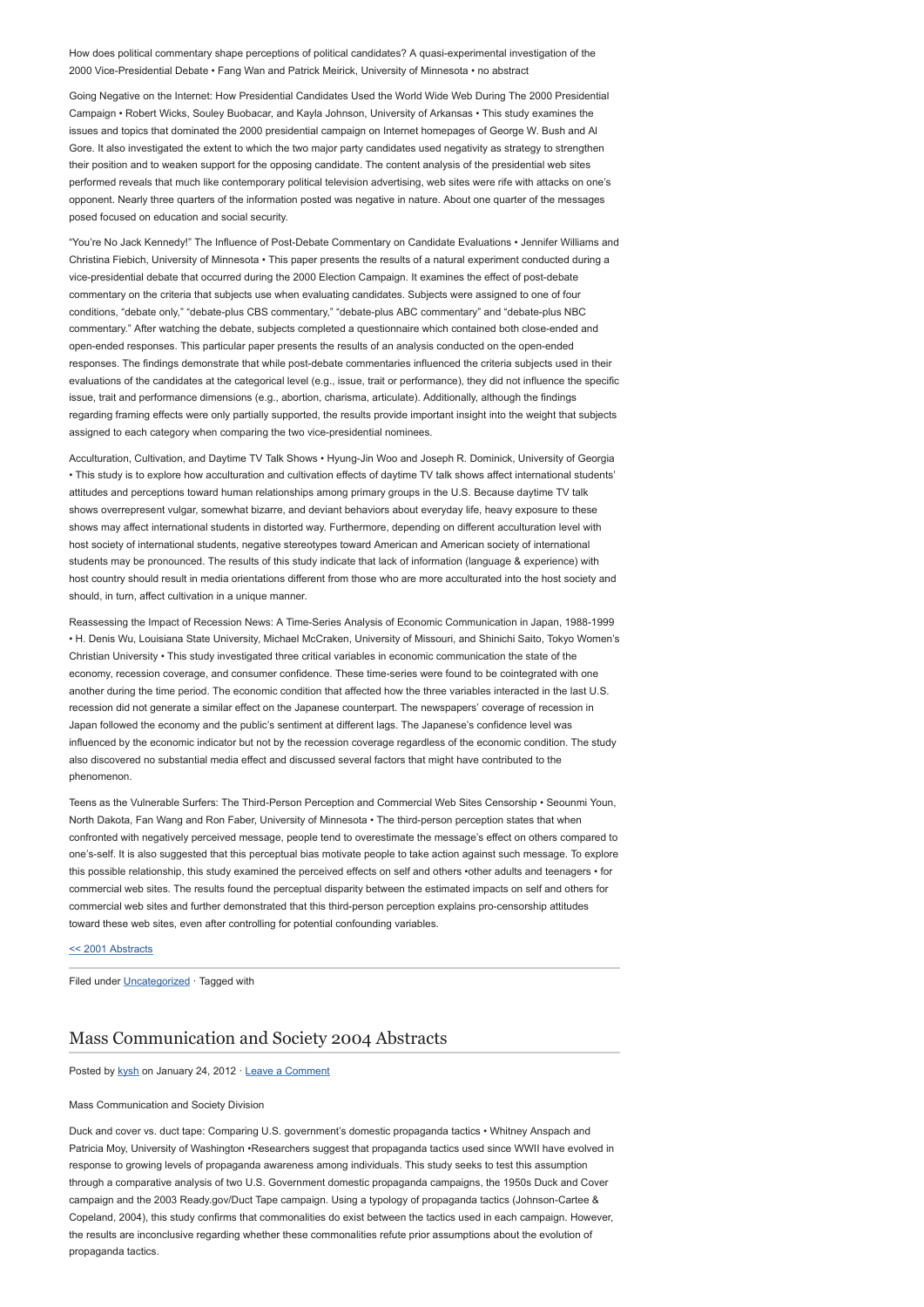"Another person's perspective": A qualitative case study of adolescent media producers and their conceptions of audience • Timothy Bajkiewicz, University of South Florida • Adolescents are tomorrow's media consumers and producers. Media and science literacy are recent educational and philosophical movements interested in creating a critical thinking public. Audience is an ill-understood concept that is vital to both these movements. This qualitative case study of focus groups with 35 adolescent science students discusses their perceptions of audience. Relevant literature and implications are discussed.

Gender difference in the media use of middle school students • Joseph Bernt, Phyllis Bernt, and Sandra Turner, Ohio University • A survey, conducted at three diverse middle schools during 2002 and 2003, was completed by 588 students (52% female, 48% male). Girls and boys reported similar frequency of television, movie, video, and Web use and reported and similar preferences for online over print media. Girls reported using print media more and accessing different content from all media. Boys focused on sports and games; girls on people and relationships. Respondents reported similar access to computers and Internet.

Public meetings in the news: A baseline content analysis • John Besley and Katherine McComas, Cornell University • This manuscript examines the content newspaper stories about public meetings. Quantitative content analysis is used to show that frames consistent with a "rational choice" approach to political participation appeared more often in stories about meetings on environmental or health risks than for meetings about other topics. Little content was found containing content related to the idea of "procedural justice." The discussion suggests how these results can inform comparative analyses of public participation across communities.

Skinny like you: Visual literacy, digital manipulation and young women's drive to be thin • Kimberly Bissell, University of Alabama • Numerous studies have established a relationship between thin ideal media content and disordered eating patterns in women. Many of the images viewed in the media that endorse the "thin ideal" are digitally manipulated or computer-created. This experiment compared college women's knowledge of digital manipulation in fashion and entertainment images to their desire to be thin, their desire to look like the model shown and four disordered eating subscales. Knowledge of digital manipulation did not reduce participants' desire to look like the model seen. Entertainment media was a significant predictor of greater body image distortion, but sports media exposure was a negative predictor of the same four subscales.

Parental guidance of children's internet use in Hong Kong • Kara Chan, Fei Shen and Jeffrey S. Wilkinson, Hong Kong Baptist University • This study examined the relationship between parental attitudes toward the Internet, use of restrictive or non-restrictive guidance approaches, and family communication patterns. A total of 354 Chinese parents in Hong Kong were surveyed. Structural equation modeling (SEM) determined that parents' demographic factors and family communication patterns exert the greatest influence on attitudes and guiding behaviors. Parental computer and Internet literacy also held a pivotal mediating role.

What sexual messages do teenagers see in movies? A content analysis of top-grossing teen movies • Amy H. Chu, University of Alabama • Movies have never lost their appeal to various groups of audiences, especially teenage audiences, even though there are constant competitions from other popular media forms. The Motion Picture Association reported in 2002 that the 12-24 and 30-39 age groups have continuously shared approximately 50%, the largest percentage, of the movie theater attendance (MPAA Research Development, 2002). Thus, the fact that movies is one of adolescents' favorite media choices inevitably raises a series of questions: which subject matter attracts young adolescents to go to movie theaters or video rental stores; what types of movie content and messages are presented to young audiences, and what influences may be imposed by the content.

How network TV news affectivity framed the 2000 election: A second-level agenda-setting conceptualization of TV's visual elements and the candidates' nonverbal communication • Renita Coleman and Stephen Banning, Louisiana State University • This study suggests an expanded concept of second-level agenda setting to include the affective attributes of candidates conveyed through the nonverbal channels. It examines the affective attributes that the 2000 presidential candidates are responsible for, i.e.: their appearance and nonverbal behavior, and the affective information conveyed by TV in structural features such as camera placement. Results show TV news accentuates the positive attributes of the candidates and shows little bias. There is more evidence of differential affective framing in the nonverbal communication of the candidates themselves.

Conversational conventions and public opinion survey interviews • Richard Craig, San Jose State University •Though producing poll results centers on eliciting responses, little research exists on the effects of social interaction and conversational aspects of polltaking. This paper examines the connections between public opinion research and Paul Grice's theories of conversational logic and conventions. The paper compares and contrasts existing communication research on survey administration and gathering of poll data with Grice's points about people's inherent need to understand the "ground rules" for social situations in which they converse.

Antiwar framing devices and US media coverage of Iraq war protesters: A content analysis of the New York Times, Washington Post and USA Today • Frank Dardis, Pennsylvania State University •This content analysis analyzes media framing and coverage of protesters of the Iraq War in the New York Times, Washington Post, and USA Today over the period from 9/11/02-9/11/03. By utilizing an original, eclectic schema to analyze protest coverage – a typology of antiwar framing devices – the researcher demonstrated that elements of the "protest paradigm" were invoked frequently over this span. More importantly, however, the current study elucidates that not all devices were implemented in a biased manner, and that not all devices were associated with negative overall coverage of the protesters.

Exploring cognitive mechanisms behind agenda setting, priming, and framing • Janie Diels and James E. Shanahan, Cornell University • The study tests a model of construct activation over time that predicts that cognitive accessibility is the mechanism behind agenda setting effects while applicability is the mechanism behind framing effects. Accessibility models, such as agenda setting, assume that more prominent coverage of an issue increases the perception of the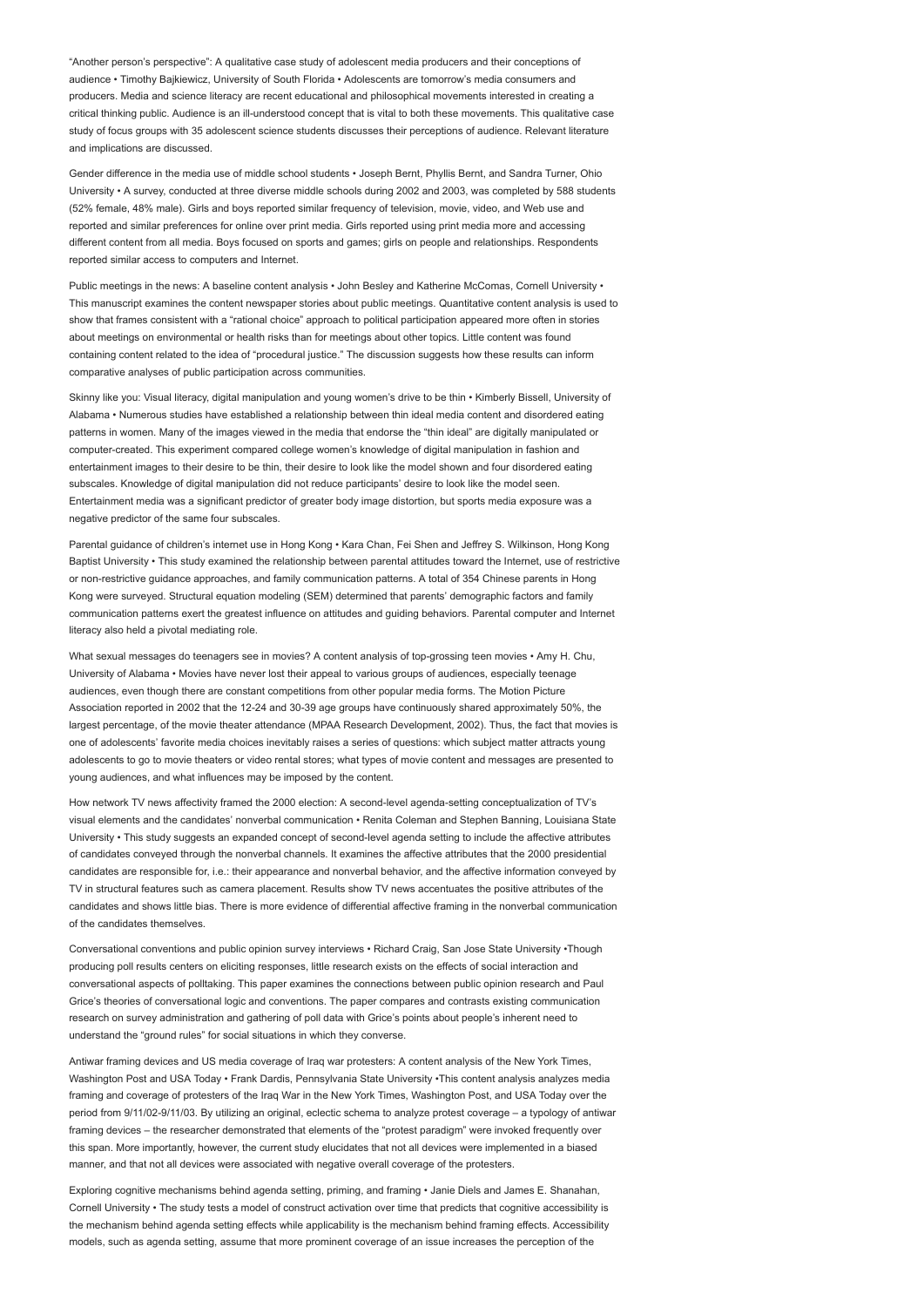importance of that issue. Applicability models, such as framing, assume that interpretation of issues depends on how applicable this issue is to various pre-existing interpretive schema in people's minds.

A salience scale to enhance interpretation of public opinion • Dixie Shipp Evatt, Syracuse University; and Salma Ghanem, University of Texas at Pan American •The M.I.P., or "most important problem" question, has been widely applied by scholars for decades to operationalize the salience of the public agenda. Yet, for all of the power of the M.I.P. as a stand-alone measure it leaves researchers with the difficult task of subjective interpretation. Scholars have yet to devise a consistent and reliable tool to identify the motivations and influences that prompt subjects to name one problem over another when they answer the question. This article suggests an approach to fill this void by proposing a scale that is thought to best capture the three dimensions of salience: social salience, personal salience and situational salience or arousal.

How we performed: Embedded journalists' attitudes & perceptions towards covering the Iraqi war • Shahira Fahmy, and Thomas J Johnson, Southern Illinois University • Results of a web-based survey of embedded journalists suggest an overall positive perception of embedded reporting. While most embeds agreed their reports provided a narrow slice of the conflict, they still had a positive view of their work. Respondents also noted their stories differed from the stories of non-embedded journalists and perceived both types of reporting as invaluable. Further, embeds' attitudes towards the war, age, professional experience and online reporting predicted statements on perceived performance.

Going beyond exposure to local news media: An information-processing examination of public perceptions of food safety • Kenneth Fleming, Esther Thorson and Yuyan Zhang, University of Missouri at Columbia •The relationship between local news media and public perceptions of food safety was examined in a statewide telephone survey (n = 524). The results show information-processing strategies substantially mediated the relationship, with elaborative processing being more influential than active reflection in people's learning from the media regarding food safety. Attention to local television had an independent effect, after demographic and control variables including perceived safety of food supply were controlled. Also reviewed were social and psychological factors that affect perceptions of food safety.

Surf onto this Web site and tune in tomorrow! • Cynthia Flores, Georgetown University • Interactive features built into a website for television programs are becoming more widespread. The simplistic design and point-and-click technology allows even Internet neophytes to learn everything they want to know about a certain program; the challenge lies in luring the non-traditional Internet user. Though network executives are eager to integrate interactive technologies on a website, access to the features is not enough to attract viewers to participate in or make use of the online technologies.

Testing self-knowledge in third-person perception: Media violence and the case of Kobe Bryant • Juliet Gill, Jesus Arroyave, Michael Salwen, Bruce Garrison, Tina Carroll, Lynn Gregory, Matt Grindy and Li-Wen Shih, University of Miami • This study examines relationships between people's reported self-knowledge of a general topic and a specific current event, and the extent to which third-person effects are demonstrated. Results indicated knowledge was a predictor for the third-person effect regarding media violence effects, but not for coverage of the Kobe Bryant court case. Third-person perception of media violence effects was correlated to support for restrictions of media violence, providing support for the behavioral component of the third-person effect.

The impact of viewer's perceptions of the behavior of reality program cast members: the gratifications of foolishness, failure, and fakery • Alice Hall, University of Missouri at St. Louis • This study investigated whether the gratifications that viewers' receive from reality programs are affected by their perceptions of the cast members' behavior. The results of a survey of reality program fans found that receiving information gratifications from the program was associated with ratings of the prevalence of both cast members achieving their goals and of the revelation of cast members' pretenses. Among men, enjoyment was associated with seeing cast members both fail and succeed at achieving their goals. These findings are discussed by reference to social comparison theory and compared to the results of a parallel analysis of fiction programs.

Sourcing, social structure, & counter-hegemony in news articles about pesticide use: A case study of California newspapers • Joseph Harry and Elizabeth Burch, Slippery Rock University • Articles from four California newspapers writing about pesticide use were content analyzed to track news sources, and to determine quotation frequencies for pro, anti, and neutral-source views. As a case study, findings were analyzed within structural-pluralism and hegemony theories, and via historical, socioeconomic and demographic data. Results indicate that in all four newspapers, counterhegemonic (anti-pesticide) sources were most-often quoted. In line with structural-pluralism theory, the larger, metropolitan papers provided somewhat more critical coverage of pesticide-related issues than did smaller, urban-rural papers, where agriculture is more common.

The intersection of race and gender in election coverage: What happens when the candidates don't fit the stereotypes • Lesa Hatley-Major and Renita Coleman, Louisiana State University • The findings of this study indicate that journalists have made some progress in reducing stereotypes in their coverage; however the media are still covering candidates in significant stereotypical ways. While the media are focusing less on appearance of candidates, the female candidate in this study received more coverage about her gender, and the minority candidate received more coverage of his race. Despite previous experience, the woman candidate was still aligned with traditional female issues and the man with traditional male issues.

Exploring news dissemination on the internet • Abhiyan Humane, University of Wisconsin at Madison • The study investigates the type of articles presented on the front-page and articles disseminated by online users on a popular news website. The research shows that the interactive and structural attributes of the Internet have important implications on the kind of news stories online users disseminate. Results indicate that online users disseminate news articles that are different in revealing ways from the news articles presented on the front-page of the website by editors/journalist.

The television as nanny or nuisance: The relationship between attitudes toward television's effects on children and parental efficacy • Stacey Hust, University of North Carolina at Chapel Hill •Increasingly, children are more submersed in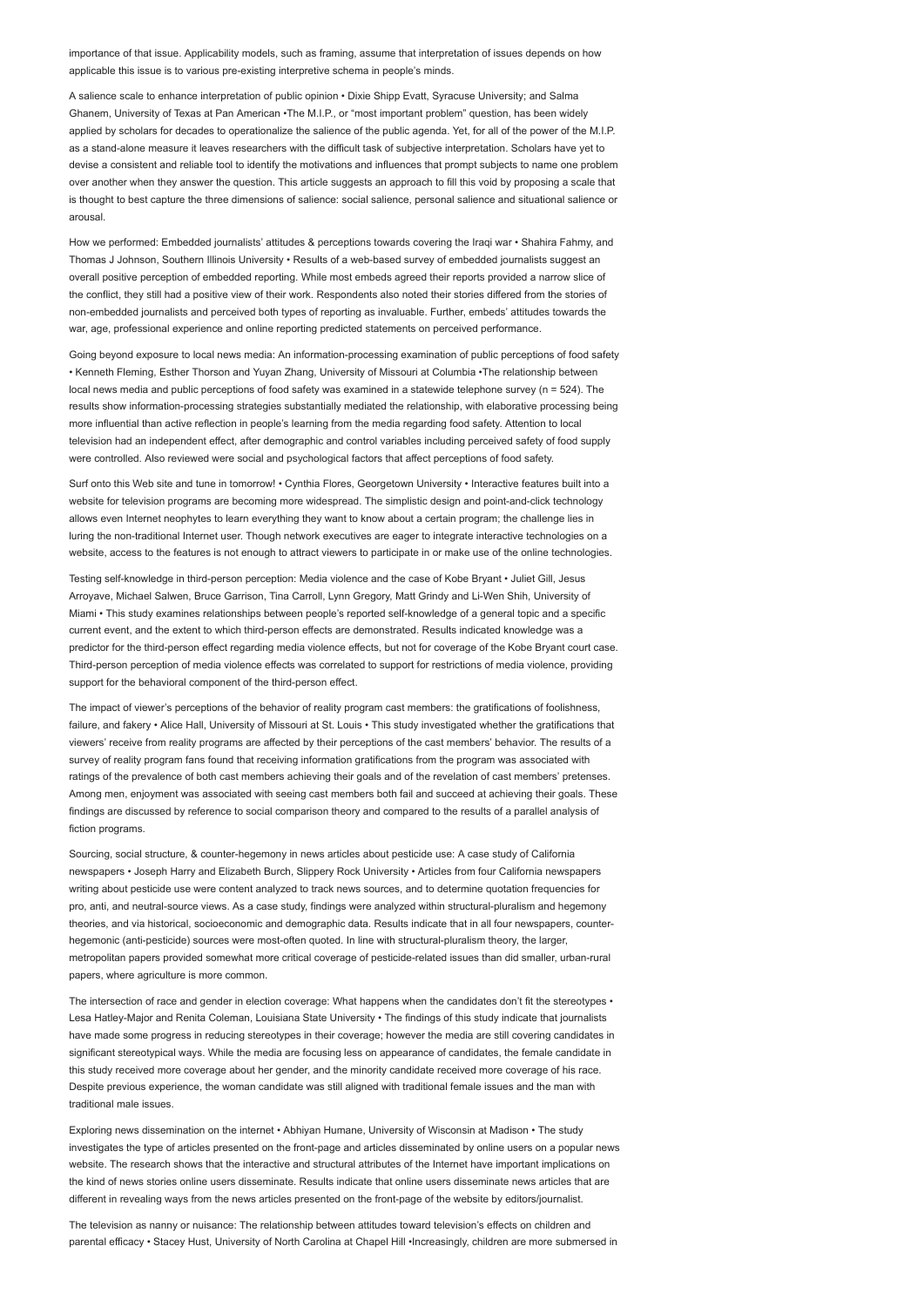television. This trend has sparked scholarly investigation concerned with how television fits into the world of the family. This study extends previous research through an examination of the media's relationship with parental efficacy. Results indicate the more positive people believe television is for children, the more positive they feel about parental efficacy. Also, perceptions of media's effect on children are positively influenced by respondents' confidence in television personnel.

Always in touch: A preliminary study of instant messaging • Ha Sung Hwang, Temple University • The purpose of the study was to examine the Instant Messaging (IM) phenomenon within the college sector in terms of what gratifications they seek, how they experience a sense of social presence (the feeling of being together), and how IM use affects their other media uses. Open-ended survey questionnaires were administrated to 78 college students. The preliminary data indicated that social interaction was the most salient gratification sought from IM, followed by medium appeal entertainment, interpersonal utility, and information-seeking. The data also indicated that IM evokes social presence: a majority of college students agreed that they felt "as if they were together" or "in the same room" with another when they use IM.

Media salience, media use, and attitude strength: Agenda-setting effects on attitudes toward political figures during the 2000 presidential election • Kideuk Hyun and Nakwon Jung, University of Texas at Austin • This study examines the relationships between media salience, media use and attitude strength toward political figures, through a comparison of NES poll and news coverage. The amount of media coverage significantly related to one dimension of attitude strength: attitude dispersion. The relationship between media use and attitude strength varied with the type of news media (newspaper or network TV news) and political figures (obtrusive or unobtrusive). Our study shows that attitude strength toward unobtrusive figures had no or weak relationships with media use, as we expected.

Moving from theorizing to application: Predicting audience use of new TV formats • Leo Jeffres and Kimberly Neuendorf, Cleveland State University • Mass communication scholars have been slow to translate theories and research into practical applications. One area fruitful for such application is audience analysis, in particular, predicting audience media behaviors. Viewing media behaviors as largely optional uses of free time that fulfill particular uses and gratifications, we explore model building predicting audience enjoyment of the relatively new television format, "reality TV." Results showed that enjoyment of the reality TV format was positively related to more uses and gratifications dimensions than any of the more established formats, but it is the addition of the more focused, parasocial uses and gratifications that allows us to more accurately gauge our target, enjoyment of reality TV programming.

The blogs of war: Reliance on weblogs for information about the Iraqi war • Thomas Johnson, Southern Illinois University; and Barbara K. Kaye, University of Tennessee •This study employed an online survey of Weblog users to find out how much they relied on Blogs for information about the Iraqi War and how demographic and political variables predicted Weblog reliance. Findings suggests that more than three-quarters of Weblog users relied heavily on Blogs as a source of war information, significantly more than any other source. Political variables, particularly knowledge and interest in the Iraqi War and trust in government, predicted Blog reliance.

Structural pluralism, ethnic diversity, and crime news in local newspapers: A community structure approach • Jae-Hong Kim and Douglas M. McLeod, University of Wisconsin at Madison • This study examines the relationship between newspaper crime reports and social reality (as depicted in FBI Uniform Crime Reports) in terms of the community structure model, which is derived from the research of Tichenor, Donohue, and Olien. A total of 32 metropolitan statistical areas and primary metropolitan statistical areas, which were classified into four different categories of community according to the structural characteristics of structural pluralism and ethnic diversity, were randomly selected. Crime news reports from the major newspaper of each selected community were analyzed based on the types of crimes (violent crime vs. property crime). These data were compared to the FBI crime statistics (UCR). In terms, ethnic diversity was found to be a more important factor than structural pluralism in explaining the high proportion of violent crime coverage and the lesser amount of reportage of property crimes, as well as the discrepancies between the newspaper crime reports and the FBI crime statistics.

An application of the newsworthiness model to online international news coverage • Jong Hyuk Lee, Syracuse University • This study examined if the newsworthiness model can apply to online news media as well as traditional news media. The basic hypothesis of the newsworthiness media is that the more deviant and the more socially significant an event is, the more prominently the event is covered by news media. The correlation and multiple hierarchical regression analyses found that the deviance had significant influence on prominence whereas the social significance did not have any impact on prominence. For online users' evaluation, the deviance and social significance were not significant indicators, either. The natures of online news media such as secondary news sources and soft news oriented media may account for these results.

Reality TV and third-person perception • Ron Leone, Stonehill College and Kimberly L. Bissell, University of Alabama • Students from two universities estimated the effects of three reality TV programs on themselves and others. Respondents estimated others were more affected than themselves, a relationship influenced by their view of the programs as realistic, but not by actual exposure, enjoyment of, and identification with the programs had no effect on perceptual gaps. Social distance and perceived exposure level were examined as explanations for perceived effects on others, with social distance outweighing exposure level.

Press coverage of anti-war and pro-war demonstrations before and during the 2003 U.S.-Iraq War • Catherine Luther and M. Mark Miller, University of Tennessee •This study examines press coverage of pro- and anti-war demonstrations before and during the U.S.-led Iraq war. Computer analysis revealed the existence of partisan frames in texts by proand anti-war organizations, and legitimizing or delegitimizing words in news articles. Anti-war frames predominated in both pro- and anti-war press coverage. Articles about each group reflected its frame more, and words of delegitimization were used more in anti-war articles.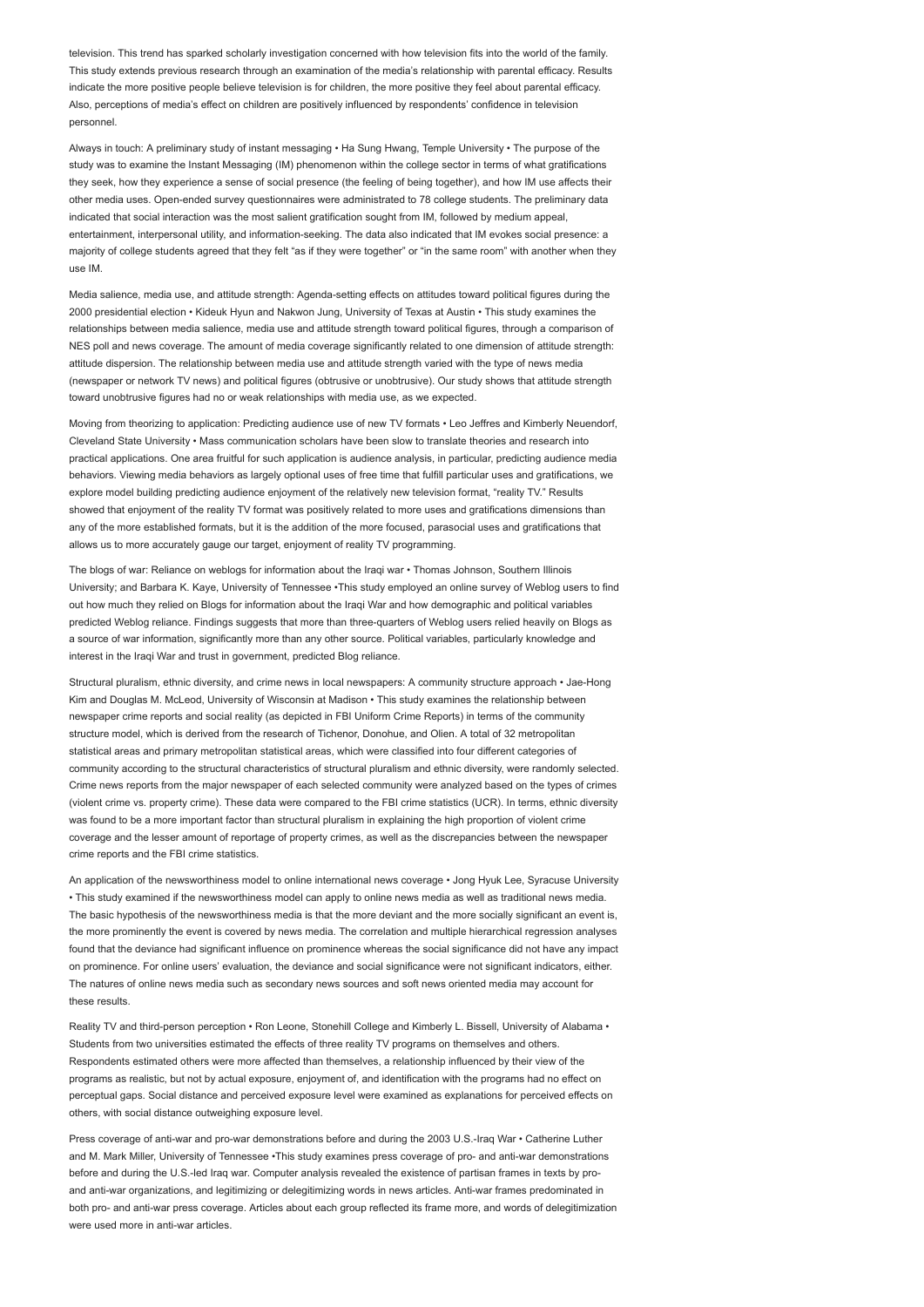Unwillingness-to-communicate, perceptions of the internet and self-disclosure in ICQ • Miranda Lai-Yee Ma and Louis Leung, Chinese University of Hong Kong •This research examined the ICQ usage pattern among a group of 591 Internet users, as well as their self-disclosing behaviors in ICQ conversations. Results show that people who are more willing to participate in real life communication tend to disclose more intimately, positively, and in great amount about themselves in ICQ; whereas, people who find real life communication un-rewarding would tend to be more dishonest, negative, less desirable, and less open in disclosing their opinions.

The public's need to know: Public service advertising and the effects of using the actor portrayal label • Jensen Moore, University of Missouri at Columbia • This study examines a new facet of advertising credibility: identification or lack of identification of an actor in a public service advertisement. The question under examination is: Do individuals feel that public service announcements are less credible and/or effective if they use actors instead of everyday people? Using a between-subjects experiment, this research examines audience responses regarding credibility, emotionality, organization credibility, and attitude toward a public service advertisement which used an actor instead of an everyday person. Results suggest that use of the "actor portrayal" label reduces the effectiveness of the advertisement.

Rethinking capital punishment: Changes in news media framing of the death penalty debate • Leigh Moscowitz, Indiana University • The last decade has seen a dramatic decline in public support for the death penalty in the U.S., as well as efforts by the Supreme Court and some states to limit the practice. The content analysis reported here investigates possible changes in how the issue was framed from 1990-2000 in Time and Newsweek. Findings suggest the magazines engaged in more negative anti-death penalty framing toward the later years of the study, coinciding with the decline in public support.

Citizen competence and public opinion about science controversy: Exploring the functions and effects of the mass media • Matthew Nisbet, Ohio State University; and Robert K. Goidel, Louisiana State University •This paper presents a framework for understanding the origins of public opinion on matters of complex policy controversy, using the contemporary debate over embryonic stem cell research and therapeutic cloning as a case study. Analyzing national survey data collected in the Fall of 2003, we find that different forms of informational and diversionary media—including attention to newspaper coverage, Christian television use, science fiction television use, and science documentary television use — guide opinion formation directly but also indirectly by shaping the schema by which citizens interpret stem cell research and cloning as political issues.

Framing SARS in Toronto: A comparative analysis of the World Journal and the Toronto Star • David Oh and Wanfeng Zhou, Syracuse University • Our framing analysis compared the frames used in the World Journal and the Toronto Star. We used four of the five frames identified by Semetko and Valkenburg (2000): conflict, responsibility, economic consequences, and human-interest. We also studied the use of risk frames. The Toronto Star used the conflict, responsibility, economic consequences, and human-interest frames more than the World Journal; whereas, the World Journal used the risk frame more than the Toronto Star.

Intervention of eating disorder symptomatology using educational mass communication messages • Sung-Yeon Park, Bowling Green State University; Jacqueline Bush Hitchon, University of Wisconsin at Madison; and Gi woong Yun, Bowling Green State University •This research has demonstrated that information campaigns using mass media can improve young women's perceptions about their bodies. Exposure to a PSA or an alignment ad increased body satisfaction among subjects with a relatively positive predisposition toward their body. In addition, the alignment ad had positive effects on self-consciousness and norm of ideal thinness among the same population. The differences between a PSA and an alignment ad in terms of their educational effects were discussed in the context of general mass media campaigns and their evaluations.

The psychological impact of "Foxified" news on news processing and public mood • Zengjun Peng and Esther Thorson, Missouri School of Journalism • This study examines the psychological impact of foxified news on news processing and public mood. A 3 (public mood: negatively induced, positively induced and control)x2 (foxified and regular news story)x2( positive or negative stories) design was employed to test main effects and interactions. Results show that foxified news did show significant difference in psychological impact compared to regular news, particularly in the condition of negative news. Also, public mood did influence people's evaluation of news stories, with people in the negatively induced mood rated foxified news as more convincing and balanced.

Developing a model of adolescent friendship formation on the Internet • Jochen Peter, Patti M. Valkenburg, and Alexander P. Schouten, University of Amsterdam • Drawing on a sample of 493 adolescents, this study tested a path model of adolescent friendship formation including as predictors introversion/extraversion, online self-disclosure, motive for social compensation, and frequency of online communication. Extraverted adolescents self-disclosed and communicated online more frequently, which, in turn, facilitated the formation of online friendships. Introverted adolescents, by contrast, were more strongly motivated to communicate online to compensate for lacking social skills. This increased their chances of making friends online.

Citizens' perceptions of media performance and political disaffection • Bruce Pinkleton, Washington State University • Political observers, scholars and other commonly blame the media for contributing to increased voter cynicism and apathy. A telephone survey of randomly selected registered voters in Washington state tested relationships among political involvement, efficacy, perceived media performance, and political disaffection. Survey results indicate that cynicism was associated to participants' perceptions of both newspaper and television news performance, while efficacy was positively associated to evaluations of these media. Neither cynicism nor efficacy associated to perceptions of radio news performance. In addition, negativism toward political campaigns associated only to perceptions of radio news performance, while apathy associated only to perceptions of newspaper performance.

Campus binge drinking: Is the "0-to-4" social norm believable? • Lindsey D. Polonec, Centers for Disease Control and Prevention, Atlanta, GA; and Ann Marie Major, Pennsylvania State University • This paper reports the findings of a survey evaluating a social norms campaign to reduce binge drinking on a university campus. From a social comparisons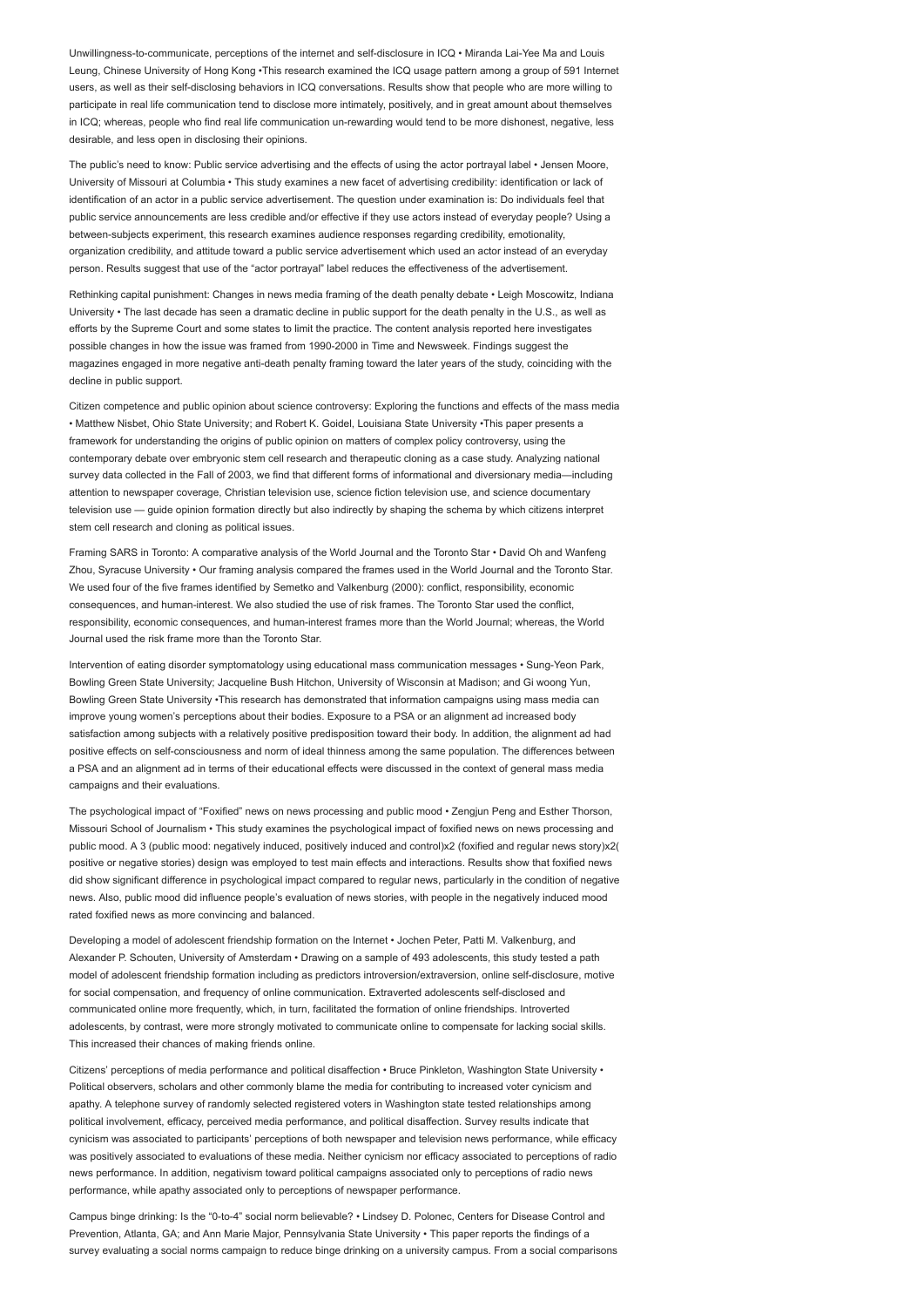perspective, the study explores correlates of accuracy and bias of the respondents' perceptions of the binge-drinking problem on campus and their beliefs in the social norms campaign message that the majority of students on campus drink "0-to-4 drinks when they party." Accuracy and bias were related to perceived risk and communication.

Changes in the professional values of Canadian journalists: A panel study, 1996-2003 • David Prichard, University of Wisconsin at Milwaukee; Paul R. Brewer, University of Wisconsin at Milwaukee; and Florian Sauvageau, Laval University in Quebec City • This paper presents findings of a panel study of Canadian journalists, focusing on changes in their professional values between 1996 and 2003. The results of the project reveal major changes in the values of Canadian journalists over the seven-year period. In particular, support for core values of Canadian journalism such as accuracy eroded significantly. This effect was more pronounced among English-language journalists than among French-language journalists.

All the students that are fit to teach: A survey of enrollment management in communication programs • Brad Rawlins, Brigham Young University • Undergraduate interest in journalism and mass communications programs continues to grow. But resources to accommodate growing enrollments often lags behind. This has forced some programs to incorporate limited enrollment strategies. A survey of communication programs indicates that programs are limiting enrollment to match resources to student demand and to enhance the quality of students in the program. Overall, accredited JMC programs with large enrollments are the most likely to have an admissions policy.

Framing health care reform: Elite sources, pluralism and conflict • Jennifer Schwartz, University of Oregon • A textual and content analysis of six daily newspapers shows that differences in the elite source structure of a pluralistic social environment influences news frames of controversial issues, inclusion of viewpoints, and source selection. Negative frames of a political issue, the inclusion of negative viewpoints, and reliance on elite sources are more common in communities where a subsystem of the power structure is both dominant and directly threatened by an issue than in communities where the power structure is insulated from the issue.

Queer guys for straight eyes?: Gay men respond to Queer Eye for the Straight Guy • Joseph Schwartz, Syracuse University • Minority groups have long faced obstacles to accurate representation in the media. This paper examines the breakout hit of summer, 2003, Bravo's Queer Eye for the Straight Guy and its potential for social and political implications beyond the small screen. The study used 16 in-depth interviews with gay men to understand their unique perspective on the program's gay leading men and the validity of the program's portrayals.

The framing of Iraq war reporting by embedded and unilateral newspaper journalists • Susan C. Sivek, University of Texas at Austin • This study analyzes the framing of stories by embedded and unilateral newspaper reporters during the 2003 Iraq war. The frames used by embedded journalists differed from the frames chosen by independent unilateral reporters, regardless of other characteristics of their newspapers. Embedded reporters tended to adopt a militarypromoted "Liberation" frame in their stories, while unilateral reporters were more likely to select an "Invasion" or "Mixed" story frame. The normative value of the embedding program is discussed.

Does a news anchor's gender influence audience evaluations of the anchor • Thomas Smee, Pennsylvania State University • This study investigated the relationship between a news anchor's gender and audience evaluations of the anchor and news. The experiment allowed for an evaluation of the relationship between news anchor gender and the audience's perceptions of the anchor and the news while examining the roles of several additional variables such as gender bias and story type. Addressed in the conclusion to this paper are the outcomes and implications of the study.

The relationship between television viewing, expectancies, and intentions to drink alcohol among a group of Norwegian adolescents • Steven R. Thomsen, Brigham Young University; and Dag Rekve, Norwegian Ministry of Social Affairs • The aim of this study was to examine the influence of television viewing, having friends who drink, and family rules about alcohol use on the development of normative beliefs, expectancies, and intentions to drink alcohol in the next 12 months among a group of Norwegian adolescents who reported that they had not previously consumed alcohol. Because Norway prohibits alcohol advertising, we were able to limit our focus to the potential effects of incidental portrayals of alcohol consumption in entertainment programming. Our findings indicate that television viewing for this group has a weak predictive association with normative beliefs (directly) and expectancies and intentions (indirectly). Having friends who drink was the strongest predictor of normative beliefs and was associated with expectancies and intentions both directly and indirectly (via normative beliefs).

Patriotic images, the Super Bowl, and advertising content in post 9-11 America • Bob Trumpbour, Pennsylvania State Altoona; and Nicholas Darr, Southern Illinois University • The Super Bowl advertising is examined after the 9-11 tragedy to determine how advertisers use patriotic images. Use of patriotic symbolism was generally downplayed, but in the 2002 Super Bowl, three advertisements tapped into the 9-11 tragedy without heavy use of symbols. More commercials contained patriotic imagery in the Super Bowl (2002) immediately following 9-11, but the duration of patriotic symbol display was less profound than in the 2003 and 2004 Super Bowls. Cultural implications are explored.

Exploring possible correlates of journalists' perceptions of audience trust • Yariv Tsfati, University of Haifa • A sample of Israeli journalists (n=209) were asked whether they feel Israeli audiences trust the Israeli media in general, and whether their audience trusts the work of their news media outlet in particular. The correlates of these survey items are examined. Results show that perceived audience trust was correlated with journalists' own trust in the Israeli media and with journalist's evaluation of the audience. Perceived trust was also positively correlated with journalists' identification with professional standards such as neutrality, verification and factualness. In contrast, perceived audience trust was not correlated with most demographic and professional status variables. Implications and limitations of these findings are discussed.

Internet use as a contingent condition in the agenda-setting process • Wayne Wanta and Sooyoung Cho, University of Missouri • A phone survey (N=345) compared Internet users and non-users. Frequency and duration of Internet use were negatively related to agenda-setting effects: The more individuals used the Internet, the less likely they were to be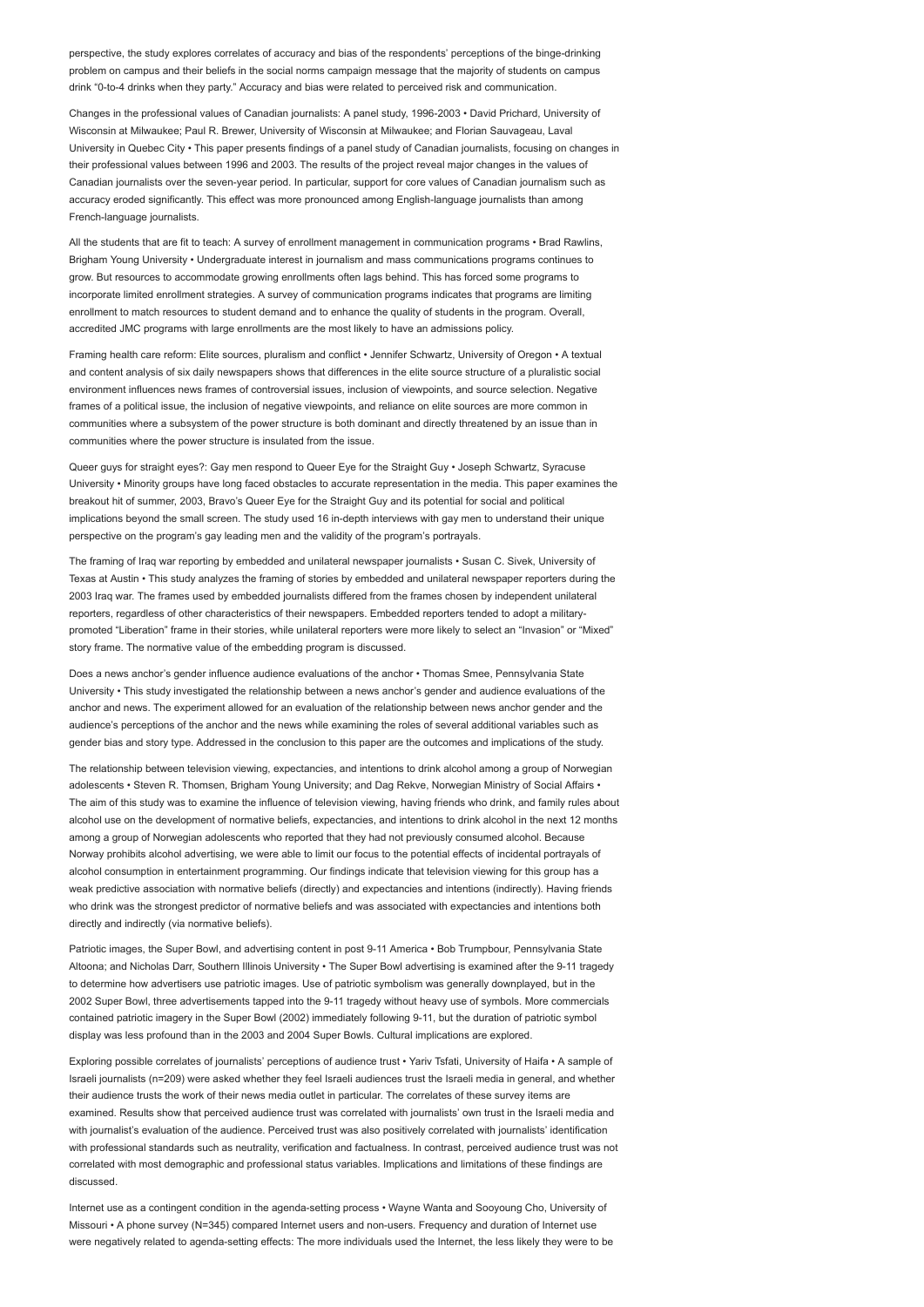concerned with general issues or sub-issues of terrorism that were covered in the media. Use of the Internet for news and political information were positively related to agenda-setting effects. Regression analyses show that exposure to traditional media was the most powerful predictor of agenda-setting effects and Internet use motivations were weakly related.

Scene of the crime: The study and practice of local television crime coverage from the mid-1990s to the present • Debra Wenger and Jeff South, Virginia Commonwealth University • This study examines the quantity and quality of crime coverage on television and its perceived impact on public policy. It discusses various stations' attempts to address the concern that there is "too much crime on local TV newscasts." The paper explores three techniques that can make such coverage more relevant to viewers: adoption of crime coverage guidelines, use of interactive crime Web sites and, most notably, the coverage of crime from a public health perspective.

Media conglomeration and soap opera storytelling: The evolution of network television news • James Wittebols, Niagara University • This paper presents longitudinal data (1970-2000) examining changes in the way stories are told in nightly network news. After a brief historical overview of network news, data from ABC and CBS nightly news programs are analyzed for how they use soap opera storytelling techniques. The data show the move from a public service orientation to an entertainment orientation has resulted in a soap opera storytelling orientation to presenting the news.

President's agenda-selling effect in direct communications—A time-series Quasi-experiment on President Bush's 2003 state of the union speech • Xu Wu, University of Florida • Previous agenda-setting research has examined the relationship between the president's policy agenda and the mass media's issue coverage agenda. However, few studies paid attention to the president's power of selling his policy agenda to the public through direct communications. In this study, the researcher conducted a time-series quasi-experiment to test the influence of President Bush's State of the Union speech on audience's issue importance judgment. Strong "agenda-selling" effects were supported by the research results.

### [<< 2004 Abstracts](http://www.aejmc.com/home/2011/03/2004-abstracts/)

Filed under [Uncategorized](http://www.aejmc.org/home/category/uncategorized/) · Tagged with

### [Communication Technology 2006 Abstracts](http://www.aejmc.org/home/2012/01/ctec-2006-abstracts/)

Posted by [kysh](http://www.aejmc.org/home/author/kyshiab/) on January 17, 2012 · [Leave a Comment](http://www.aejmc.org/home/2012/01/ctec-2006-abstracts/#respond)

#### Communication Technology Division (CTEC)

Municipal Broadband Services: Government Supply as Panacea to Market Failure in the Provision of High Speed Internet service to Underserved and Unserved Communities • Abubakar Alhassan, Florida • Broadband's higher speed and greater bandwidth distinguishes it from the hitherto slow, limited bandwidth dial-up service. Although the US is the cradle of the Internet, but OECD reports show that it now lacks behind other nations in broadband deployment, a development blamed on market failure characterized by the commercial ISPs' refusal to deploy broadband to certain communities. This paper examines the provision of broadband by municipalities as the policy panacea for the market failure.

Utility vs. Commodity: Framing the Provision of Broadband • John Anderson, Illinois at Urbana-Champaign • The importance of broadband connectivity is growing, and while universal service is a national priority incumbent telecommunications service providers are not moving in this direction. This leads to public and non-profit entities working to correct this market failure. Incumbents have responded with a political offensive swiped largely from the playbook of the electric power industry some 100 years ago. Ultimately, the question of broadband provision may be settled at the national level.

Revisiting the Issue of Blog Credibility: A National Survey • Stephen Banning, Bradley and Kaye Trammell, Louisiana State • This study investigated the relationship between credibility, third-person effect, and blog use. Through a national phone survey (N = 575), researchers found support for all hypotheses. While credibility was neutral overall, blog authors assessed blogs as being more credible than non-bloggers, and credibility correlated with likelihood to act (behavior). Third-person effect was found in reference to blogs and it correlated with blog credibility and likelihood to act. Findings and future research are discussed.

Value and Digital Rights Management: A Social Economics Approach • Benjamin Bates, Tennessee-Knoxville • Current copyright overemphasizes financial return compared to alternative sources of value (both social and private) deriving from information use. I use an approach designed to emphasize those other aspects of value and consider the implications of current and proposed Digital Rights Management (DRM) approaches for the creation of social value. I conclude that while most DRM approaches actually exacerbate conditions, DRM also offers the potential for an irights system that more fully incorporates social value.

Generation iPod: An Exploratory Study of Podcasting's 'Innovators' • David Brown, Texas at Austin • Podcasting has become one of the most heavily hyped media concepts in recent years, billed as the latest digital-age threat to "oldmedia". Yet almost nothing is known about listeners, their habits, or podcast demand. This exploratory study offers one of the first snapshots of real-world podcast use among its earliest adopters. The results suggest surprising gender and other distinctions between listeners and non-listeners, barriers to experimentation, and fading interest after initial podcast use.

Pioneers in the Blogosphere: Profiling the Early Adopters of Weblogs • Byeng-Hee Chang and Trent Seltzer, Florida • Weblogs, or "blogs," are increasing in their use, visibility, and impact. Using the Innovation Diffusion Theory literature as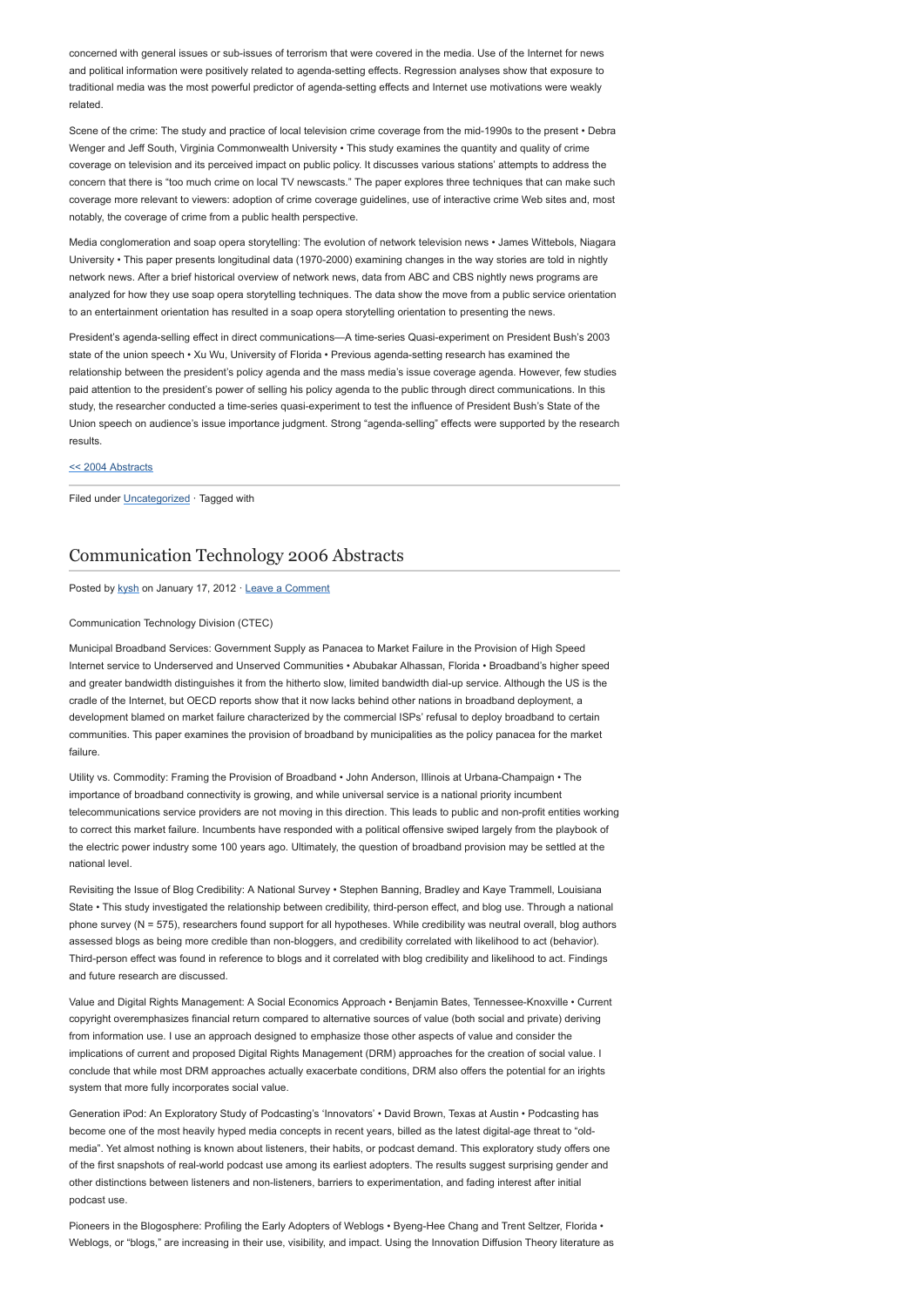a theoretical framework, a secondary analysis of data gathered by the Pew Internet and American Life Project indicated that there are significant differences between adopters and non-adopters of weblogs in terms of demographic profile, innovativeness, use of other new communication technologies, and Internet use.

A Multinational Study on Online Privacy: Global Concerns and Local Responses • Hichang Cho, Rivera Milagros and Sun Sun Lim, National University of Singapore • Using a survey on 1261 Internet users from five international cities-Bangalore, Seoul, Singapore, Sydney, and New York, we examined international Internet users' perception and behavioral responses concerning online privacy. We found that online privacy was a "global human rights issue" affecting almost all Internet users worldwide, but the way individuals perceived and coped with it varied across a host of micro-macro level factors such as demographics, Internet expertise, nationality, and cultural values.

Extending Technology Acceptance Model With Social And Organizational Variables • Siyoung Chung, National University of Singapore • The purpose of this study is to empirically examine the differential influences of a comprehensive set of technology acceptance attributes on both adoption and usage behavior. A mail survey was conducted with the employees (n = 108) who were the active sales of a large corporation in the U.S, which recently introduced a web-based sales system. The findings demonstrated that attitudinal, social, and organizational variables selectively influenced technology adoption and usage behavior.

News as a Process: A New Approach to the Political Economy of Communication • Lori Cooke-Scott, Ryerson • This paper proposes a unified theory of the political economy of news communication, encompassing changing realities in technology, market capitalism and everyday life. A central feature is its treatment of news as a process of exchange rather than a product to be exchanged. A processive approach is needed to understand the structural transformation of the news industry, the shift in power relations among producers and consumers, and the revolution in audience agency and community formation.

Is Seeing–or Hearing–Believing?: Reactions to Listening to the 2004 Presidential Debates With and Without Video • Mike Dorsher, Wisconsin-Eau Claire • In a quasi-experimental study inspired by the Kennedy-Nixon "Great Debate," 175 participants from a mid-size Midwestern university either watched the 2004 presidential debates on TV or listened to them without the video. The data yielded few significant differences between debate viewers and listeners. Candidate debate performances rated high on "presidential" qualities and eloquence best predicted the debate winner.

Can Billie-Jo sell wine? The Effects of Social Category Cues and Rich Media in E-commerce Websites • Edward Downs, Sampada Marathe, Bimal Balakrishnan and Suellen Hopfer, Penn State • Do social category cues and richness of media affect website perceptions and memory in E-commerce? If so, how do these variables relate to product price sensitivity? An eight-condition mixed-model experiment was designed to test these questions. A significant three-way interaction effect was detected, driven by a rich media by product interaction effect when holding source constant. Theoretical and practical implications are discussed as well as limitations and directions for future research.

Sociology of News and New Media: How the Blogosphere Transforms Journalism and Changes News • Ivan Dylko and Gerald Kosicki, Ohio State • Political blogs have recently demonstrated an ability to affect public discourse, especially during the 2004 presidential election. In this paper we examined implications of the blogosphere for the sociology of news. A case study of the CBS' 60 Minutes segment about George W. Bush was used to demonstrate that journalists used information from blogosphere and that blogs could break stories faster than traditional media and successfully push them onto media's agenda.

Is the Internet an Agent of Empowerment in News Making? A Case Study of Chinese Journalists • Li Fu, Chinese University of Hong Kong • This study adopts the mediationist perspective to explore the impact of the Internet on Chinese journalists. It finds that, the Internet has made an impact on news making, however, its power is limited, affected by constraining and facilitating factors at the individual, organization, and institutional levels; the Internet therefore empowers journalists in a situational way, characterized as time-specific, genre-specific, media status-specific, and location-specific. Such situational empowerment is mainly driven by commercialization and propaganda reforms.

A Ten-Year Profile of the Democratic Agency of the Internet in 152 Countries • Jacob Groshek, Indiana • Since its inception, the internet has been lauded as a potent democratizing agent. Using macro-level data from 1994 to 2003, this study examined the extent to which the internet has fulfilled this promise. In the 152 countries included in this study, increased internet diffusion was not shown to be a meaningful predictor of more democratic regimes or diminished government control of the press. It did, however, show strong, positive relationships with economic growth.

Unraveling Uses And Effects Of An Interactive Cancer Communication System • Jeong-Yeob Han, Robert Hawkins, Bret Shaw, Suzanne Pingree, Fiona McTavish and David Gustafson, Wisconsin • As part of an effort to understand uses and effects of an Interactive Cancer Communication System (ICCS), the purpose of current study is to explore the relationships between different use patterns and subsequent changes in patients' health outcomes. By examining different use patterns, this study revealed effective styles of use that are associated with benefits. Both theoretical and practical implications for eHealth research and evaluation are discussed.

Blogs in the Media Conversation: The Knowledge Factor in the Diffusion Process • Nanette Hogg, Carol Lomicky, Ruth Brown and Syed Hossain, Nebraska-Kearney • A content analysis of 1,168 stories in seven media outlets found blogs first mentioned in 2000. The number of stories mentioning blogs tripled every year until 2004 when the rate of increase slowed. Researchers concluded media provided knowledge about blogs as an innovation, consistent with the first step identified by Rogers in the innovation-decision process. Qualitative analysis revealed media generally discussed blogging in positive terms.

Exploring E-gov Online Structures for Citizen Participation • Min Jiang, Purdue • Acknowledging that Internet architecture, far from being value free, are results of deliberate choices, the paper utilizes website content analysis to examine the online structures for citizen participation on 30 Chinese provincial government websites. Their potentials and limits for democratic practices in the neo-authoritarian state are evaluated through a revised UN e-participation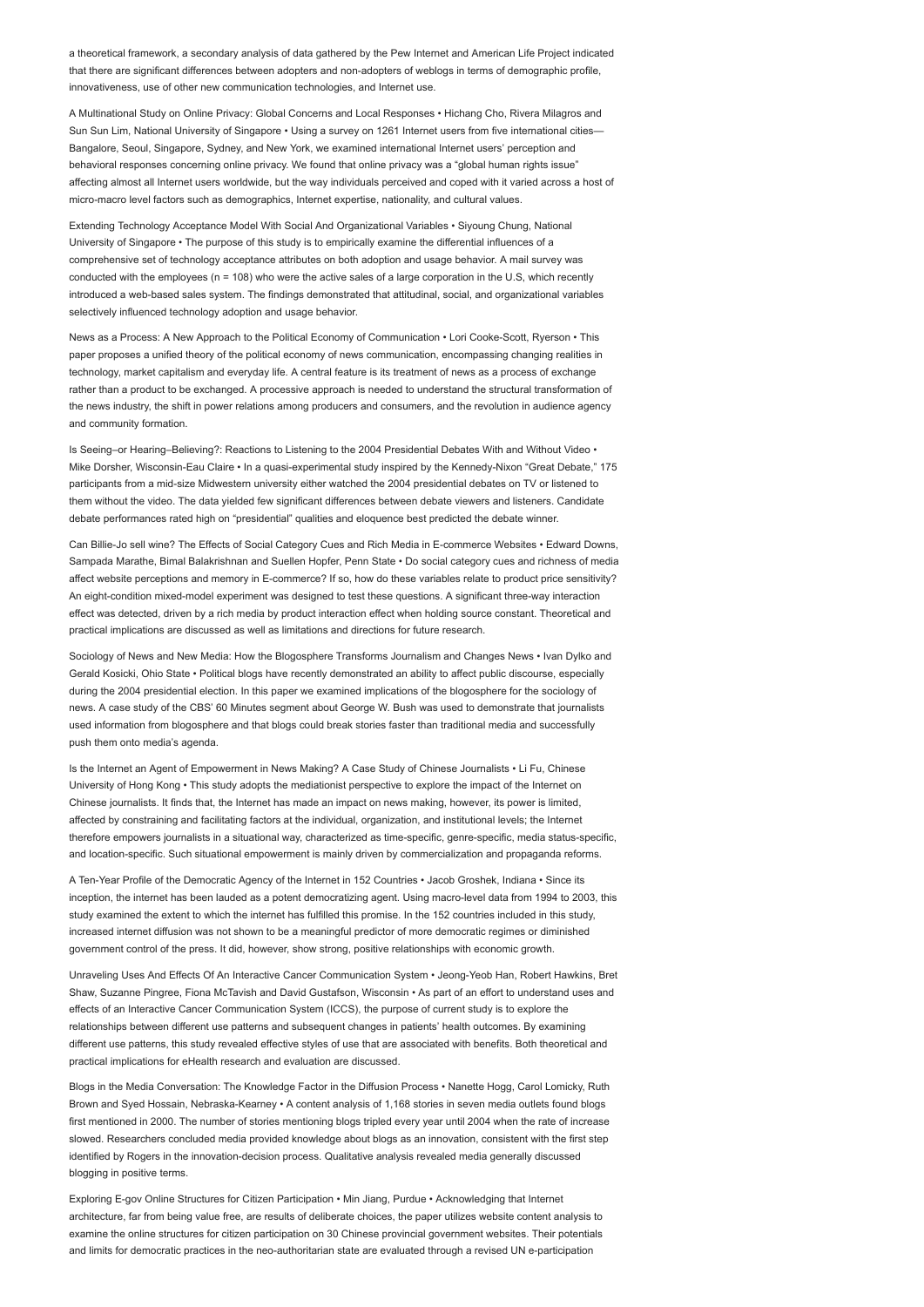framework. Although not implemented to promote democracy, some features of the websites online structures grant cautious optimism for more open and responsible governance.

Creating a Web of Trust and Change: Testing the Gamson Hypothesis on Politically Interested Internet Users • Tom Johnson, Southern Illinois and Barbara Kaye, Tennessee-Knoxville and Daekyung Kim, Southern Illinois • Creating a Web of Trust and Change This study used an online survey of politically interested Internet users to examine the Gamson hypothesis that those who are low in political trust and high in political self-efficacy can be most easily mobilized into political action. Internet users in general were almost equally divided between being an Assured (high in trust and efficacy) and a Dissident (low in trust and efficacy).

Posting and Reading Personal Messages: The Motivation of Personal Blog Use and The Effects of Personal Blog Use on Users' Loneliness, Belonging and Well-Being in Real Life • Younbo Jung, Hayeon Song and Peter Vorderer, Southern California • The purpose of the current paper is to develop a theoretical model that explains the motivation of personal Blog use (Impression Management, Voyeuristic Surveillance, and Social Comparison) and the effects of personal Blog use on offline life (loneliness, belonging, and psychological well-being). The proposed model for Study 1 (N=73) and Study 2 (N=531) were tested via an online survey of Blog users in Cyworld. Implications based on the findings are discussed.

Influences of Online Chat Use on Social Support and Psychosocial Well-Being • Seok Kang, Arkansas Tech • This study explores the role of disembodiment—telepresence in cyberspace—in online chat use and its effects on social psychosocial well-being. Results suggest that disembodiment in online interaction is a compelling contributor to increased loneliness and depression and decreased social support.

Abandoning Traditional News Media?: Factors Influencing the Time Displacement Effects of Online News • Daekyung Kim and Tom Johnson, Southern Illinois • This study surveys 266 college students to examine which factors, such as reliance, interactive use, motivations, and credibility of online news, predict perceived displacement effects of mainstream, portal news sites, and blogs on traditional news media. The study shows mixed findings and suggests that displacement effects vary by reliance, motivations, and credibility of each online news sites. Discussions about the relationship between online news sites and traditional media are followed.

When the Public Has the Press: An Analysis of Bloggers and Their Blogging Activities in the 2004 U.S • Eunseong Kim, Indiana • This study examines bloggers and their blogging activities during the 2004 U.S. presidential campaign. The analysis of an online survey of 270 bloggers provides valuable information about bloggers' weblog activities, their motivations for blogging, political orientation, and the pattern of media use. The findings indicate that bloggers played active roles as information providers (or communicators in the participatory media) and as contributors of civic discourse.

Effects of Cognitive Busyness and Computer Modality on Gender Stereotyping of Computers • Eun-Ju Lee, California-Davis • Two experiments tested the mindlessness explanation for the Computers Are Social Actors paradigm. In Experiment 1, participants played a trivia game with a computer, which they thought generated random answers. They attributed greater competence and conformed more to the male than the female computers, but only when cognitively busy with a secondary task. However, when the computer produced its output in synthesized speech, as opposed to written text, such advantages of the male computer dissipated.

Philosophy and Network Structure: A Case Study of Japan's i-Mode and Wi-Fi in the U.S. • Hoon Lee and Yong Jin Park, Michigan • This study examines how philosophical outlooks of societies influence the development of network systems. A comparison between i-Mode and Wi-Fi demonstrates that culture, which conspired to either hamper or accelerate the Internet diffusion, influences the configuration of wireless networks in each country. Hierarchical Japanese culture transformed the architecture of the Internet. In the US, the legacy of hacker reanimated grassroots movements toward free Wi-Fi network. Policy implications of technological designs are discussed.

Blog agenda: What did they blog about in the 2004 U.S. Presidential Election? • Jae Kook Lee, Texas at Austin • This study investigates the way that political blogs prioritize a variety of public issues in comparison with mainstream media. With an analysis of news coverage of blogs and mainstream media in the 2004 U.S. Presidential Election, the study found that the priority, or the agenda, of blogs are similar to that of mainstream media. Furthermore, the study found that political blogs cover the election with virtually the same agenda, regardless of their political leaning.

Viewer Privacy over Cable, Satellite, the Internet, and other MVPDs: The Need for Uniform Regulator • Laurie Lee, Nebraska-Lincoln • Television viewers can now watch shows over a variety of distribution formats, including telephone, broadband Internet, and cellular phone, from many multichannel video program distributors (MVPDs). Unfortunately, subscribers also risk their privacy to MVPDs capable of collecting vast amounts of viewing data. Federal laws protect cable and satellite subscribers, but do not necessarily extend to all MVPDs. This paper examines these laws and proposes uniform federal legislation protecting all video consumers regardless of transmission medium.

The Effects of 3G License Fees on the Mobile Markets in OECD Countries • Sangwon Lee, Florida • Over the last several years, a large number of licenses for 3G services have been awarded through various approaches. This article presents an empirical analysis of the potential effects of 3G license fees on mobile markets in OECD countries. The findings herein reveal that 3G license fees have affected mobile prices in OECD countries, which may imply that large initial down-payments have an adverse effect on the growth of 3G services.

The Development of Mobile Television: Examining the Convergence of Mobile and Broadcasting Services • Sangwon Lee and Sylvia Chan-Olmsted, Florida • The convergence of mobile and broadcasting services may deliver a driver for dramatic growth in the telecommunications sector. It is said that Korean DMB system is the most commercially successful mobile television services worldwide today. We explore the factors that influence the development of the Korean DMB market and their implications. It was found that the combination of broadcasting and mobile telephone in the context of mobile television presents a classic case of "complementary convergence."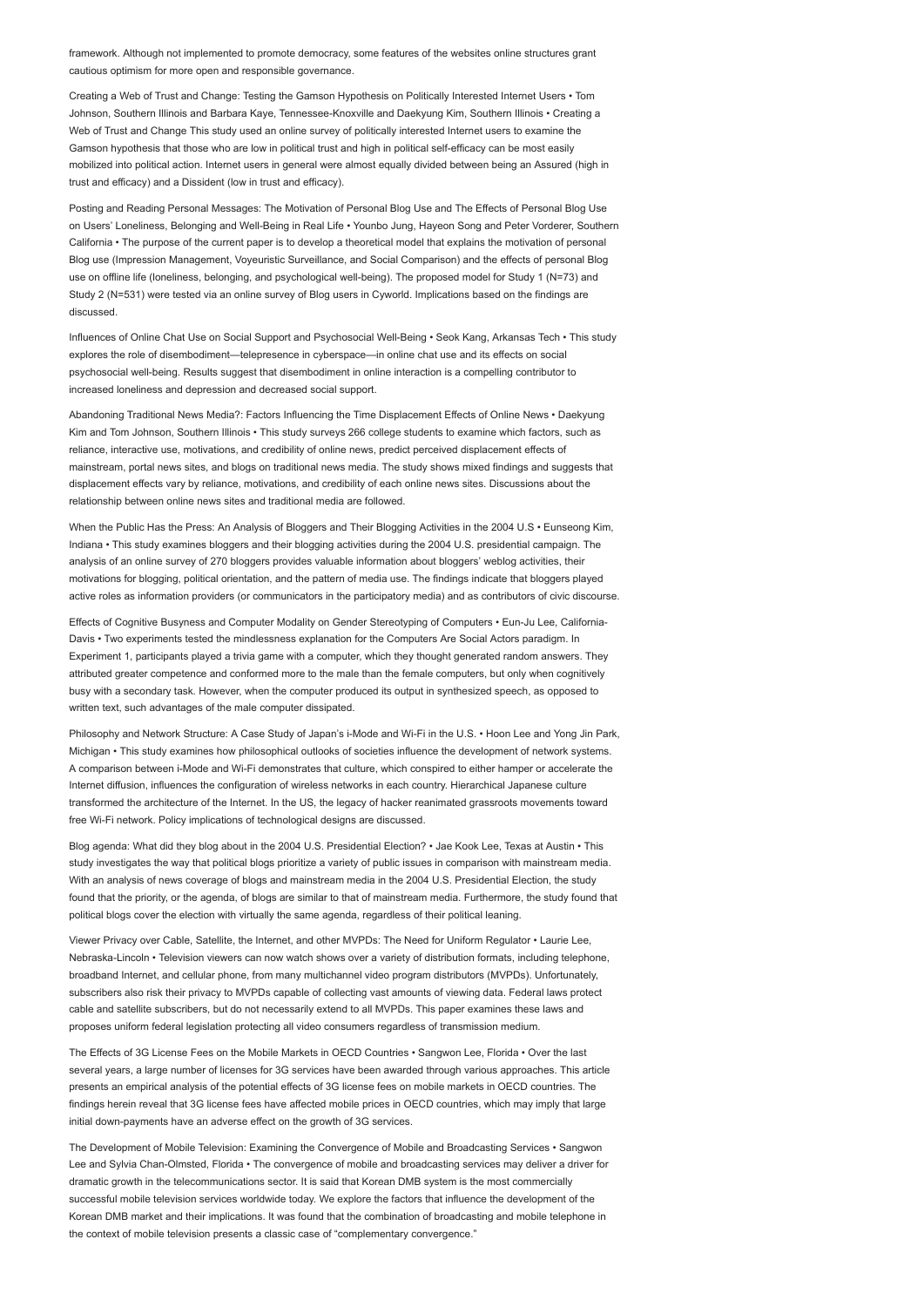Mobile Phone Diffusion in Developed and Developing Countries: Digital Divide, Factor, and Difference • Yang-Hwan Lee, South Carolina • This study identified the exist of digital divide between 23 developed and 54 developing countries in mobile phone diffusion during 1996-2002. In addition, factors that known to the influential affecting ICT diffusion were tested. According to the empirical test, the digital divide in mobile phone diffusion still existed and had been widen. Based on the panel regression, it was found that economy, technology, and regulation factors affected mobile diffusion. Time effect existed, but was minimal.

Predictors of Cell Phone Use as a News Device • Xigen Li, Southern Illinois • Building on the theoretical framework drawn from diffusion of innovation, technology acceptance model and expectancy-value model, this study proposed and tested a model of cell phone use as a news device. Technology functionality, information accessibility and user technology initiative were found to be significant predictors of cell phone use as a news device. Perceived value of information, news reliance and news consumption were not significant predictors of cell phone use as a news device.

College Students' Use of iPods: Connecting iConsumption to iPiracy • Lisa Marshall, Bowling Green State • The purpose of this paper is to analyze the iPod as a tool of communication for college students and explore connections it has to the Diffusion of Innovations Theory. This paper provides an iPod overview, shows connections to piracy and the theory, and presents findings to a survey completed by 100 college students. Seventy-three percent of students reported they never pay music used on the iPod, seeking ways other than purchase to obtain iPod media.

The Source Cycle: Intermedia Agenda-Setting Between the Traditional Media and Weblogs • Marcus Messner and Marcia Watson, Miami • This study examined the intermedia agenda-setting effects between the traditional media and weblogs based on the use of one as a source by the other. A content analysis of 2,059 newspaper articles was combined with a separate content analysis of 120 weblogs. It was found that the newspapers increasingly use weblogs as sources and that weblogs heavily rely on the traditional media as sources. Thereby, traditional media and weblogs engage in a source cycle.

Online Journalism and the War in Cyberspace: A Comparison between U.S. and International Newspapers • Matt Neznanski and Daniela Dimitrova, Iowa State • The 2003 Iraq War was the first military conflict in which online media played a significant role. This study explores how the Internet was used to disseminate war news and information by comparing a number of international newspaper Web sites (N=791). Through a content analysis, the study shows some differences in the use of Web-specific features such as hyperlinks, animations, multimedia content, and interactive elements. Differences between U.S. and international Web sites are also discussed.

Uses of the Internet by College Students: Implications for Political Involvement • Kristine Nowak, David Atkin, Christian Rauh and Mark Hamilton, Cleveland State • In this emerging online environment, an intriguing avenue for research involves the relationship between Internet use and political involvement. In an effort to fill that void, the present study explores the extent to which college students rely on the Internet as a channel for political information and the influence that such uses have on their levels of political involvement.

Ruling the Cyber-Cities: When the West and the East Walk Together • Yong Jin Park, Michigan • This study examines the moderating role of culture in promoting or curtailing the convergence of online marketplaces. Drawing upon international regime theory, this study challenges the viability of 'industry self-regulation' regime that neglects cultural differences in privacy. A survey compared regulatory perceptions of the US and Korean participants. The aim is to explore the nature of a consensus among policymakers and to measure the effectiveness of the policy in its operation.

The Political Shaping of Municipal Wi-Fi Networks: A Case Study of Hermosa Beach • Namkee Park, Southern California • This study examines the role of local government and its impacts on the municipal Wi-Fi networks' deployment and operation from the perspectives of social/political shaping of technology and path dependency. By employing a case study method, the study investigates the ways in which the network in Hermosa Beach, CA, has been implemented. It uncovers that the role played by local government still matters even in the era of deregulation and privatization in communication technologies.

Information Technology and Information Literacy in Journalism-Mass Communication Libraries: • Patrick Reakes, Barbara Semonche and Fred Thomsen, Florida • The last decade has been a time of sweeping change in journalism education as well as in the research facilities that support it. The management and use of information technology are critical factors in the promotion and development of information literacy within the journalism-mass communication curriculum. This research was undertaken in an effort to investigate information technology use and information literacy programs in Journalism/Mass Communications libraries and to establish a "baseline" for future research.

The Internet Immersion Divide: A Barrier to Inclusive Online Communities • Louis Rutigliano, Texas at Austin • The concept of Internet immersion looks at the relationship between online access and online activities. It considers Internet immersion as a continuum from passivity to interactivity. This paper finds that people who go online more frequently are more likely to use the Internet for interaction and after comparing offline factors such as income to this continuum, this paper presents a new form of digital divide.

Is it More Fun to Kill Other People? Exploring Video Game Enjoyment in a Variety of Game Modes • Mike Schmierbach and Thomas Butler, College of Charleston • Video games exist to provide players with enjoyment, yet little research has explored what makes a game enjoyable. In this study, we consider how college students (N = 102) respond to one of three play modes in a first-person shooter. Enjoyment is fostered by greater excitement and attachment to avatar and lower frustration, all of which points to the importance of engagement or flow. Gaming experience shapes some responses, but game mode has minimal effects.

Online Citizens and Consequences of Internet Use for Political Participation • Daniel Schneider, Stanford • The Internet offers new opportunities for political dialogue and communication with possible implications for political participation. Using data from General Social Survey of 2000, 2002 and 2004 characteristics of Internet users with and without interest in political online content are investigated and the consequences of Internet use for political participation are examined.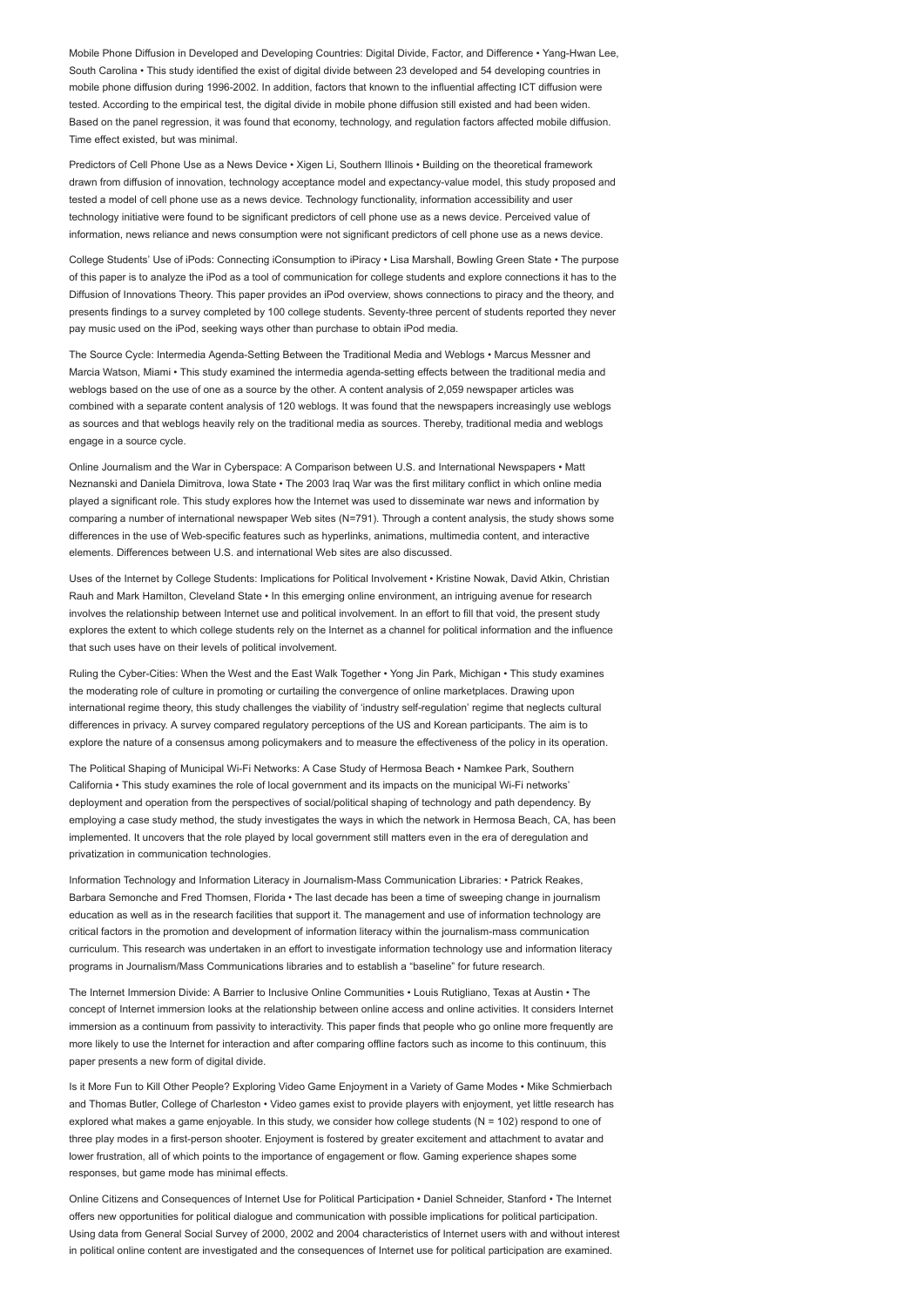Results suggest a selection process for use of the Internet and political online content and that Internet use can increase political participation.

Frame-up: An Analysis of Arguments Both For and Against Municipal Wi-Fi Initiatives • Gwen Shaffer, Temple • Dozens of cities plan to build wireless broadband networks. This textual analysis compares documents used to bolster and break down the case for municipal Wi-Fi. It examines how Wireless Philadelphia uses "public good" principles to frame its argument for a potentially massive taxpayer investment, while the telecommunications industry frames city-run wireless networks as "risky" and unnecessary. Contradictions and inconsistencies in these documents highlight how information is manipulated to influence the debate over Wi-Fi policy.

Dear Radio Broadcaster: Fan Mail as a Form of Perceived Interactivity • Charlene Simmons, Tennessee-Chattanooga • In an attempt to learn more about perceived interactivity this study explores the perceptions of broadcast radio listeners. Early broadcast radio provides an interesting example for exploring interactivity because although the medium lacked interactive features millions of listeners perceived that the opportunity to 'interact' with radio personalities existed through fan mail. This study examines listener fan mail as well as radio programs to determine whether radio encouraged a level of perceived interactivity.

Political Web sites: An Equalizer for Candidate Gender and Race Disparities? • Melissa Smith, Mississippi State and Barry Smith, Alabama • This study examines the roles candidate race and gender may play in the evaluation of candidates presented via campaign Web sites. Apparent race and gender of a candidate were manipulated while issue information was held constant on a campaign Web site. The candidate's gender was shown to affect evaluations of the candidate (positively for female candidates). The candidate's race did not affect evaluations of the candidate.

Blogging for Better Health: Putting the "Public" Back in Public Health • S. Shyam Sundar, Heidi Hatfield Edwards, Yifeng Hu and Carmen Stavrositu, Penn State • Weblogs are a relatively new and unique online communication tool. This paper examines blogs that focus on mental health issues to better understand the function and content of these particular types of blogs. The researchers discuss theoretical issues surrounding technological and psychological aspects of health blogs and employ quantitative content analysis as well as qualitative textual analysis to determine who mental health bloggers are, why they blog, and the nature of mental health blogs.

Framing of Tsunami Bloggers: A Study of Print Newspapers from Four Countries • Renuka Suryanarayan, Ohio • The purpose was to see if blogs had become important journalistic sources in newspaper reporting of the tsunami, 2004. The coverage by the New York Times, the Daily Mail, London, the Times of India, and the Daily News, Sri Lanka, was content analyzed. Two findings were 1) that technology does not change journalists' routine in Eastern and in Western countries; and 2) that the number of tsunami deaths in a country had no correlation to media salience.

An Experiment Testing the Agenda-Setting Effect of Blogs • Kaye Trammell, Louisiana State • This study explored the agenda-setting effect of communication style and interactivity on blogs among young people. As a multi-cell experiment on undergraduate students, this study exposed participants to blog posts that discuss an issue in 1). an anecdotal manner told from a first-person perspective or 2). report-like manner discussing facts and statistics about an issue. Results confirm the agenda-setting power of blogs, but find mixed results regarding the hypothesized impact of communication style and interactivity.

Credibility and the Uses of Blogs Among Professionals in the Communication Industry • Kaye Trammell, Lance Porter, Deborah Chung and Eunseong Kim, Louisiana State • Communication professionals are beginning to take note of blogs as more turn to them for information and deem blogs "credible." Using an online survey of professionals in journalism and public relations, this study investigated the use of blogs within the communication industry. Factor analysis revealed simplistic blog use categorizations as being either passive or active. Results also indicate that those who are labeled "high users" in both factors assign more credibility to the medium.

From Yahoo! to AAARGH: Developments in the French Approach Towards Blocking Hate Speech • Bastiaan Vanacker, Minnesota • This paper discusses a recent case in which a French court ordered local ISPs to block certain American Web sites because they violate French hate speech law. It discusses how French courts have dealt with similar issues in the past and compares these approaches with the recent one. It also discusses the technological issues relating to destination ISP blocking brought up by such blocking orders.

Ethical and Strategic Messages: Frames and Learning in a Mixed Media Context • Aaron Veenstra, Ben Sayre, Dhavan Shah and Doug McLeod, Wisconsin • Many people consider strategic framing harmful to democracy because it erodes citizen interest in the democratic process. Our results demonstrate that this is not always the case. Testing the effects of textual strategic frames and video processing in a digital environment, we show that strategic frames may also provide a context that is more conducive to learning in mixed media news environments than that provided by ethical or value frames.

The Diffusion of GIS in Journalism • Ben Wasike, Texas at Brownsville • This study looked at the likelihood of journalists to adopt GIS and the future of the technology's diffusion in journalism. In-depth interviews and a Web survey were used. Sixty-three percent of reporters were aware of GIS but only 11% use GIS. OLS regression showed that gender, age, and the use of other technologies affect the likelihood to adopt GIS. The availability of map data, competition, and use of secondary GIS products will affect diffusion.

Internet Gratifications, Media Use and Technology Cluster as Predictors of Wi-Fi Adoption • Ran Wei, South Carolina • The Internet becomes portable thanks to Wi-Fi and Wi-Max. However, existing research shows use of wireless Internet was low. This study explores factors predicting adoption of Wi-Fi powered WLAN. Findings show that low level of Wi-Fi awareness is a hurdle to adoption. Results of multivariate analyses indicate that newspaper reading is a predictor of Wi-Fi awareness. The motivations of information learning and social escapism are the strongest predictors of Wi-Fi interest and adoption likelihood.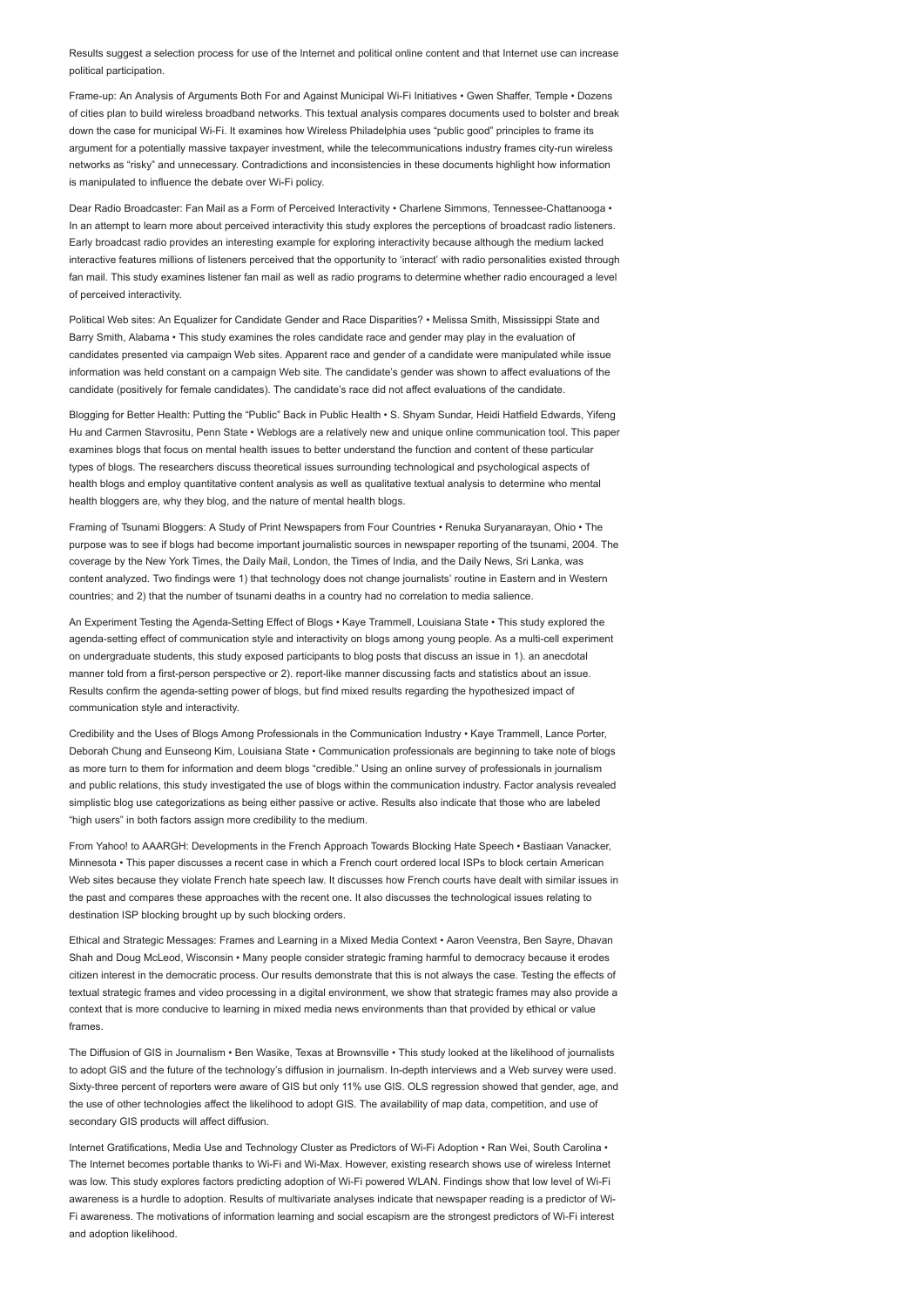The Adoption and Use of Mobile Phone in Rural China: Behavioral and Psychological Factors • Lu Wei, Washington State and Mingxin Zhang, Hubei University • Based on a theoretical model adapted from perceived need theory and original diffusion theory, this study demonstrated that both behavioral and psychological factors may significantly predict Chinese rural resident's adoption and use of mobile phone. The effect of psychological factors, however, is very limited in the prediction of adoption and use of new media technologies, especially in the context of rural society. The relationships among demographic, behavioral, and psychological factors were discussed.

The Big Three's Prime Time Decline: The Technological and Social Context • Kenneth Wiegand and Douglas Hindman, Washington State • This paper is an analysis of factors associated with the 25 year decline in the prime time shares of the top three television networks. Time series analysis revealed that share decline was associated with multiple video programming distribution (MVPD) penetration. MVPD penetration and network profits were associated with social differentiation, indicating organizational adjustment to the social environment. Findings were discussed in terms of the principle of relative constancy and open systems models of organizational change.

Perception Gaps of Cyber Public Sphere • Xu Wu, Arizona State • The focus of this research is to explore and compare people's perception of online sphere as opposed to print media sphere and broadcasting media sphere. Nine attributes were summarized from Jürgen Habermas's original discussions. A comparative survey study was conducted among some 150 undergraduate journalism students in China and in the United States, respectively. Findings exposed significant perception gaps on cyber sphere's capacity and performance as a genuine public sphere.

Weblogs as Agents of Political Participation: Mobilizing Information in Weblogs and Print Newspapers • Masahiro Yamamoto, Washington State • Considering the growing popularity of Weblogs for journalistic use, the present study investigated the possibility that Weblogs could become a catalyst for political participation. Examining Weblogs and print newspapers, this content analysis study found more tactical mobilizing information in Weblogs than in print newspapers. This result suggests that Weblogs can potentially function as an alternative information source that encourages citizens to engage in political activities.

Perceived Anonymity and Online Public Disclosure • Haejin Yun and Robert LaRose, Michigan State • This study redefined anonymity as perceived anonymity based on a critique of previous, pertinent empirical studies. The redefined construct of perceived anonymity adopted the Social Information Processing (SIP) model's approach to computermediated communication (CMC). Two competing models of perceived anonymity affecting online public disclosure – a deindividuation model and a SIP-based model – were built and tested with real online social support community data. The SIP-based model was supported with perceived anonymity negatively affecting public disclosure.

[<< 2006 Abstracts](http://www.aejmc.com/home/2011/03/2006-abstract/)

Filed under [Uncategorized](http://www.aejmc.org/home/category/uncategorized/) · Tagged with

# [Mass Communication and Society 2011 Abstracts](http://www.aejmc.org/home/2011/06/mcs-2011-abstracts/)

Posted by [kysh](http://www.aejmc.org/home/author/kyshiab/) on June 28, 2011 · [Leave a Comment](http://www.aejmc.org/home/2011/06/mcs-2011-abstracts/#respond)

Media of the People, by the People, for the People: Redefining Public Service Broadcasting in Emerging Democracies • Md. Abu Naser, Southern Illinois University Carbondale; Debashis Aikat • Public service broadcasting has faced many challenges during a decline in the last 20 years. Although the crisis of public service broadcasting is global in nature, the problems the PSB institutions face in developing countries and in emerging democracies differ fundamentally from the challenges that the PSB outlets encounter in the Western world. Public service broadcasting in many developing countries remains a government monopoly where the public has no role in the process. In authoritarian political systems, public broadcasting becomes state propaganda that corrupts the whole broadcasting system. Because of the varied nature of the problems facing PSB institutions in developing countries, there is an emerging need for a variety of solutions. In this context, a plan to make public service television in Bangladesh more effective is proposed. This model may be applied to many other emerging democracies in Asia, Africa, East Europe, and Latin America since PSBs of those countries face similar problems.

Is Family Guy E/I Programming? An Analysis of Adult Primetime Animations for Educational Messages. • Mary Katherine Alsip, University of Alabama; Wyley Shreves • Many studies have found that E/I programming may be falling short of the FCC guidelines prompted by the Children's Television Act of 1990. Adult primetime animations have gained popularity in recent years, especially with adolescent and teen viewers. An analysis of the availability and educational quality of adult animation is made and compared to previous data on E/I programming. Recommendations for the adjustment of FCC guidelines based on this analysis are made.

Digital media, citizenship orientation, and youth political consumerism • German Alvarez, University of Wisconsin-Madison; Matthew Barnidge, University of Wisconsin – Madison; ByungGu Lee, University of Wisconsin-Madison • This study aims to explore how youth online usage patterns and notions of citizenship foster certain forms of political participation – namely political consumerism. Using cross-sectional survey data from a national representative sample of youth, this study offers a unique attempt to uncover the social-psychological predispositions that make up and define citizenship orientation. Specifically, this paper argues that a typology of trust in political institutions and political efficacy are important factors that contribute to citizenship orientation. Placing these socialpsychological predispositions within the analytical framework of the communication mediation model, this paper also examines the mediating role of citizenship orientation between online communication and political participation. This study presents evidence that citizenship is evolving, and that new forms are emerging that place emphasis not on institutional politics, but rather on personally meaningful behaviors such as political consumerism. The results generally support the conclusion that citizenship orientation, as defined by the typology of trust and efficacy, is a significant factor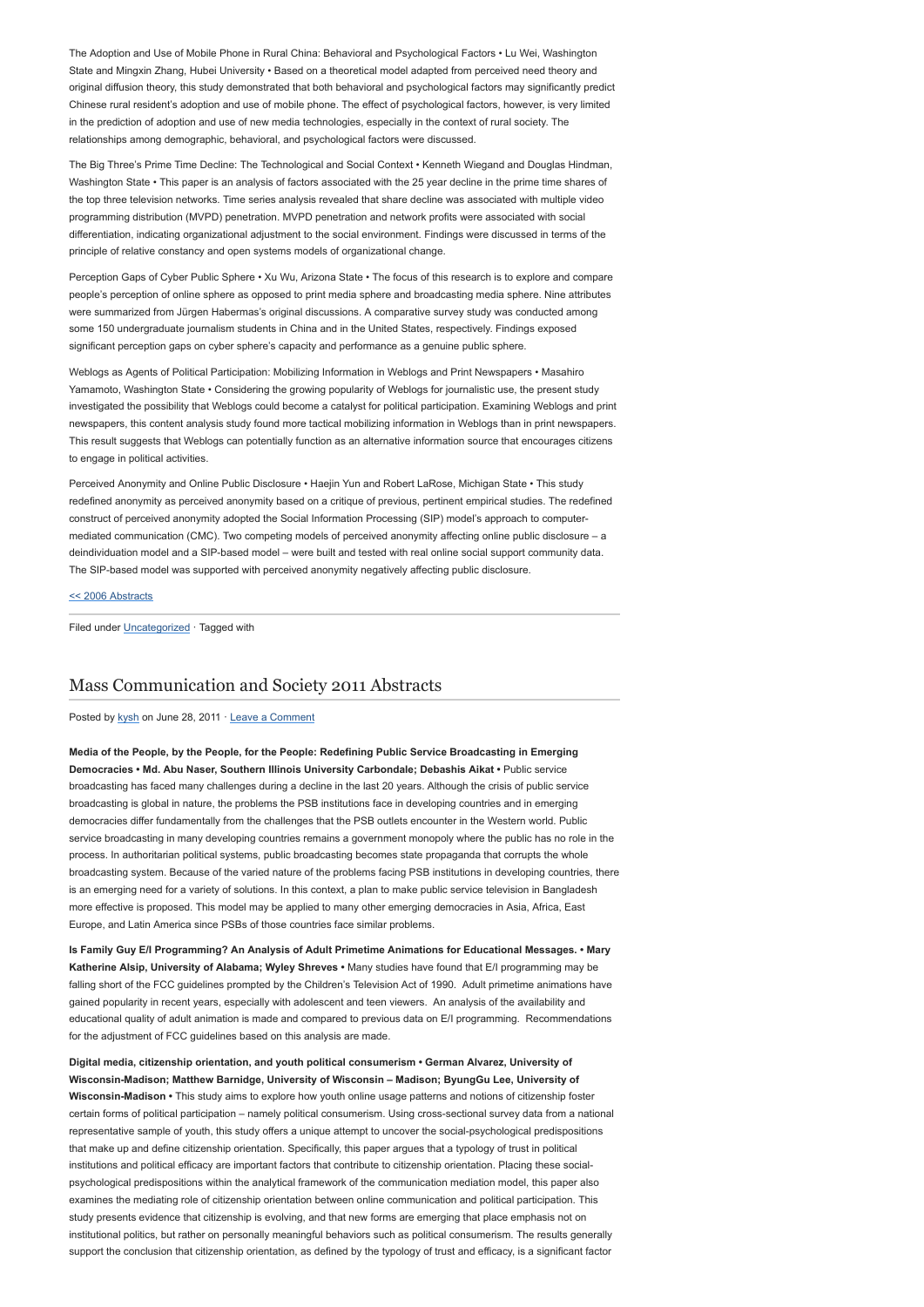mediating the effects of online media on political participation. The findings also highlight the role of online media in the development of citizenship orientation, indicating differential paths of communicative development that lead to different orientations toward citizenship.

Why your grandparents are on Facebook: A survey of uses and gratifications of Facebook by older adults • monica ancu, Univ. of South Florida St. Petersburg • This is a uses and gratifications study looking at why older adults, people aged 45 and older, use Facebook. A survey of 225 respondents reveals that older adults are drawn to Facebook by two primary factors, Mood Management (entertainment and emotional connectivity) and Social Action (express opinions and news, and establish relationships). The most popular activity among our sample was playing games and using other entertainment Facebook apps, followed by browsing friends profiles and photos. Content creation and communication through status updates, wall comments, messages and other types of expression were less popular among this age group, with only a third (roughly 30% of respondents) engaged in such activities. The study discusses additional findings and their implications, and it is one of the very few studies looking at the social networking uses and gratifications of older adults.

The new communication environment and its influence on media credibility • Ashley Anderson, University of Wisconsin-Madison; Peter Ladwig; Dominique BROSSARD, LSC, University of Wisconsin-Madison; Dietram Scheufele: Michael Xenos • How exposure to uncivil discussion in online comments alongside two controversial issues —nuclear energy and nanotechnology—influences media credibility is the focus of this study. Using an experimental design with a representative sample of the American population, we find exposure to uncivil discussion increases perceptions of blog post bias and trust in news media for information on science. Exposure to incivility in blog comments increases trust in online sources for the issue of nuclear energy.

Overweight and unworthy? The role of priming in attractiveness, gender, and credibility • Julie Andsager, University of Iowa; Erin O'Gara; Robert Gutsche Jr, The University of Iowa; James Carviou; Nicholas Yanes, University of Iowa • Obesity is a prevalent health concern in the U.S. Guided by attribution theory and priming, an experiment was conducted to assess attitudes toward attribution of responsibility, attractiveness, and credibility in thin versus overweight individuals. Subjects considered thin individuals more attractive than their overweight counterparts, and reader gender was significantly related to evaluations of attractiveness, particularly when weight was primed with an opinion column. Weight and gender of columnists interacted in perceived credibility. Implications are discussed.

The Effects of Gain and Loss Frames on Perceptions of Racial Inequality • Erin Ash, Penn State University; Mike Schmierbach, Penn State University • Previous content analytic research has examined the extent to which the media frame racial disadvantage in terms of black losses and gains and white losses and gains, finding that news reports are by far most likely to frame disadvantage in terms of what blacks are more likely (than whites) to lose. This study is an empirical test of the effects of racial gain and loss framing. Results reveal loss frames amplified perceptions that the issue was important and due to systematic, institutional causes. No main effects of race were found, but race did interact with the frame manipulation to influence perceived importance and symbolic racism. Further, regression models showed the influence of perceptions of importance, causal attributions, and symbolic racism in predicting support for two proposed remedies to alleviate the inequality.

Exploring News Media Literacy: Developing New Measures of Literacy and Knowledge • Seth Ashley, University of Missouri; Adam Maksl, University of Missouri; Stephanie Craft, University of Missouri • Using a framework previously applied to other areas of media literacy, we developed an attitudinal scale focused specifically on news media literacy and compared that to a knowledge-based index including items about the structure of the U.S. news media system. Among our college student sample, the knowledge-based index was a significant predictor of knowledge about topics in the news, while the attitudinal scale was not. Implications for future work in assessing news literacy are discussed.

Social Media Consumption, Interpersonal Relationship and Issue Awareness • Sungsoo Bang, University of Texas, Austin • This study examines the relationship between social media consumption and issue awareness using South Korea's 2007 national survey dataset. This study finds that there is a significant and positive relationship between consuming social media, such as Internet community sites, and issue awareness. The findings indicate that frequency of using social media significantly and positively increases issue awareness such as public policy. The finding also indicates using social media for socilability is positively related to issue awareness, which is essential for democracy in terms of political knowledge. Furthermore, the finding shows social media uses mediate the relationship between issue awareness and interpersonal relationship such as political discussion, which demonstrates consuming social media decrease the information gap caused by interpersonal relationship.

The Third-Person Effect Among Mormon College Students: An Examination of Social Distance and Behavioral Outcomes • Stephen Banning, Bradley University; Guy J. Golan, Syracuse University; Sherry Baker, Brigham Young University • This study examines perceived media influence amongst a highly religious sample of Mormon college students and investigates the potential behavioral consequences of these perceptions. While Golan (2002) tested the relationship between religiosity and the third-person effect, no study to date has examined third person perceptions and their behavioral consequences amongst religious adherents. Consistent with previous research, our study found robust support for the perceptual hypothesis of the third-person effect and support for third-person perceptions as key predictors of censorship and government regulation of the mainstream news media.

The Impact of the BP Oil Spill on Views about Nuclear Energy: A Natural Experiment • John Besley, University of South Carolina; Sang Hwa Oh, University of South Carolina • A natural experiment involving a survey about nuclear energy conducted just before the BP oil spill and followed-up after the oil spill showed that self-reported attention to the oil spill interacted with environmental attitudes to produce higher perceived risks and less overall support for nuclear risk management policies. An experimental manipulation that involved asking half of the respondents about the oil spill, prior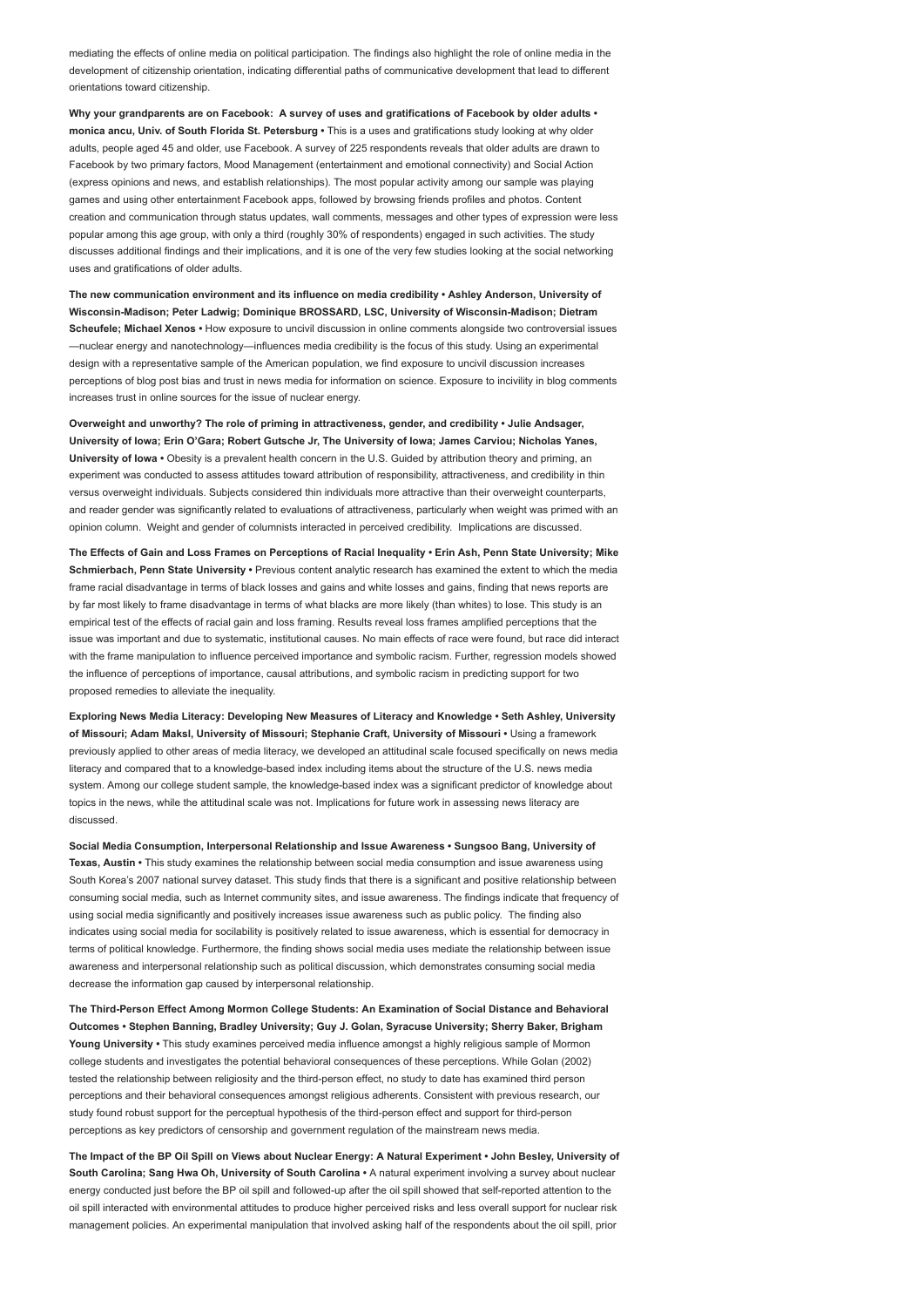to asking about nuclear energy, resulted in more negative views about nuclear energy. The research speaks to climatechange-related debate about the value of arguing in favor of one energy technology through the critique of another.

What Viewers Want: Assessing the impact of host bias on perceptions of credibility in political talk shows • Leticia Bode; Emily Vraga, University of Wisconsin-Madison; Magda Konieczna; Michael Mirer; German Alvarez, University of Wisconsin-Madison; Courtney Johnson • The new media environment, and particularly cable news, has recently embraced a partisan style of journalism. It is unclear how subtle changes in the way this style is adopted affect how viewers perceive and evaluate the journalists and programs in question. To consider this question, we employ a 3×3 experimental design. Using professional actors and experienced producers and editors, we imitated a punditbased political talk show, altering whether the host was neutral, conservative, or liberal, and whether he gave equal time to both sides of the argument, or unevenly distributed time either in favor of the liberal or the conservative guest. We expected that both overt bias and the more subtle bias of allowing one side more time would both factor into evaluations of the host and the program's credibility, and this expectation is supported by the data. Moreover, their effects are contingent upon the partisan identity of the viewer, and there is an important interaction between the two types of bias. Our findings have significant implications for models of journalism in the cable news era.

Factors Affecting Journalistic Adherence to the Protest Paradigm: The Influence of Protest Goals and Tactics • Michael Boyle, West Chester University; Cory Armstrong, University of Florida; Doug McLeod • A recent spate of protest activity across the globe has reinforced the important role that news media play in covering protesters. Research under the protest paradigm has shown that not all protest groups are treated equally and has consistently found that more deviant protest groups receive more critical coverage. However, our understanding of what factors predict when the protest paradigm will be enacted and when it will not needs further exploration and clarification. This study considers this issue using a geographically diverse set of newspapers to consider the distinct role of a protest group goals and their tactics as well as the location and issue being protested. The findings indicate that the tactics employed by protest groups have a significant bearing on how they are treated trumping the influence of goals. Further, it is clear that location and issue indirectly influence coverage by influencing group tactics.

Mirror, Mirror on the Screen…The Facebook-Narcissism Connection • Jennifer Braddock, University of Florida •Narcissism is an issue of increasing concern among current generations in the United States. Young individuals are also more connected than ever, particularly via the social networking site Facebook. This study uncovers several relationships between narcissism as determined by responses to the NPI-16 and Facebook use based on Uses and Gratifications Theory. The data suggest that narcissistic individuals look to Facebook to support their self-promoting tendencies.

Everything is Not What It Seems: An Examination of Sitcom Sibling Interactions • Nancy Bressler • Real-life sibling interactions may not be as simplistic as the portrayals on television sitcoms. Yet, real-life siblings may still identify with these characters. This study examined popular family sitcoms during the 2009-2010 television season using a quantitative content analysis. The valence of interactions, types of interactions, sources of conflict, and overall outcomes were all investigated. These results were further correlated with each sitcom to determine if there was a pattern of sibling interactions.

The pregnancy of ""Skinny Moms"" for Sale!: Representations of Celebrity Moms' Pregnancies in Korean Online Media" Jiyoung Chae • This paper explores the representations of celebrity mothers' pregnancies in Korean online media. An analysis of articles dealing with ten Korean female celebrities' pregnancies revealed that the celebrities' thinness during and just after pregnancy are highly emphasized by the media and those celebrities are called ""skinny moms." In skinny mom discourses, celebrity moms are portrayed as a woman who has both ideal beauty and motherhood. These representations imply that women should be thin and beautiful even during their pregnancies. Also, what the celebrities consume to maintain the skinny body is the center of attention. As a result, the celebrities' bodies are commodified and objectified by the media representations, which is for women who aspire to have a thin and beautiful pregnancy as they do.

Third-person perception and health beliefs • John Chapin, Penn State • Purpose: To study third-person perception (TPP) within the context of a public health issue (intimate partner violence) and to explore theoretical linkage between TPP and the health belief model. Methods: Survey of 316 medical professionals Results: Medical professionals exhibit TPP, believing they are less influenced than patients by media depictions of IPV. In terms of the Health Belief Model, one element, perceived susceptibility, emerged as a predictor of TPP. Conclusions: There is a rich area of health-related messages yet to be explored in future research.

Adolescents' Varying Responses to Pro-Health Messages After Media Literacy Training • Yi-Chun Chen • With an increasing attention to entertainment-education (EE) as an integral part of health campaigns, children cultivated in more than two decades of media literacy (ML) movements might view EE differently. This paper thus asks: Will different approaches to media literacy impede the effectiveness of entertainment-education? A total of 105 adolescents participated in a 2 (sex: female and male) X 3 (ML approaches: negative mediation, positive mediation and control) posttest only with a control group quasi-experimental design. Results showed that a positive evaluative not only had positive influences on key decision-making process concerning alcohol use but also heightened the effectiveness of prohealth entertainment. Significant sex effects also indicated that female adolescents may be more receptive to the educational aspect of health-focused entertainment-education than their counterparts. Findings suggest that media literacy could enhance pro-health entertainment and has the potential to be employed simultaneously in health campaigns to improve adolescents' health.

Examining the Conjoint Influence of Parental Mediation and Media Literacy in Substance Use • Yi-Chun Chen; Erica Austin • Prior research has established significant factors that impact individuals' substance use behavior, including parental communication strategies and their level of media literacy. This study bridges the gap between parental mediation and media literacy in relation to substance use. Two separate cross-sectional Internet studies with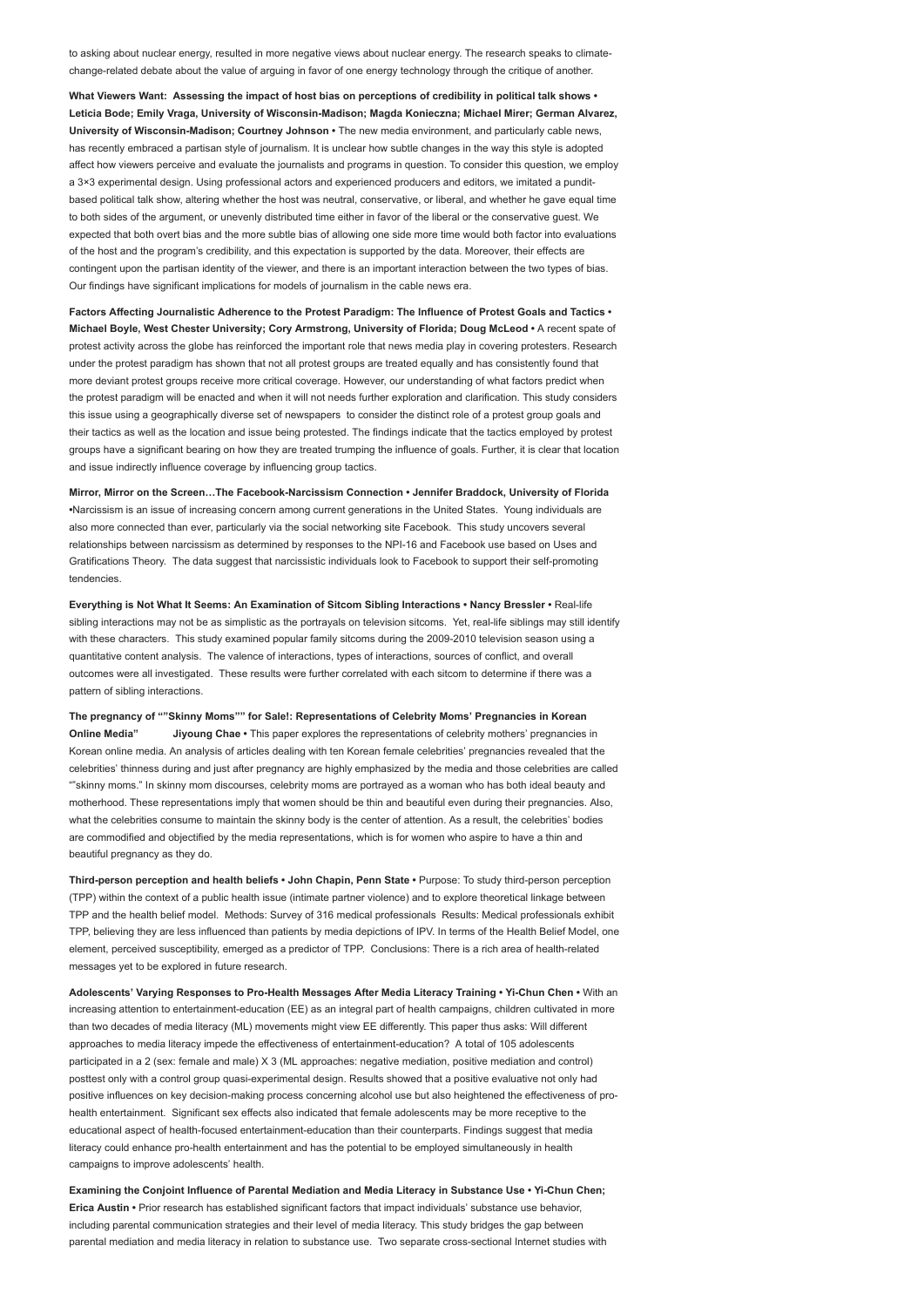each survey focusing on either alcohol (n=347) or tobacco use behavior (n=291) were conducted at a large mid-Atlantic university (N=638). Mediation and coviewing had distinctive relationships with media literacy, such that coviewing predicted less advertising skepticism but more critical thinking, negative mediation consistently associated with higher levels of media literacy, rulemaking associated with lower levels of critical thinking, and positive mediation associated with lower levels of advertising skepticism but was unrelated to critical thinking. The results show that parental communication influences can be traced into early adulthood and that strategies which cultivate independent, analytical message processing have indirect protective effects but passive strategies can increase risk.

The Indirect Effect of Media on Political Participation: How Media Promote Political Participation • Doo-Hun Choi, University of Wisconsin – Madison • Analyzing data from the 2008 ANES, the study explored the role of media use in influencing political participation. Particularly, the research examined (a) the relationship between media use and interpersonal trust and (b) the connection between interpersonal trust and political participation. The findings support the thesis that interpersonal trust was positively related to political participation. Moreover, Internet use promoted interpersonal trust, whereas national television viewing was negatively associated with interpersonal trust. Taken together, the findings suggest that the Internet may enhance political participation at least indirectly, an effect mediated by interpersonal trust. Results and implications are discussed in greater detail.

The effect of geographical distance and intensity of online news on user emotion, personal relevance, and perceived intensity • EunRyung Chong, University of Maryland; Ronald Yaros, University of Maryland; John Newhagen • More than two decades of online news environment invited reconsideration of the traditional journalistic definition of ""proximity." Emotional or virtual proximity of users was examined by 2 (geographical distance) X 2(news story intensity) within subject factorial design online survey experiment. Perceived news intensity and perceived personal relevance to the online news were measured. Findings indicate that emotional proximity is independent from geographical proximity. Virtual proximity, however, illustrates strong association with the geographical proximity. In ""near"" story, users appeared more strongly to be involved in low intensive story than high intensive story, while in ""far"" story, high intensive story more affected users than low intensive story. The implication of findings for editorial direction of online news is suggested.

Packaging Inspiration: Al Qaeda's Digital Magazine Strategy and Popular Culture Resonance • Susan Currie Sivek, Mass Communication, Linfield College • This study examines the function and content of Inspire magazine, an English-language digital publication created by Al Qaeda of the Arabian Peninsula with the goal of recruiting Western Muslims to participate in jihad. The selection of the digital magazine medium, as well as the resonance of the content with Western popular culture narratives and tropes, are considered in light of existing research on magazines, social movements, and Islamic terrorism.

The effect of narrative messages on young adults' response to a health message about Hepatitis C • Michelle Dangiuro-Baker, Penn State University; Fuyuan Shen, Ad Division • Designing health messages for young adults can be challenging, both in getting the attention of young adults and persuading them to adopt safe health behaviors. This study, guided by narrative transportation theory, explored the role that story formats play in immersing young adults into a health message and persuading them to adopt a specific health behavior. An experiment (N=125) was conducted featuring public service announcements (PSAs) regarding the dangers of the Hepatitis C Virus that utilized a 2 (message format: factual vs. narrative) X 2 (message valence: positive vs. negative) factorial design. Results indicated an interaction between valence and message format, with negatively valenced narratives leading to greater persuasion and transportation than positively valenced messages and factual messages when controlling for perceived susceptibility to Hepatitis C. Transportation was shown to fully mediate the relationship between the negative-narrative message and persuasion. However, neither message format nor valence significantly impacted behavior intention, a possible effect of participants' low perceived susceptibility to contracting the Hepatitis C Virus.

Adding Depth to the Relationship Between Reading Skills and Television Viewing • Steven Dick, Picard Center for Child Development and Lifelong Learning; William Davie; Betsy Bryan Miguez • It has been long accepted that there is a negative correlation between excessive television and academic performance, however, with so many children watching at least some television each day, it is worth considering the effects of more limited viewing. This project performs a secondary analysis on a nationally representative (NAEP) dataset of more than 26,000 students to evaluate the relationship between television viewing and academic achievement. Findings include support for the positive effect of moderate viewing among certain young demographic groups (males, students in poverty, Hispanics, and English language learners), which in this study contrasts with the diminishing return of the viewing benefit as students matured.

Partisan Balance and Bias in TV Network Coverage of the 2000, 2004 and 2008 Presidential Elections • Arvind Diddi, State University of New York at Oswego; Frederick Fico; Geri Alumit Zeldes, Michigan State University •This study did a content analysis of television broadcast network news in the 2008 presidential election to examine the partisan balance and bias and compared it with the 2000 and 2004 presidential elections. The study replicated the partisan balance and bias measures used in similar studies in 2000 and 2004 elections. The study findings were comparable to the general conclusions of the earlier research. However, the 2008 data indicated that though the broadcast news networks were largely balanced in their coverage they showed a slight Republican tilt in their coverage.

Money Mothers and Mediators: A Thematic Analysis of Say Yes to the Dress • Katherine Eaves, University of Oklahoma • The explosive growth of the now multi-billion dollar a year wedding industry has been fueled in part by a dramatic increase in the number of wedding-focused television programs. These programs, much like other forms of bridal-focused media, present women with images, ideas and fantasies about what their weddings should be like, look like and feel like. Using a thematic analysis method and social constructionist theoretical perspective, this study identifies three primary thematic elements in the wedding-focused program Say Yes to the Dress; the role of the mother, financial considerations (or lack thereof), and the positioning of the bridal consultant as a mediator.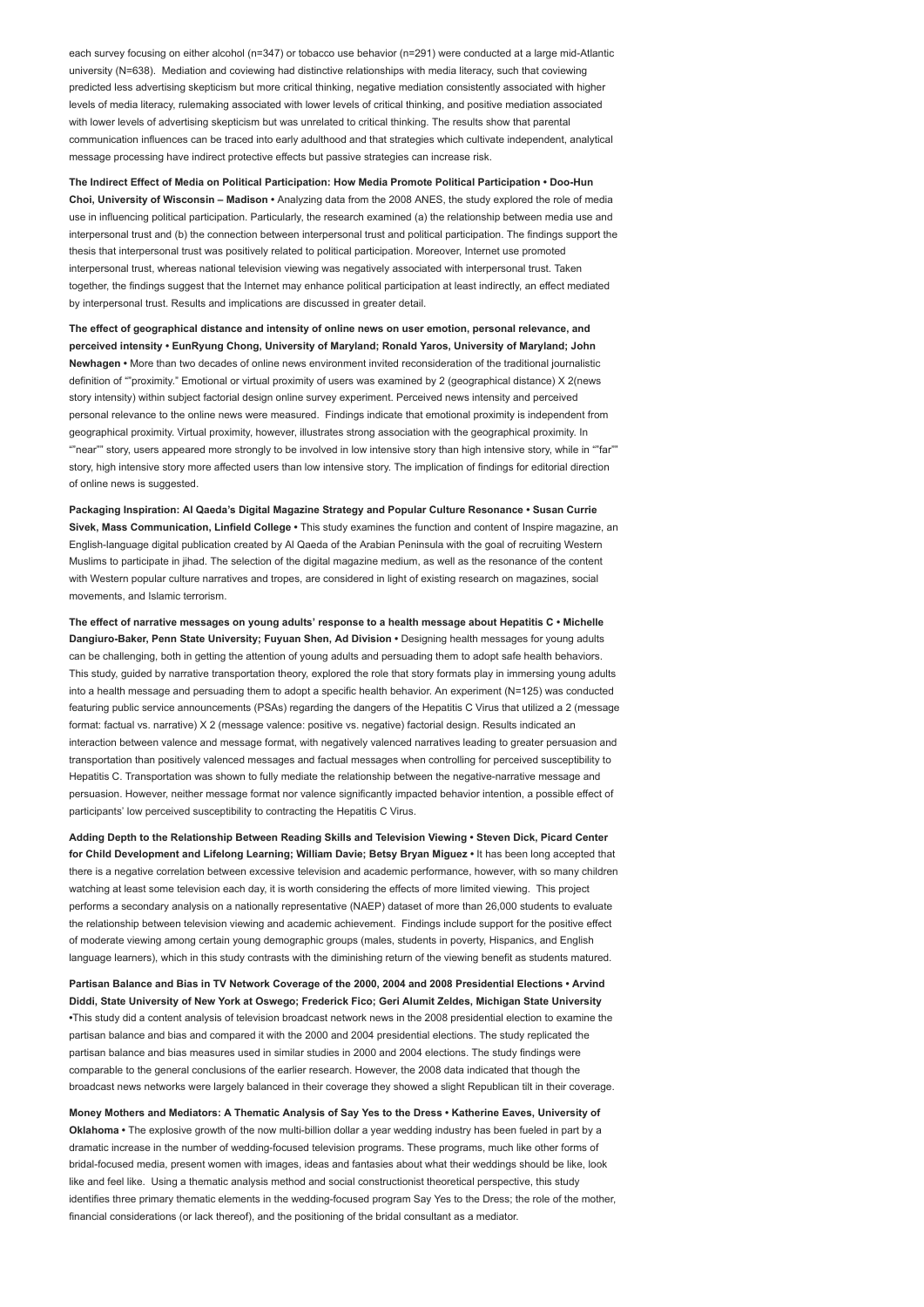Understanding News Preferences in a "Post-Broadcast Democracy": A Content-by-Style Typology for the Contemporary News Environment • Stephanie Edgerly, University of Wisconsin-Madison; Kjerstin Thorson, University of Southern California; Emily Vraga, University of Wisconsin-Madison; Dhavan Shah • This study develops a 2×2 news typology accounting for an individual's orientation toward content (news vs. entertainment) and style (factual reports vs. pundit opinions). Findings from cross-sectional and panel data reveal that our typology predicts distinct patterns of news consumption during the 2008 election. Specifically, we predict selection of cable news outlets, soft news programs, and late-night talk shows. Our results also shed light on knowledge change during the 2008 election season.

In Deepwater: A comparative analysis of The New York Times and The Guardian's coverage of the BP oil spill • Patrick Ferrucci, U of Missouri • This paper offers a comparative analysis of news coverage by The New York Times and The Guardian during the ten days following the BP oil spill of April 20, 2010. Ethnographic content analysis examines the coverage, and institutional analysis examines the outlets in broader cultural and economic contexts. The paper concludes that despite what existing literature would suggest, The New York Times better embodied the spirit of journalism through a diversity of sources and ideas.

The green editorial debate: A comparison of the framing of environmental issues in the Columbia Daily Tribune and St. Louis Post-Dispatch • Maria Garcia, University of Missouri-Columbia; Guy J. Golan, Syracuse University; Jeffrey Joe Pe-Aguirre, University of Central Arkansas . The current study compares how environmental issues were framed in the editorial section of a small community newspaper, Columbia Daily Tribune, and metropolitan newspaper, St. Louis Post-Dispatch. The results of a content analysis point to significant differences in the framing strategies, news values and overall valence in coverage between the two newspapers. The central function of community journalism in relationship to the formation of civic participation and public opinion are discussed.

Expressing opinions on GLBT tolerance using Facebook: A modern application of the spiral of silence • Sherice Gearhart, Texas Tech University; Weiwu Zhang, Texas Tech University • The present study examined the role of the spiral of silence, in the online environment of the social network site (SNS) Facebook as it is used to express opinions on tolerance for gays and lesbians. Using an experimental manipulation, respondents were presented with either a friendly or hostile hypothetical scenario concerning gay-bullying, a social issue has recently garnered increased media attention and impacts the lives of people across the country. Issue importance and willingness to self-censor indicated the presence of the spiral of silence, so did other individual level variables such as age, gender, media and level of social tolerance. However, perceived climates of opinion and attitude certainty were not found to have any significant impact. Findings suggest that the spiral of silence does, in fact, exist in the online context of Facebook, an SNS based upon relationships anchored to offline others. Theoretical and practical implications of this study are discussed.

Prevalence and Context of Verbal Aggression in Children's Television Programming • jack glascock, Illinois State University • This study examines the prevalence and context of verbal aggression in children's television programming. In all 256 episodes of children's programming from cable and broadcast television were examined. About 18 acts of verbal aggression were found, most of which were insults (49.2%) and name calling (24%). A majority of the acts were depicted as externally motivated, justified and followed by either positive or neutral reinforcement. Proportionately, male and female characters were equally verbally aggressive however female characters were more likely than expected to be victims. Social learning implications are discussed.

Perceived H1N1 flu vaccine efficacy and likelihood of vaccine uptake: Assessing the influences of mass media and risk perception • Gang (Kevin) Han, Iowa State University; Kejun Chu; Guolin Shen • This study examines the influences on college students' perceived efficacy of H1N1 flu vaccine that are exerted by mass media and risk perception, along with personal experience, interpersonal communication and self-efficacy. Respondents' perceived likelihood of receiving flu shot is also assessed at personal, group, societal and global levels. An online survey was conducted and 1321 completed questionnaires were analyzed. Findings suggest that mass media and risk perception significantly affect respondents' perceptions of H1N1 flu shot effectiveness, where exposure to both traditional and new media also moderates the influence of risk judgment. In addition, findings reveal an ""mounting pattern"" of perceived likelihood of flu vaccine reception across these levels, wherein respondents perceive that taking H1N1 flu vaccine is more likely for mass collectives than for themselves or family.

Knowledge Gaps, Belief Gaps, and Public Opinion about Health Care Reform • Doug Hindman, Washington State University • Partisanship and political polarization has become the norm in national, and increasingly, local politics. The passage of the health care overhaul legislation, the Patient Protection and Affordable Care Act, signed into law in March 2010, was no exception to the trend towards greater levels of partisanship; the legislation passed without a single Republican vote. This study raises an additional issue thought to be associated with polarization and partisanship: the distribution among the public of beliefs regarding heavily covered political controversies. Specifically, this study tests hypotheses regarding the distribution of beliefs and knowledge about health care reform. Hypotheses are formulated that seek to extend the knowledge gap to account for the partisan environment. The belief gap hypothesis suggests that in an era of political polarization, self identification along ideological or political party dimensions would be the better predictor of knowledge and beliefs about politically contested issues than would one's educational level. Findings showed that gaps in beliefs and knowledge regarding health care reform between Republicans and Democrats grew, and traditional knowledge gaps, based on educational level, disappeared. Attention to cable TV news narrowed gaps in knowledge among party identifiers. Findings are discussed in terms of improving news coverage of partisan debates.

Clash of coverage: An analysis of the cultural framing components of U.S. newspaper reporting on the 2011 protests in Bahrain • Jennifer Hoewe, The Pennsylvania State University; Brian J. Bowe, Michigan State University • Samuel Huntington's clash of civilizations paradigm was established after the Cold War to explain an emerging new world order and was utilized in the cultural framing hypothesis' explanation of U.S. news coverage of conflicts. Through content analysis of three major U.S. newspapers' coverage of the 2011 protests in Bahrain, this study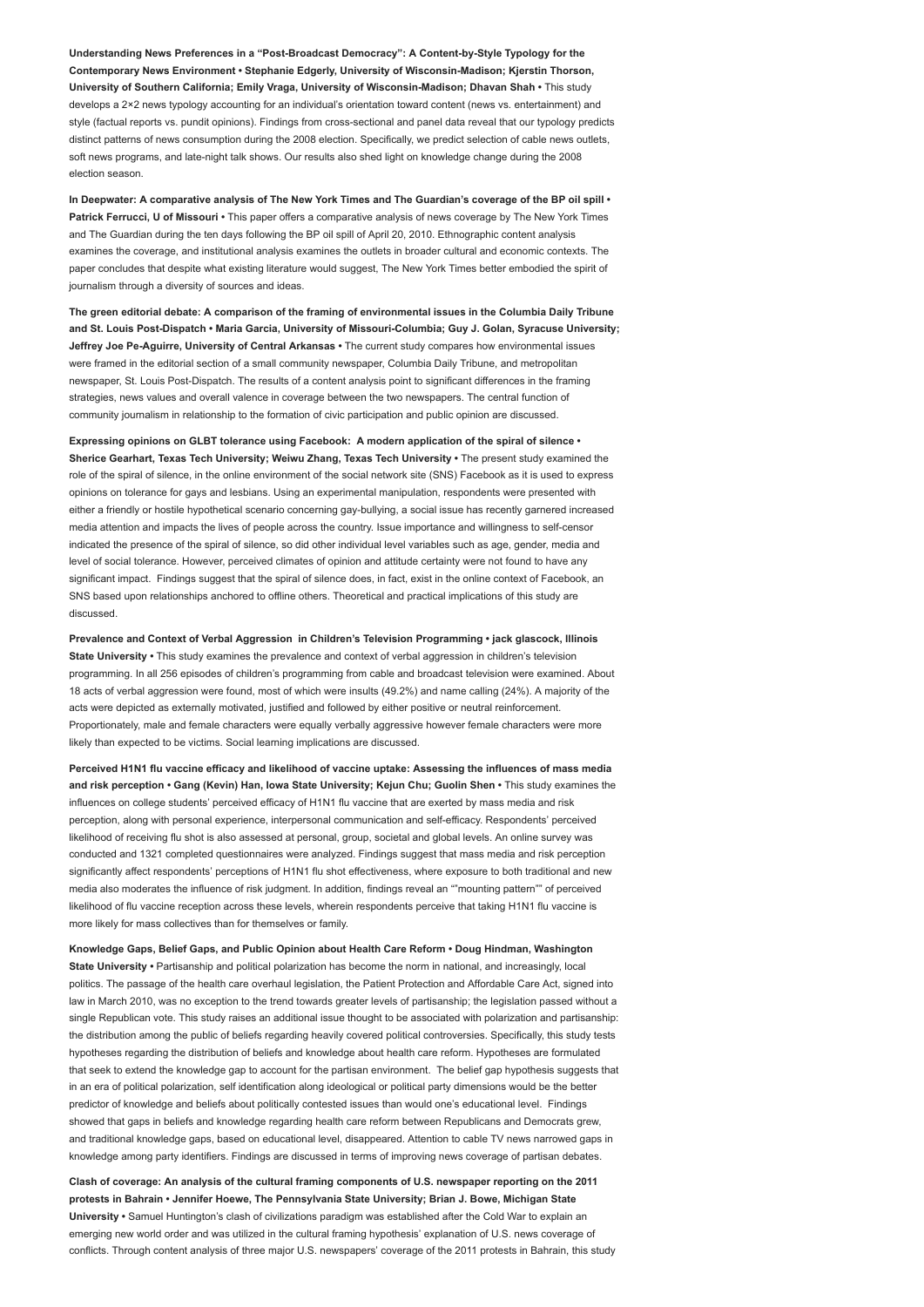uses the cultural framing hypothesis to determine if a clash of civilizations shaped news stories. The results largely support the hypothesis and Huntington's paradigm.

Information Surplus, Information Overload, and Multiplatform News Consumption: Updating Considerations of Influential Factors • Avery Holton, University of Texas-Austin; H. Iris Chyi, University of Texas at Austin •Information surplus tends to trigger psychological effects on news and information consumers, causing information overload. This study explored novel areas of information overload, specifically with regards to news and information, and empirically examined factors associated with the degree of information overload as well as how people perceive the amount of time required to consume information across a broad spectrum of news and information platforms. The findings revealed that the majority of news and information consumers today feel overloaded with the amount of news they are confronted with. Gender, news interest, and the use of specific news platforms and outlets predict the degree of information overload. Additionally, consumers distinguish multiple news platforms by the perceived time required to consume news items on those platforms – older platforms are perceived as more time-consuming than newer platforms. Implications for media psychology, news consumption, and evolving production models are discussed.

Great Planes: National Media's Understanding of America's ""Flyover Country"" • Brian Hough, Ohio University • This content analysis investigates topical and spatial understandings of the American Great Plains by national media specifically USA Today, The Wall Street Journal, and The New York Times. The study finds (1) the Plains are sparsely mentioned in these media,; (2) stories involving economics and politics are the most common topics; (3) North Dakota and South Dakota are the most frequently mentioned states; (4) a high occurrence of depopulation articles in The New York Times.

The Rise of Specialists, the Fall of Generalists • S. Mo Jang • The present study revisits the question as to whether U.S. citizens are information specialists or information generalists. Although the literature has presented mixed views, the study provides evidence that the changing information environment facilitates the growth of specialists. Using a national survey (n=1208), the study found that individuals seek issue-specific knowledge driven by their perceived issue importance rather than by general education, and that this trend was saliently observed among those who relied on the Internet.

Framing National and International Disasters: An Analysis of Media and Actor Frames of Hurricane Katrina and Haiti Earthquake • Sun Ho Jeong, University of Texas at Austin • Using frames as organizing principles to construct meanings of an abstract concept of disaster, media and actor frames of Hurricane Katrina and Haiti Earthquake were examined in three stages upon development of the post-disaster relief: (a) Call for humanitarian assistance; (b) New Orleans under anarchy and hopelessness versus Haiti under scrutiny and hope; and (c) Katrina effects. Considering frames as cultural structures involving different social actors, newspapers, press releases and statements were analyzed.

Conflict Frames, Media Bias, and Power Distribution: Title IX as a Longitudinal Social-Movement Case • Kent Kaiser, Northwestern College · Through examination of Title IX as a social-movement case, this paper identified frames advocating for and against Title IX and used content analyses to discover the faithfulness with which conflict frames were transferred from the legal and legislative debate into newspapers. The study finds that the newspapers were generally faithful to the legal and legislative debate but demonstrated some bias in favor of social reform, thereby challenging hegemonic ideas and empowering the women's rights movement.

Does Online News Reading and Sharing Shape Perceptions of Online Deliberation?: Exploring the Structural Relationships among Motives and Behaviors of Online News Consumption and Online Deliberation Perceptions • Hyunjin Kang, The Pennsylvania State University; Jeong Kyu Lee, ClearWay Minnesota; Kyung Han You, The Pennsylvania State University: Seoveon Lee • With the rapid development of interactive communication technology, the Internet is a major source of news and also plays an important role in connecting individual members of society. However, Internet users may have different perspectives on whether or not the Internet positively functions as a medium for civic deliberation. Because being exposed to information on public affairs is a crucial step for one's civic engagement, this study focuses on the effects of online news consumption motives and behaviors on one's perceptions of online deliberation. The study (N = 998) explores structural relationships between online news consumption motives, behaviors —elaborative reading and sharing—and perceptions of online deliberation. The study finds significant relationships between online news consumption motives and elaborative news reading and sharing behaviors, but only elaborative reading behavior had a significant effect on one's perceptions of online deliberation. The implications of these findings are discussed.

The Digital Age, Future of News and Implications for the MDM • Andrew Kennis • This paper is an attempt to make sense out of the many questions surrounding news media performance and its inadequacies. It does this by first synthesizing two critical models of news analysis and applying their respective strengths toward the other's weaknesses. The synthesis is based on the propaganda (Herman and Chomsky 1988, 2002, 2008) and indexing models (Bennett 1990; Bennett, Livingston and Lawrence 2007). The new digital era of journalism, conventional wisdom on the topic asserts, has significantly usurped prior tendencies in terms of the domination of news themes and sources by government and corporate officials. Scholarly inquiries and findings into the matter, however, have showed that this is simply not the case (Livingston and Bennett 2003; Livingston and Van Belle 2005) and that an era of hypercommercialism is mostly to blame for a lack of news media independence (McChesney 2000, 2004, 2008). While it cannot be denied that new media and online-based news outlets are increasingly producing exceptional content, the fact remains that the reach of this content is widely dispersed and its subsequent influence is also dispersed, disparate and lacking in comparison to the traditional outlets. Most importantly, it is widely acknowledged that the leading agendasetting and U.S.-based print sources – the New York Times and Washington Post – are by-and-large responsible for an overwhelming amount of news content, which are in turn re-sourced by alternative news sources in broadcast and online-based media.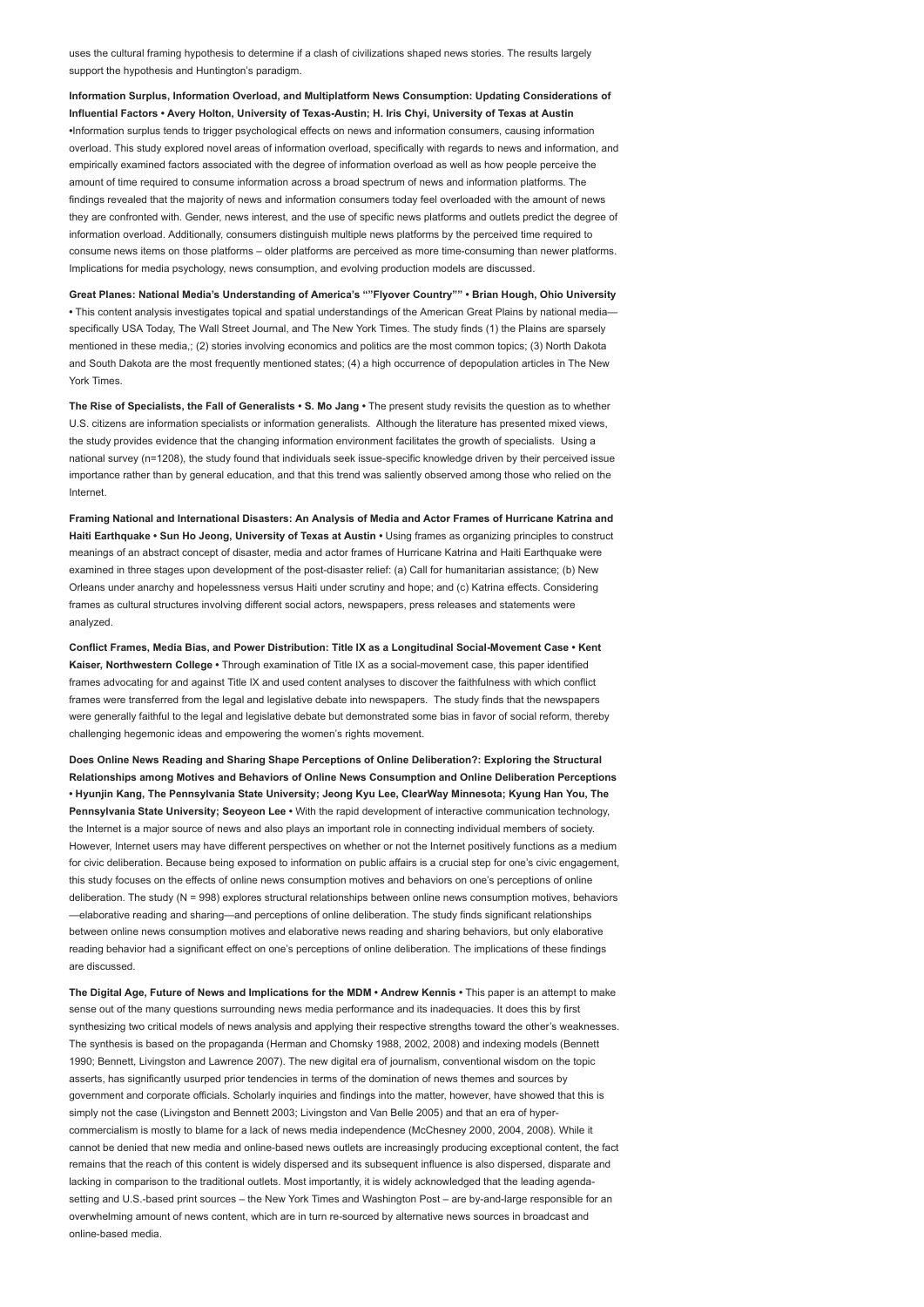How Scholars Have Responded to Social Media Phenomena in Advertising, Communication, Marketing and Public Relations Research From 1997-2010 • Hyoungkoo Khang, University of Alabama; Eyun-Jung Ki, The University of Alabama; Lan Ye, The University of Alabama • Drawing upon the social media phenomena in both practical and academic arenas, this study explored patterns and trends of social media research over the past 14 years across the four disciplines of advertising, communication, marketing, and public relations. As a whole, these findings exhibit a definite increasing trend in terms of the number of social media-related studies published in the four disciplines. This indicates that social media has gained incremental attention among scholars, and in turn, they have been responding and keeping pace well with the increased usage and impact of this new medium. In addition, we suggest that future scholarly endeavors emphasize the prospective aspects of social media, foreseeing applications and technological progress, and elaborating theories.

Attention, Explicated: A Psychological Approach to Mass Communication" Gyoung Kim • In academia, the term ""attention"" has been defined, explicated, and studied intensively in cognitive psychology and neuroscience. However, this term is also an important factor to analyze and explain mass communication effects. This study explains and explores the mass communication theories, mass media effects, and types of a media audience in terms of media audience's psychological cognitive process of attention and suggests a new definition of attention for studying mass communication effects.

Does Disagreement Mitigate Polarization? How Partisan Media Use and Disagreement Affect Political Polarization • Yonghwan Kim; Hsuan-Ting Chen • This study examines how partisan selective exposure and interpersonal political disagreement influence political polarization. Using data from the 2008 National Annenberg Election Study, this study first investigates the association between individuals' selective partisan media use and attitude polarization. This study also examines whether disagreement in political discussion networks moderate the association between partisan selective exposure and polarization. As expected, individuals' partisan selective media use leads to political polarization. Results further show that exposure to disagreement attenuates the association between partisan media use and polarization.

How Self-Other Perceptions and Media Affordances Are Related to News Use by College Students • Esther Thorson, University of Missouri; Eunjin (Anna) Kim, University of Missouri; Margaret Duffy, University of Missouri School of Journalism • This study examines how the Self-Other variables and preferences for certain kinds of Media Affordances affect college students' news use and importance. Guided by the Media Choice Model (Thorson & Duffy, 2005) we suspected that three Self-Other variables fundamental to how people process information about themselves, others, and the relationship between the two would prove to be individual differences important to media choice. We also expected that four Media Affordances that we found college students value would predict their news use and importance. Finally, we suspected that the media features would mediate the effects of the self-other variables on news use and importance. This study discovered that the sSelf-Other variables and Media Affordances significantly predicted news use and News Importance. Also, it is revealed that Media AffordanceS successfully mediated the effect of the Self-Other variables on news use and News Importance.

Local 2.0: New Media, Advertising and the Emerging Local Web • Kathleen Kuehn • This paper offers an exploration of the local 2.0 technologies which are leading to the popularity of a ""local web"" in which place-based communities are being harnessed by start-ups and advertisers alike in order to capitalize on the untapped markets of local communities. However, new media research needs to consider this shift, as well as the implications resulting from it in regards to how it will impact social, cultural and political economic relationships. While there is much potential for the local web, there is equally many potential problems. Future media research must account for both.

Investigative Reporting and Local Power • Gerry Lanosga • This analysis of Pulitzer Prize nominations reveals a complex and varied relationship between investigative reporters and contingent groups of elites in which both sides have substantive roles to play as catalysts for societal change. Investigative journalism, though entangled with power in strikingly intimate ways, plays a role as referee among competing power groups, periodically challenging components of the social system, if only in the interest of keeping the system operating by its own rules.

Female Journalists Contribute to Greater Transparency and Accountability on Twitter • Dominic Lasorsa •Female and male journalists were found to differ little in their use of the microblog medium Twitter, including their general presence on Twitter and the topics about which they tweeted. Furthermore, female and male j-tweeters were no different in the extent to which they engaged in two characteristic microblogging activities that contest major journalistic norms, expressing opinions and admitting nonprofessionals to participate in the news production process. However, regarding a third journalistic norm—transparency—female journalists provided significantly more openness and accountability in their tweets than did male journalists. Supporting a socialization perspective, it was found that female journalists working for larger, national, prestigious news media were less likely than those working for other less ""elite"" news media to express opinions in their tweets, to allow nonprofessional participation in the news they produce on Twitter, and to provide evidence of transparency and accountability in their tweeting. The implications of these findings are considered.

Persuasive Appeals in Television Food Advertising for Children: A Comparative Analysis of Low-Nutrition vs. General-Nutrition Food Advertisements in the U.S • Hyuk Soo Kim, The University of Alabama; Doohwang Lee, University of Alabama; Yangsun Hong • Television food advertisements targeted to children were content analyzed. Using Elaboration likelihood model (ELM) of persuasion, the study identified the various advertising appeals and conceptualized as central and peripheral cues. Further, it investigated how advertising appeals of central and peripheral cues were differently associated with low-nutrition food and general-nutrition food commercials. Overall, the findings suggest that general-nutrition food commercials employed persuasive appeals of central cues more frequently than lownutrition food commercials. Theoretical, practical and regulatory implications are discussed in the discussion section.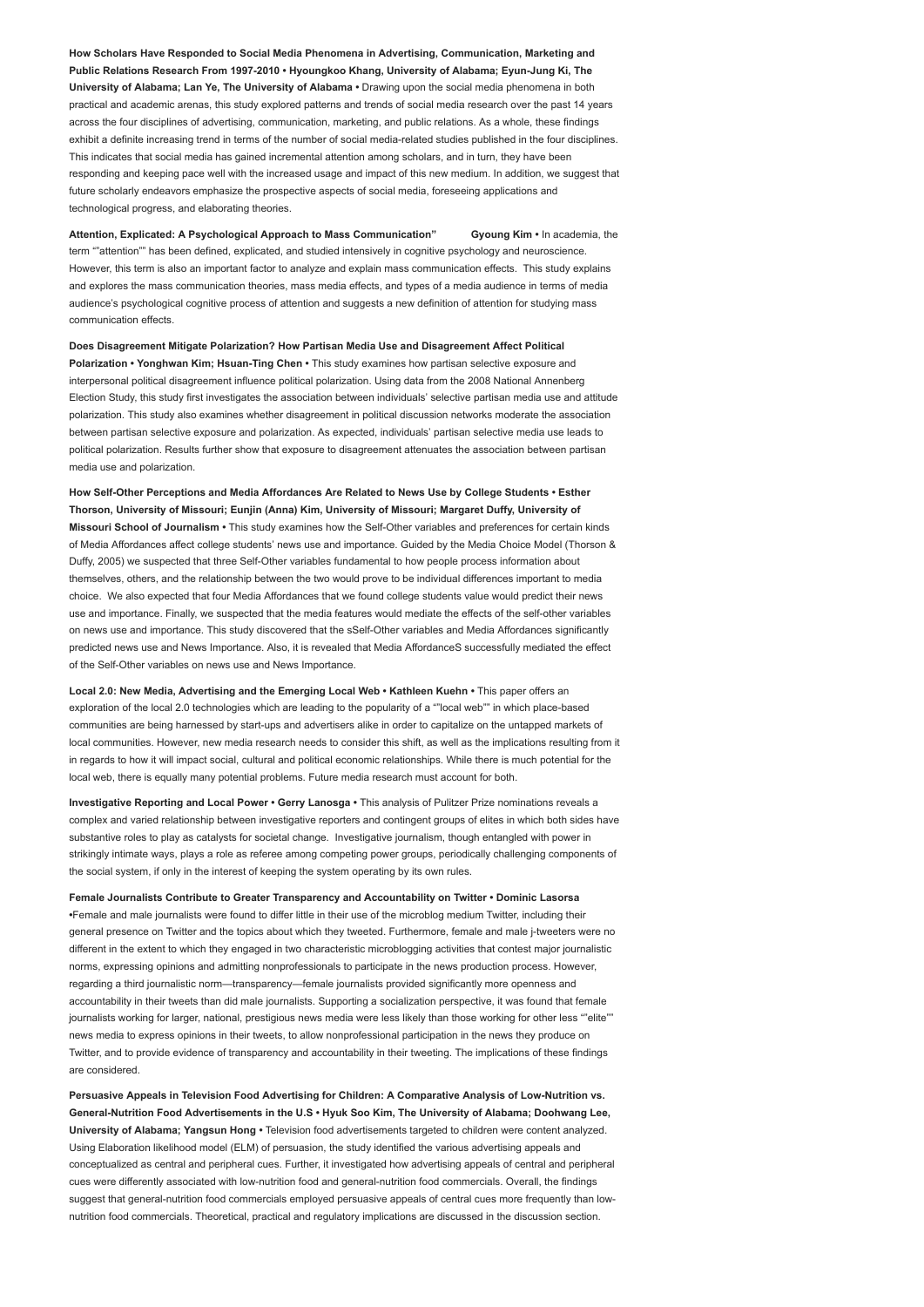The Impact of Contradicting Media Messages on Political Perceptions: The Case of a Partisan Dispute in Korea over Lifting Ban on U.S. Beef Imports • ByungGu Lee, University of Wisconsin-Madison • Since mass media is the primary channel through which average citizens are informed of political issues, the way a political affair is described by the media plays an important role in shaping people's political attitudes. Although its impact has largely been supported by many experimental results, not many studies have tapped into real world issues and very few have tried to answer the question of whether a frame can survive in a competitive environment. By utilizing a natural experiment setting where news frames from different types of media outlets contradicted each other, this study examined whether the impact of countervailing frames can persist in competitive environments to affect citizens' political evaluations. Along with the impact of news media frames, the influence of perceived responsibility on political judgments (Iyengar, 1989, 1990; Iyengar & Kinder, 1987) was taken into account as well. The results show that media messages with conflicting frames failed to influence citizens' political evaluations, cancelling out each other's effect. Instead, the evidence suggests that political perceptions were largely shaped by such factors as the locus of causal responsibility and policy evaluations, which, in turn, were affected by one's political ideology. Implications for framing research and suggestions for future research were discussed.

Portrayals of Eating and Drinking in Popular American TV Programs: Comparison between Scripted and Nonscripted Shows • Moon Lee, University of Florida; Lauren Gispanski • The purpose of this study was to investigate the portrayals of eating behaviors in popular American TV programs as they pertain to popular scripted television programs as well as non-scripted or ""reality"" television shows. Through a content analysis of 95 episodes, we also measured the prevalence and nature of alcohol consumption that accompanied depictions of eating behaviors in 461 scenes. Regarding the type of food, various foods were portrayed in popular American TV programs of which only 6% of foods portrayed were healthy (e.g. low in calories and fat content such as fruits, vegetables, protein bars, etc.). In addition to food consumption, approximately half of eating scenes were either accompanied by alcohol or solely contained alcoholic beverages, suggesting that popular American TV programs portray alcohol and drinking as a predominant feature of society. Implications as well as limitations of the study are also discussed in the paper.

The Effect of Editorials on Perceptions of Adolescent Marijuana Use as a Societal Problem • Stacey Hust, Washington State University; Ming Lei • News reports have influenced adolescents' perceptions of the risks of marijuana use, so media advocacy could be a useful strategy to bring awareness to this public health issue. The current study informs our understanding of the media advocacy strategy by experimentally testing the effectiveness of editorials aimed at framing adolescent marijuana use as a societal problem. The results indicate the effects of editorials with a societal frame differed based on participants' decision to use marijuana.

The Influence of News Media on Optimism about Retrospective and Prospective Economic Issues as Sources of Social Capital: Tracing the Effects by A Path Model • Yung-I Liu • This study helps understand media's conditional effects by investigating the role of mediating attitudinal factors in explaining the relationships between media, and civic attitudes and behaviors. This study attempts to understand the mechanism by which media could influence how much optimism people have in perceiving economic issues, which accordingly could influence people's possession of social capital. Analyzing the 2004 ANES data by using the structural equation modeling approach, this study finds a path model that links news media to various dimensions of social capital through people's optimism about economic issues. The findings suggest that news media could influence people's possession of social capital indirectly through influencing people's optimism about issues that are highly important and relevant to their lives.

What motivates online disagreement expression?: Examining the influence of verbal persuasion, vicarious experience, mastery experience and self-efficacy • xudong liu, Southern Illinois University Carbondale; Aaron Veenstra, Southern Illinois University Carbondale • A 2\_2 experimental design explored factors influencing selfefficacy and the willingness to express disagreement online. The study found that self-efficacy is a salient factor in predicting whether people will choose to present different opinions on the online forum where the majority discussants opposes to their opinions. Mastery experience and verbal persuasion positively predict self-efficacy, while vicarious experience has no effects on self-efficacy concerning online disagreement expression. Overall, this study responded to the call to explore the reference group's influence on online discussion and partially confirmed online peer discussants' motivation role in discussion involvement.

When Undesirable Media Message Looms: Possibility of Event Occurrence, General Self-efficacy, and Third Person Perception • xudong liu, Southern Illinois University Carbondale • This paper examines the influence of perceived possibility of event occurrence, self-efficacy, and general self-efficacy on third person perception concerning exposure to media coverage of H1N1 swine flu pandemic. Social cognitive theory and construal level theory guided the rationale. Results from a survey showed that people's concern of disease spreading likelihood in the local community positively predicts perceived media effects on self and on others, but its impact on self-evaluation of media effect is more salient, and thus negatively influence third person perception. People confident in pretending oneself tend to be less affected by media coverage of the pandemic and demonstrate more third person perception. General self-efficacy also positively influences third person perception.

Who in the World? People, Content, and Systemic Bias on Wikipedia • Randall Livingstone, University of Oregon • This research investigates systemic bias on the English-language Wikipedia by focusing in on the representation of persons and people. The work of a particular group of editors devoted to combating bias, WikiProject:Countering System Bias, over a bounded number of edits (n = 2,204) is considered and compared to a sample (n = 2,588) drawn from the general population of editors. Statistical analysis and geographic mapping reveal successes and shortcomings of this group's work.

So, Who's an American Now? A Discourse Analysis of CNN.com's Readers' Comments on the Fort Hood Shooting and ""Jihad Jane"" Indictment • Jaime Loke, University of Oklahoma; Tania Cantrell Rosas-Moreno, Loyola University • This study discursively analyzes 2,782 readers' comments from CNN.com's stories of the Food Hood shooting and the indictment of ""Jihad Jane." The analysis illuminates society's perceptions of what it means to be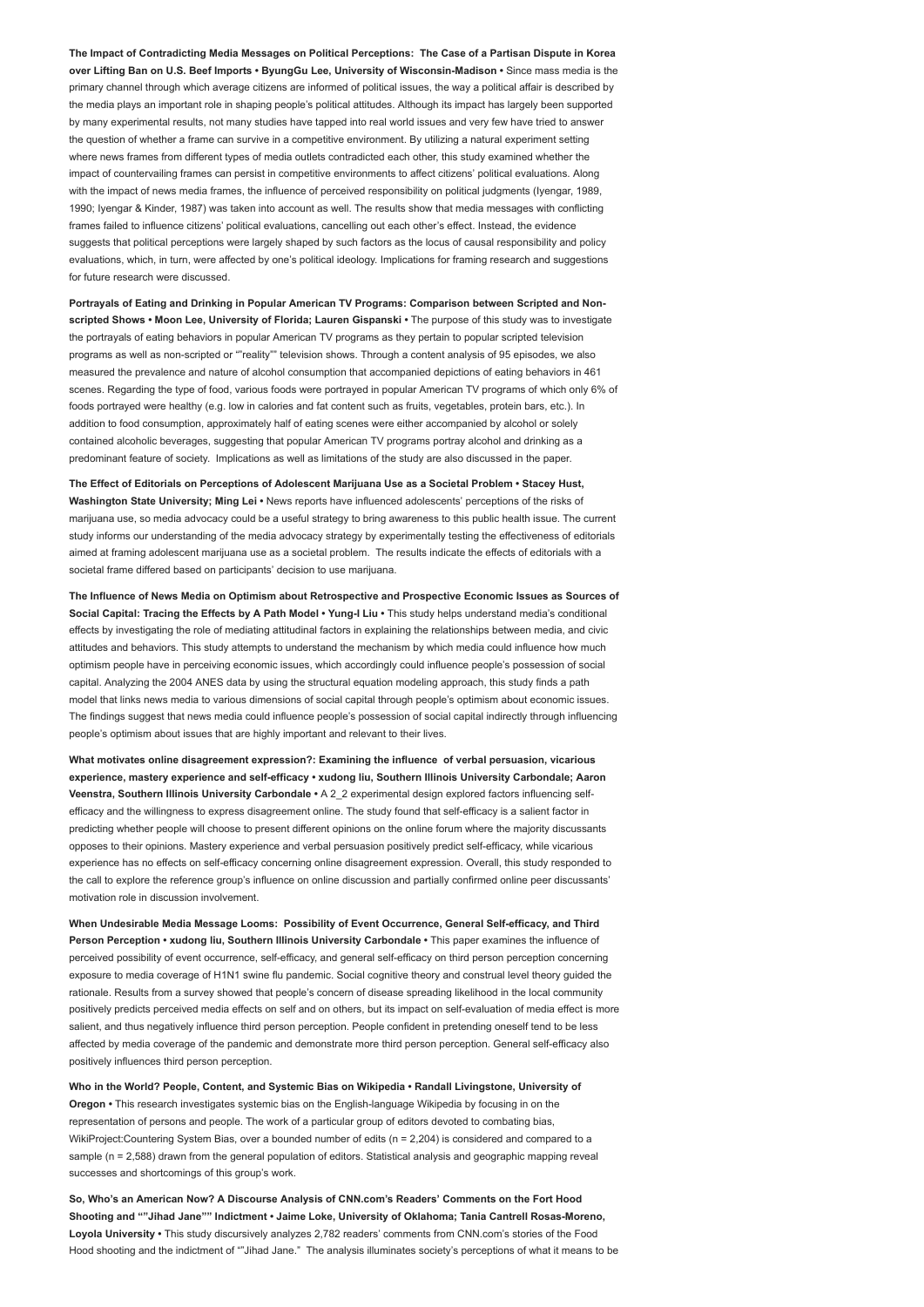American. It also helps make sense of how criminals sharing similar religious background but different race and gender are discussed. Additional research on the complex relationship among religion, race and gender within the private-public space of online news readers' comments is called for.

The ecology of news: Tracking emerging media forms • Wilson Lowrey • Low barriers to entry, failed business models, and a cultural decentering of mainstream journalism have sparked unprecedented variation in news forms and practices, and yet relatively little attention has been paid to the ongoing processes by which such innovations emerge, develop, persist, change and fade. These complex dynamics need more systematic study. This paper proposes a model that offers explanation for the evolution of news forms. The model is informed by sociological scholarship on organization ecology and by concepts from media sociology and media economics. The paper reports findings on an empirical test of aspects of the model, examining the case of ""health blogs"" – blogs that focus on health, medicine and fitness. Support for aspects of the model was found: overall, the health blog population is becoming more institutionalized and formalized, more specialized, and the growth rate more slow and stable.

Why Politics?: Young People's Motivations for Facebook Political Engagement • Timothy Macafee; Karyn Riddle, University of Wisconsin – Madison • This study uses a convenience sample of undergraduate students to explore the motivations for engaging in three Facebook political activities and probes the extent to which political predispositions predict the motivations for engaging in these political activities. Results reveal that motivations for Facebook political activity vary by activity; the extent to which political predispositions influence motivations to participate politically reveal few patterns, suggesting young people's political tendencies influence motivations for Facebook political engagement differently.

Less Objectivity Please: Teen preferences for news information • Regina Marchi, Rutgers University • This paper contributes to the ongoing discussion about news consumption among young people, examining news behaviors and attitudes of teenagers. Based on one-on-one interviews and focus group discussions with 61 racially diverse high school students, this paper examines how adolescents become informed about current events and why they prefer certain news media formats to others. The results reveal not only changing ways that news information is being accessed and new attitudes regarding what it means to be informed, but also a preference among youth for opinionated rather than objective news.

Understanding the Internet's Impact on International Knowledge and Engagement: News Attention, Social Media Use, and the 2010 Haitian Earthquake • Jason A. Martin, Indiana University School of Journalism • Relatively little is known about how Internet media use and other motivational factors are associated with outcomes such as knowledge of international news and involvement. Recent research suggests that attention and interaction with foreign affairs news is one path to closing the knowledge gap in this context. The acquisition of foreign affairs knowledge also has implications for individuals' abilities to have a broader worldview, to hold accurate public opinions about foreign nations, to facilitate a greater since of global belonging, and to get involved with international events. This paper examines the relationship of media use, foreign affairs political knowledge, and international involvement. A nationally representative survey conducted shortly after the 2010 Haitian earthquake produced measures of demographics, news media use, social media use, international engagement, general political knowledge, and foreign affairs knowledge. Statistical analysis found that news exposure, news attention and various types of social media use produced significant independent positive associations with international news knowledge and international involvement after demographic controls. Hierarchical regression also found that domestic political knowledge, cable TV exposure, Internet news exposure, and radio exposure were the most important predictors of international knowledge. Another regression found that news attention, e-mail use, social media use, and texting about the Haitian earthquake were the three strongest predictors of international involvement. These findings support related research that has found a positive association among Internet news use, international knowledge, and international engagement while also making new contributions regarding the importance of mediated interpersonal discussion for predicting international involvement.

Media Multitasking and Narrative Engagement: Multitasking as a Moderator of Transportation • Rachel Ross; Michael McCluskey, Ohio State University • This study investigates the role of multitasking as a moderator of narrative engagement. A sample of 201 undergraduates was exposed to either a film-only condition or a film coupled with a task to be completed on a computer, and responded to items measuring empathy, transportation, perceived realism and enjoyment. Media multitasking was found to moderate transportation, negatively impacting absorption. Evidence also showed that transportation led to perceived realism and enjoyment. Implications and potential avenues for future research are discussed.

Wikipedia vs. Encyclopedia Britannica: A Longitudinal Analysis to Identify the Impact of Social Media on the Standards of Knowledge • Marcus Messner, Virginia Commonwealth University; Marcia DiStaso, Pennsylvania State University • The collaboratively edited online encyclopedia Wikipedia is among the most popular Web sites in the world. Subsequently, it poses a great challenge to traditional encyclopedias, which for centuries have set the standards of society's knowledge. It is, therefore, important to study the impact of social media on the standards of our knowledge. This longitudinal panel study analyzed the framing of content in entries of Fortune 500 companies in Wikipedia and Encyclopedia Britannica between 2006 and 2010. Content analyses of the length, tonality and topics of 3,985 sentences showed that Wikipedia entries are significantly longer, more positively and negatively framed, and focus more on corporate social responsibilities and legal and ethical issues than in Britannica, which is predominantly neutral. The findings stress that the knowledge-generation processes in society appear to be shifting because of social media. These changes significantly impact which information becomes available to society and how it is framed.

Conceptualizing Beauty and Culture: A Quantitative Analysis of U.S. and French Women's Fashion Magazine Advertisements • Pamela Morris, Loyola University Chicago; Katharine Nichols • This study investigates differences in the concept of beauty between France and the United States based on magazine advertisements found in each country. As beauty is implicated in culture, culture is also explored. Beauty is not only a mammoth idea; but looking beautiful is a major industry. The difficulty with researching beauty is that it is elusive and varies with society. Over 570 ads from ten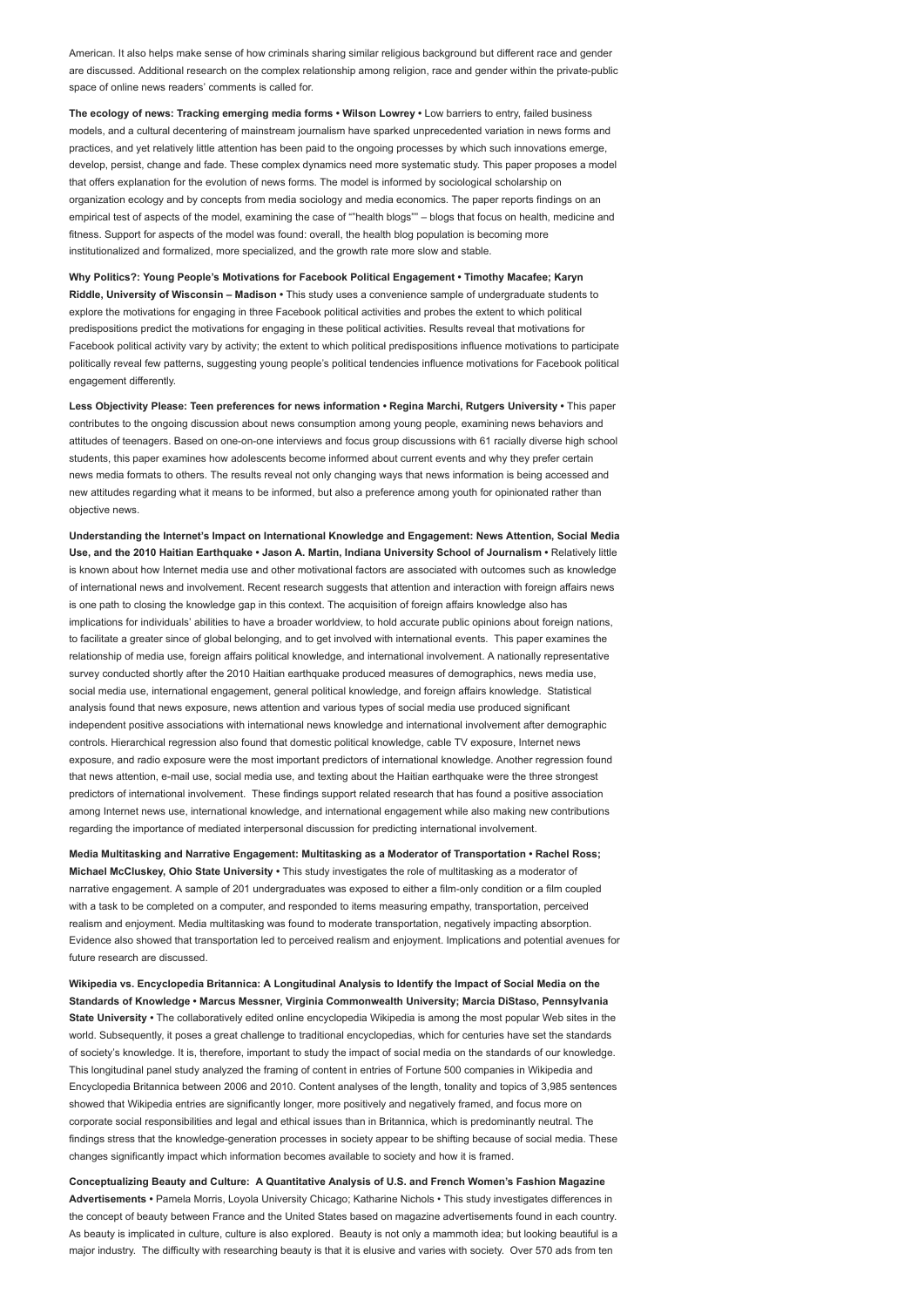women's fashion magazines are reviewed. Among the major findings is that American publications consist of more ads as a percentage of total pages. American magazines also include more ad copy. French advertisements employ more English words as opposed to the number of French words found in American publications. In addition, ads for hair care products and makeup are more prevalent in the U.S. than in France. In contrast, French magazines include more ads for lotions and perfumes. Differences illustrate cultural priorities. In terms of tone, people in American publications show more smiles, while people in France are more bizarre and sexy. American advertisements present more women, nonworking women, and women as decoration than their French counterparts. This may indicate that the United States is more traditional. French publications show more men with family, which may imply more contemporary gender roles. People in French publications also demonstrate more endorsements. Even though Americans and French have many similarities, subtle differences in advertising reveal cultural variations in beauty between the two nations. This paper provides a framework for further study on advertising, culture, and beauty.

Paging Dora: Examining the impact of recognition of children's television characters through the capacity model • Cynthia Nichols, Oklahoma State University • The purpose of this study was to examine how liking and recognition influence the processing of educational and narrative content through the constructs of the capacity model. The quasi-experimental portion of this study used 3- to 5-year-old children (N = 135) in a 3 (pace) x 2 (distance) factorial, within-subject design to measure the acquisition of educational content and narrative content. Pace, distance, and children's cognitive maturity played a significant role in the acquisition of information, as well as liking and recognition. However, the sensitivity of these variables varied. Additionally, the results revealed that the degree of semantic distance and children's cognitive maturity played a significant role in their ability to acquire information from educational and narrative content.

The Influence of Knowledge Gap on Personal and Attributed HIV/AIDS Stigma in Korea • Byoungkwan Lee; Hyun Jung Oh; Seyeon Keum; Younjae Lee, Hanyang University • This study tests a comprehensive model that explicates the influence of AIDS knowledge gap on personal and attributed stigma. Fear of contagion serves as a mediator between AIDS knowledge gap and AIDS stigma. An analysis of the survey data collected to evaluate the impact of 2008 AIDS campaign in Korea reveals that AIDS knowledge was significantly associated with personal stigma both directly and indirectly but only indirectly associated with attributed stigma through fear of contagion.

Cultural Influence in Differential Normative Mechanisms: A Cross-National Study of Antismoking PSA Effectiveness • Hye-Jin Paek, Michigan State University; Hyegyu Lee; Thomas Hove, Michigan State University •This study explores the detailed mechanisms of norm message effectiveness and cross-national differences in normative mechanisms. Online experiment data from 464 U.S. and Korean participants reveal three findings: (1) collectivism played a significant role in audience receptivity to norm messages, but the role varied by norm type and by country; (2) descriptive and injunctive norm perceptions affected behavioral intention through different mechanisms; (3) the normative mechanism was more rigorous and consistent among Koreans than Americans.

Does Prior Message Work to Promote Motivation for Serious Game Playing? • Eun Hae Park; An Soontae • This study aims to test effects of external aid that can enhance motivation and performance of serious game playing to maximize learning effects. Based on self-determination theory, two types of rationales were examined. Also, individual's level of issue involvement was tested as a moderating variable. Overall, providing intrinsic goal was effective to increase both motivation and performance but there was no main effects and interaction effect in terms of issue involvement.

Reality TV Subgenres and Cultural Orientations: Individualistic vs. Collectivistic Values among a Multiethnic Sample of Viewers • David Park: Maria Elana Villar • This study tested uniformity of cultural orientations and reality TV subgenre preferences through gender and across a variety of ethnic groups. The results established correlations between collectivism and two reality TV subgenres, crime/police and informational reality programming, among an ethnically diverse group of participants. There were no significant correlations between individualism and any of the reality TV subgenres. Gender and ethnic differences existed in frequency of reality TV subgenre viewing, but not in orientations.

The rumors of our death have been greatly exaggerated: What the data say about the future of television • Jack Powers, Ithaca College • There has been a great deal of controversy and speculation about the impact of the Internet and related digital media on traditional media, particularly television. Some have predicted—and sometimes purport to have discovered—a sharp decline in use of traditional media in general and television viewing in particular. Obviously, confirmation of the future awaits the passage of time. However, data of excellent quality and undeniable pertinence exist that identify the likely future pattern. Three representative national surveys of 8-18 year olds– each about five years apart– report on comprehensive media use in the United States. At the time of the first (1999), Internet use was well underway. By the time of the second (2004), Internet use had reached a high state of development, and by the time of the third (2009), wireless broadband was widely available for use in handheld devices, tablet computers, and portable laptops. Between 1999 and 2009, time spent on the Internet more than tripled (3.6x) and new uses, not significant at the time of the first survey, appeared by the second and third surveys. However, traditional media—screen, audio, print—did not see the drastic decreases many had expected. Instead, total time devoted to television content increased considerably, but real differences in how that content is being accessed have emerged.

Breaking the News: Advertising Embedded in Local Television Broadcasts & Journalist Alienation • Andrea Prewitt, Portland State University • Advertisements have become an increasingly dominant part of daily life and television news is no exception. Market-driven journalism has impacted the way outlets choose stories as well as how they get covered. However, there is still work to be done on the overlooked issue of advertising embedded in news content and the effect it has on both viewer and newsroom values. This study aims to reveal how one station features promotional pieces about businesses and organizations that also pay to have commercials run on that channel. These stories are not clearly labeled as advertisements or sponsored spots and instead blend in with pieces on other topics and events. The practice is an abuse of the public airwaves and forces journalists to struggle with their own professional identity. However, these effects are part of a larger movement that will also be addressed: the implication of market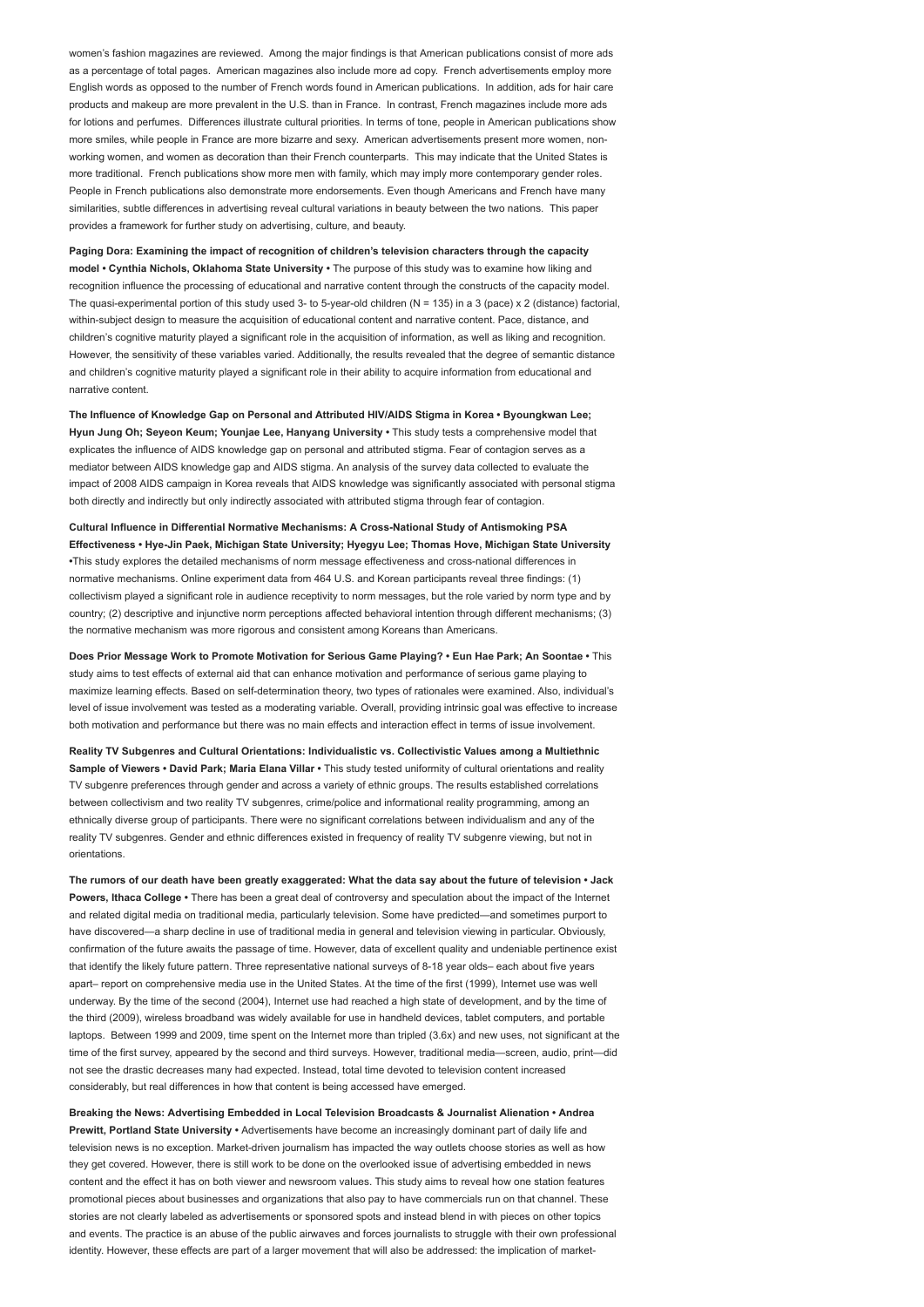driven journalism. This study includes a textual analysis of stories the station aired during one program over four months in 2008 to understand the scope of embedded advertising. Additionally, the paper analyzes qualitative interviews with station employees through Karl Marx's concept of alienation. Journalists come to realize that their work is slowly severed from its definition as a personal contribution to society and any sense of self that is tied to professional identity fails to coincide with roles assumed on the job.

Seeing what you get: A comparison of newspapers' visual brand personalities and consumer perceptions • Adriane Jewett, University of Kansas; Scott Reinardy, University of Kansas • A visual brand analysis identifies distinctive characteristics and current branding trends in the eight largest newspapers in the U.S., including USA Today, the Los Angeles Times, the New York Daily News, the New York Post, the Chicago Tribune, The Wall Street Journal, The New York Times and The Washington Post. Additionally, A survey of college students (n = 608) utilizes J. Aaker's (1997) Brand Personality Scale to examine the visual brand personality of top-circulating U.S. newspapers. The theory of semiotics classifies newspaper brands as symbols, allowing the researcher to study their signified meanings and associations. Unaided versus aided personality rankings indicate that students with no visual brand aids rank newspapers as more personality filled than those face-to-face with the visual brand. An analysis of current branding strategies concludes that most of the sample newspapers (7) portray an exciting or competent brand personality and suggests that newspapers are failing to realize the full potential of their visual brands.

Perceived Threat, Immigration Policy Support, and Media Coverage: Hostile Media and Presumed Effects in North Carolina • Brendan Watson, University of North Carolina at Chapel Hill, School of Journalism & Mass Communication; Daniel Riffe, University of North Carolina, Chapel Hill • This study, using survey data (N=529), examined perceived ""threat."" subjective knowledge about immigration, support for punitive and assimilative policies. and opinions about media coverage effects. Perceived threat was related to support for punitive policies, and ""hostile media perception"" was confirmed. However, perceived threat was not related to presumed influence of coverage. Internet use, age, race, and education predicted threat perception; perceived threat, perceived favorableness of coverage, and daily newspaper reading predicted presumed influence of coverage.

Stereotypical Beauty Norms in Advertisements in Fashion Magazines • Sara Roedl, Southern Illinois University •This study examined models in advertisements in fashion magazines to determine whether portrayals conforming to the stereotypical beauty ideal decreased during a 5 year period. Fifteen codes were used to examine women in ads in Cosmopolitan and Glamour. While some characteristics were shown with equal frequency, significant changes occurred in ethnicity, skin tone, hair length, and age, indicating an increase in the portrayal of multi-ethnic women and women over the age of 30.

What Makes Young Adults Care to Read Online Health Messages? Efficacy and Exemplar Impacts on Message Perceptions and Selective Exposure • Silvia Knobloch-Westerwick; Melanie Sarge, The Ohio State University •Avoidance of health information presents a paramount challenge to health communication campaigns. Drawing on social-cognitive theory and exemplification theory, two studies examined how efficacy and exemplification as message characteristics influence young adults' selective exposure and perceptions of health messages. Participants (n = 258) browsed an online magazine, with news leads varying by efficacy and exemplification, while selective exposure was unobtrusively logged. Participants generally preferred exemplar information. Men favored 'low efficacy, exemplar' messages; women avoided 'high efficacy, base-rate' messages. A second experiment (n = 111) examined how efficacy and exemplification affected message perceptions and found neither influenced relevance perceptions but both affected perceived message intent. Results suggest a trade-off of using persuasive elements in health campaigns, as they may reduce exposure.

The Ku Klux Klan's right-wing appeal: An examination of today's more mainstream KKK • Andrew Selepak, The University of Florida; john SUTHERLAND, uf dept of adv • The purpose of this study was to explore the relationships among political orientation and fundamental Christian beliefs and agreement with Ku Klux Klan ideology. Results suggest political orientation and Christian fundamental beliefs are significantly related, but not as strong as expected, to agreement with Klan values. These findings support the notion the Klan is taking steps to rebrand its image into a more mainstream organization with an ideology similar to white, religious and political conservatives.

Examining Persuasion Appeals and Substance Featured in Antismoking and Antidrug Advertisements in Social Marketing Campaigns • Drew Shade, Penn State University; Robert Magee, Virginia Tech; Erin Cooper, The Johns Hopkins Institutions; Sarah Long, O'Keeffe & Company · Due to continuing debate regarding the best ways to use mass media to discourage youth marijuana and tobacco use, social marketing campaigns must examine which persuasion appeals will be most effective in changing young adults' attitudes and behavior. Although the effects of fear appeals have been well documented, much less is known about the impact of humor and shock appeals. The effectiveness of these appeals was tested in a factorial experiment  $(N = 209)$  with persuasion appeal (fear vs. shock vs. humor) and substance featured (tobacco vs. marijuana) as factors. Findings revealed that the appeals had differing effects and that the success of any given appeal also depended on the substance with which the appeal was used.

The Use of Blogging as Online Grassroots Activism: Analysis of Blogs in the Scott Sisters Case • Thomas Broadus, University of Southern Mississippi; Melody Fisher, University of Southern Mississippi; Riva Teague, University of Southern Mississippi; Jae-Hwa Shin, University of Southern Mississippi • This study uses content analysis to examine the presence, involvement and mobilization of blogs in the case of Gladys and Jamie Scott, two sisters from Mississippi who received double life sentences for an armed robbery they say they did not commit. This study is significant because it examines how activists used blogs to publicize the Scott sisters " case to push for their early release from prison, which the governor granted after nearly 17 years. Blog posts and comments are analyzed and compared in terms of theme, frame, emotion, language and message. Results show that about half the blogs were administered by African Americans. Blog posts primarily provided case background and were predominantly oriented in the direction of personal and political content. The dominant theme was fact-based for blog posts and valuebased for comments. The blog posts and comments both employed an episodic dominant frame, diagnostic language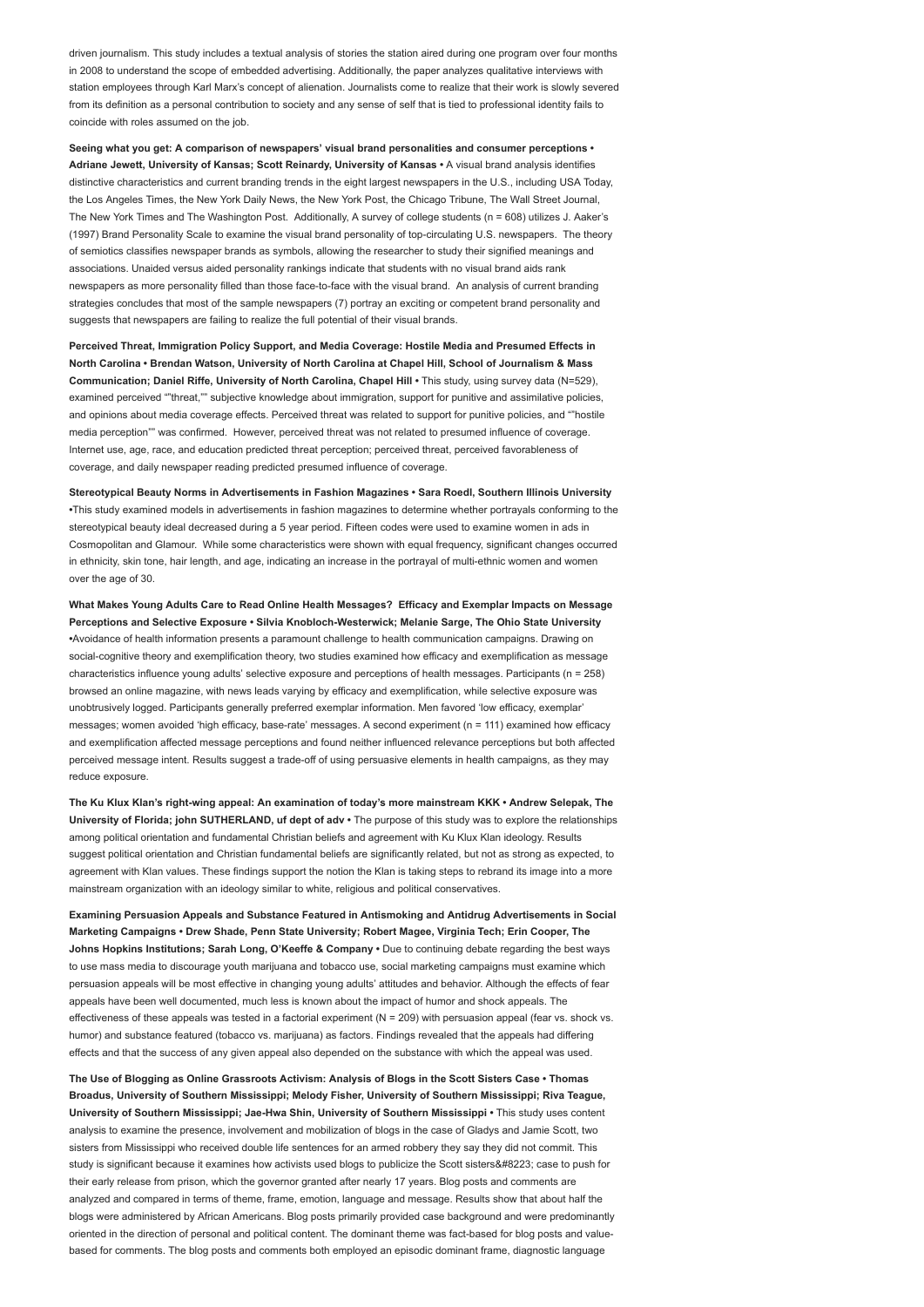and neutral emotions. The findings support similar research that shows most bloggers tend to provide information rather than push their readers to take action.

Teaching Millennials to Engage THE Environment instead of THEIR Environment: A Pedagogical Analysis • Rick Stevens, University of Colorado Boulder; Deserai Crow, University of Colorado Boulder • This paper examines the difficulty in teaching contemporary students of journalism (those in the much-discussed Millennial Generation) to cover complex topics like science and environmental reporting. After examining contemporary literature, the authors subjected 120 undergraduate students to a strategy that combined visual representations of abstract concepts, media texts and experiential peer interactions with positive outcomes on comprehension and demonstrations of critical analysis.

Evolutionary Psychology, Social Emotions and Social Networking Sites — An Integrative Model • Sandra Suran; Gary Pettey; Cheryl Bracken; Robert Whitbred · This exploratory research employed an Evolutionary Psychology (EP) perspective whereby the human mind is viewed through the lens of the physiological and psychological mechanisms that created the developmental programs we use today (Cosmides & Tooby, 1992). This theoretical framework was used to study the relationship between human behavior, the state of alienation, and Social Networking Sites (SNS). Based on survey data from college students, there seemed to be a relationship between alienation and SNS. Alienation dimensions were highest among those who had the lowest amount of contacts on SNS. The findings from this study will add to the body of knowledge on Computer Mediated Communication (CMC) as well as afford an opportunity for further research in understanding human behavior engaged in SNS through the viewpoint of Evolutionary Psychology.

The Concept Of Online Image Of A Brand And Its Application To Nation Brands • Giorgi Topouria, University of Missouri-Columbia School of Journalism • Unlike traditional media, Internet, which is a dynamic global information system, is no longer just communication channel, but environment into which human communication and interactions are moving, and where these interactions leave tangible trace, forever changing the environment itself and parties involved. Under these circumstances, the concept of brand acquires new momentum and special importance, especially for nations. With globalization and IT revolution, countries have become increasingly aware of their image internally and internationally. The concept of brand has strong connection to reputation and image of a country which is becoming increasingly important in world where everything is interconnected. Many countries adopted approach that looks at nations as brands and started managing their country's image based on branding methods and practices developed within advertising, marketing and PR fields. This approach has become known as nation branding. Based on Chaffee's blueprint, the paper provides detailed explication of concept of online brand image conceptualized as dynamic sum of all available online information related to brand. Explication includes: justification, empirical description, primitive terms, underlying assumptions, variables, unit definition, operationalization and measurement. Further, the concept is applied to nation-brands, integrated into framework of conceptual model of nation image formation and is used as foundation for expansion of conceptual model of key perspectives in nation image. Paper suggests an expanded model of image of nation-brand and defines directions of future study of how online brand image of nation affects countries'/nations' reputation and global competitiveness.

Twitter As Public Salience: An Agenda-Setting Analysis • Christopher Vargo, Fall 2011: The University of North Carolina at Chapel Hill • Twitter provides an opportunity as a source of public opinion. Therefore, this paper argued Twitter as an indirect measurement of public salience. The issues of BP Oil and The Mortgage and Housing Crisis were given a time series analysis. First and second-level agenda setting variables were coded for television newscasts and newspapers and interpreted as measurements of media salience. Tweets were labeled public salience. A mild relationship between media salience and public salience was shown.

Are you for real? Communication Professionals, Virtual Identity Deception, and Consumer Backlash • Anastasia Pronin; Carson Wagner, Ohio University • Promoters have recognized electronic word-of-mouth can boost message effectiveness. Using anonymous identities, they've acted as ""everyday people"" to gain credibility but risk exposure, begging the question whether it causes more harm than good. A two- condition experiment (N= 59) examines source deception exposure effects on credibility and attitudes. In one condition, participants read eWOM by a professional who self- disclosed. In another, participants read the same message — by a product ""enthusiast." Results show deception exposure backlash effects.

Re-Enlightenment: How Contemporary Dissenters in Pop Culture are Cultivating a New Age of Reason • Sheliea Walker • This essay seeks to explore the similarities between 18th century literature during The Enlightenment and 21st century discourse in the media. I propose that our society is entering a new age of enlightenment based on contemporary expression of dissent in popular culture. Just as in the age of The Enlightenment, dissenting opinions push our society toward increased progress, equality, and tolerance.

Are We Signing In or Logging Off?: The Effect of Information and Entertainment-seeking Internet use on Civic Engagement and the Role of Psychological Well Being and Political Talk • JungHwan Yang, University of Wisconsin-Madison; Nathan Hebert, University of Wisconsin-Madison; Chia-chen Yang, University of Wisconsin-Madison; MinWoo Kwon, University of Wisconsin at Madison; Stephanie Hartwig, University of Wisconsin-Madison • This article examines how two distinctive patterns of Internet use are associated with civic engagement, how four age cohorts might moderate these relationships, and how psychological well-being and political talk might mediate them. The data, drawn from the 2006 DDB Life Style Survey, indicate a positive effect for informationseeking use of the Internet on civic engagement, and a negative effect for entertainment-seeking use. For both types of use, the effects of the Internet on engagement were largest for the youngest cohort and grew weaker, sometimes to insignificance, as age increased. A mediating role for political talk was not found. A mediating role for psychological wellbeing was found, but only for the youngest age cohort, ""Net Generation"". For Net Generation, both types of Internet use were negatively associated with well-being, and lower well-being scores were associated with higher civic engagement. Though no mediation effect of well-being was found for the two oldest age cohorts, for them higher wellbeing was associated with higher civic engagement. Our findings suggest that Internet effects on civic engagement are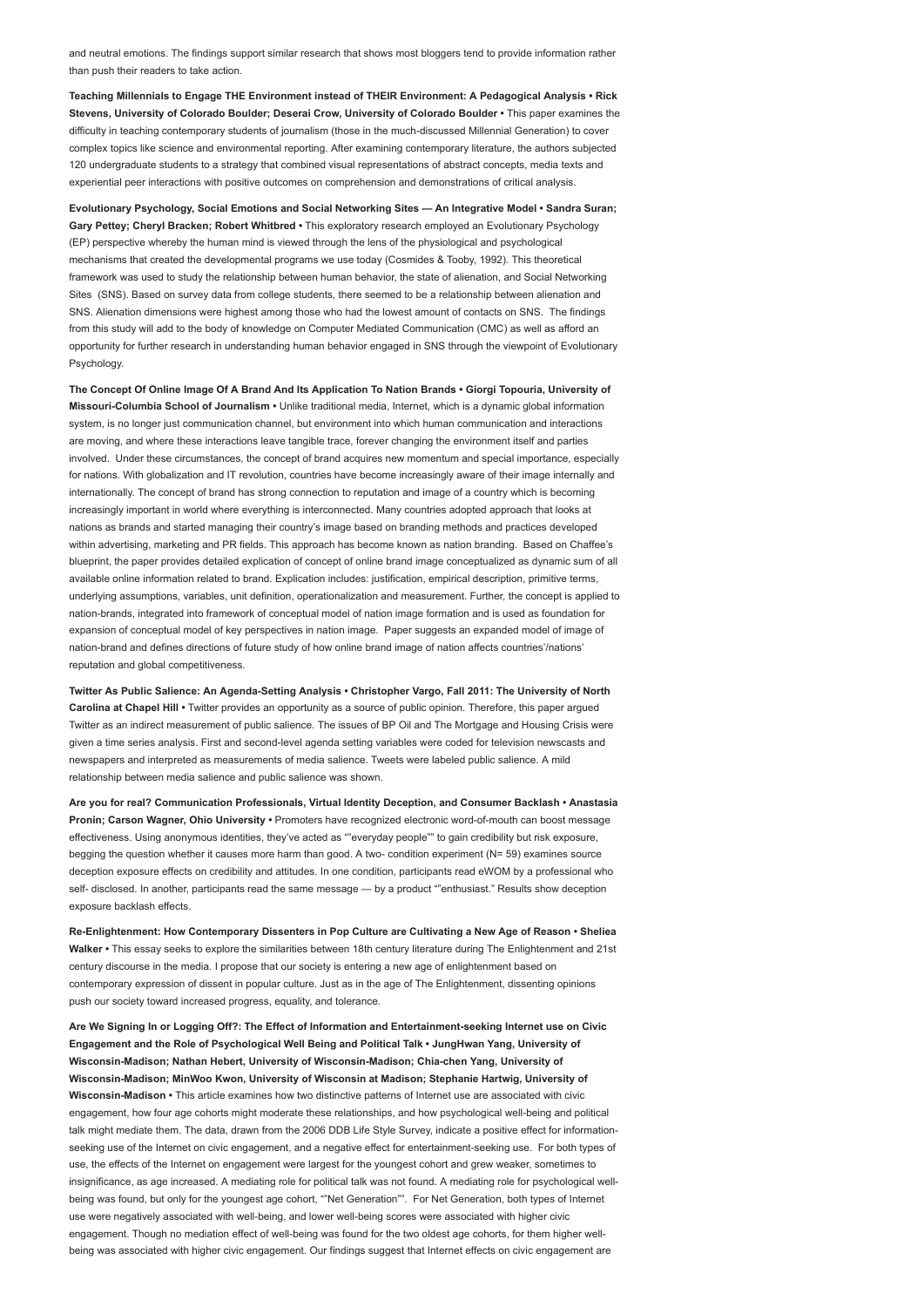changing and may be growing more influential on the young. The results underscore the need to continually track these relationships in rapidly changing democratic information societies.

Exploring Political Polarization: Polarized Attitudes or Polarized Perceptions? • JungHwan Yang, University of Wisconsin-Madison; Hernando Rojas, University of Wisconsin – Madison • This study first examined multiple dimensions of political polarization by differentiating between the affective and cognitive components of attitude polarization and by introducing new concept of issue perception polarization. Then we identified factors that predict each aspect of polarization. In doing this, we constructed several measures that capture polarization at the group and individual level. Based on national survey data that conducted in Colombia in 2010, we found that the affective and cognitive attitude polarization and issue perception polarization showed different patterns: issue perception and cognitive attitude are highly polarized, whereas affective attitude polarization is not that severe. Also the predictors of each dimension of the polarization were different: the impact of media use was found only for affective attitude polarization; the extreme political ideology affects affective attitude polarization; and the extreme issue perception affects cognitive attitude polarization and issue perception polarization. The findings suggest that political polarization is consisted of multiple distinctive dimensions, which are differently influenced by diverse predictors. Further implications in polarization research were discussed.

Conflict Thesis or the Reverse?: Testing the Relationships among Religiosity, Attitude toward Science and Technology, Media Use, and Subjective Health Status among 56 Societies • Qingjiang (Q. J.) Yao, Fort Hays State University • Does religiosity harms supports to science and technology advancements? Does news media use mediate the relationship? With data drawn from the recent wave of world value survey that covers 56 societies, this study finds that religiosity neither increases nor decreases supports toward science and technology but enhances selfrated health status. Religiosity reduces news media use, but consuming news media does not improve health status and it lowers supports toward science and technology advancements.

[<< 2011 Abstracts](http://www.aejmc.org/2011/06/2011-abstracts/)

Filed under [Uncategorized](http://www.aejmc.org/home/category/uncategorized/) · Tagged with

## [Law and Policy 2011 Abstracts](http://www.aejmc.org/home/2011/06/law-2011-abstracts/)

Posted by [kysh](http://www.aejmc.org/home/author/kyshiab/) on June 24, 2011 · [Leave a Comment](http://www.aejmc.org/home/2011/06/law-2011-abstracts/#respond)

Opting-in to Privacy: A Comparison of Proposed Online Privacy Protections • Courtney Barclay, Syracuse University • In 2010, The Wall Street Journal launched an investigative series on "one of the fastest-growing businesses on the Internet — spying on consumers." The use of online tracking methods, particularly for commercial purposes, has raised significant privacy concerns for consumers. Advertisers using behavioral targeting technologies are able to analyze a person's web viewing habits "to predict user preferences or interests — based on the preferences or interests inferred from such Web viewing behaviors." The industry has promoted self-regulatory principles and implementation tools to respond to these concerns. However, in December 2010, the Federal Trade Commission reported that these efforts "have been too slow and up to now have failed to provide adequate and meaningful protection." The Obama administration has supported broader legislation that would offer more comprehensive protection of individuals' private data. The leading model for data privacy protection is the 1980 Organization for Economic Cooperation and Development (OECD) Guidelines on the Protection of Privacy and Transborder Flows of Personal Data, to which the United States is a signatory. This article examines two leading privacy law proposals — the Privacy Bill of Rights draft proposal and the BEST PRACTICES Act — in the context of the OECD principles. This examination concludes that the legislative proposals fill significant gaps in the protection offered by self-regulatory schemes and current privacy laws.

Libel Capital No More? Reforming British Defamation Law • Stephen Bates, University of Nevada, Las Vegas •London has repeatedly been called the libel capital of the world, but after years of criticism, it appears that change may finally be under way. In August 2010, President Obama signed into law the SPEECH Act, which addresses the problem of libel tourism as it affects Americans. Further, a January 2011 ruling of the European Court of Human Rights in Strasbourg is likely to reduce the costs facing unsuccessful defendants in some British defamation cases. In addition, and most significantly, the British government released proposals for far-reaching reform of defamation law in March 2011. This article analyzes the potential reforms of British defamation law. First, it summarizes provisions of the current law, the major criticisms and defenses of them, and the government's proposals for change. Second, it examines issues related to the costs of litigating defamation cases in Britain, which are not addressed in the government's proposed bill. Third, the article summarizes and evaluates the American SPEECH Act. Fourth, the article considers the extent to which the completed and the proposed reforms may ameliorate the perceived shortcomings of British defamation law, and discusses problems that are likely to endure. The conclusion notes that major reform of long-criticized defamation law in Britain may finally be at hand, though much remains to be done.

Revisiting the Right to Offend Forty Years After Cohen v. California • Clay Calvert, University of Florida • This paper examines the lasting legacy of the United States Supreme Court's ruling in Cohen v. California upon its fortieth anniversary. After providing a primer on the case that draws from briefs filed by both Melville Nimmer (for Robert Paul Cohen) and Michael T. Sauer (for California), as well as newspaper articles from the era about the case, the paper examines how subsequent rulings by the nation's high court have been influenced by the logic and reasoning of Justice Harlan's majority opinion in Cohen. The legacy, the paper illustrates, is about far more than just protecting offensive expression. The paper then illustrates how lower courts, at the state and federal levels, have used Cohen to articulate a laundry list of principles regarding First Amendment jurisprudence. The paper concludes by considering how new technologies and the digital age may affect Cohen's future influence, as well as how President Barack Obama's call in January 2011 for a more civil public discourse about political issues stands counterposed to the First Amendment rights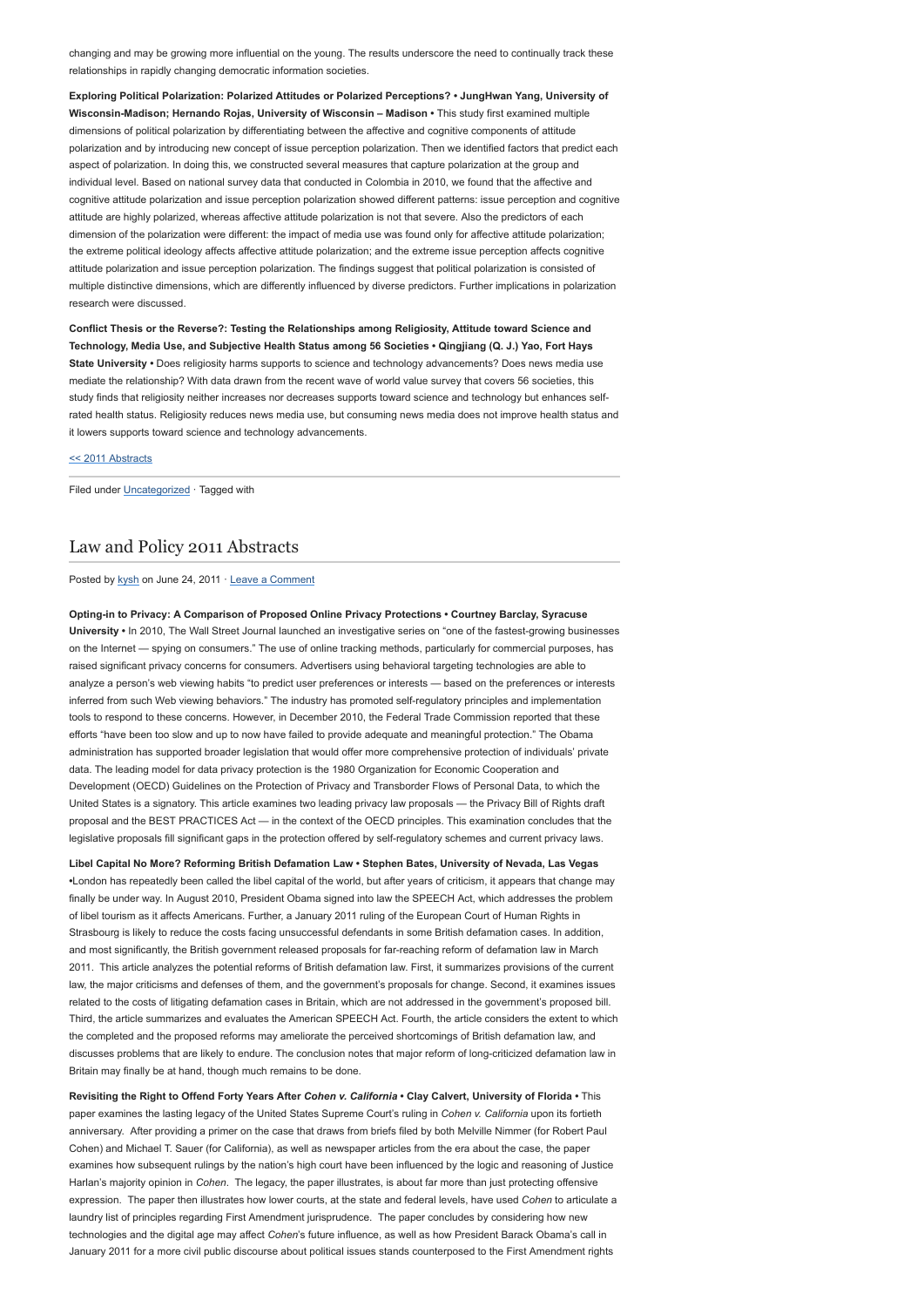provided by Cohen. Finally, the U.S. Supreme Court's eight-justice majority opinion in March 2011 in Snyder v. Phelpsdemonstrates that, at least for today, the right-to-offend principle is alive and well.

The Texting and E-mailing of Fighting Words • Clay Calvert, University of Florida • This paper examines the viability of the aging fighting words doctrine in the digital era. In particular, the paper explores whether the doctrine, which was designed to address face-to-face confrontations and responsive violence, can be narrowly modified and adapted to apply to new modes of real-time, electronic communication, including texts, instant messages and e-mails. This issue is timely and ripe for review because the doctrine, if modified, might serve as one legal vehicle for censoring and/or punishing so-called cyber bullies who use these forms of digital communication to convey personally abusive expression in targeted, one-on-one fashion. In the process of analyzing this issue, the paper addresses the U.S. Supreme Court's apparent unwillingness in its 2010 opinion in United States v. Stevens for creating new categories of unprotected expression and queries whether this would translate to an equal unwillingness to modify extant categories of unprotected expression. Significantly, the paper examines the transcript of the October 2010 oral argument in Snyder v. Phelps to search for indications of how current members of the high court interpret the meaning of the fighting words doctrine.

SLAPPing e-Publius: Protecting Anonymous Expression and Reputation in a Digital Age • Brian Carroll, Berry College • This paper examines the difficulty in balancing an individual's right to reputation against another's right to anonymous expression online, and in so doing it argues against a takedown notice for online defamation similar to that legislated as part of the Digital Millennium Copyright Act and against any effort to criminalize online defamation as antithetical to the First Amendment. In fighting off these problematic responses to the admittedly growing problem of anonymous defamation online, this paper examines imbalances created by, among other things, ISP immunity granted by the Communications Decency Act, public figure-private citizen distinctions, and the lack of uniformity among statelevel anti-SLAPP statutes.

Donaldson v. Beckett and the Common Law of Literary Property: A Century of American Scholarly Perceptions and Misperceptions • Edward Carter, Brigham Young University; Jessica Danowski; Jena Green, Brigham Young University; Karina Shamaileh-Marcella, Brigham Young University • This article attempts to address more than a century of American misperceptions about the 1774 House of Lords copyright case Donaldson v. Beckett by, first, undertaking a detailed examination of the case itself using not just the five reported versions of the House of Lords opinion but also contemporary newspaper accounts. Although other scholars have referred to a small number of the news accounts, this article undertakes a lengthy and comprehensive review of the news reports, in conjunction with the official versions of the case. The newspaper accounts reveal significant previously unrecognized, or at least underappreciated, facts about the case. Next, the article documents the extent of American legal scholars' misperceptions of and confusion about Donaldson. Finally, the article discusses the import of these misperceptions.

New Technology, Old Obstacles: FOI Advocates Share Their Struggles for Access in the Digital Age • Sandra Chance, University of Florida; Christina Locke, University of Florida • While closed-door meetings, secret files and surreptitious telephone calls were once the primary means that government officials circumvented public scrutiny, new technology poses new challenges. Modern technology provides government employees and elected officials with a whole new arsenal of ways to avoid transparency, if they choose to do so. This paper explores the ways state freedom of information (FOI) advocates are coping with the challenges presented by technology. A survey distributed to FOI advocates nationwide revealed that while technology is influencing the amount of access (for better or worse), most concerns still revolve around the government employees and elected officials upon whom the public depends upon to carry out the function of government and be the guardian of public resources and information. Most respondents also felt new laws would help ensure access in the digital age. Nationwide collaboration among FOI advocates may be the best way to achieve effective changes in the law.

"Blurring" and "Tarnishment": How Federal Courts Have Applied the 2006 Trademark Dilution Revision Act Standards. • Roxane Coche, University of North Carolina at Chapel Hill • A trademark is a word or a symbol used by the owner to brand a product or service, and communicate to consumers the source of that product or service. The unauthorized use of a trademark, or something similar, to brand product or service can lead to consumer confusion and allow the trademark owner to sue the offending party for trademark infringement under federal law. However, federal law offers another cause of action for trademark owners when the circumstances of an unauthorized commercial use do not create consumer confusion but instead lessen the trademark's uniqueness to brand a product or service — the dilution claim. To protect famous trademarks from dilution, Congress enacted, in 1995, the first comprehensive federal law, the Federal Trademark Dilution Act (FTDA). After a case - Moseley v. V. Secret Catalogue, Inc. - made its way to the Supreme Court, Congress amended the FTDA in the Trademark Dilution Revision Act (TDRA) in 2006. Included in the modifications brought by the TDRA, a new definition of dilution introduced the concepts of "blurring" and "tarnishment." This study examines the extent to which federal courts have allowed dilution claims under the "blurring" and the "tarnishing" standards set out in the TDRA. It demonstrates that although both constitute dilution, the factors and evidence that come into play, in each of them, are far from being similar.

An Extinction of Transparency: The Opaque Endangered Species List • Benjamin W. Cramer, Pennsylvania State University • This paper reconstructs the Endangered Species Act as a government information statute. That Act makes use of an official list of threatened plants and animals, which is used for agency action and the enforcement of regulations. However, this paper argues that the official list of threatened species is not sufficiently accurate or transparent to citizens, making the list a violation of not just environmental law but also government transparency policy.

Unknown Knowns: Judicial Review and Mosaic Theory in the years of the George W. Bush Administration • Kelly Davis, University of North Carolina at Chapel Hill • The purpose of this paper is to look for trends in post-9/11 judicial deference to mosaic theory claims concerning national security, including both FOIA national security exemption claims, law enforcement exemption claims involving terrorism investigations, and the state secrets privilege. Findings indicate that the level of deference given to executive claims of national security is moderate overall, but precedence of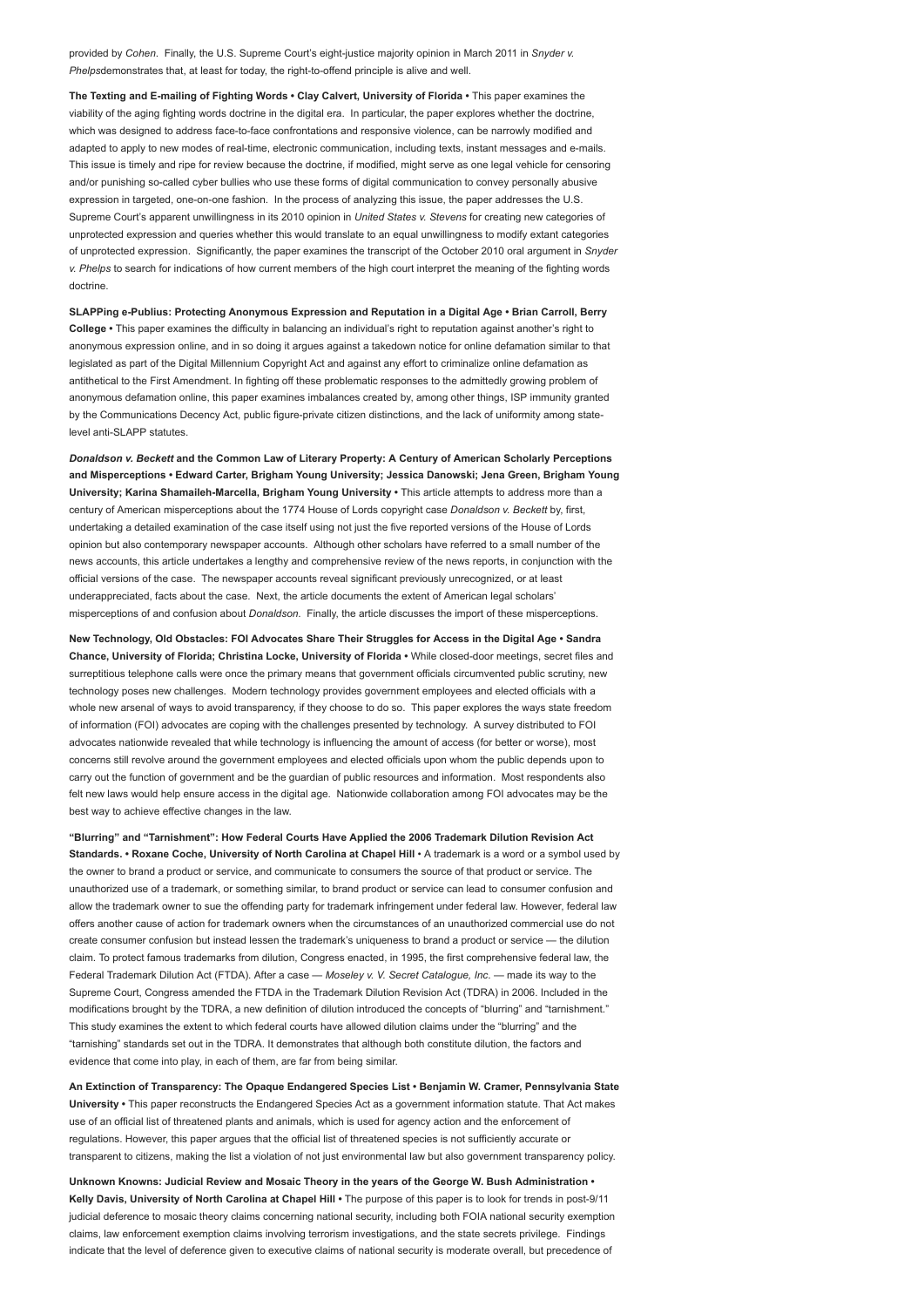judicial review has been set to strong and weak standards by appellate courts composed of democratic and republican appointees, respectively.

Corporate Underwriting on PBS and the Funding of Children's Educational Television • Joelle Gilmore, University of Pennsylvania • The Public Broadcasting Act of 1967 prohibits PBS from airing advertisements, but changes to underwriting polices in 2008 allow child-friendly production techniques common to commercial networks. Using samples from 2006/2010, we analyze underwriting spots during children's programming before and after the changes. Spots from 2006 included fewer child-friendly techniques and were more likely to represent adult-focused industries. A new business model is needed if PBS is to remain a provider of high-quality, non-commercial children's programming.

Snyder v. Phelps and the Death of Intentional Infliction of Emotional Distress as a Speech-based Tort • Wat Hopkins, Virginia Tech • The U.S. Supreme Court ruled in March that the Westboro Baptist Church was not liable for damages in Albert Snyder's lawsuit for intentional infliction of emotional distress because the church's protests at the funeral of Snyder's son involved matters of public concern. The Court's focus on a subject-matter based protection for Westboro's speech makes it virtually impossible for private persons who are brutalized by verbal attacks to achieve recourse through the courts.

Tweeting the Police Scanner: The Rediscovered Liabilities • Bill Hornaday, Indiana University • This article examines First Amendment issues that might arise when professional or citizen journalists use Twitter to spread information obtained from "police scanner" transmissions. It addresses confusion concerning the practice's legality and illustrates potential risks. It concludes by arguing that "scanner tweeting" should be done sparingly and under guidelines that minimize the spread of flawed information, reduce the risk of a potential defamation lawsuit, and promote the safety of emergency personnel, the public, and media.

Poker and Prostitution: Craig v. Henry and the Dilemma of Hypothetical Online Prostitution • Jack Karlis, University of South Carolina • Craigslist is a free online forum for users to exchange goods, information and services. Under its "services" heading, content once listed an "erotic" heading, containing user generated ads for "legal escort services, massage workers, exotic dancers, erotic phone lines and other services for ads that often contain adult content" to deter the aforementioned adult-themed content out of other postings on the site. South Carolina Attorney General Henry McMaster and the South Carolina law enforcement officials involved in craigslist, Inc. v. Henry D. McMaster, et al. aimed to stop the illegal activity of prostitution in their own state's confines, but the actions taken by both parties in the cases have raised greater concerns in the realm of commercial speech in the United States. The U.S. District Court's ruling and logic for dismissing craigslist's appeal in its entirety raises more questions than it answers. Why was craigslist not considered a third-party provider in regards to its content? Why was craigslist singled out when various other online outlets offered the same type of content in some way, shape or form? Weren't craiglist's numerous restrictions and revisions to the content considered enough? Were McMaster and his party's threats of criminal prosecution "credible" enough? Was prior restraint involved when craigslist decided to completely eliminate its adult/erotic section? Was the decision of this case incorrectly resolved using current commercial speech quidelines in place? This paper will aim to answer these questions and examine the possible restrictive effect this case may have on future online commercial speech.

What the Numbers Tell Us: FOIA Implementation under the Obama Administration • Minjeong Kim, Colorado State University • The Obama administration's FOIA policy clearly contrasts with that of the Bush administration. To examine if the Obama administration's policy change has resulted in differences in the actual processing of FOIA requests, this study compares FOIA implementation between the two administrations. The study analyzes quantitative data collected from twenty-five federal agencies' annual FOIA reports. The study findings suggest that overall the twenty-five agencies have granted more access under the Obama administration than the Bush administration.

State Action, Public Forum and the NCAA: First Amendment Rights of the Credentialed Media • Michael Martinez, University of Tennessee Knoxville · In 2007, the NCAA revoked the press credentials of a newspaper reporter for blogging during a tournament baseball game. The association was concerned that it would infringe on broadcast rights granted to ESPN and violate their copyright. This paper will make the case that the revocation was an infringement on the newspaper's First Amendment right of a free press to disseminate the news and will examine it through copyright law, state action and forum analysis.

A Textual Analysis of the Influence of McIntyre v. Ohio Elections Commission in Cases Involving Anonymous Online Commenters • Jasmine McNealy, Syracuse University • In McIntyre v. Ohio Elections Commission, the U.S. Supreme Court struck down an Ohio law that prohibited the distribution of anonymous campaign material. According to the court, speakers may want to remain anonymous for fear of physical, social, and economic reprisal, "Anonymity is a shield from the tyranny of the majority." But the McIntyre decision concerned offline communications. A question remains as to whether the courts have or are willing to apply McIntyre to anonymous Internet communications, and if so, is that application limited only to political speech. This study examines these questions in an attempt understand what impact McIntyre has had on the protection of online anonymity by presenting an textual analysis of cases in which subpoenas have been issued to identify anonymous online commenters.

Might This "Legal Attack Dog" Have Much Bite? Righthaven, Fair Use and the Unauthorized Reproduction of News Content Online • Scott Parrott, University of North Carolina at Chapel Hill • While the Internet allows newspapers and other news producers a chance to reach larger audiences than ever before and to generate revenue through online advertising and subscriptions, the World Wide Web also creates challenges regarding the unauthorized duplication of original news content. Computers and the Internet allow users an easy, quick, and inexpensive method for disseminating exact copies of articles, video footage, photographs and other news content to wide audiences without asking for the copyright owner's permission. A host of recent copyright infringement lawsuits against bloggers and other Web site operators for republishing news content without permission highlights the growing prominence of a clash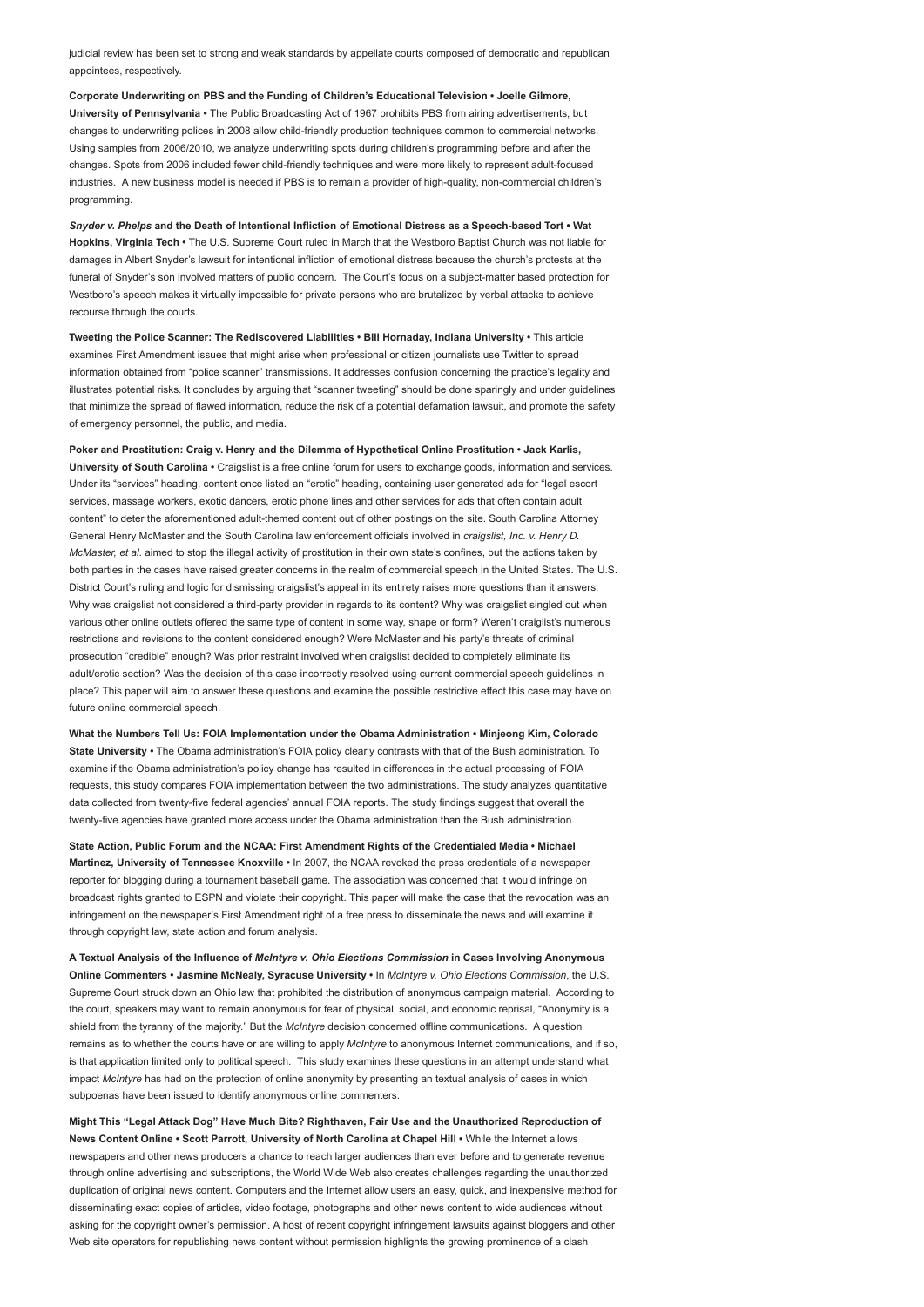between original news content producers and secondary publishers online. The present paper examines federal court decisions since 1985 to determine how courts have treated fair use in copyright infringement cases in which news content was the material in controversy. The analysis found that federal courts have more often than not denied the fair use defense in copyright infringement lawsuits involving news content. While its factual nature favors fair use, news content still enjoys copyright protection especially when a secondary use is for commercial purposes and hinders the market for the original work.

A SLAPP in the Facebook: Assessing the Impact of Strategic Lawsuits against Public Participation on Social Networks • Robert Richards, Pennsylvania State University • In fall 2010, Sony Pictures released The Social Network, a movie about the birth and rapid growth of Facebook. In the first five weeks of its release, the film grossed \$79.7 million as well as critical acclaim. The film also explores the legal wrangling among the site's innovators in the technology's early stages. Today, larger legal concerns are looming from outside the social networks' inner circle specifically, third parties who are suing users directly in an effort to shut them up, close them down or teach them a costly lesson. The weapon — Strategic Lawsuit Against Public Participation (SLAPP) — has been a tactic for decades, but the proliferation of online targets, such as Facebook pages, blogs and consumer gripe sites have breathed new life into this nefarious litigation practice. Additionally, SLAPPs aimed at online discussion pose a particularized threat not only to the technology-driven marketplace of ideas but also the centuries-old notion of anonymous speech. For various motives, online users often post anonymously or under pseudonyms. SLAPP filers in search of targets are issuing subpoenas designed to unmask the identities of these posters. Anti-SLAPP statutes provide some protection to online speakers, but they are of varying availability and utility. This paper explores the legal issues and challenges faced by social network users, bloggers and consumers who gripe online. It argues that a national, rather than state-by-state, solution to the problem of online SLAPPs is needed and explores whether legislation pending in Congress addresses the pressing issues.

Tobacco Advertising Regulations, Counter-marketing Campaigns and the Compelling Interest in Protecting Children's Health • Derigan Silver, University of Denver; Kelly Fenson-Hood, University of Denver • The U.S. Supreme Court's decision in Lorillard Tobacco Co. v. Reilly that even a compelling interest in protecting children's health would not allow the government to overly burden the flow of communication to adults about tobacco products has left public health officials with little room to craft tobacco advertising restrictions that are both demonstrably effective and constitutional. Focusing on social scientific research in the field of health communication and the legal doctrines of counterspeech and government speech, this paper posits that a national counter-marketing tobacco prevention campaign targeting youth and paid for with compulsory fees or a tax paid by tobacco companies would advance the government's interest in preventing youth smoking, better uphold First Amendment ideals and allow adults to continue to receive information about legal products. However, the paper also concludes that not all counter-marketing campaigns are created equal and campaigns should focus on using techniques proven to be effective.

Two Dominant Industries, One Regulatory Agency: Lobbying Strategies to Attain Regulatory Capture • Amy Sindik, University of Georgia • What happens when two dominant industries are regulated by the same agency? The majority of strategic regulatory research operates under the assumption that the agency is captured by a single, dominant industry. Having two dominant industries regulated by the same agency impacts the lobbying strategies of organizations in both industries. This article uses lobbying contributions from the broadcast and telecommunications industries, two dominant industries competing for regulatory capture by the FCC, to examine if competing for capture alters isomorphic lobbying strategies. The findings suggests that isomorphic lobbying strategies still occur frequently between the telecommunications and broadcast industries, but some efforts are made to begin distinguishing lobbying efforts in the areas of policy focus and the amount of internal versus external lobbying conducted by the organizations.

Journalist Privilege in 1929: The Quest for a Federal Shield Law Begins • Dean Smith, University of North Carolina at Chapel Hill • "The difficulty with much constitutional scholarship, " Professor Michael Gerhardt has said, "is that it fails to account for, much less examine, the interplay between judicial and non-judicial precedents." Gerhardt's theory of "non-judicial precedents" asserts that rules made outside courts — norms, regulations, statutes — shape constitutional issues long before courts intervene. The question of whether the First Amendment should provide a testimonial privilege to journalists is a case in point: No federal court addressed that issue until 1958, but journalists had framed it as a constitutional issue for decades — even as they lobbied for statutory shield laws. The primary goal of this paper is to apply Gerhardt's theory to an early turning point in journalist-privilege history: the first attempts, in 1929, to persuade Congress to adopt a federal shield law. On Gerhardt's view, it represented a valuable opportunity for nonjudicial actors to lead a national dialogue about constitutional meaning and help define freedom of the press, largely undefined by courts at the time. A second goal is to use original historical research to correct the record about these events and illuminate their significance. This history will emphasize the role non-judicial actors — including William Randolph Hearst and Fiorello La Guardia — played in leading a national debate about journalism, and, as Gerhardt's theory would predict, the meaning of the First Amendment. It also will tie these events to a raft of shield laws adopted in the 1930s and 1940s, a link that never has been shown.

Vox Hawkeye: A Study in the Intellectual Call for Open Government (and How One State Heeded It) • Steve Stepanek, Georgia Southern University • Open government is the linchpin of a representative republic, for it powerfully promotes citizens' claims for access to the seats of institutional power whereby they are able to both keep themselves informed and make their collective voices heard. This paper provides a background of the historical/scholarly lineage of the open government movement and offers insight (based upon the legislative and journalistic records extant during the period in question) into the political and philosophical forces that developed as one state sought to implement its regime of "sunshine" laws.

Can I Use This Photo I Found on Facebook? Fair Use and Social Media Images • Daxton Stewart, Texas Christian University • When news breaks about unknown people, news media turn to social networking sites such as Facebook to find photographs of the subject. However, these uses may be infringing on copyrights of photographers.